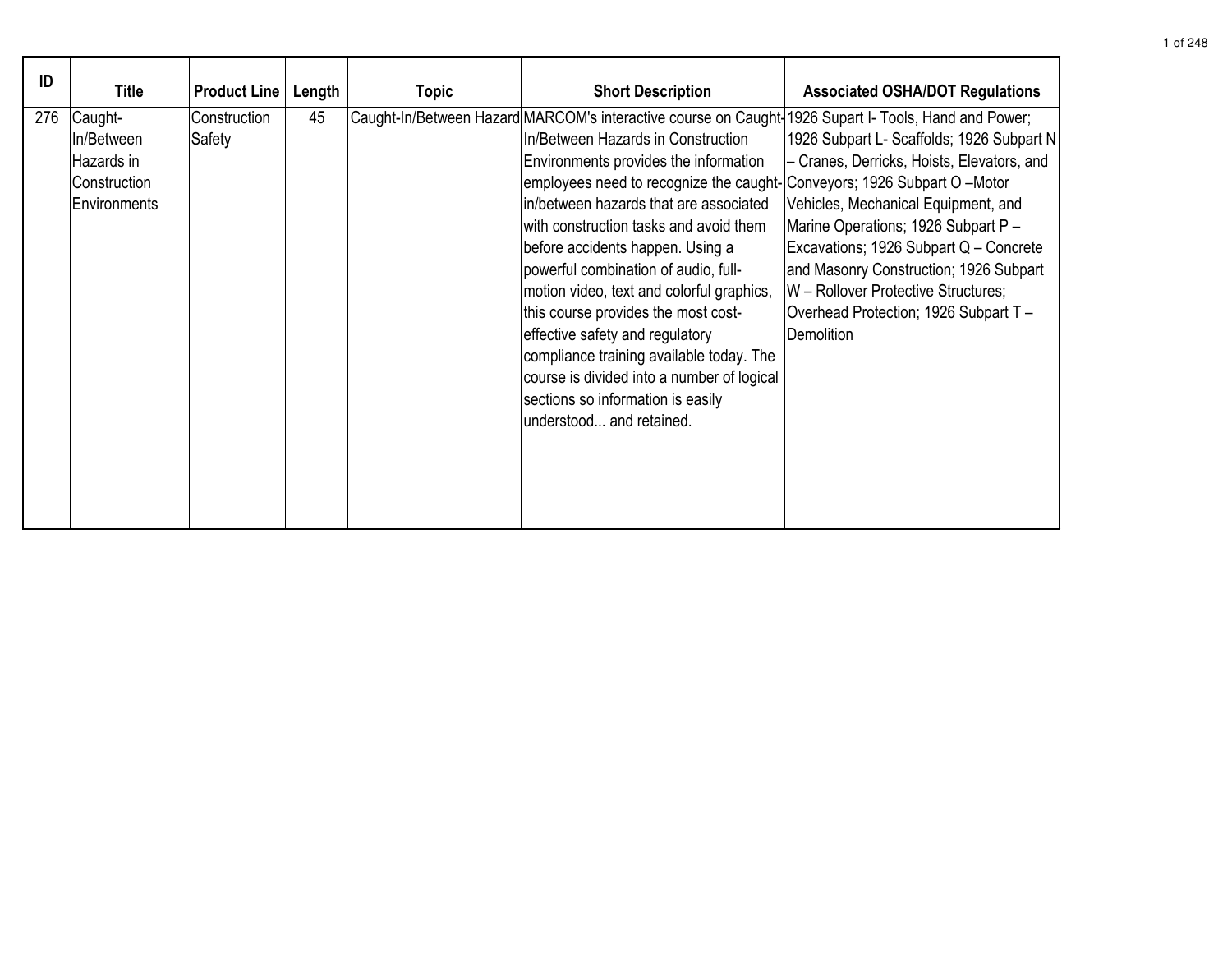| ID  | <b>Title</b>                                    | <b>Product Line</b>    | Length | <b>Topic</b>        | <b>Short Description</b>                                                                                                                                                                                                                                                                                                                                                                                                                                                                                                                                                      | <b>Associated OSHA/DOT Regulations</b> |
|-----|-------------------------------------------------|------------------------|--------|---------------------|-------------------------------------------------------------------------------------------------------------------------------------------------------------------------------------------------------------------------------------------------------------------------------------------------------------------------------------------------------------------------------------------------------------------------------------------------------------------------------------------------------------------------------------------------------------------------------|----------------------------------------|
| 124 | Crane Safety in<br>Construction<br>Environments | Construction<br>Safety | 30     | <b>Crane Safety</b> | MARCOM's interactive course on Crane<br>Safety in Construction Environments<br>points out to employees that over 90% of<br>crane-related accidents are caused by<br>human error and that they are the key<br>to preventing these incidents. Using a<br>powerful combination of audio, full-<br>motion video, text and colorful graphics,<br>this course provides the most cost-<br>effective safety and regulatory<br>compliance training available today. The<br>course is divided into a number of logical<br>sections so information is easily<br>understood and retained. | OSHA 29 CFR 1926.1400                  |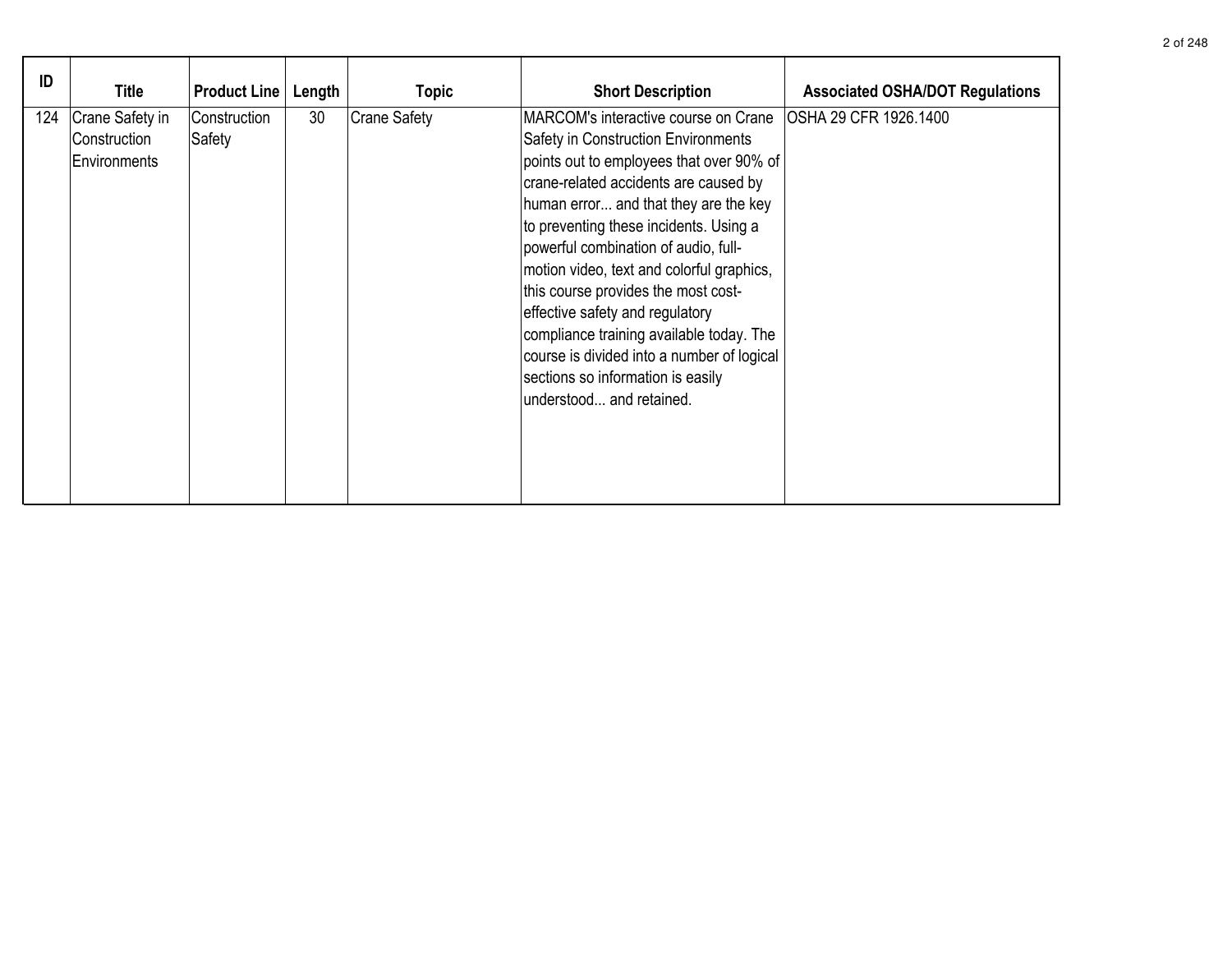| ID  | <b>Title</b>                                                                                          | <b>Product Line</b> | Length | <b>Topic</b>      | <b>Short Description</b>                                                                                                                                                                                                                                                                                                                                                                                                                                                                                                                                                                                         | <b>Associated OSHA/DOT Regulations</b> |
|-----|-------------------------------------------------------------------------------------------------------|---------------------|--------|-------------------|------------------------------------------------------------------------------------------------------------------------------------------------------------------------------------------------------------------------------------------------------------------------------------------------------------------------------------------------------------------------------------------------------------------------------------------------------------------------------------------------------------------------------------------------------------------------------------------------------------------|----------------------------------------|
| 284 | Dealing with Drug Construction<br>& Alcohol Abuse<br>for Employees in<br>Construction<br>Environments | Safety              | 30     | Drugs and Alcohol | MARCOM's interactive course on<br>Dealing with Drug and Alcohol Abuse<br>for Employees in Construction<br>Environments discusses the hazards of<br>substance abuse, how employees can<br>avoid them and what they can do to help<br>keep their workplace drug and alcohol-<br>free. Using a powerful combination of<br>audio, full-motion video, text and colorful<br>graphics, this course provides the most<br>cost-effective safety and regulatory<br>compliance training available today. The<br>course is divided into a number of logical<br>sections so information is easily<br>understood and retained. | OSHA 29 CFR 1910.1020                  |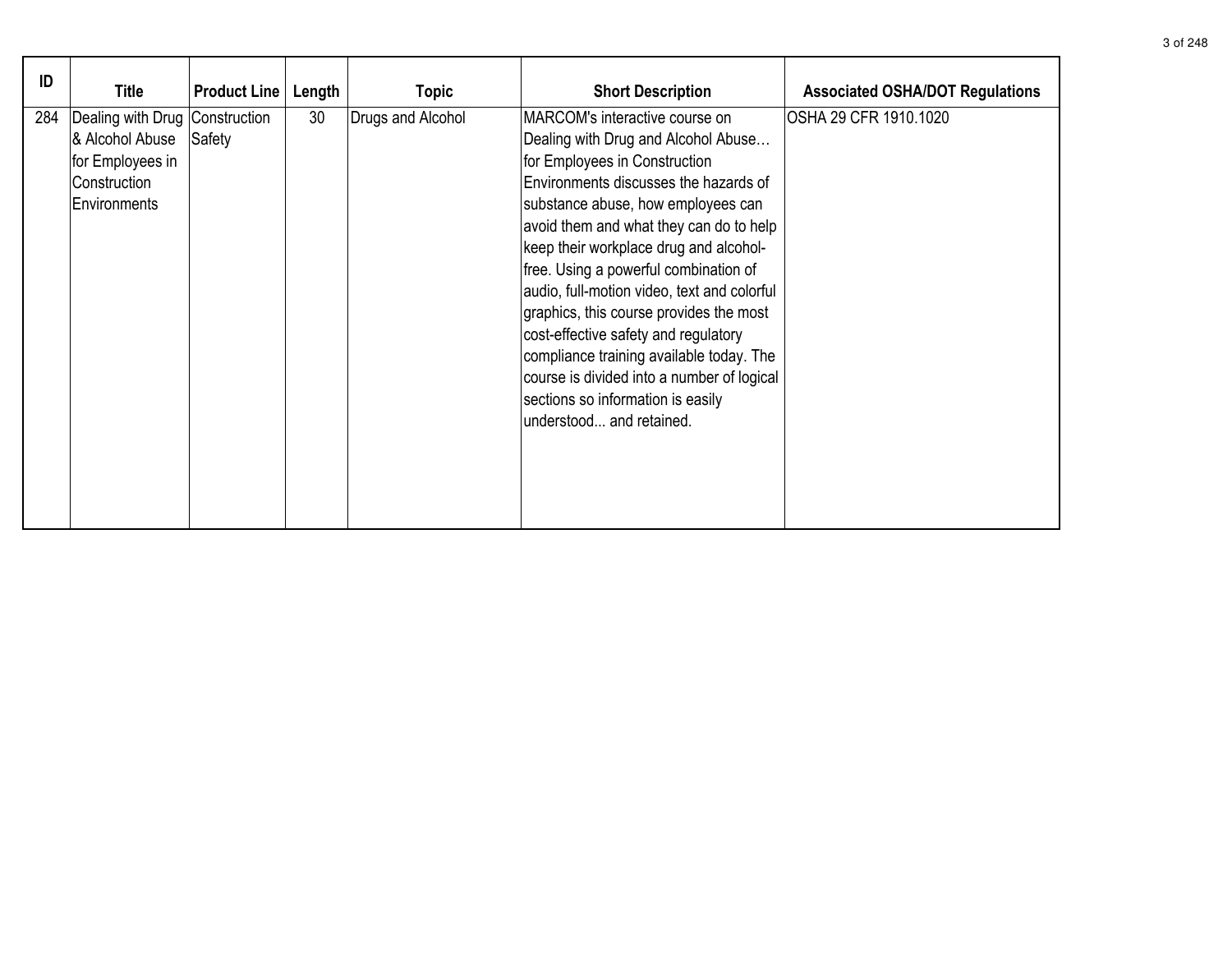| ID  | Title                                                                                                                     | <b>Product Line</b> | Length | <b>Topic</b>      | <b>Short Description</b>                                                                                                                                                                                                                                                                                                                                                                                                                                                                                                                                                                                                                                                            | <b>Associated OSHA/DOT Regulations</b> |
|-----|---------------------------------------------------------------------------------------------------------------------------|---------------------|--------|-------------------|-------------------------------------------------------------------------------------------------------------------------------------------------------------------------------------------------------------------------------------------------------------------------------------------------------------------------------------------------------------------------------------------------------------------------------------------------------------------------------------------------------------------------------------------------------------------------------------------------------------------------------------------------------------------------------------|----------------------------------------|
| 285 | Dealing with Drug   Construction<br>& Alcohol Abuse<br>for Managers and<br>Supervisors in<br>Construction<br>Environments | Safety              | 30     | Drugs and Alcohol | MARCOM's interactive course on<br>Dealing with Drug and Alcohol Abuse<br>for Managers and Supervisors in<br><b>Construction Environments discusses</b><br>drug and alcohol abuse, the damage it<br>causes to workers and the businesses<br>that employ them, and what should be<br>done to create and maintain a drug and<br>alcohol-free job site. Using a powerful<br>combination of audio, full-motion video,<br>text and colorful graphics, this course<br>provides the most cost-effective safety<br>and regulatory compliance training<br>available today. The course is divided<br>into a number of logical sections so<br>information is easily understood and<br>retained. | OSHA 29 CFR 1910.1020                  |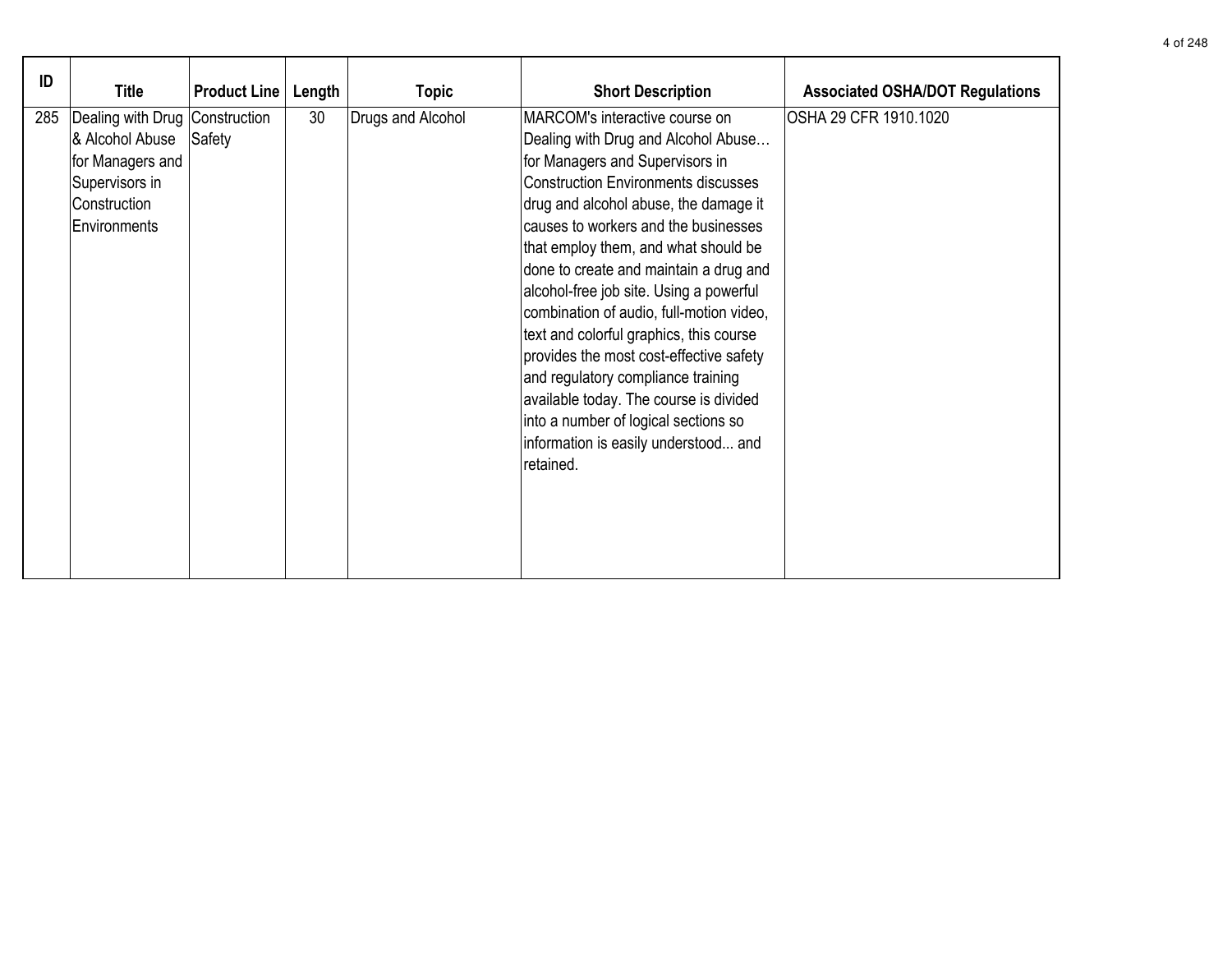| ID  | <b>Title</b>                                     | <b>Product Line</b>    | Length | <b>Topic</b>                 | <b>Short Description</b>                                                                                                                                                                                                                                                                                                                                                                                                                                                                                                                                                                                                                                                                                                                       | <b>Associated OSHA/DOT Regulations</b>                                                                                                                                                                                                                                                                                                                                                                                                                                                                                                        |
|-----|--------------------------------------------------|------------------------|--------|------------------------------|------------------------------------------------------------------------------------------------------------------------------------------------------------------------------------------------------------------------------------------------------------------------------------------------------------------------------------------------------------------------------------------------------------------------------------------------------------------------------------------------------------------------------------------------------------------------------------------------------------------------------------------------------------------------------------------------------------------------------------------------|-----------------------------------------------------------------------------------------------------------------------------------------------------------------------------------------------------------------------------------------------------------------------------------------------------------------------------------------------------------------------------------------------------------------------------------------------------------------------------------------------------------------------------------------------|
| 152 | Electrocution<br>Hazards in<br>Construction Part | Construction<br>Safety | 45     | <b>Electrocution Hazards</b> | The first in a two-part series on<br>electrocution hazards, MARCOM's<br>interactive course on Electrocution<br><b>Hazards In Construction Environments</b><br>Part I Types of Hazards and How You<br>Can Protect Yourself discusses the<br>major types of electrocution hazards,<br>and how employees can protect<br>themselves from electrical hazards and<br>lelectrocution in construction<br>environments. Using a powerful<br>combination of audio, full-motion video,<br>text and colorful graphics, this course<br>provides the most cost-effective safety<br>and regulatory compliance training<br>available today. The course is divided<br>into a number of logical sections so<br>information is easily understood and<br>retained. | 1926.1408(h)-Power line safety (up to 350<br>kV)--equipment operations.; 1926.403-<br>General requirements; 1926.449-<br>Definitions applicable to this subpart; 1926<br>Subpart K, Electrical; 1926.416- General<br>requirements; 1926.416(a)- Protection of<br>employees; 1926 Subpart C-General<br>Safety and Health Provisions; 1926.405-<br>Wiring methods, components, and<br>equipment for general use; 1926.404 Wiring<br>design and protection; 1926.951-Medical<br>services and first aid; 1926 Subpart I Tools<br>- Hand and Power |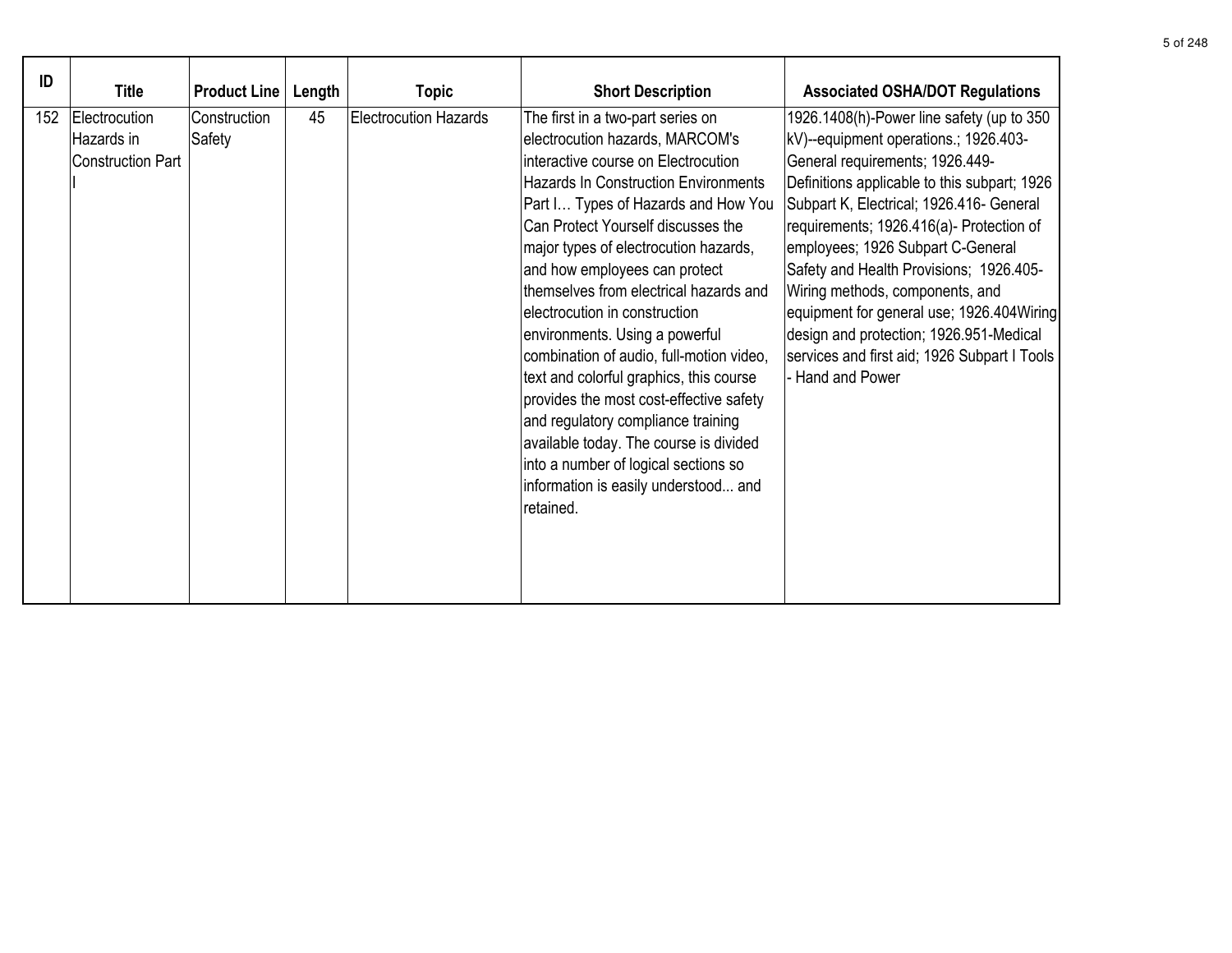| ID  | <b>Title</b>                                            | <b>Product Line</b>    | Length | <b>Topic</b>                 | <b>Short Description</b>                                                                                                                                                                                                                                                                                                                                                                                                                                                                                                                                                                                                                                                                                                                                                   | <b>Associated OSHA/DOT Regulations</b>                                                                                                                                                                                                                                                                                                                                                                                                                                                                                                       |
|-----|---------------------------------------------------------|------------------------|--------|------------------------------|----------------------------------------------------------------------------------------------------------------------------------------------------------------------------------------------------------------------------------------------------------------------------------------------------------------------------------------------------------------------------------------------------------------------------------------------------------------------------------------------------------------------------------------------------------------------------------------------------------------------------------------------------------------------------------------------------------------------------------------------------------------------------|----------------------------------------------------------------------------------------------------------------------------------------------------------------------------------------------------------------------------------------------------------------------------------------------------------------------------------------------------------------------------------------------------------------------------------------------------------------------------------------------------------------------------------------------|
| 153 | Electrocution<br>Hazards in<br><b>Construction Part</b> | Construction<br>Safety | 45     | <b>Electrocution Hazards</b> | The second in a two-part series on<br>electrocution hazards, MARCOM's<br>interactive course on Electrocution<br><b>Hazards In Construction Environments</b><br>Part II Employer Requirements<br>discusses the major types of<br>electrocution hazards, and how<br>employees can protect themselves from<br>electrical hazards and electrocution in<br>construction environments, as well as<br>employers' responsibilities in these<br>areas. Using a powerful combination of<br>audio, full-motion video, text and colorful<br>graphics, this course provides the most<br>cost-effective safety and regulatory<br>compliance training available today. The<br>course is divided into a number of logical<br>sections so information is easily<br>understood and retained. | 1926.1408(h)-Power line safety (up to 350<br>kV)--equipment operations.; 1926.403-<br>General requirements; 1926.449-<br>Definitions applicable to this subpart; 1926<br>Subpart K, Electrical; 1926.416- General<br>requirements; 1926.416(a)- Protection of<br>employees; 1926 Subpart C-General<br>Safety and Health Provisions; 1926.405-<br>Wiring methods, components, and<br>equipment for general use; 1926.404Wiring<br>design and protection; 1926.951-Medical<br>services and first aid; 1926 Subpart I Tools<br>- Hand and Power |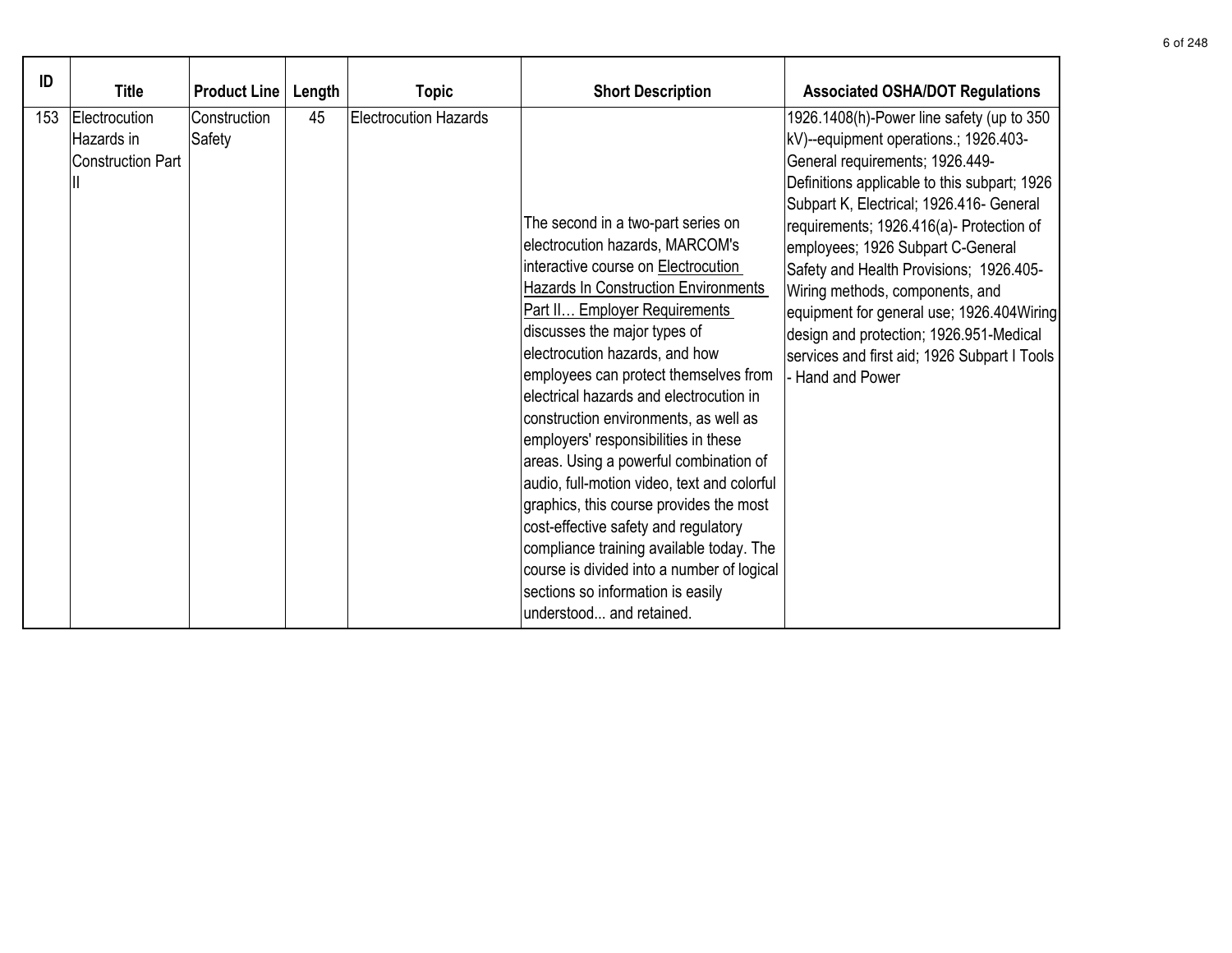| ID  | <b>Title</b>                                              | <b>Product Line</b>    | Length | <b>Topic</b>           | <b>Short Description</b>                                                                                                                                                                                                                                                                                                                                                                                                                                                                                                                                              | <b>Associated OSHA/DOT Regulations</b> |
|-----|-----------------------------------------------------------|------------------------|--------|------------------------|-----------------------------------------------------------------------------------------------------------------------------------------------------------------------------------------------------------------------------------------------------------------------------------------------------------------------------------------------------------------------------------------------------------------------------------------------------------------------------------------------------------------------------------------------------------------------|----------------------------------------|
| 310 | Eye Safety in<br>Construction<br>Environments             | Construction<br>Safety | 30     | Eye Safety             | MARCOM's interactive course on Eye<br>Safety in Construction Environments<br>provides employees with the information<br>they need to recognize and avoid eye<br>hazards that they can encounter on a job<br>site. Using a powerful combination of<br>audio, full-motion video, text and colorful<br>graphics, this course provides the most<br>cost-effective safety and regulatory<br>compliance training available today. The<br>course is divided into a number of logical<br>sections so information is easily<br>understood and retained.                        | OSHA 29 CFR 1910.133                   |
| 261 | <b>Fall Protection in</b><br>Construction<br>Environments | Construction<br>Safety | 30     | <b>Fall Protection</b> | MARCOM's interactive course on Fall<br><b>Protection in Construction Environments</b><br>helps employees avoid fall hazards on<br>the job, while helping employers satisfy<br><b>OSHA's Fall Protection training</b><br>requirements. Using a powerful<br>combination of audio, full-motion video,<br>text and colorful graphics, this course<br>provides the most cost-effective safety<br>and regulatory compliance training<br>available today. The course is divided<br>into a number of logical sections so<br>information is easily understood and<br>retained. | OSHA 29 CFR 1926.501                   |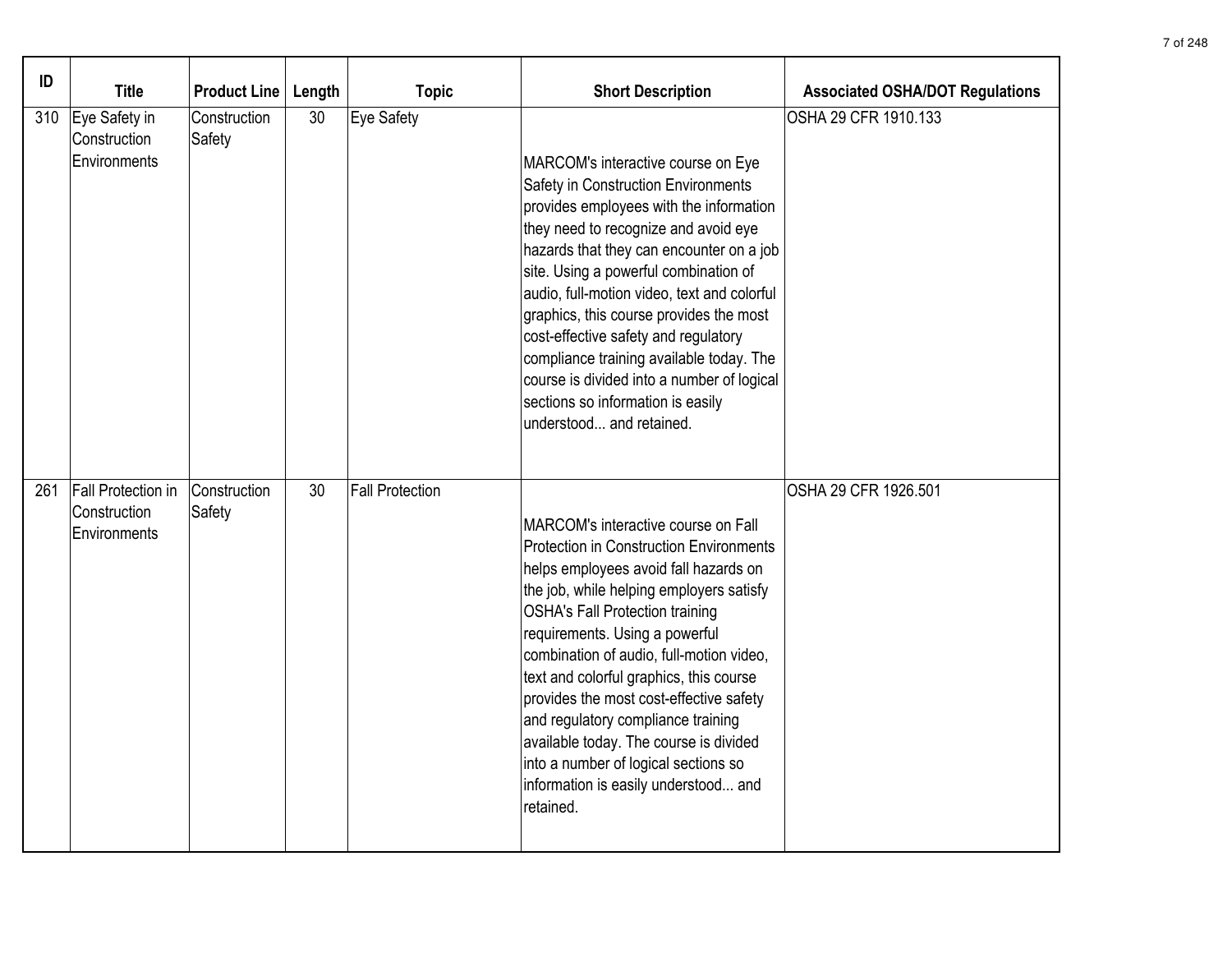| ID  | Title                                        | <b>Product Line</b>    | Length | <b>Topic</b> | <b>Short Description</b>                                                                                                                                                                                                                                                                                                                                                                                                                                                                                                                                                 | <b>Associated OSHA/DOT Regulations</b> |
|-----|----------------------------------------------|------------------------|--------|--------------|--------------------------------------------------------------------------------------------------------------------------------------------------------------------------------------------------------------------------------------------------------------------------------------------------------------------------------------------------------------------------------------------------------------------------------------------------------------------------------------------------------------------------------------------------------------------------|----------------------------------------|
| 322 | First Aid in<br>Construction<br>Environments | Construction<br>Safety | 30     | First Aid    | MARCOM's interactive course on First<br>Aid in Construction Environments<br>discusses what employees should do<br>and not do when someone is sick or<br>injured, and how to determine when they<br>should call for emergency assistance.<br>Using a powerful combination of audio,<br>full-motion video, text and colorful<br>graphics, this course provides the most<br>cost-effective safety and regulatory<br>compliance training available today. The<br>course is divided into a number of logical<br>sections so information is easily<br>understood and retained. | OSHA 29 CFR 1910.151                   |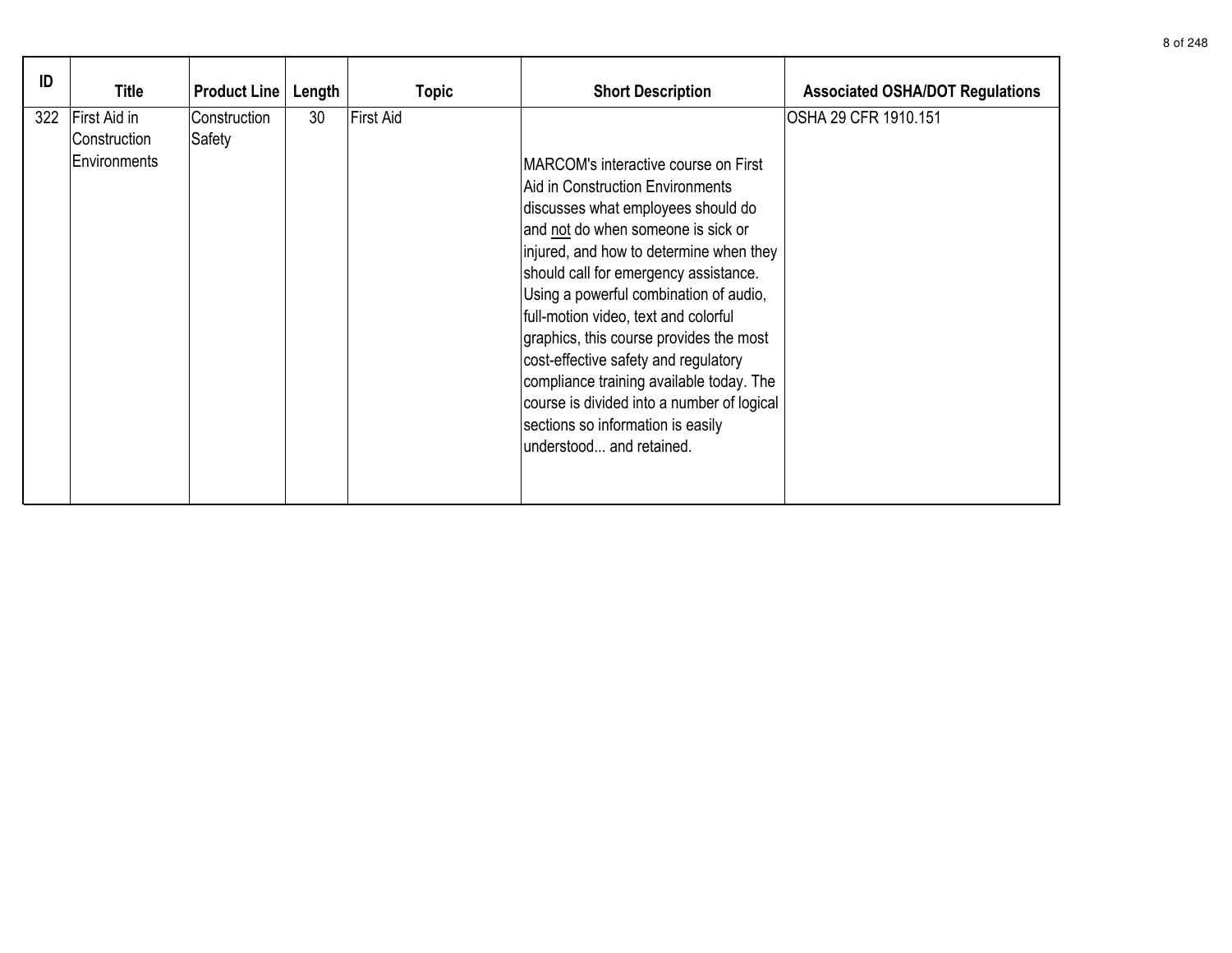| ID  | <b>Title</b>                                           | <b>Product Line</b>    | Length | <b>Topic</b> | <b>Short Description</b>                                                                                                                                                                                                                                                                                                                                                                                                                                                                                                                                                                        | <b>Associated OSHA/DOT Regulations</b> |
|-----|--------------------------------------------------------|------------------------|--------|--------------|-------------------------------------------------------------------------------------------------------------------------------------------------------------------------------------------------------------------------------------------------------------------------------------------------------------------------------------------------------------------------------------------------------------------------------------------------------------------------------------------------------------------------------------------------------------------------------------------------|----------------------------------------|
| 219 | <b>GHS</b> Labeling in<br>Construction<br>Environments | Construction<br>Safety | 45     | <b>GHS</b>   | MARCOM's interactive course on the<br><b>GHS Container Labeling in Construction</b><br>Environments discusses the six types of<br>information contained on a GHS label,<br>and the differences between GHS labels<br>and other types of chemical hazard<br>labels. Using a powerful combination of<br>audio, full-motion video, text and colorful<br>graphics, this course provides the most<br>cost-effective safety and regulatory<br>compliance training available today. The<br>course is divided into a number of logical<br>sections so information is easily<br>understood and retained. | 1926.59 - Hazard Communication         |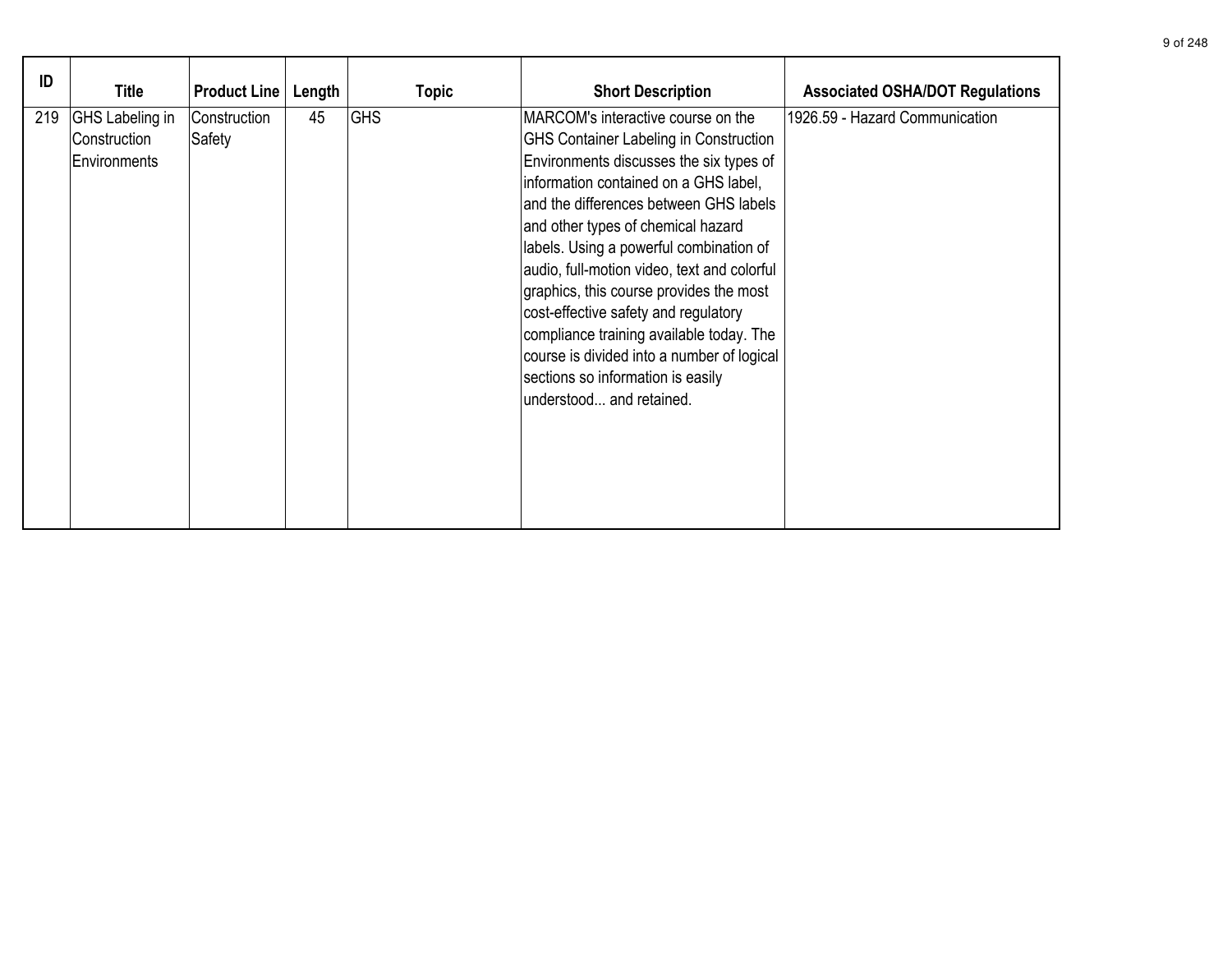| ID  | <b>Title</b>                                                        | <b>Product Line</b>    | Length | <b>Topic</b> | <b>Short Description</b>                                                                                                                                                                                                                                                                                                                                                                                                                                                                                                                                                                               | <b>Associated OSHA/DOT Regulations</b> |
|-----|---------------------------------------------------------------------|------------------------|--------|--------------|--------------------------------------------------------------------------------------------------------------------------------------------------------------------------------------------------------------------------------------------------------------------------------------------------------------------------------------------------------------------------------------------------------------------------------------------------------------------------------------------------------------------------------------------------------------------------------------------------------|----------------------------------------|
| 220 | <b>GHS Safety Data</b><br>Sheets in<br>Construction<br>Environments | Construction<br>Safety | 45     | <b>GHS</b>   | MARCOM's interactive course on GHS<br>Safety Data Sheets in Construction<br>Environments reviews the composition of<br>GHS Safety Data Sheets, the information<br>that's contained in each section and how<br>SDS's are different from Material Safety<br>Data Sheets. Using a powerful<br>combination of audio, full-motion video,<br>text and colorful graphics, this course<br>provides the most cost-effective safety<br>and regulatory compliance training<br>available today. The course is divided<br>into a number of logical sections so<br>information is easily understood and<br>retained. | 1926.59 - Hazard Communication         |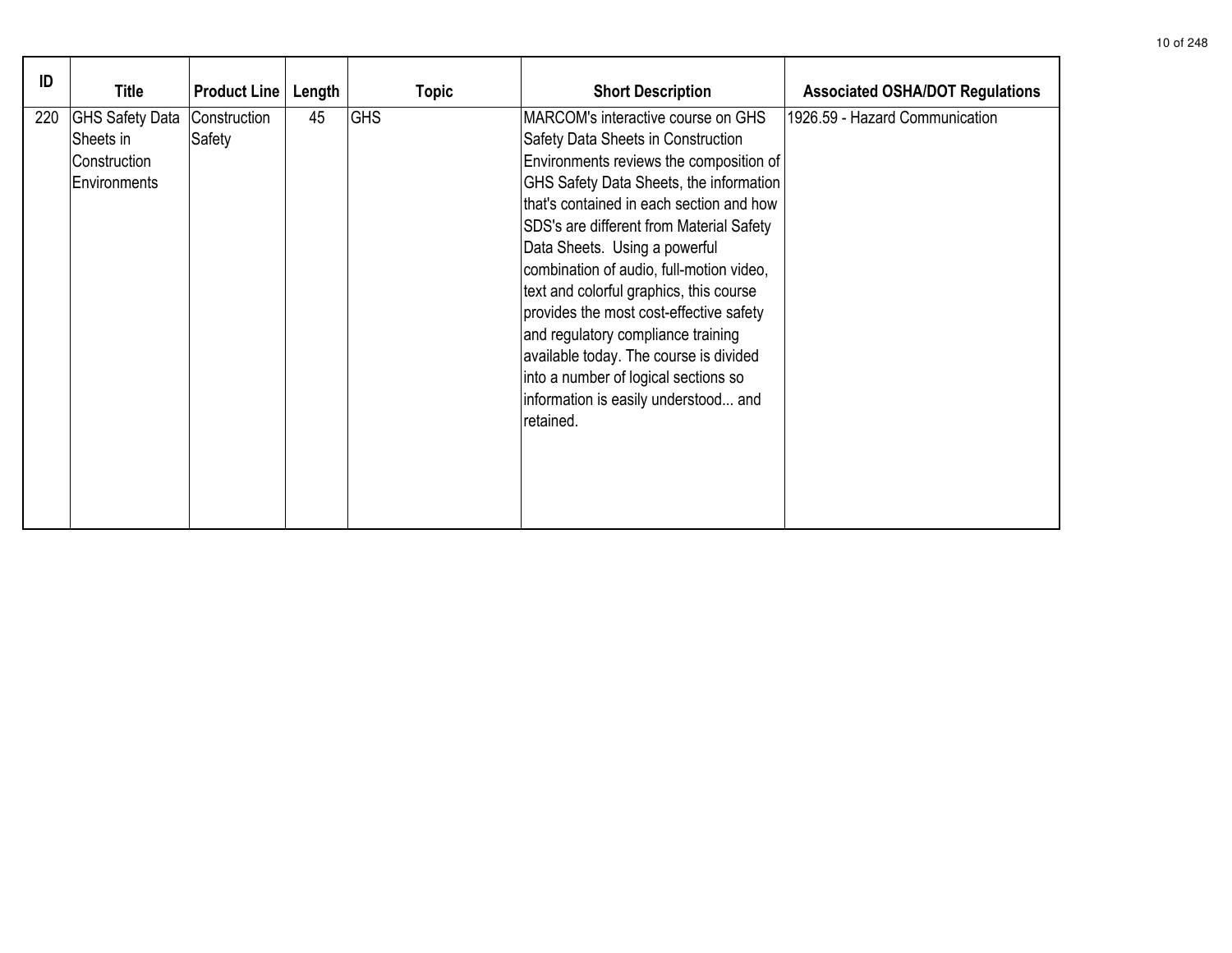| ID  | Title                                                          | <b>Product Line</b>    | Length | Topic                    | <b>Short Description</b>                                                                                                                                                                                                                                                                                                                                                                                                                                                                                                                                                       | <b>Associated OSHA/DOT Regulations</b>                                                                       |
|-----|----------------------------------------------------------------|------------------------|--------|--------------------------|--------------------------------------------------------------------------------------------------------------------------------------------------------------------------------------------------------------------------------------------------------------------------------------------------------------------------------------------------------------------------------------------------------------------------------------------------------------------------------------------------------------------------------------------------------------------------------|--------------------------------------------------------------------------------------------------------------|
| 311 | Hand & Power<br>Tool Safety in<br>Construction<br>Environments | Construction<br>Safety | 30     | Hand & Power Tool Safety | MARCOM's interactive course on Hand<br>& Power Tool Safety in Construction<br>Environments discusses hand and power<br>tool hazards, and show employees the<br>equipment and safe practices they can<br>use to prevent injuries on a job site.<br>Using a powerful combination of audio,<br>full-motion video, text and colorful<br>graphics, this course provides the most<br>cost-effective safety and regulatory<br>compliance training available today. The<br>course is divided into a number of logical<br>sections so information is easily<br>understood and retained. | 1910 Subpart B - Adoption and Extension<br>of Established Federal Standards; 1910.12<br>- Construction work. |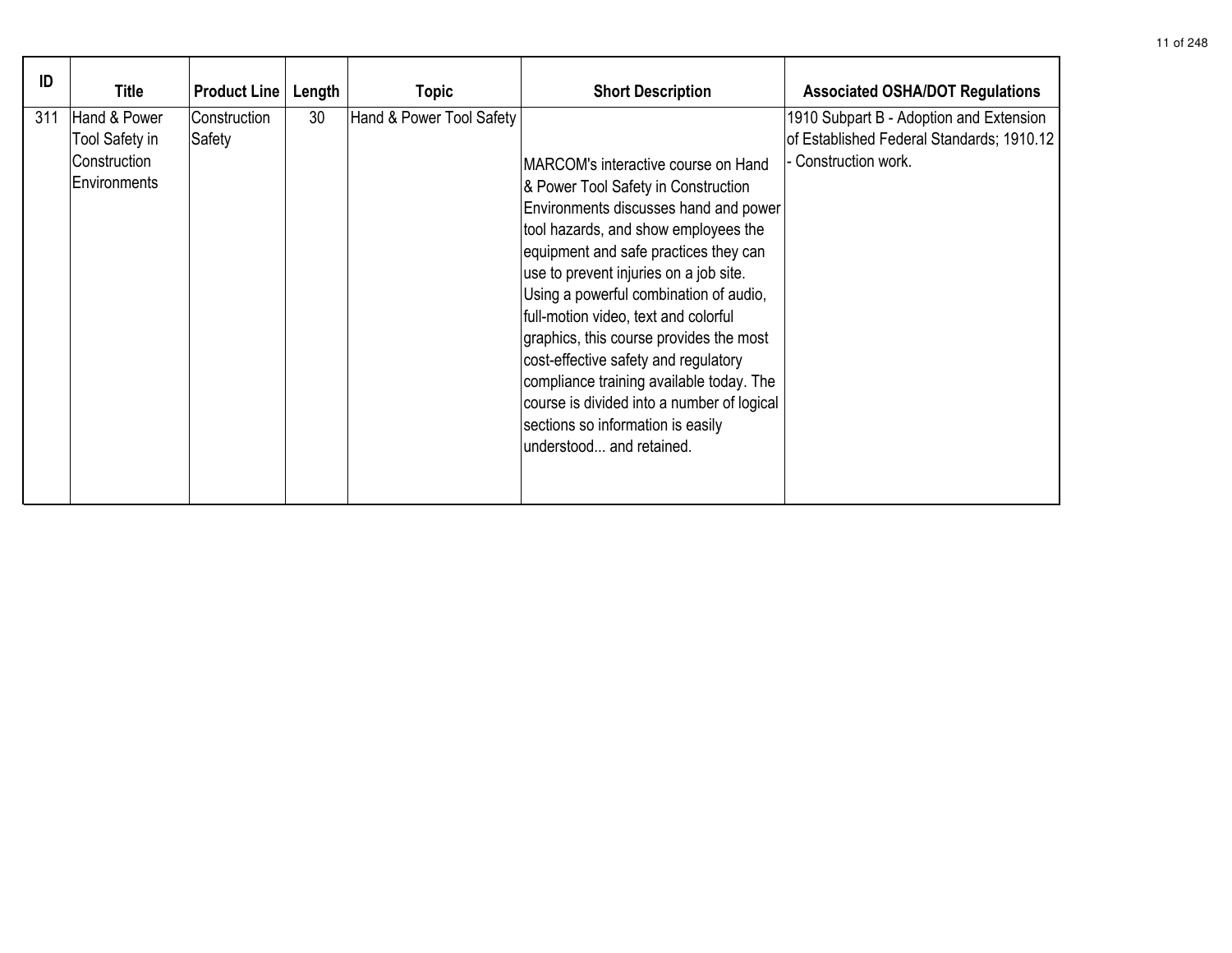| ID  | <b>Title</b>                                                      | <b>Product Line</b>    | Length | <b>Topic</b>                | <b>Short Description</b>                                                                                                                                                                                                                                                                                                                                                                                                                                                                                                                                                                                                 | <b>Associated OSHA/DOT Regulations</b> |
|-----|-------------------------------------------------------------------|------------------------|--------|-----------------------------|--------------------------------------------------------------------------------------------------------------------------------------------------------------------------------------------------------------------------------------------------------------------------------------------------------------------------------------------------------------------------------------------------------------------------------------------------------------------------------------------------------------------------------------------------------------------------------------------------------------------------|----------------------------------------|
| 312 | Hand, Wrist &<br>Finger Safety in<br>Construction<br>Environments | Construction<br>Safety | 30     | Hand, Wrist & Finger Safety | MARCOM's interactive course on Hand,<br>Wrist & Finger Safety in Construction<br>Environments reviews the hand, wrist<br>and finger hazards that employees may<br>encounter on a job site, and show them<br>the equipment and safe work practices<br>they can use to prevent injuries. Using a<br>powerful combination of audio, full-<br>motion video, text and colorful graphics,<br>this course provides the most cost-<br>effective safety and regulatory<br>compliance training available today. The<br>course is divided into a number of logical<br>sections so information is easily<br>understood and retained. | OSHA 29 CFR 1910.138                   |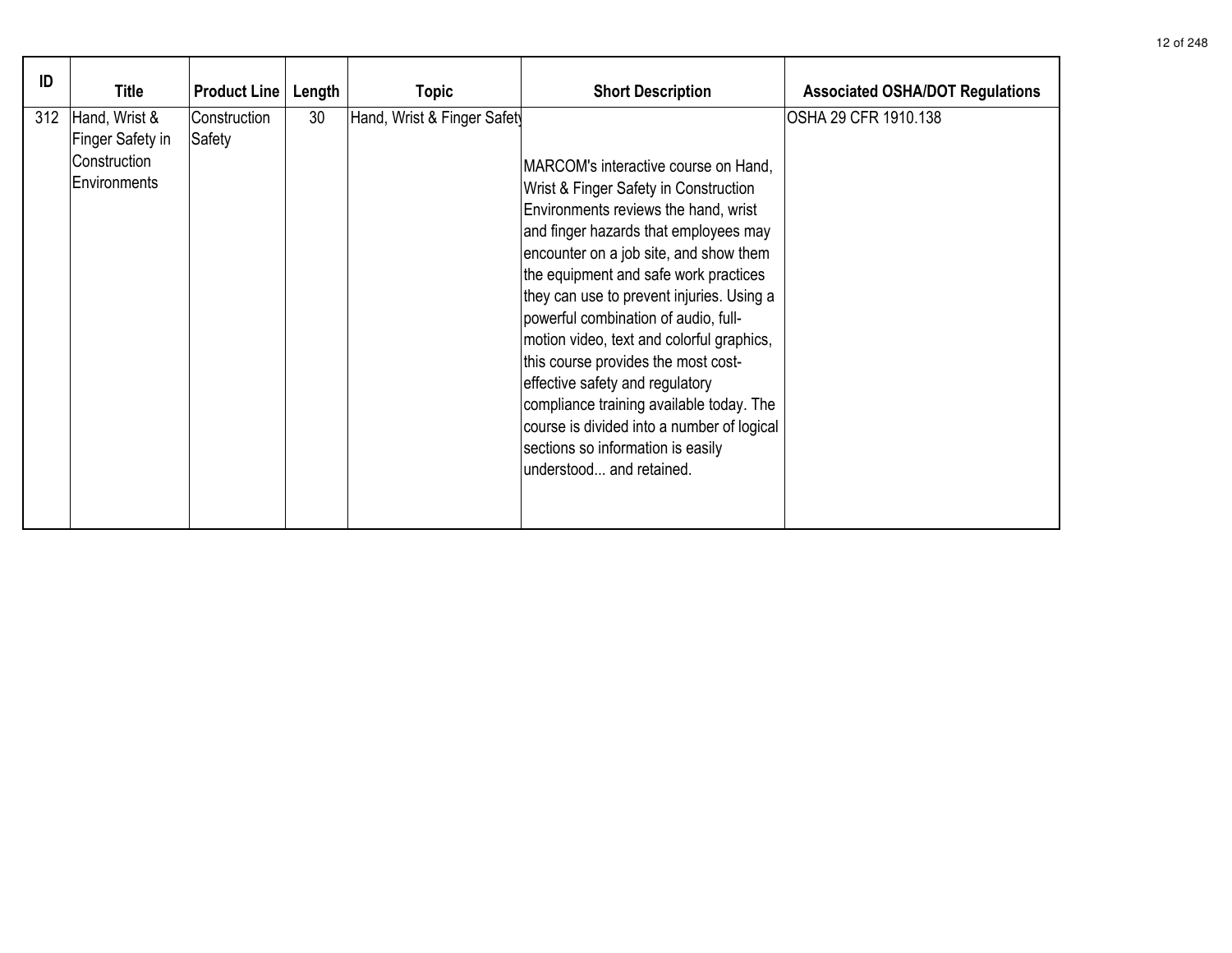| ID  | Title                                                             | <b>Product Line</b> | Length | <b>Topic</b>                | <b>Short Description</b>                                                                                                                                                                                                                                                                                                                                                                                                                                                                                                                                                                                                      | <b>Associated OSHA/DOT Regulations</b> |
|-----|-------------------------------------------------------------------|---------------------|--------|-----------------------------|-------------------------------------------------------------------------------------------------------------------------------------------------------------------------------------------------------------------------------------------------------------------------------------------------------------------------------------------------------------------------------------------------------------------------------------------------------------------------------------------------------------------------------------------------------------------------------------------------------------------------------|----------------------------------------|
| 221 | Hazard<br>Communication in Safety<br>Construction<br>Environments | Construction        | 45     | <b>Hazard Communication</b> | MARCOM's interactive course on Hazard OSHA 29 CFR 1910.1200<br>Communication in Construction<br>Environments both introduces<br>employees to the Hazard<br>Communication regulations and provides<br>training on the various groups of<br>chemicals found in the construction<br>environment. Using a powerful<br>combination of audio, full-motion video,<br>text and colorful graphics, this course<br>provides the most cost-effective safety<br>and regulatory compliance training<br>available today. The course is divided<br>into a number of logical sections so<br>information is easily understood and<br>retained. |                                        |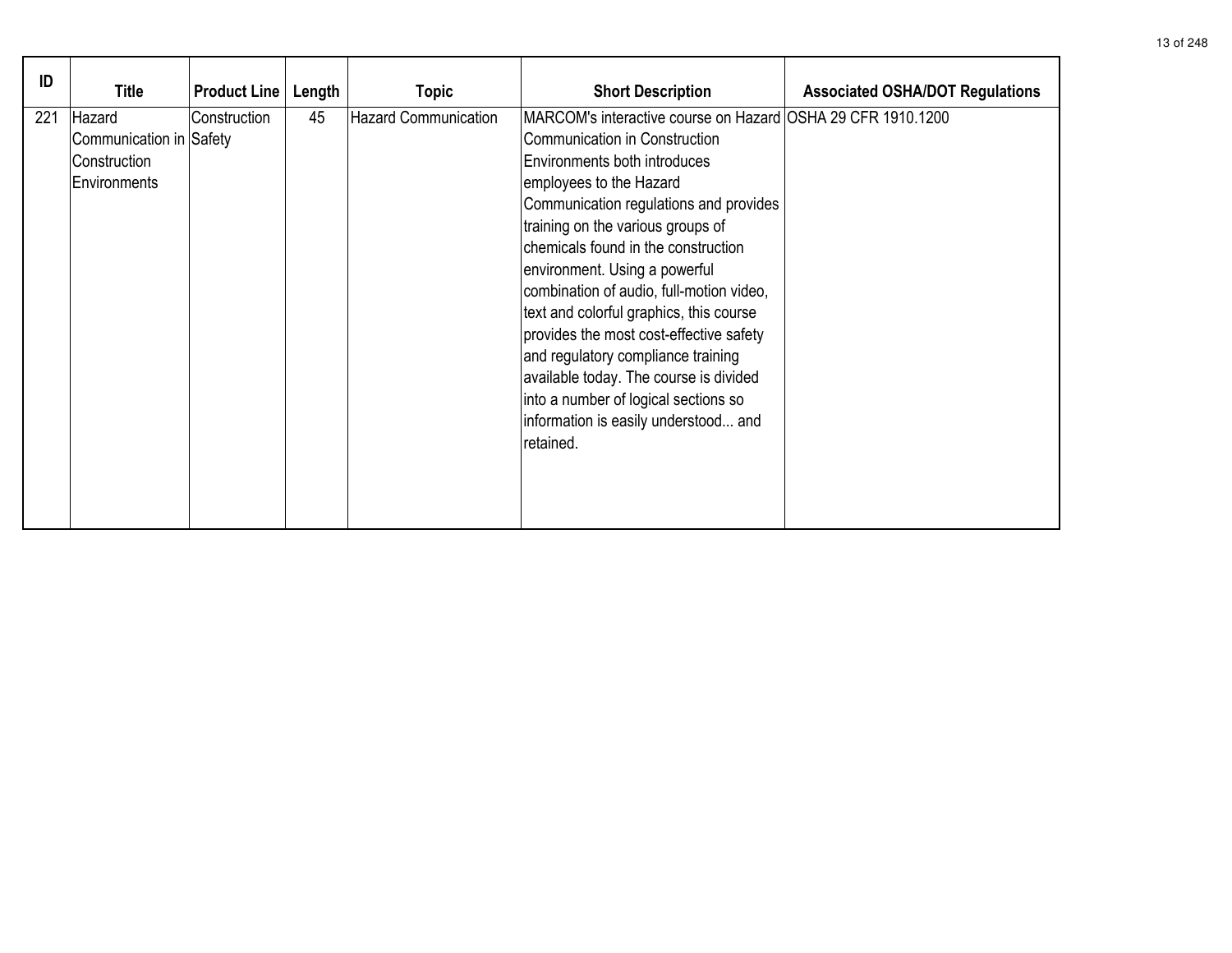| ID  | <b>Title</b>                                          | <b>Product Line</b>    | Length | <b>Topic</b>       | <b>Short Description</b>                                                                                                                                                                                                                                                                                                                                                                                                                                                                                                                                                                 | <b>Associated OSHA/DOT Regulations</b>                                                      |
|-----|-------------------------------------------------------|------------------------|--------|--------------------|------------------------------------------------------------------------------------------------------------------------------------------------------------------------------------------------------------------------------------------------------------------------------------------------------------------------------------------------------------------------------------------------------------------------------------------------------------------------------------------------------------------------------------------------------------------------------------------|---------------------------------------------------------------------------------------------|
| 331 | Heat Stress in<br>Construction<br>Environments        | Construction<br>Safety | 30     | <b>Heat Stress</b> |                                                                                                                                                                                                                                                                                                                                                                                                                                                                                                                                                                                          | 1926.28-Personal Protective Equipment;<br>1926.20 - General safety and health<br>provisions |
|     |                                                       |                        |        |                    | MARCOM's interactive course on Heat<br><b>Stress in Construction Environments</b><br>discusses the hazards of getting<br>overheated, how employees can stay<br>cool on a hot job site and what they<br>should do if a coworker suffers from heat<br>stress. Using a powerful combination of<br>audio, full-motion video, text and colorful<br>graphics, this course provides the most<br>cost-effective safety and regulatory<br>compliance training available today. The<br>course is divided into a number of logical<br>sections so information is easily<br>understood and retained. |                                                                                             |
| 222 | Introduction to<br>GHS for<br>Construction<br>Workers | Construction<br>Safety | 45     | <b>GHS</b>         | MARCOM's interactive course on the<br>Introduction to GHS for Construction<br>Workers reviews what the Globally<br>Harmonized System is all about, why<br>OSHA adopted the GHS, and the phase-<br>in dates for implementing the GHS.<br>Using a powerful combination of audio,<br>full-motion video, text and colorful<br>graphics, this course provides the most<br>cost-effective safety and regulatory<br>compliance training available today. The<br>course is divided into a number of logical<br>sections so information is easily<br>understood and retained.                     | 1926.59 - Hazard Communication                                                              |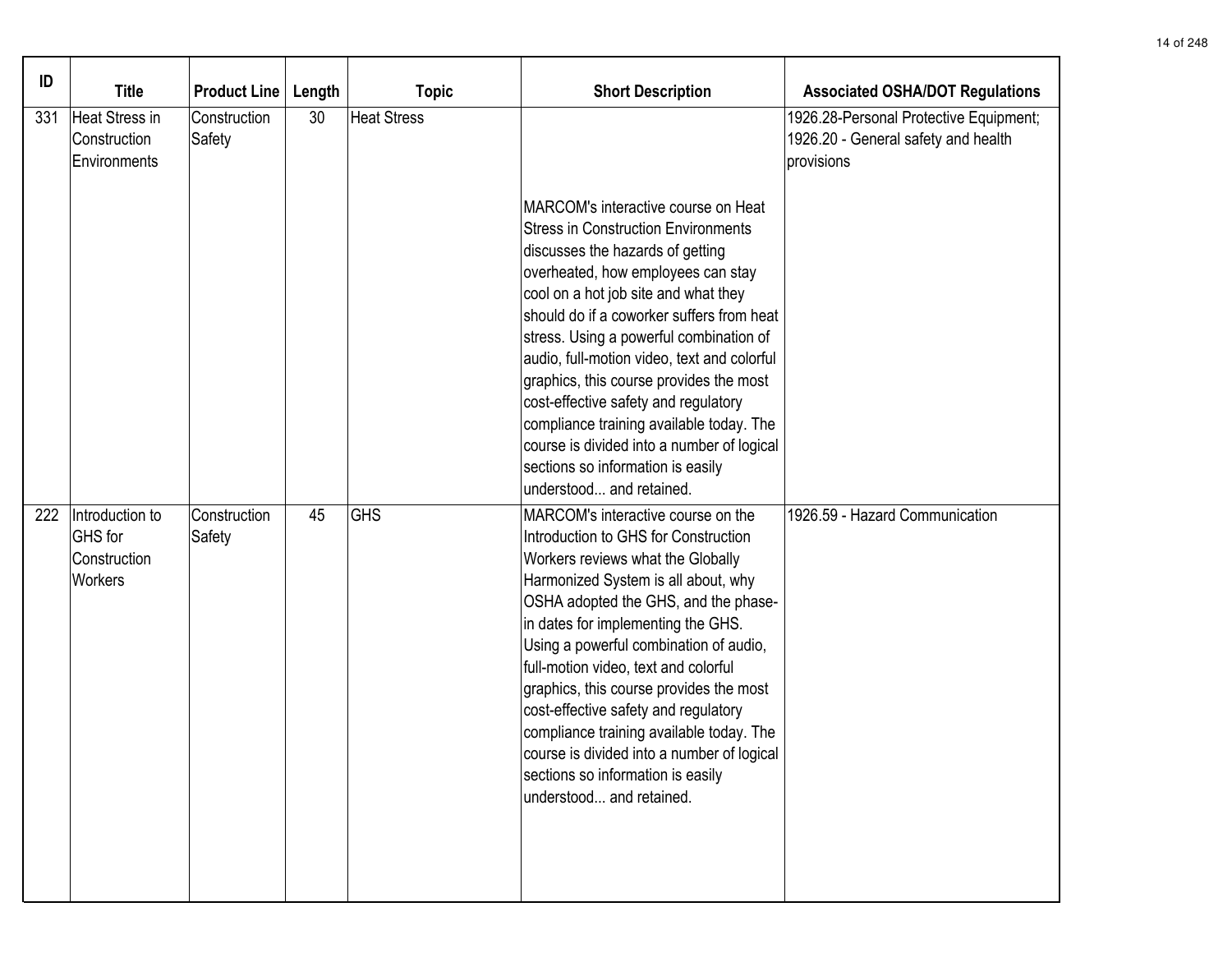| ID  | <b>Title</b>                                                  | <b>Product Line</b>    | Length | <b>Topic</b>               | <b>Short Description</b>                                                                                                                                                                                                                                                                                                                                                                                                                                                                                                                                  | <b>Associated OSHA/DOT Regulations</b>                                |
|-----|---------------------------------------------------------------|------------------------|--------|----------------------------|-----------------------------------------------------------------------------------------------------------------------------------------------------------------------------------------------------------------------------------------------------------------------------------------------------------------------------------------------------------------------------------------------------------------------------------------------------------------------------------------------------------------------------------------------------------|-----------------------------------------------------------------------|
| 336 | Ladder Safety in<br>Construction<br>Environments              | Construction<br>Safety | 30     | <b>Ladder Safety</b>       | MARCOM's interactive course on Ladder<br>Safety in Construction Environments<br>discusses different types of ladders, the<br>hazards that can be associated with<br>them, and how employees can work with<br>them safely. Using a powerful<br>combination of audio, full-motion video,<br>text and colorful graphics, this course<br>provides the most cost-effective safety<br>and regulatory compliance training<br>available today. The course is divided<br>into a number of logical sections so<br>information is easily understood and<br>retained. | OSHA 29 CFR 1926.1053                                                 |
| 273 | Lead Exposure in Construction<br>Construction<br>Environments | Safety                 | 45     | <b>OSHA Lead Standards</b> | MARCOM's interactive course on Lead<br><b>Exposure in Construction Environments</b><br>provides employees with the information<br>they need to understand lead hazards<br>and the safety regulations that address<br>them. Using a powerful combination of<br>audio, full-motion video, text and colorful<br>graphics, this course provides the most<br>cost-effective safety and regulatory<br>compliance training available today. The<br>course is divided into a number of logical<br>sections so information is easily<br>understood and retained.   | 1910 Subpart Z - Toxic and Hazardous<br>Substances., 1910.1025 - Lead |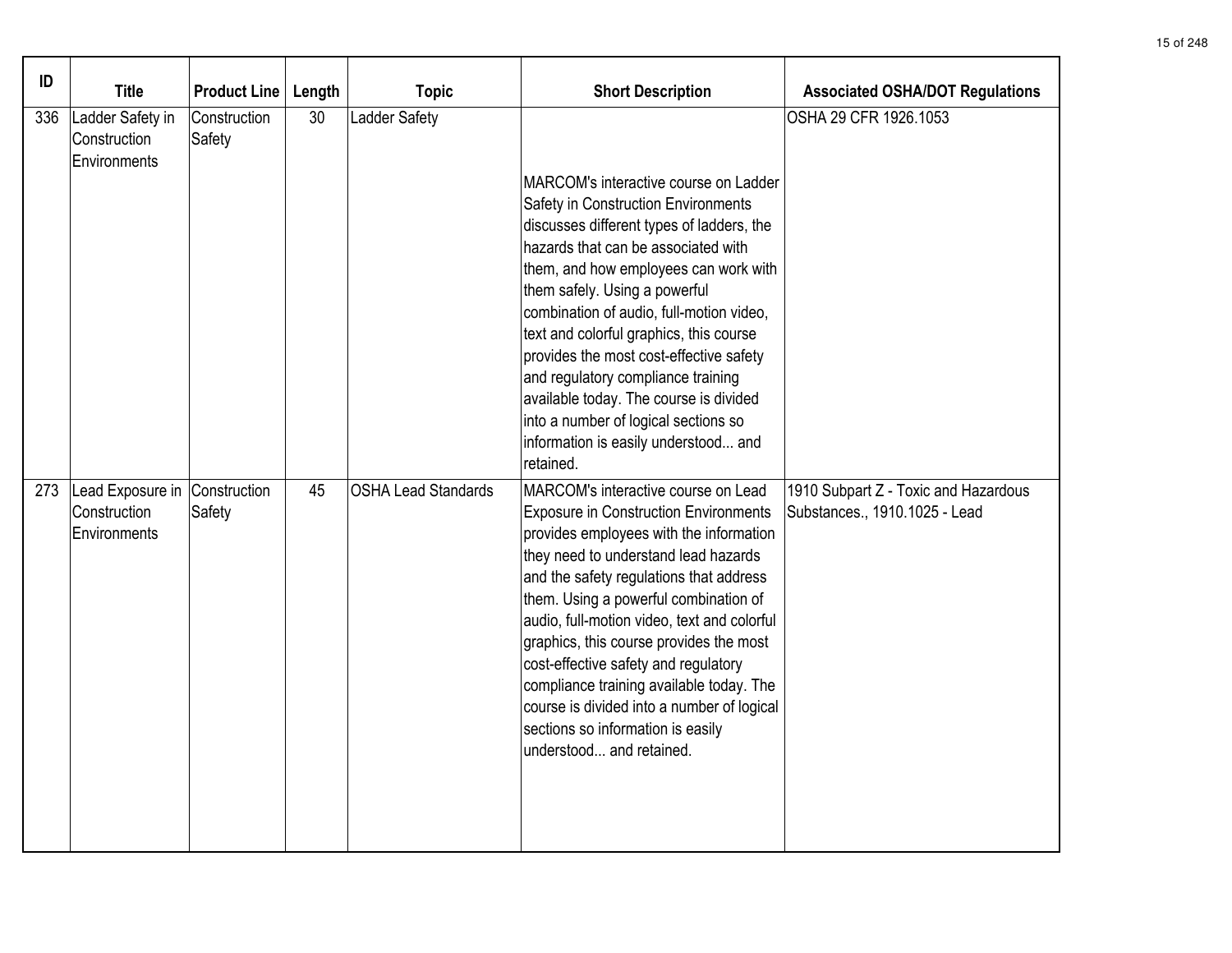| ID  | <b>Title</b>                                                             | <b>Product Line</b>    | Length | <b>Topic</b>               | <b>Short Description</b>                                                                                                                                                                                                                                                                                                                                                                                                                                                                                                                                                                                                                        | <b>Associated OSHA/DOT Regulations</b> |
|-----|--------------------------------------------------------------------------|------------------------|--------|----------------------------|-------------------------------------------------------------------------------------------------------------------------------------------------------------------------------------------------------------------------------------------------------------------------------------------------------------------------------------------------------------------------------------------------------------------------------------------------------------------------------------------------------------------------------------------------------------------------------------------------------------------------------------------------|----------------------------------------|
| 258 | Personal<br> Protective_<br>Equipment in<br>Construction<br>Environments | Construction<br>Safety | 45     | Personal Protective Equipm | MARCOM's interactive course on<br>Personal Protective Equipment in<br><b>Construction Environments helps</b><br>employers in the construction industry<br>meet OSHA requirements. They provide<br>employees with the information that they<br>need to avoid injury on the job site by<br>using appropriate PPE. Using a powerful<br>combination of audio, full-motion video,<br>text and colorful graphics, this course<br>provides the most cost-effective safety<br>and regulatory compliance training<br>available today. The course is divided<br>into a number of logical sections so<br>information is easily understood and<br>retained. | OSHA 29 CFR 1910.132--136              |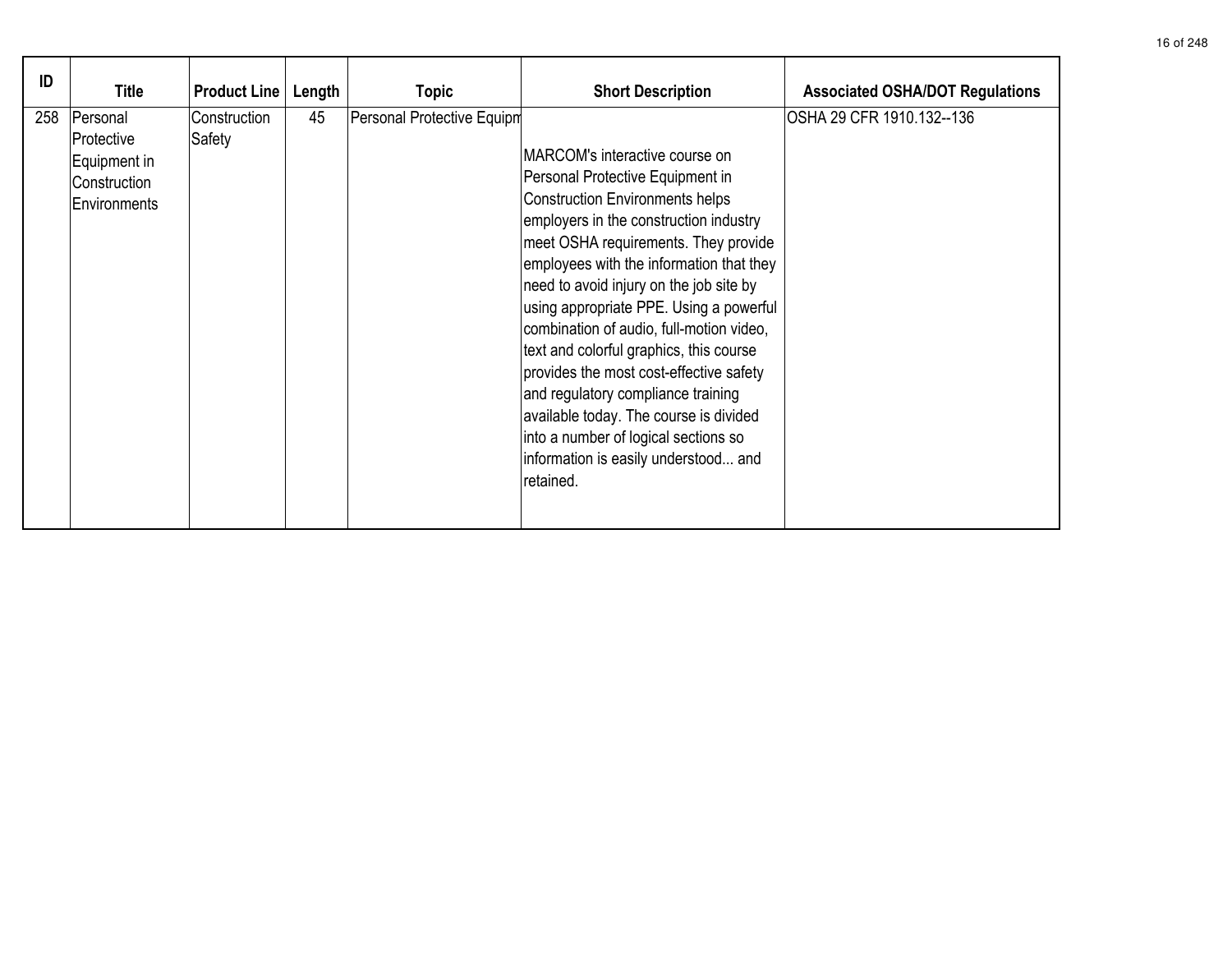| ID  | <b>Title</b>                                      | <b>Product Line</b>    | Length | <b>Topic</b>          | <b>Short Description</b>                                                                                                                                                                                                                                                                                                                                                                                                                                                                                                                                                                    | <b>Associated OSHA/DOT Regulations</b>                                                                      |
|-----|---------------------------------------------------|------------------------|--------|-----------------------|---------------------------------------------------------------------------------------------------------------------------------------------------------------------------------------------------------------------------------------------------------------------------------------------------------------------------------------------------------------------------------------------------------------------------------------------------------------------------------------------------------------------------------------------------------------------------------------------|-------------------------------------------------------------------------------------------------------------|
| 125 | Rigging Safety in<br>Construction<br>Environments | Construction<br>Safety | 30     | <b>Rigging Safety</b> | MARCOM's interactive course on<br>Rigging Safety in Construction<br>Environments is designed to remind<br>employees that over 90% of crane-<br>related accidents are caused by human<br>error and that they are the key to<br>preventing these incidents. Using a<br>powerful combination of audio, full-<br>motion video, text and colorful graphics,<br>this course provides the most cost-<br>effective safety and regulatory<br>compliance training available today. The<br>course is divided into a number of logical<br>sections so information is easily<br>understood and retained. | OSHA 29 CFR 1926.753                                                                                        |
| 238 | Safe Lifting in<br>Construction<br>Environments   | Construction<br>Safety | 30     | Safe Lifting          | MARCOM's interactive course on Safe<br>Lifting in Construction Environments<br>provides the information employees<br>need to protect their backs when they<br>are lifting and carrying. Using a powerful<br>combination of audio, full-motion video,<br>text and colorful graphics, this course<br>provides the most cost-effective safety<br>and regulatory compliance training<br>available today. The course is divided<br>into a number of logical sections so<br>information is easily understood and<br>retained.                                                                     | Section 5(a)(1)- General Duty Clause;<br>1926 Subpart H - Materials Handling,<br>Storage, Use, and Disposal |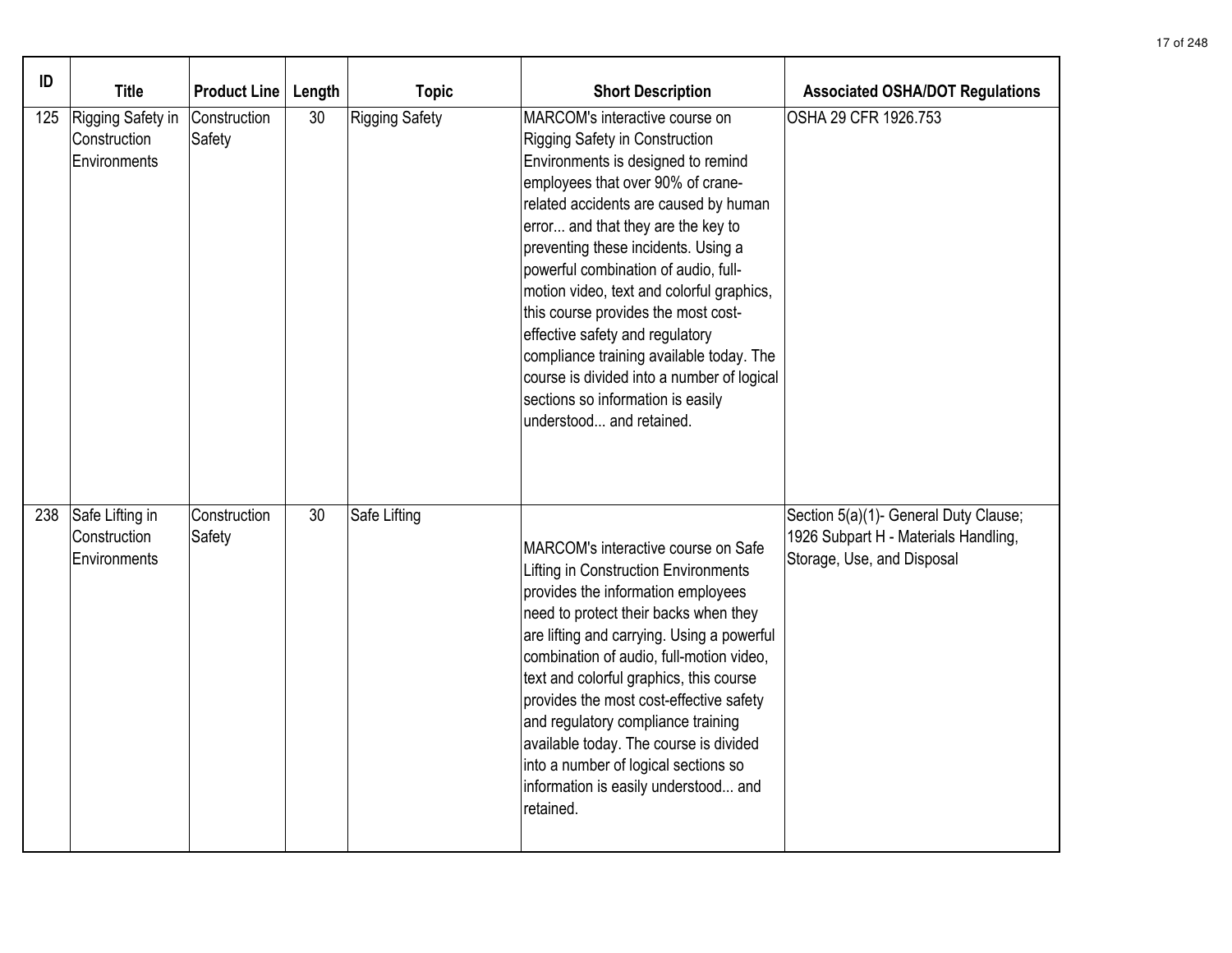| ID  | <b>Title</b>                                                              | <b>Product Line</b> | Length | Topic              | <b>Short Description</b>                                                                                                                                                                                                                                                                                                                                                                                                                                                                                                                                                           | <b>Associated OSHA/DOT Regulations</b>                                                                                                                                                                                                                                                                                                                                                                                                                                                                                                                           |
|-----|---------------------------------------------------------------------------|---------------------|--------|--------------------|------------------------------------------------------------------------------------------------------------------------------------------------------------------------------------------------------------------------------------------------------------------------------------------------------------------------------------------------------------------------------------------------------------------------------------------------------------------------------------------------------------------------------------------------------------------------------------|------------------------------------------------------------------------------------------------------------------------------------------------------------------------------------------------------------------------------------------------------------------------------------------------------------------------------------------------------------------------------------------------------------------------------------------------------------------------------------------------------------------------------------------------------------------|
| 324 | <b>Safety Orientation Construction</b><br>in Construction<br>Environments | Safety              | 30     | Safety Orientation | MARCOM's interactive course on Safety<br><b>Orientation in Construction Environments</b><br>discusses common hazards that can be<br>encountered on a job site and the safe<br>practices and equipment that workers<br>can use to avoid injuries. Using a<br>powerful combination of audio, full-<br>motion video, text and colorful graphics,<br>this course provides the most cost-<br>effective safety and regulatory<br>compliance training available today. The<br>course is divided into a number of logical<br>sections so information is easily<br>understood and retained. | 1910 Subpart B- Adoption and Extension<br>of Established Federal Standards; 1926<br>Subpart C-General Safety and Health<br>Provisions; 1926 Subpart D-Occupational<br>Health and Environmental Controls; 1926<br>Subpart E-Personal Protective and Life<br>Saving Equipment; 1926 Subpart F-Fire<br>Protection and Prevention; 1926 Subpart G-<br>Signs, Signals and Barricades; 1926<br>Subpart I- Tools-Hand and Power; 1926<br>Subpart J- Welding and Cutting; 1926<br>Subpart K - Electrical; 1926 Subpart L -<br>Scaffolds; 1926 Subpart M-Fall Protection; |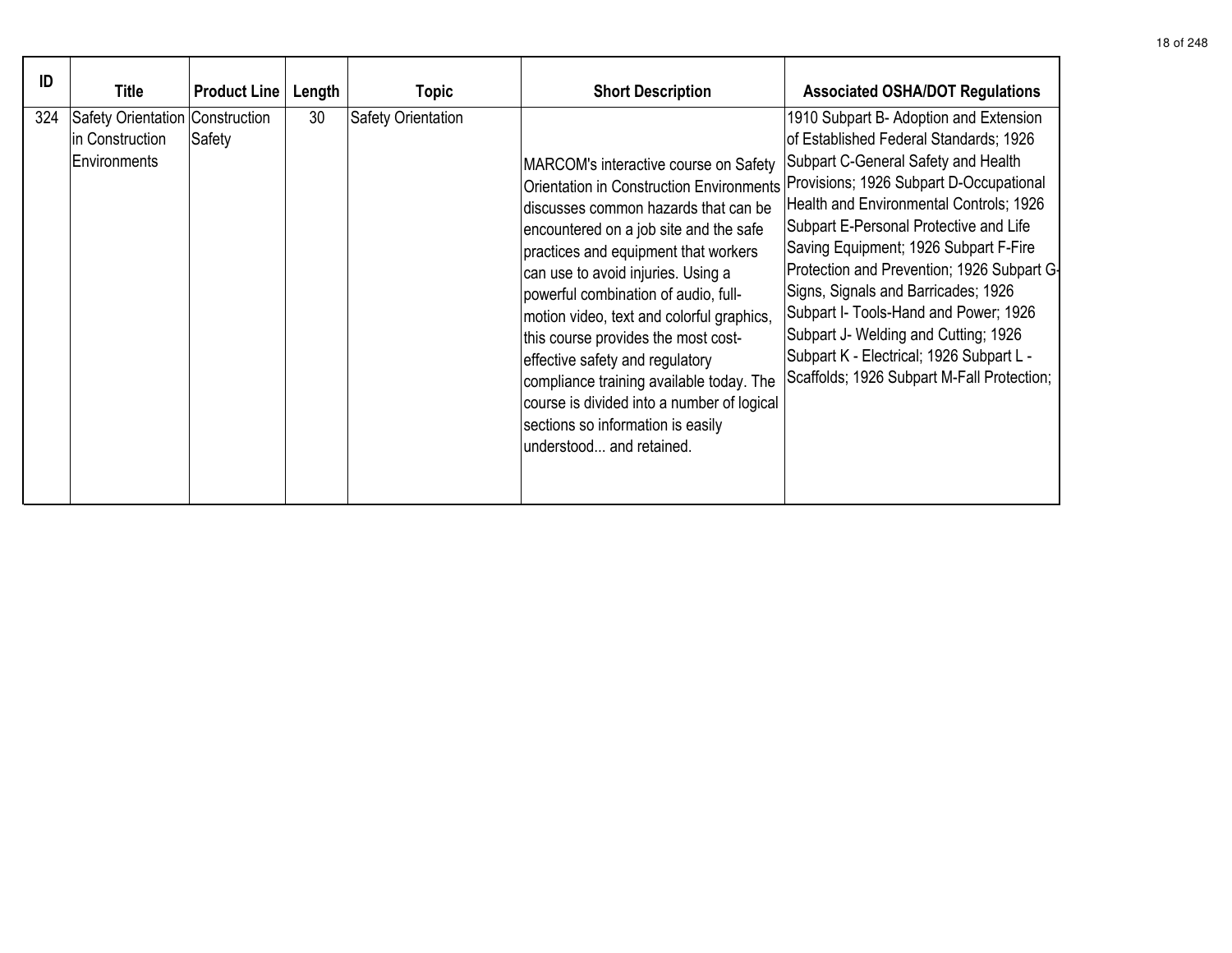| ID  | <b>Title</b>                                                 | <b>Product Line</b>    | Length | <b>Topic</b>           | <b>Short Description</b>                                                                                                                                                                                                                                                                                                                                                                                                                                                                                                                                                                                                                                                   | <b>Associated OSHA/DOT Regulations</b> |
|-----|--------------------------------------------------------------|------------------------|--------|------------------------|----------------------------------------------------------------------------------------------------------------------------------------------------------------------------------------------------------------------------------------------------------------------------------------------------------------------------------------------------------------------------------------------------------------------------------------------------------------------------------------------------------------------------------------------------------------------------------------------------------------------------------------------------------------------------|----------------------------------------|
| 333 | Slips, Trips and<br>Falls in<br>Construction<br>Environments | Construction<br>Safety | 30     | Slips, Trips and Falls | MARCOM's interactive course on Slips,<br>Trips and Falls in Construction<br>Environments discusses the mechanics<br>of slips, trips and falls, the types of<br>hazards that workers are likely to<br>encounter on a job site that lead to them,<br>and the safe practices and equipment<br>that they can use to stay safely on their<br>feet. Using a powerful combination of<br>audio, full-motion video, text and colorful<br>graphics, this course provides the most<br>cost-effective safety and regulatory<br>compliance training available today. The<br>course is divided into a number of logical<br>sections so information is easily<br>understood and retained. | OSHA 29 CFR 1910.23-27                 |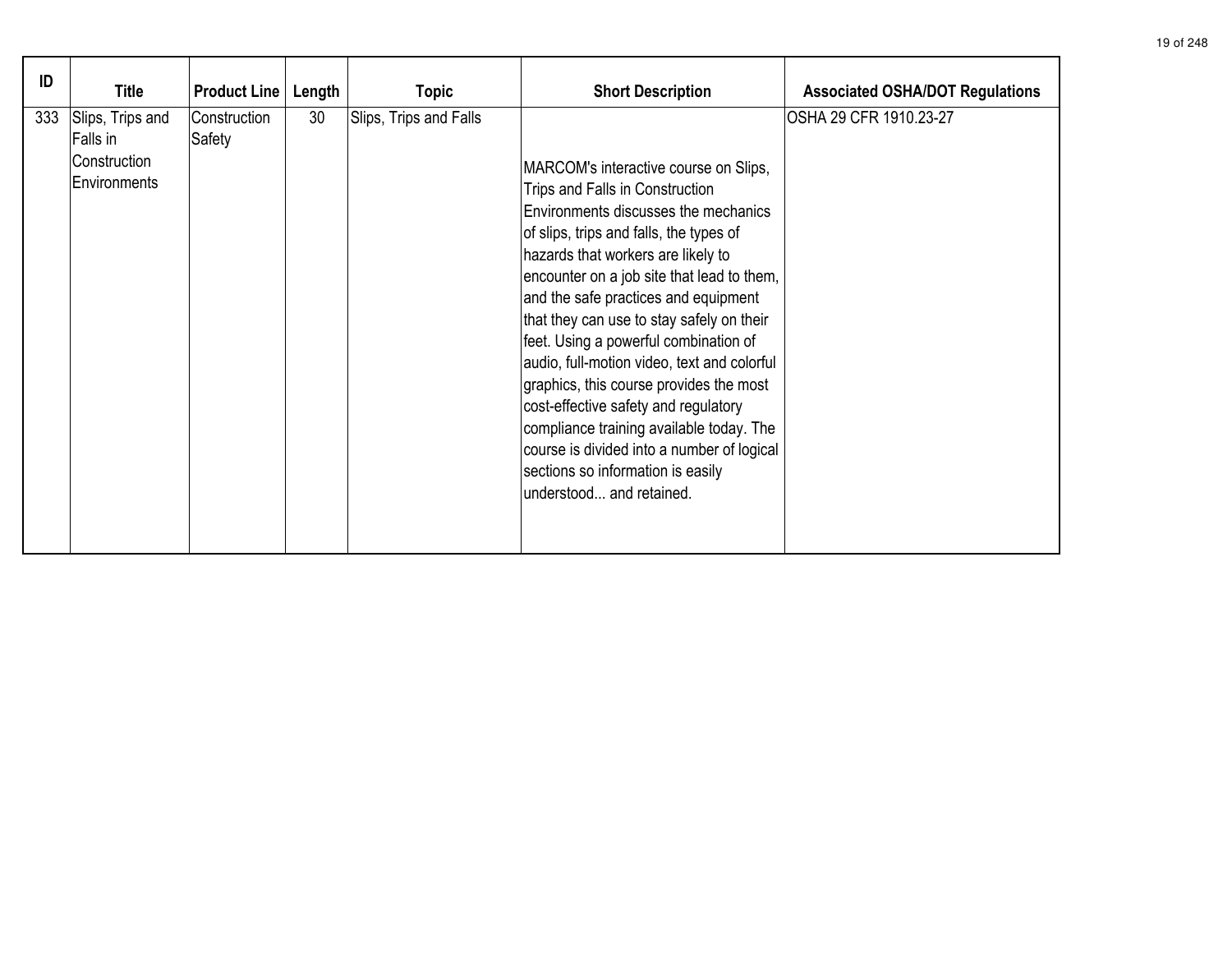| ID  | <b>Title</b>                                            | <b>Product Line</b>    | Length | Topic             | <b>Short Description</b>                                                                                                                                                                                                                                                                                                                                                                                                                                                                                                                                             | <b>Associated OSHA/DOT Regulations</b>                                                                                                                                                                                                                                                                 |
|-----|---------------------------------------------------------|------------------------|--------|-------------------|----------------------------------------------------------------------------------------------------------------------------------------------------------------------------------------------------------------------------------------------------------------------------------------------------------------------------------------------------------------------------------------------------------------------------------------------------------------------------------------------------------------------------------------------------------------------|--------------------------------------------------------------------------------------------------------------------------------------------------------------------------------------------------------------------------------------------------------------------------------------------------------|
| 277 | Struck-By<br>Hazards in<br>Construction<br>Environments | Construction<br>Safety | 45     | Struck-By Hazards | By Hazards in Construction<br>Environments provides the information<br>employees need to recognize the struck-<br>by hazards that are associated with<br>construction tasks and take steps to<br>avoid them before accidents happen.<br>Using a powerful combination of audio,<br>full-motion video, text and colorful<br>graphics, this course provides the most<br>cost-effective safety and regulatory<br>compliance training available today. The<br>course is divided into a number of logical<br>sections so information is easily<br>understood and retained. | MARCOM's interactive course on Struck- 1926.451(h) Falling object protection; 1926<br>Subpart H - Materials Handling, Storage,<br>Use, and Disposal; 1926 Subpart I - Tools<br>$-$ Hand and Power; 1926 Subpart E $-$<br>Personal Protective and Life Saving<br>Equipment; 1926 Subpart T - Demolition |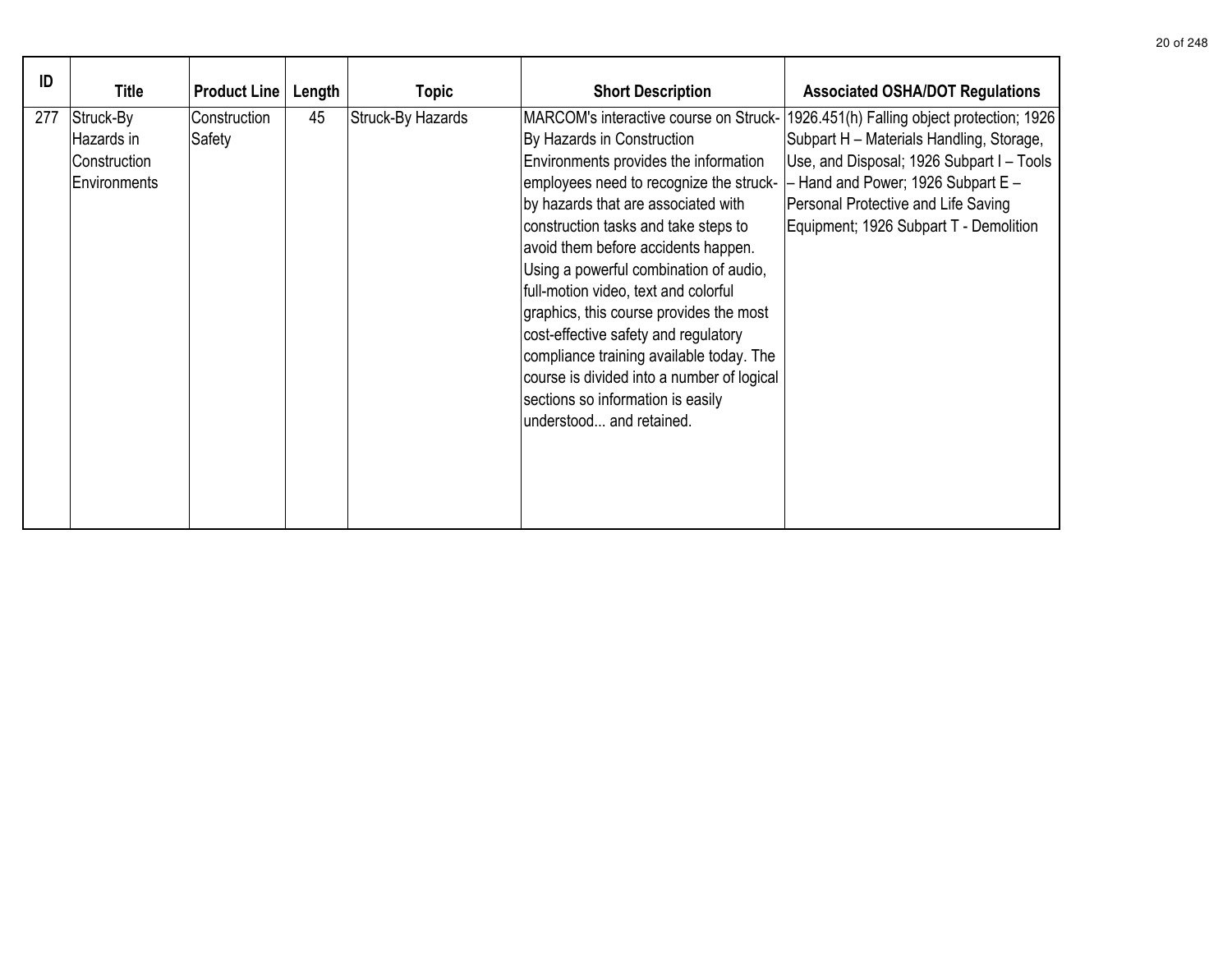| ID  | <b>Title</b>                                                              | <b>Product Line</b> | Length | <b>Topic</b> | <b>Short Description</b>                                                                                                                                                                                                                                                                                                                                                                                                                                                                                                                                                                                                                                                                                                                                                                                                                                                                                                                                                                                                                                 | <b>Associated OSHA/DOT Regulations</b> |
|-----|---------------------------------------------------------------------------|---------------------|--------|--------------|----------------------------------------------------------------------------------------------------------------------------------------------------------------------------------------------------------------------------------------------------------------------------------------------------------------------------------------------------------------------------------------------------------------------------------------------------------------------------------------------------------------------------------------------------------------------------------------------------------------------------------------------------------------------------------------------------------------------------------------------------------------------------------------------------------------------------------------------------------------------------------------------------------------------------------------------------------------------------------------------------------------------------------------------------------|----------------------------------------|
| 075 | Suspended<br>Scaffolding Safety Safety<br>in Construction<br>Environments | Construction        | 45     |              | Suspended Scaffolding Saf MARCOM's interactive course on<br>Suspended Scaffolding Safety in<br><b>Construction Environments helps</b><br>facilities comply with OSHA's Scaffolding<br>regulation (29 CFR 1926.451).<br>Whenever a worker leaves the ground,<br>the risk of an accident occurring<br>increases dramatically. With more than<br>10,000 scaffold related injuries reported<br>each year, OSHA has mandated that<br>workers be trained on how to safely erect<br>and use these work platforms. The<br>course helps employees understand the<br>dangers of working with scaffolds, and<br>how these risks can be minimized by<br>knowing the correct ways to erect,<br>maintain and use scaffolding equipment.<br>Using a powerful combination of audio,<br>full-motion video, text and colorful<br>graphics, this course provides the most<br>cost-effective safety and regulatory<br>compliance training available today. The<br>course is divided into a number of logical<br>sections so information is easily<br>understood and retained | OSHA 29 CFR 1926.451                   |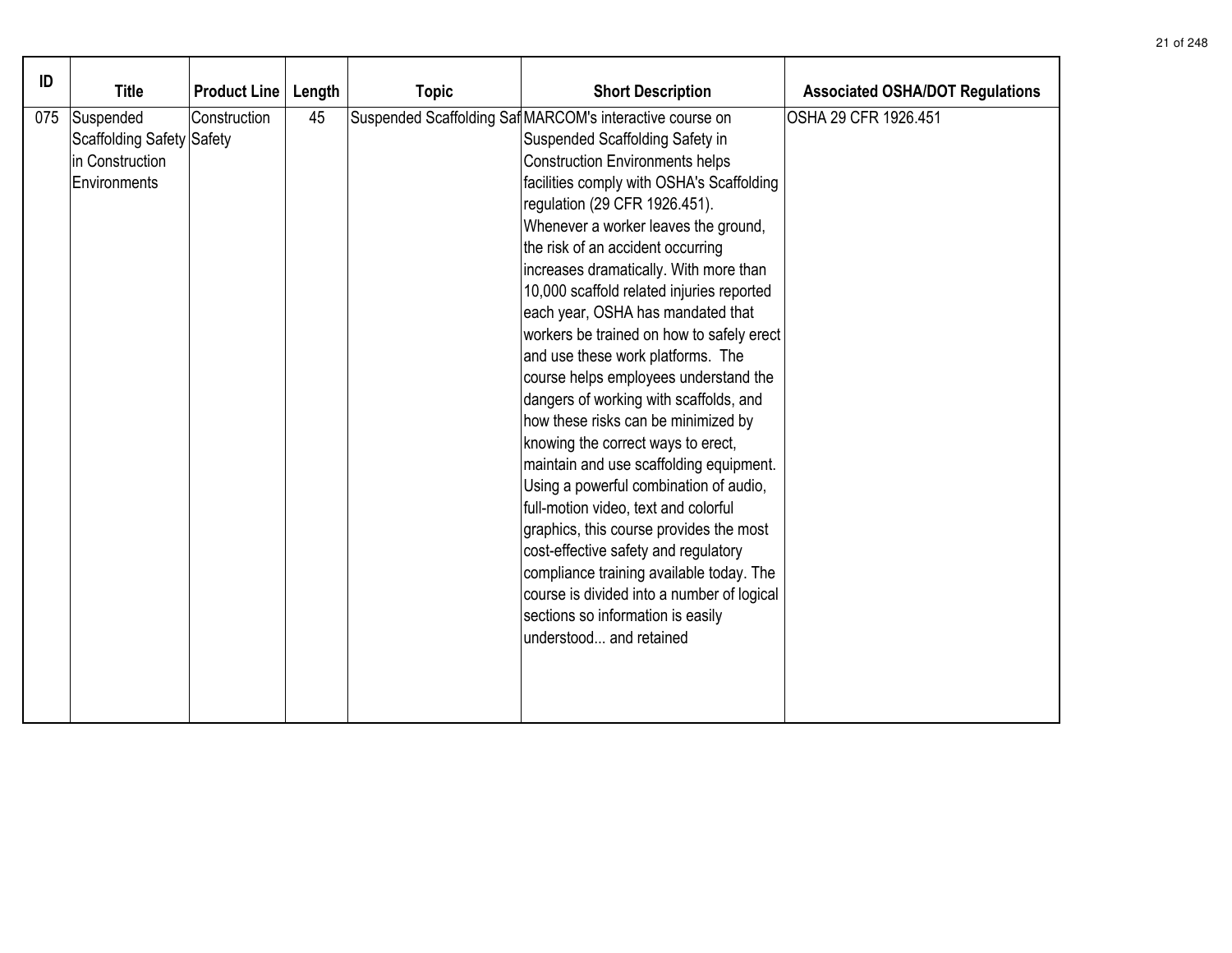| ID  | Title                                                              | <b>Product Line</b>    | Length | Topic                 | <b>Short Description</b>                                                                                                                                                                                                                                                                                                                                                                                                                                                                                                                                                                                                                    | <b>Associated OSHA/DOT Regulations</b> |
|-----|--------------------------------------------------------------------|------------------------|--------|-----------------------|---------------------------------------------------------------------------------------------------------------------------------------------------------------------------------------------------------------------------------------------------------------------------------------------------------------------------------------------------------------------------------------------------------------------------------------------------------------------------------------------------------------------------------------------------------------------------------------------------------------------------------------------|----------------------------------------|
| 269 | Trenching and<br>Shoring Safety in<br>Construction<br>Environments | Construction<br>Safety | 45     | Trenching and Shoring | MARCOM's interactive course on<br>Trenching and Shoring Safety in<br><b>Construction Environments helps</b><br>employees understand the hazards that<br>can be encountered in trenching work as<br>well as the OSHA regulations and safe<br>work practices that can prevent<br>accidents from occurring. Using a<br>powerful combination of audio, full-<br>motion video, text and colorful graphics,<br>this course provides the most cost-<br>effective safety and regulatory<br>compliance training available today. The<br>course is divided into a number of logical<br>sections so information is easily<br>lunderstood and retained. | 1926 Subpart P - Excavations           |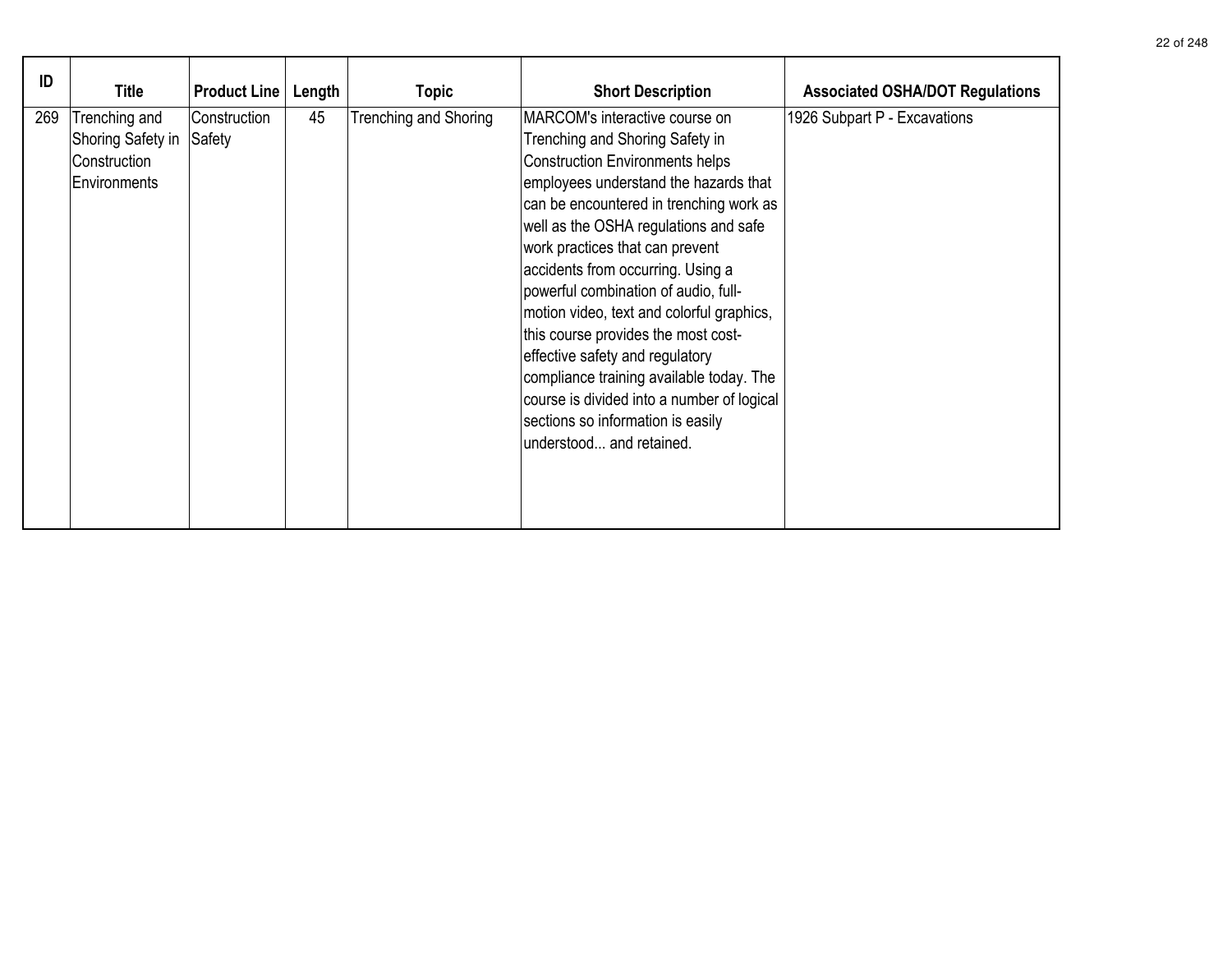| ID  | <b>Title</b>                                                                     | <b>Product Line</b> | Length | <b>Topic</b> | <b>Short Description</b>                                                                                                                                                                                                                                                                                                                                                                                                                                                                                                                                                                                                                                                | <b>Associated OSHA/DOT Regulations</b>              |
|-----|----------------------------------------------------------------------------------|---------------------|--------|--------------|-------------------------------------------------------------------------------------------------------------------------------------------------------------------------------------------------------------------------------------------------------------------------------------------------------------------------------------------------------------------------------------------------------------------------------------------------------------------------------------------------------------------------------------------------------------------------------------------------------------------------------------------------------------------------|-----------------------------------------------------|
| 247 | Walking and<br><b>Working Surfaces Safety</b><br>in Construction<br>Environments | Construction        | 30     |              | Walking and Working Surfa MARCOM's interactive course on<br>Walking and Working Surfaces in<br><b>Construction Environments training</b><br>identifies the hazards of different<br>surfaces and provides the practical<br>information and specific procedures<br>employees need to help prevent slips,<br>trips and falls on the job. Using a<br>powerful combination of audio, full-<br>motion video, text and colorful graphics,<br>this course provides the most cost-<br>effective safety and regulatory<br>compliance training available today. The<br>course is divided into a number of logical<br>sections so information is easily<br>understood and retained. | 1910 Subpart D - Walking-Working<br><b>Surfaces</b> |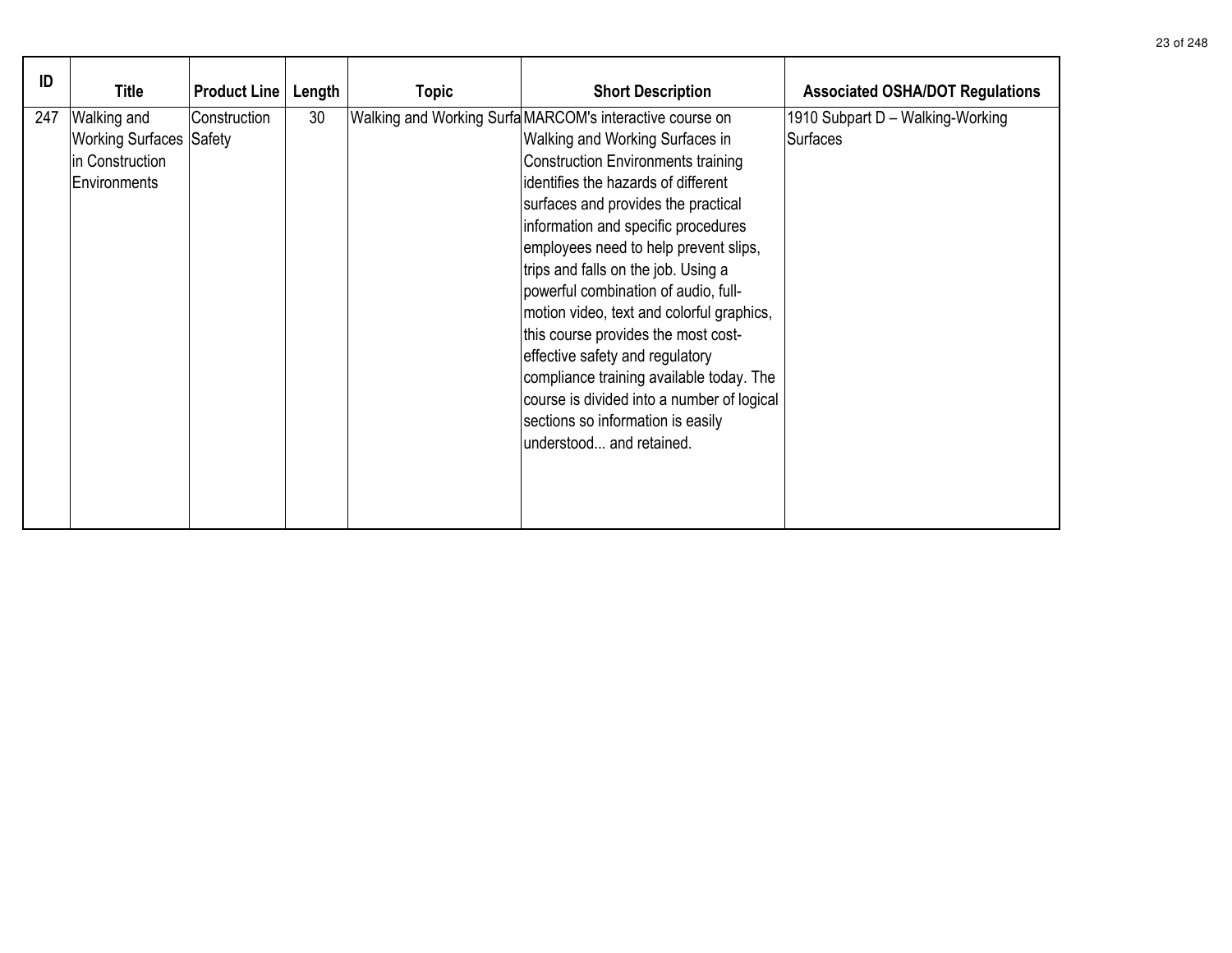| ID  | Title                     | <b>Product Line</b> | Length | <b>Topic</b>           | <b>Short Description</b>                                                                                                                                                                                                                                                                                                                                                                                                                                                                                                                                                                                                 | <b>Associated OSHA/DOT Regulations</b> |
|-----|---------------------------|---------------------|--------|------------------------|--------------------------------------------------------------------------------------------------------------------------------------------------------------------------------------------------------------------------------------------------------------------------------------------------------------------------------------------------------------------------------------------------------------------------------------------------------------------------------------------------------------------------------------------------------------------------------------------------------------------------|----------------------------------------|
| 256 | Accident<br>Investigation | General<br>Safety   | 30     | Accident Investigation | MARCOM's interactive course on<br>Accident Investigation provides<br>employees with the information that they<br>need to understand the goals of an<br>accident investigation, the process itself,<br>and how they can participate in the<br>process to help make their workplace<br>safer. Using a powerful combination of<br>audio, full-motion video, text and colorful<br>graphics, this course provides the most<br>cost-effective safety and regulatory<br>compliance training available today. The<br>course is divided into a number of logical<br>sections so information is easily<br>understood and retained. | OSHA 29 CFR 1960.29                    |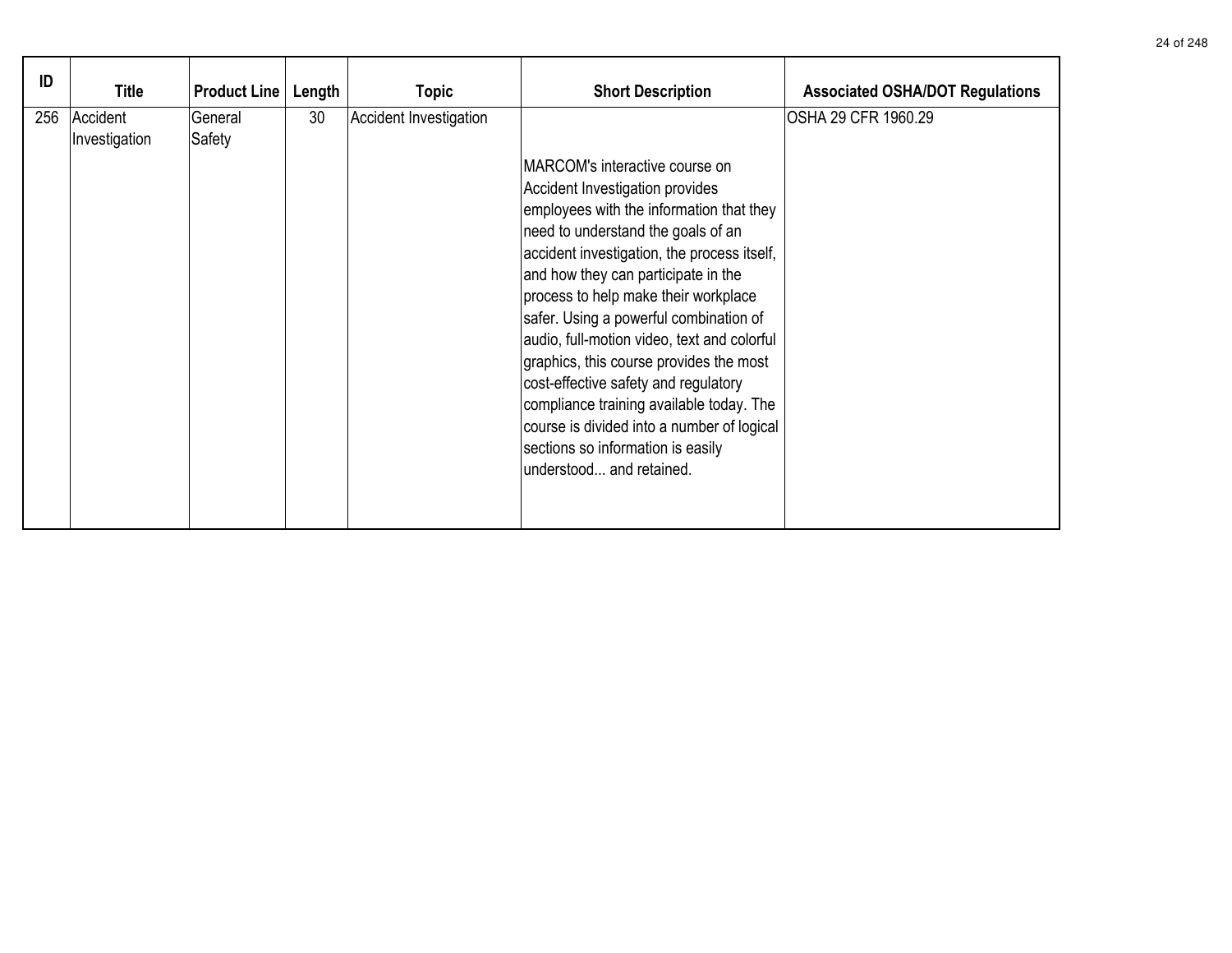| ID  | <b>Title</b>                              | <b>Product Line</b> | Length | <b>Topic</b>          | <b>Short Description</b>                                                                                                                                                                                                                                                                                                                                                                                                                                                                                                                                                              | <b>Associated OSHA/DOT Regulations</b>                                                                                                                                                                                                                                                                                                |
|-----|-------------------------------------------|---------------------|--------|-----------------------|---------------------------------------------------------------------------------------------------------------------------------------------------------------------------------------------------------------------------------------------------------------------------------------------------------------------------------------------------------------------------------------------------------------------------------------------------------------------------------------------------------------------------------------------------------------------------------------|---------------------------------------------------------------------------------------------------------------------------------------------------------------------------------------------------------------------------------------------------------------------------------------------------------------------------------------|
| 270 | Active Shooter:<br>Surviving an<br>Attack | General<br>Safety   | 30     | <b>Active Shooter</b> | MARCOM's interactive course on Active<br>Shooter: Surviving an Attack provides<br>step-by-step explanations of the survival<br>techniques that law enforcement<br>agencies recommend to help people get<br>through an active shooter incident safely.<br>Using a powerful combination of audio,<br>full-motion video, text and colorful<br>graphics, this course provides the most<br>cost-effective safety and regulatory<br>compliance training available today. The<br>course is divided into a number of logical<br>sections so information is easily<br>understood and retained. | Section 5(a)(1)- General Duty Clause                                                                                                                                                                                                                                                                                                  |
| 253 | Arc Flash                                 | General<br>Safety   | 30     | Arc Flash             | MARCOM's interactive course on Arc<br>Flash focuses on what arc flash is, its<br>hazards and how employees can avoid it standards; 1910.132-General<br>on the job. Using a powerful combination<br>of audio, full-motion video, text and<br>colorful graphics, this course provides<br>the most cost-effective safety and<br>regulatory compliance training available<br>today. The course is divided into a<br>number of logical sections so information Equipment.<br>is easily understood and retained.                                                                            | 1910.335 - Safeguards for personnel<br>protection; 1910.5-Applicability of<br>requirements; 1910.145-Specifications for<br>accident prevention signs and tags;<br>1910.303-General Electrical; 1910.333-<br>Selection and use of work practices;<br>1910.335-Safeguards for personnel<br>protection; 1910.137 - Electrical Protective |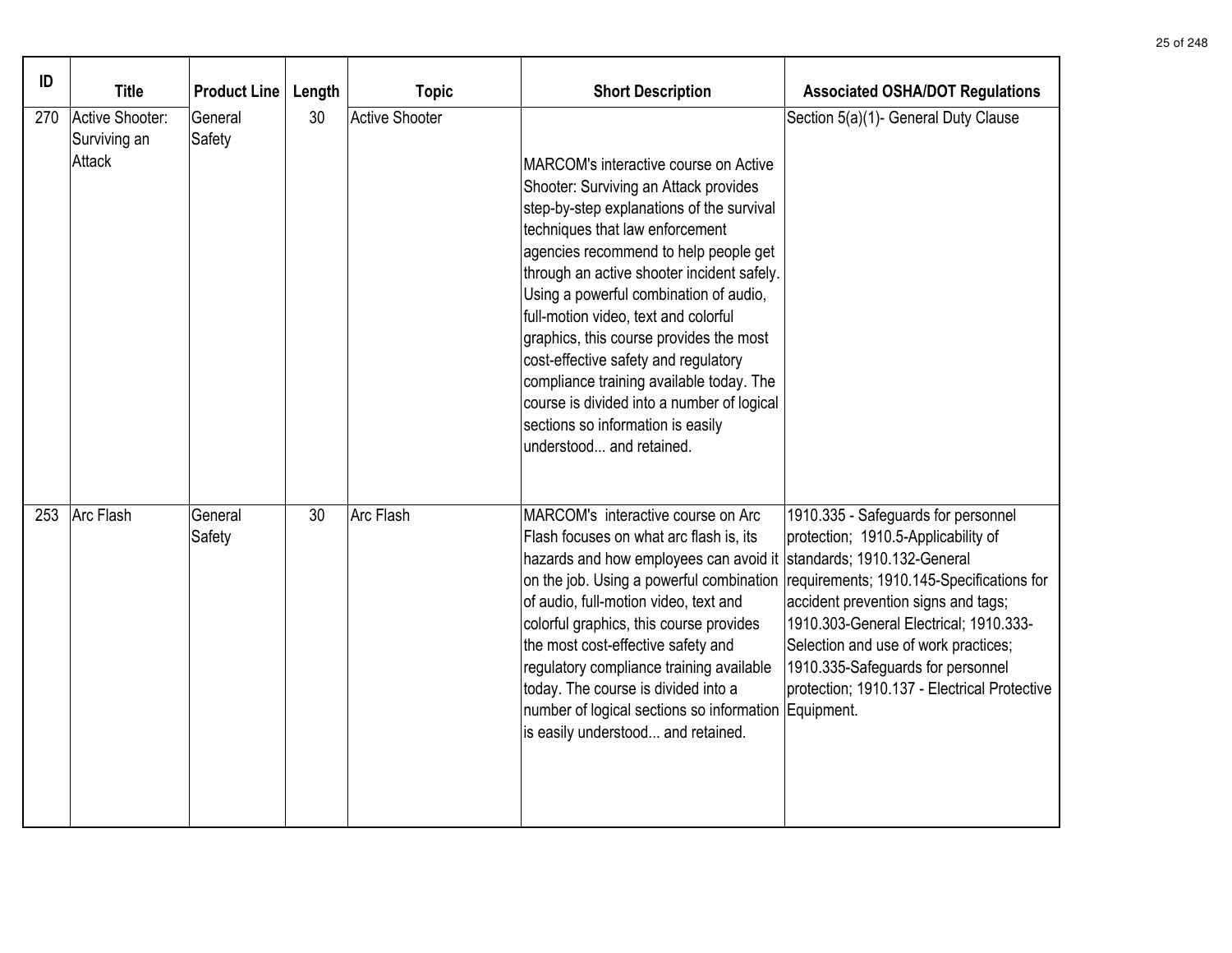| ID  | <b>Title</b>                                   | <b>Product Line</b> | Length | <b>Topic</b>       | <b>Short Description</b>                                                                                                                                                                                                                                                                                                                                                                                                                                                                                                                | <b>Associated OSHA/DOT Regulations</b> |
|-----|------------------------------------------------|---------------------|--------|--------------------|-----------------------------------------------------------------------------------------------------------------------------------------------------------------------------------------------------------------------------------------------------------------------------------------------------------------------------------------------------------------------------------------------------------------------------------------------------------------------------------------------------------------------------------------|----------------------------------------|
| 303 | Back Safety in<br>Industrial<br>Environments   | General<br>Safety   | 30     | <b>Back Safety</b> | MARCOM's interactive course on Back<br>Safety in Industrial Environments<br>discusses situations that can lead to<br>back injuries and what employees can<br>do to avoid them both at work and at<br>home. Using a powerful combination of<br>audio, full-motion video, text and colorful<br>graphics, this course provides the most<br>cost-effective safety and regulatory<br>compliance training available today. The<br>course is divided into a number of logical<br>sections so information is easily<br>understood and retained. | Section 5(a)(1)- General Duty Clause   |
|     | 304   Back Safety in<br>Office<br>Environments | General<br>Safety   | 30     | <b>Back Safety</b> | MARCOM's interactive course on Back<br>Safety in Office Environments discusses<br>situations that can lead to back injuries<br>and what employees can do to avoid<br>them both at work and at home. Using<br>a powerful combination of audio, full-<br>motion video, text and colorful graphics,<br>this course provides the most cost-<br>effective safety and regulatory<br>compliance training available today. The<br>course is divided into a number of logical<br>sections so information is easily<br>understood and retained.   | Section 5(a)(1)- General Duty Clause   |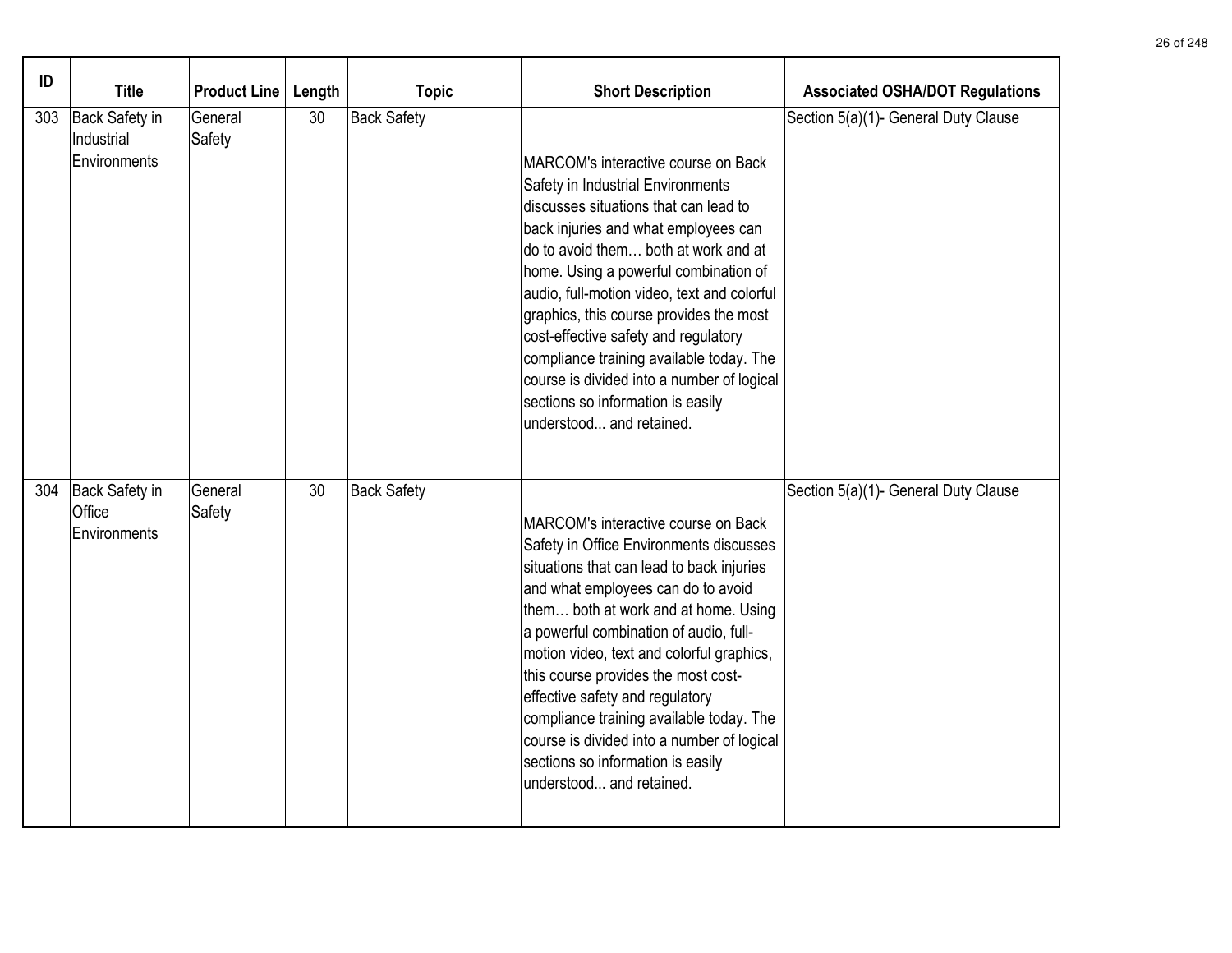| ID  | <b>Title</b>            | <b>Product Line</b> | Length | <b>Topic</b>                 | <b>Short Description</b>                    | <b>Associated OSHA/DOT Regulations</b> |
|-----|-------------------------|---------------------|--------|------------------------------|---------------------------------------------|----------------------------------------|
|     |                         | General<br>Safety   | 30     |                              |                                             | Section 5(a)(1)- General Duty Clause   |
|     |                         |                     |        |                              | MARCOM's interactive course on              |                                        |
|     |                         |                     |        |                              | Bullying and Other Disruptive Behavior:     |                                        |
|     |                         |                     |        |                              | for Employees provides the information      |                                        |
|     |                         |                     |        |                              | employees need to understand this type      |                                        |
|     |                         |                     |        |                              | of behavior and know how to shut it         |                                        |
|     |                         |                     |        |                              | down when it happens. Fear, anger,          |                                        |
|     |                         |                     |        |                              | frustration, humiliation, helplessness      |                                        |
|     |                         |                     |        |                              | these feelings shouldn't be part of         |                                        |
|     |                         |                     |        |                              | anyone's job description. But they can be   |                                        |
|     |                         |                     |        |                              | common in workplaces where bullying         |                                        |
|     |                         |                     |        |                              | and other disruptive behavior is a          |                                        |
|     |                         |                     |        |                              | problem. More than 35% of the               |                                        |
|     |                         |                     |        |                              | employees in the U.S. say that they have    |                                        |
|     |                         |                     |        |                              | worked with a bully. And bullying and       |                                        |
|     |                         |                     |        |                              | other disruptive behavior not only harms    |                                        |
|     |                         |                     |        |                              | workers, but can damage the business        |                                        |
|     |                         |                     |        |                              | as well. Using a powerful combination of    |                                        |
|     |                         |                     |        |                              | audio, full-motion video, text and colorful |                                        |
|     |                         |                     |        |                              | graphics, this course provides the most     |                                        |
|     |                         |                     |        |                              | cost-effective safety and regulatory        |                                        |
|     |                         |                     |        |                              | compliance training available today. The    |                                        |
|     |                         |                     |        |                              | course is divided into a number of logical  |                                        |
|     | <b>Bullying and</b>     |                     |        |                              | sections so information is easily           |                                        |
|     | <b>Other Disruptive</b> |                     |        |                              | understood and retained.                    |                                        |
|     | Behavior: for           |                     |        |                              |                                             |                                        |
| 266 | Employees               |                     |        | Bullying and Other Disruptiv |                                             |                                        |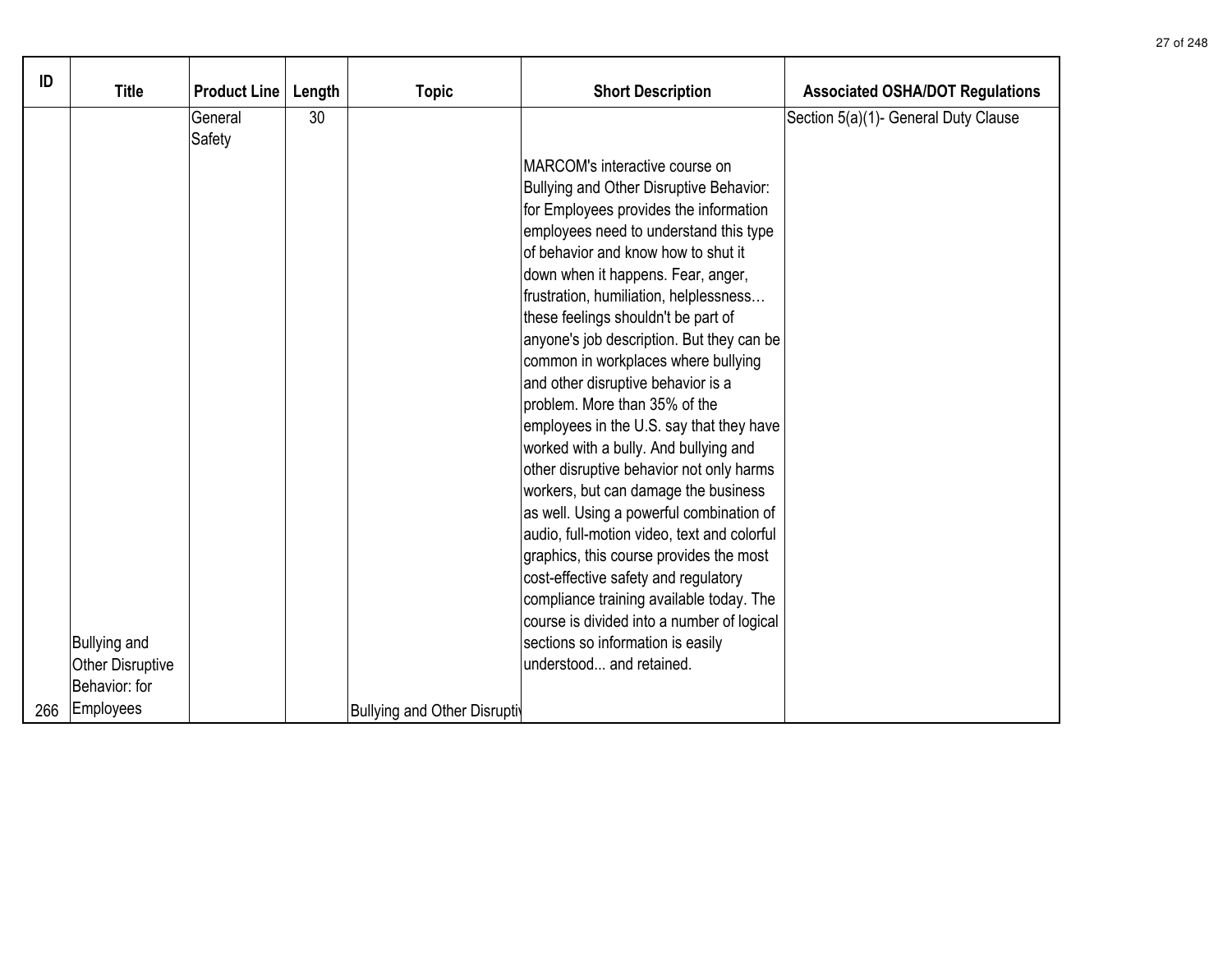| ID  | <b>Title</b>                                                    | <b>Product Line</b> | Length | <b>Topic</b>                          | <b>Short Description</b>                                                                                                                                                                                                                                                                                                                                                                                                                                                                                                                                                               | <b>Associated OSHA/DOT Regulations</b>                                                          |
|-----|-----------------------------------------------------------------|---------------------|--------|---------------------------------------|----------------------------------------------------------------------------------------------------------------------------------------------------------------------------------------------------------------------------------------------------------------------------------------------------------------------------------------------------------------------------------------------------------------------------------------------------------------------------------------------------------------------------------------------------------------------------------------|-------------------------------------------------------------------------------------------------|
| 267 | <b>Bullying and</b><br><b>Other Disruptive</b><br>Behavior: for | General<br>Safety   | 30     |                                       | MARCOM's interactive course on<br>Bullying and Other Disruptive Behavior:<br>for Managers and Supervisors provides<br>the information they need to help prevent<br>this type of behavior in their department<br>and deal with it when it does happen.<br>Using a powerful combination of audio,<br>full-motion video, text and colorful<br>graphics, this course provides the most<br>cost-effective safety and regulatory<br>compliance training available today. The<br>course is divided into a number of logical<br>sections so information is easily<br>lunderstood and retained. | Section 5(a)(1)- General Duty Clause                                                            |
|     | Managers and<br>Supervisors                                     |                     |        | <b>Bullying and Other Disruptiven</b> |                                                                                                                                                                                                                                                                                                                                                                                                                                                                                                                                                                                        |                                                                                                 |
| 259 | Compressed Gas<br>Cylinders                                     | General<br>Safety   | 30     | <b>Compressed Gas Cylinders</b>       | colorful graphics, this course provides<br>the most cost-effective safety and<br>regulatory compliance training available<br>today. The course is divided into a<br>number of logical sections so information<br>is easily understood and retained.                                                                                                                                                                                                                                                                                                                                    | 1910 Subpart H - Hazardous Materials,<br>1910.101 - Compressed gases (general<br>requirements). |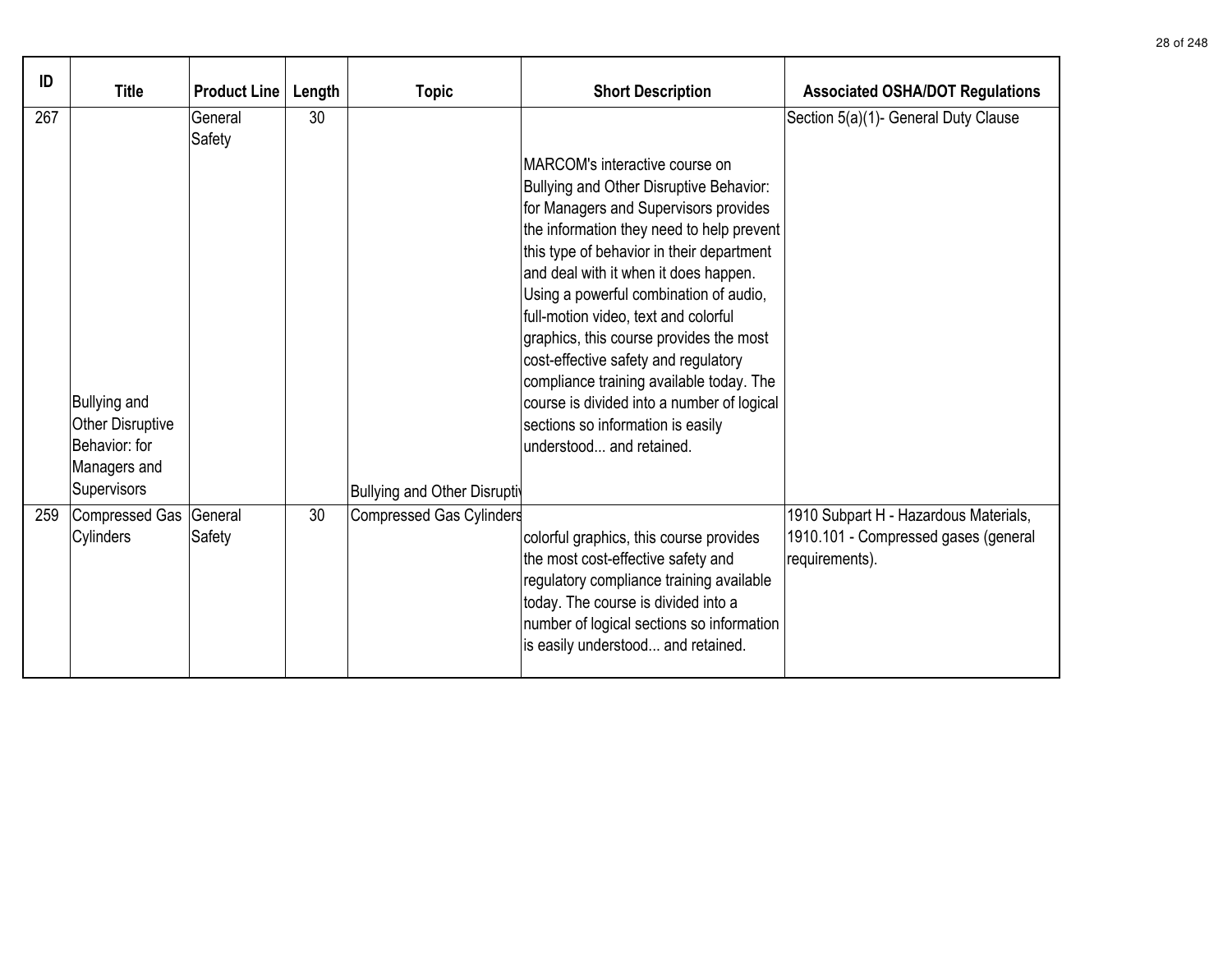| ID  | <b>Title</b>                                          | <b>Product Line</b> | Length | <b>Topic</b>               | <b>Short Description</b>                                                                                                                                                                                                                                                                                                                                                                                                                                                                                                                                                                                                  | <b>Associated OSHA/DOT Regulations</b> |
|-----|-------------------------------------------------------|---------------------|--------|----------------------------|---------------------------------------------------------------------------------------------------------------------------------------------------------------------------------------------------------------------------------------------------------------------------------------------------------------------------------------------------------------------------------------------------------------------------------------------------------------------------------------------------------------------------------------------------------------------------------------------------------------------------|----------------------------------------|
| 234 | Computer<br>Workstation<br>Safety                     | General<br>Safety   | 30     |                            | Computer Workstation Safe MARCOM's interactive course on<br><b>Computer Workstation Safety reviews</b><br>the safe use of computers, and offers<br>practical solutions to many potential<br>problems. Using a powerful combination<br>of audio, full-motion video, text and<br>colorful graphics, this course provides<br>the most cost-effective safety and<br>regulatory compliance training available<br>today. The course is divided into a<br>number of logical sections so information<br>is easily understood and retained                                                                                         | OSHA 29 CFR 1910.900                   |
| 337 | Conflict<br>Resolution in<br>Industrial<br>Facilities | General<br>Safety   | 30     | <b>Conflict Resolution</b> | MARCOM's interactive course on<br><b>Conflict Resolution in Industrial Facilities</b><br>discusses different types of conflict that<br>you may encounter on the job, how to<br>find lasting solutions to disagreements,<br>and what to do if conflict threatens to get<br>out of control. Using a powerful<br>combination of audio, full-motion video,<br>text and colorful graphics, this course<br>provides the most cost-effective safety<br>and regulatory compliance training<br>available today. The course is divided<br>into a number of logical sections so<br>information is easily understood and<br>retained. | Section 5(a)(1)- General Duty Clause   |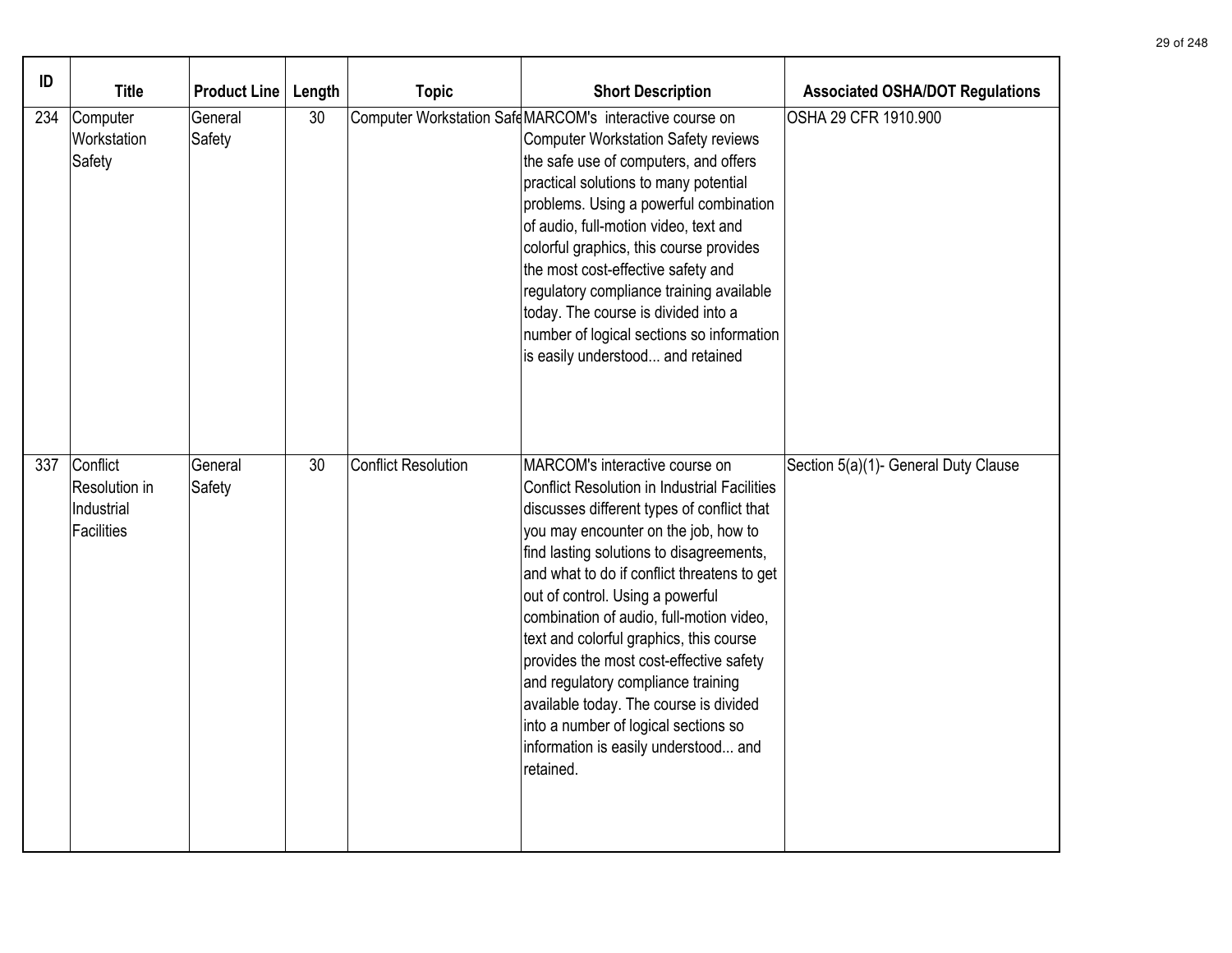| ID  | <b>Title</b>                            | <b>Product Line</b> | Length | <b>Topic</b>               | <b>Short Description</b>                                                                                                                                                                                                                                                                                                                                                                                                                                                                                                                            | <b>Associated OSHA/DOT Regulations</b>                                                                                                                                                                                                                          |
|-----|-----------------------------------------|---------------------|--------|----------------------------|-----------------------------------------------------------------------------------------------------------------------------------------------------------------------------------------------------------------------------------------------------------------------------------------------------------------------------------------------------------------------------------------------------------------------------------------------------------------------------------------------------------------------------------------------------|-----------------------------------------------------------------------------------------------------------------------------------------------------------------------------------------------------------------------------------------------------------------|
| 338 | Conflict<br>Resolution in the<br>Office | General<br>Safety   | 30     | <b>Conflict Resolution</b> | MARCOM's interactive course on<br>Conflict Resolution in the Office<br>discusses different types of conflict that<br>you may encounter in the office, how to<br>find lasting solutions to disagreements,<br>and what to do if conflict threatens to get<br>out of control. Using a powerful                                                                                                                                                                                                                                                         | Section 5(a)(1)- General Duty Clause                                                                                                                                                                                                                            |
|     |                                         |                     |        |                            | combination of audio, full-motion video,<br>text and colorful graphics, this course<br>provides the most cost-effective safety<br>and regulatory compliance training<br>available today. The course is divided<br>into a number of logical sections so<br>information is easily understood and<br>retained.                                                                                                                                                                                                                                         |                                                                                                                                                                                                                                                                 |
| 122 | <b>Crane Safety</b>                     | General<br>Safety   | 30     | <b>Crane Safety</b>        | MARCOM's interactive course on Crane<br>Safety is designed to remind employees<br>that over 90% of crane-related accidents<br>are caused by human error and that<br>they are the key to preventing these<br>incidents. Using a powerful combination<br>of audio, full-motion video, text and<br>colorful graphics, this course provides<br>the most cost-effective safety and<br>regulatory compliance training available<br>today. The course is divided into a<br>number of logical sections so information<br>is easily understood and retained. | 1910 Subpart B - Adoption and Extension<br>of Established Federal Standards; 1910.12<br>- Construction work.; 1910 Subpart N -<br>Materials Handling and Storage, 1910.179 -<br>Overhead and gantry cranes.; 1910.180 -<br>Crawler locomotive and truck cranes. |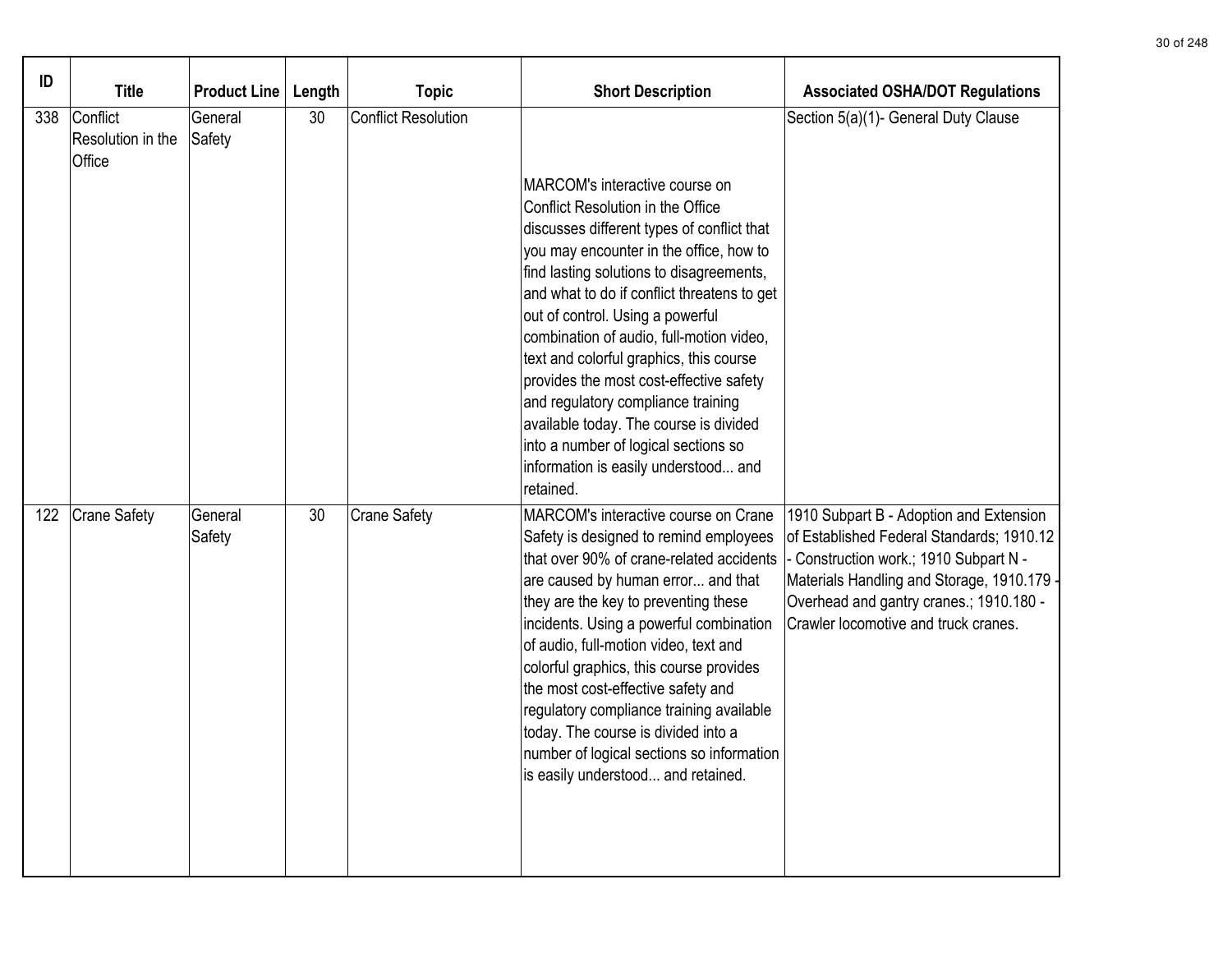| ID  | Title                                                              | <b>Product Line</b> | Length | Topic                | <b>Short Description</b>                                                                                                                                                                                                                                                                                                                                                                                                                                                                                                                                                         | <b>Associated OSHA/DOT Regulations</b> |
|-----|--------------------------------------------------------------------|---------------------|--------|----------------------|----------------------------------------------------------------------------------------------------------------------------------------------------------------------------------------------------------------------------------------------------------------------------------------------------------------------------------------------------------------------------------------------------------------------------------------------------------------------------------------------------------------------------------------------------------------------------------|----------------------------------------|
| 282 | Dealing with Drug General<br>and Alcohol<br>Abuse for<br>Employees | Safety              | 30     | Drug & Alcohol Abuse | MARCOM's interactive course on<br>Dealing with Drug and Alcohol Abuse<br>for Employees discusses the hazards of<br>substance abuse, how employees can<br>avoid them and what they can do to help<br>keep their workplace drug and alcohol-<br>free. Using a powerful combination of<br>audio, full-motion video, text and colorful<br>graphics, this course provides the most<br>cost-effective safety and regulatory<br>compliance training available today. The<br>course is divided into a number of logical<br>sections so information is easily<br>understood and retained. | OSHA 29 CFR 1910.1020                  |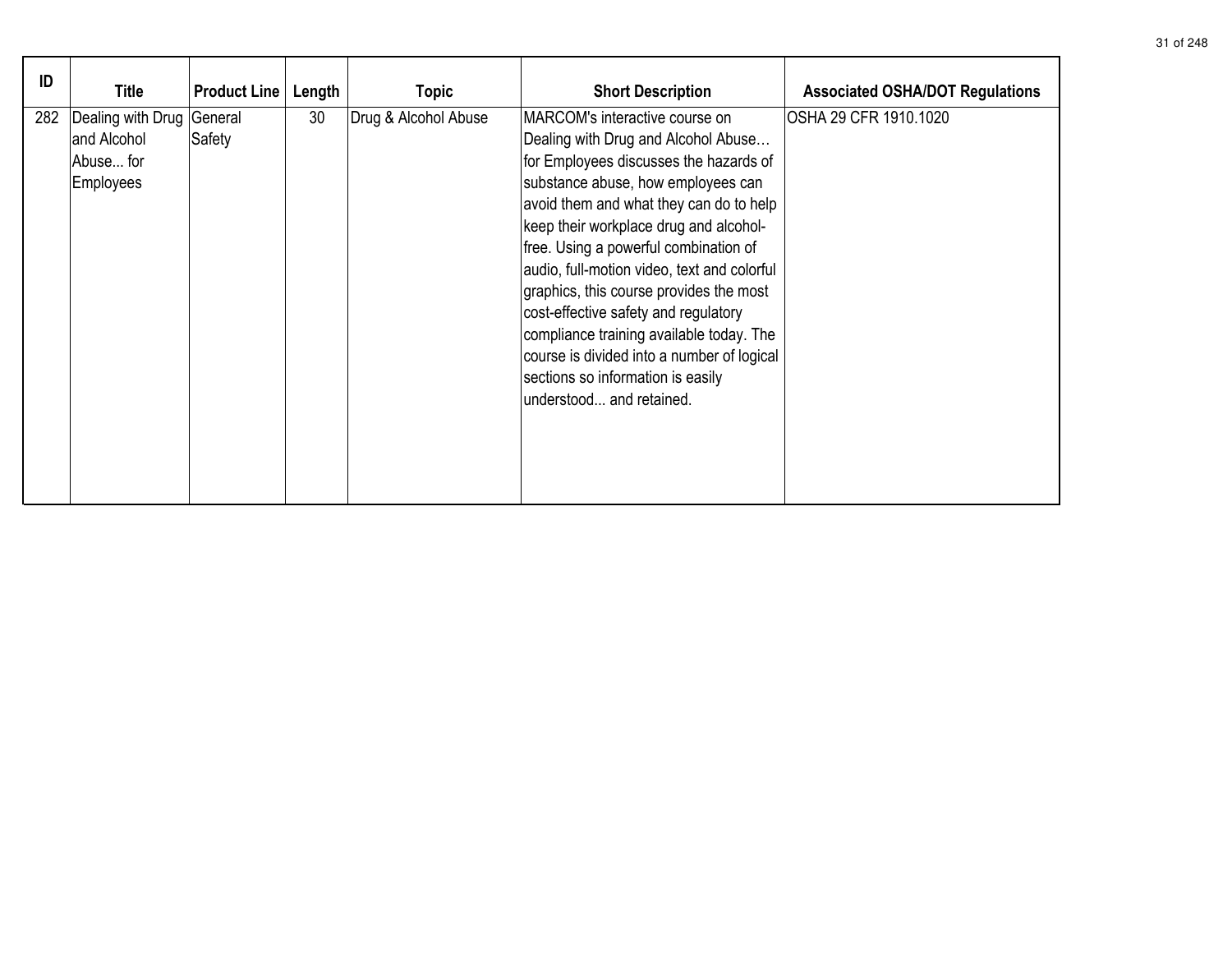| ID  | <b>Title</b>                                                                         | <b>Product Line</b> | Length | <b>Topic</b>            | <b>Short Description</b>                                                                                                                                                                                                                                                                                                                                                                                                                                                                                                                                                                                                                      | <b>Associated OSHA/DOT Regulations</b>                                                                          |
|-----|--------------------------------------------------------------------------------------|---------------------|--------|-------------------------|-----------------------------------------------------------------------------------------------------------------------------------------------------------------------------------------------------------------------------------------------------------------------------------------------------------------------------------------------------------------------------------------------------------------------------------------------------------------------------------------------------------------------------------------------------------------------------------------------------------------------------------------------|-----------------------------------------------------------------------------------------------------------------|
| 283 | Dealing with Drug General<br>and Alcohol<br>Abuse for<br>Managers and<br>Supervisors | Safety              | 30     | Drug & Alcohol Abuse    | MARCOM's interactive course on<br>Dealing with Drug and Alcohol Abuse<br>for Managers and Supervisors discusses<br>drug and alcohol abuse, the damage it<br>causes to workers and the businesses<br>that employ them, and what should be<br>done to create and maintain a drug and<br>alcohol-free workplace. Using a powerful<br>combination of audio, full-motion video,<br>text and colorful graphics, this course<br>provides the most cost-effective safety<br>and regulatory compliance training<br>available today. The course is divided<br>into a number of logical sections so<br>information is easily understood and<br>retained. | OSHA 29 CFR 1910.1020                                                                                           |
| 281 | Dealing With<br>Hazardous Spills                                                     | General<br>Safety   | 30     | <b>Hazardous Spills</b> | MARCOM's interactive course on<br>Dealing with Hazardous Spills helps<br>workers understand the hazards that can<br>be associated with HAZMATs and the<br>cleanup procedures that can mitigate<br>them. Using a powerful combination of<br>audio, full-motion video, text and colorful<br>graphics, this course provides the most<br>cost-effective safety and regulatory<br>compliance training available today. The<br>course is divided into a number of logical<br>sections so information is easily<br>understood and retained.                                                                                                          | 1910 Subpart H - Hazardous Materials,<br>1910.119 - Process safety management of<br>highly hazardous chemicals. |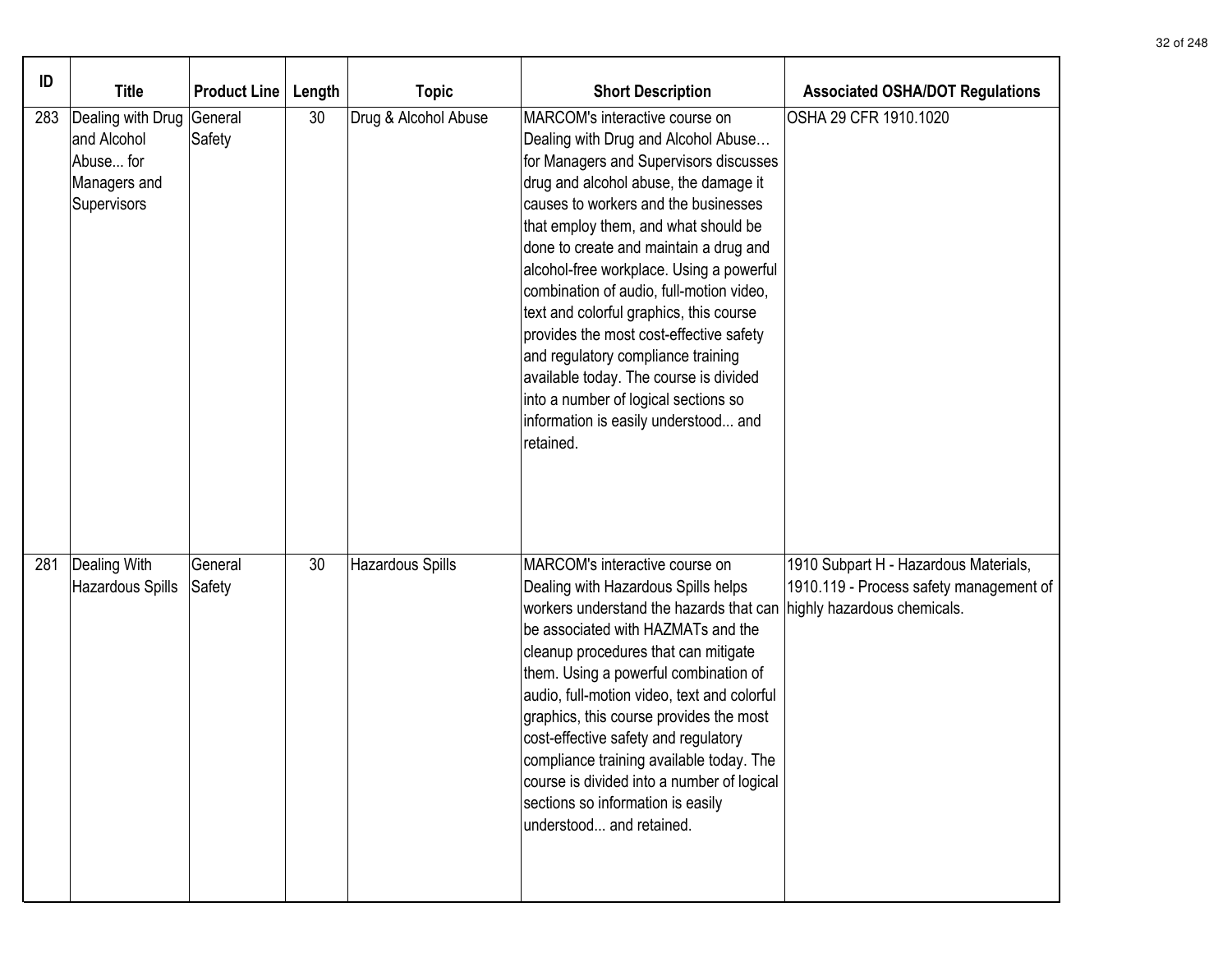| ID  | <b>Title</b>                                         | <b>Product Line</b> | Length | <b>Topic</b>               | <b>Short Description</b>                                                                                                                                                                                                                                                                                                                                                                                                                                                                                                                                                                 | <b>Associated OSHA/DOT Regulations</b> |
|-----|------------------------------------------------------|---------------------|--------|----------------------------|------------------------------------------------------------------------------------------------------------------------------------------------------------------------------------------------------------------------------------------------------------------------------------------------------------------------------------------------------------------------------------------------------------------------------------------------------------------------------------------------------------------------------------------------------------------------------------------|----------------------------------------|
| 229 | <b>Distracted Driving</b>                            | General<br>Safety   | 30     | <b>Driving Safety</b>      | MARCOM's interactive course on<br>Distracted Driving provides the<br>information employees need to drive<br>cars, vans and small trucks safely, both<br>on and off the job. Using a powerful<br>combination of audio, full-motion video,<br>text and colorful graphics, this course<br>provides the most cost-effective safety<br>and regulatory compliance training<br>available today. The course is divided<br>into a number of logical sections so<br>information is easily understood and<br>retained.                                                                              | Section 5(a)(1)- General Duty Clause   |
|     | 326   Diversity in the<br>Workplace for<br>Employees | General<br>Safety   | 30     | <b>Workplace Diversity</b> | MARCOM's interactive course on<br>Diversity in the Workplace for<br>Employees discusses diversity, the<br>obstacles that can prevent people from<br>accepting it, and what employees can do<br>to embrace and encourage diversity in<br>their workplace. Using a powerful<br>combination of audio, full-motion video,<br>text and colorful graphics, this course<br>provides the most cost-effective safety<br>and regulatory compliance training<br>available today. The course is divided<br>into a number of logical sections so<br>information is easily understood and<br>retained. | Section 5(a)(1)- General Duty Clause   |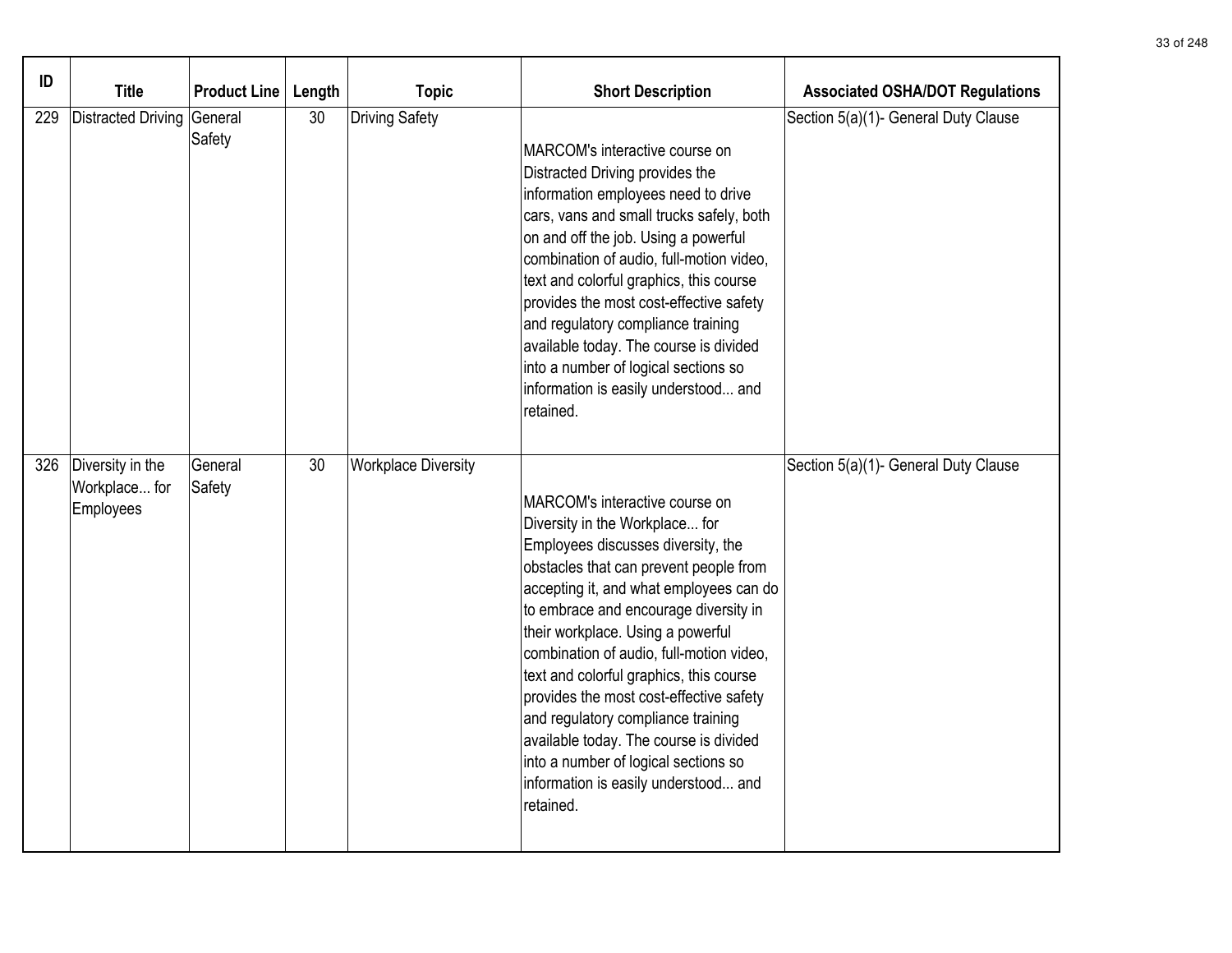| ID  | <b>Title</b>                                                     | <b>Product Line</b> | Length | <b>Topic</b>               | <b>Short Description</b>                                                                                                                                                                                                                                                                                                                                                                                                                                                                                                                                                                                                   | <b>Associated OSHA/DOT Regulations</b> |
|-----|------------------------------------------------------------------|---------------------|--------|----------------------------|----------------------------------------------------------------------------------------------------------------------------------------------------------------------------------------------------------------------------------------------------------------------------------------------------------------------------------------------------------------------------------------------------------------------------------------------------------------------------------------------------------------------------------------------------------------------------------------------------------------------------|----------------------------------------|
| 327 | Diversity in the<br>Workplace for<br>Managers and<br>Supervisors | General<br>Safety   | 30     | <b>Workplace Diversity</b> | MARCOM's interactive course on<br>Diversity in the Workplace for<br>Managers and Supervisors discusses<br>diversity, the obstacles that can prevent<br>people from accepting it, and what<br>managers and supervisors can do to<br>embrace and encourage diversity in their<br>department. Using a powerful<br>combination of audio, full-motion video,<br>text and colorful graphics, this course<br>provides the most cost-effective safety<br>and regulatory compliance training<br>available today. The course is divided<br>into a number of logical sections so<br>information is easily understood and<br>retained. | Section 5(a)(1)- General Duty Clause   |
| 231 | Driving<br>Defensively                                           | General<br>Safety   | 30     | <b>Driving Safety</b>      | MARCOM's interactive course on Driving<br>Defensively provides the information<br>employees need to drive cars, vans and<br>small trucks safely, both on and off the<br>job. Using a powerful combination of<br>audio, full-motion video, text and colorful<br>graphics, this course provides the most<br>cost-effective safety and regulatory<br>compliance training available today. The<br>course is divided into a number of logical<br>sections so information is easily<br>understood and retained.                                                                                                                  | Section 5(a)(1)- General Duty Clause   |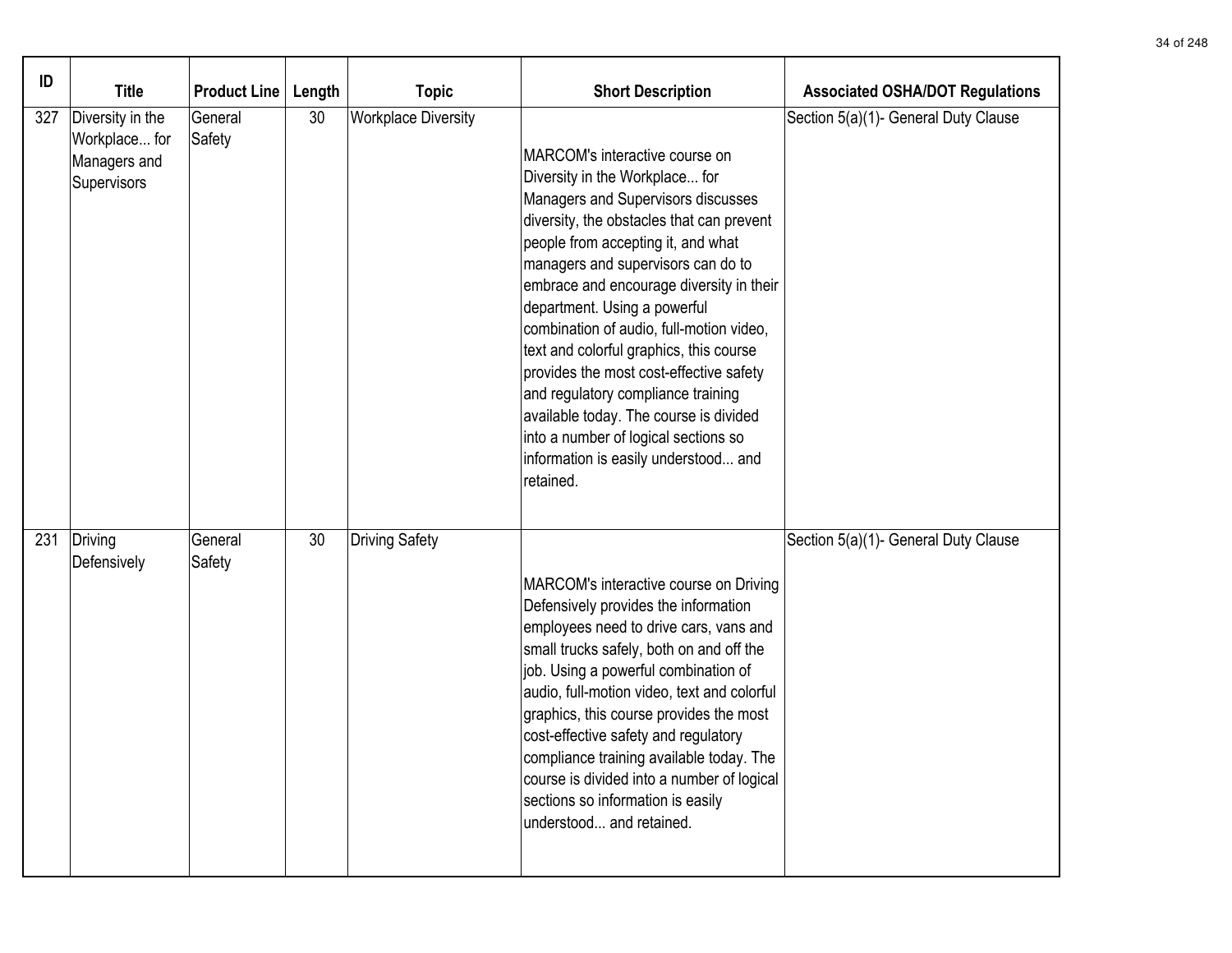| ID  | <b>Title</b>                  | Product Line      | Length | <b>Topic</b>          | <b>Short Description</b>                                                                                                                                                                                                                                                                                                                                                                                                                                                                                            | <b>Associated OSHA/DOT Regulations</b> |
|-----|-------------------------------|-------------------|--------|-----------------------|---------------------------------------------------------------------------------------------------------------------------------------------------------------------------------------------------------------------------------------------------------------------------------------------------------------------------------------------------------------------------------------------------------------------------------------------------------------------------------------------------------------------|----------------------------------------|
| 343 | Driving Safety                | General<br>Safety | 30     | <b>Driving Safety</b> |                                                                                                                                                                                                                                                                                                                                                                                                                                                                                                                     | Section 5(a)(1)- General Duty Clause   |
|     |                               |                   |        |                       | MARCOM's interactive course on Driving<br>Safety discusses the hazards that can be<br>encountered on the road and the safe<br>practices that employees can use to<br>avoid them. Using a powerful<br>combination of audio, full-motion video,<br>text and colorful graphics, this course<br>provides the most cost-effective safety<br>and regulatory compliance training<br>available today. The course is divided<br>into a number of logical sections so<br>information is easily understood and<br>retained.    |                                        |
| 230 | Driving Safety:<br>The Basics | General<br>Safety | 30     | <b>Driving Safety</b> | MARCOM's interactive course on Driving<br>Safety: The Basics provides the<br>information employees need to drive<br>cars, vans and small trucks safely, both<br>on and off the job. Using a powerful<br>combination of audio, full-motion video,<br>text and colorful graphics, this course<br>provides the most cost-effective safety<br>and regulatory compliance training<br>available today. The course is divided<br>into a number of logical sections so<br>information is easily understood and<br>retained. | Section 5(a)(1)- General Duty Clause   |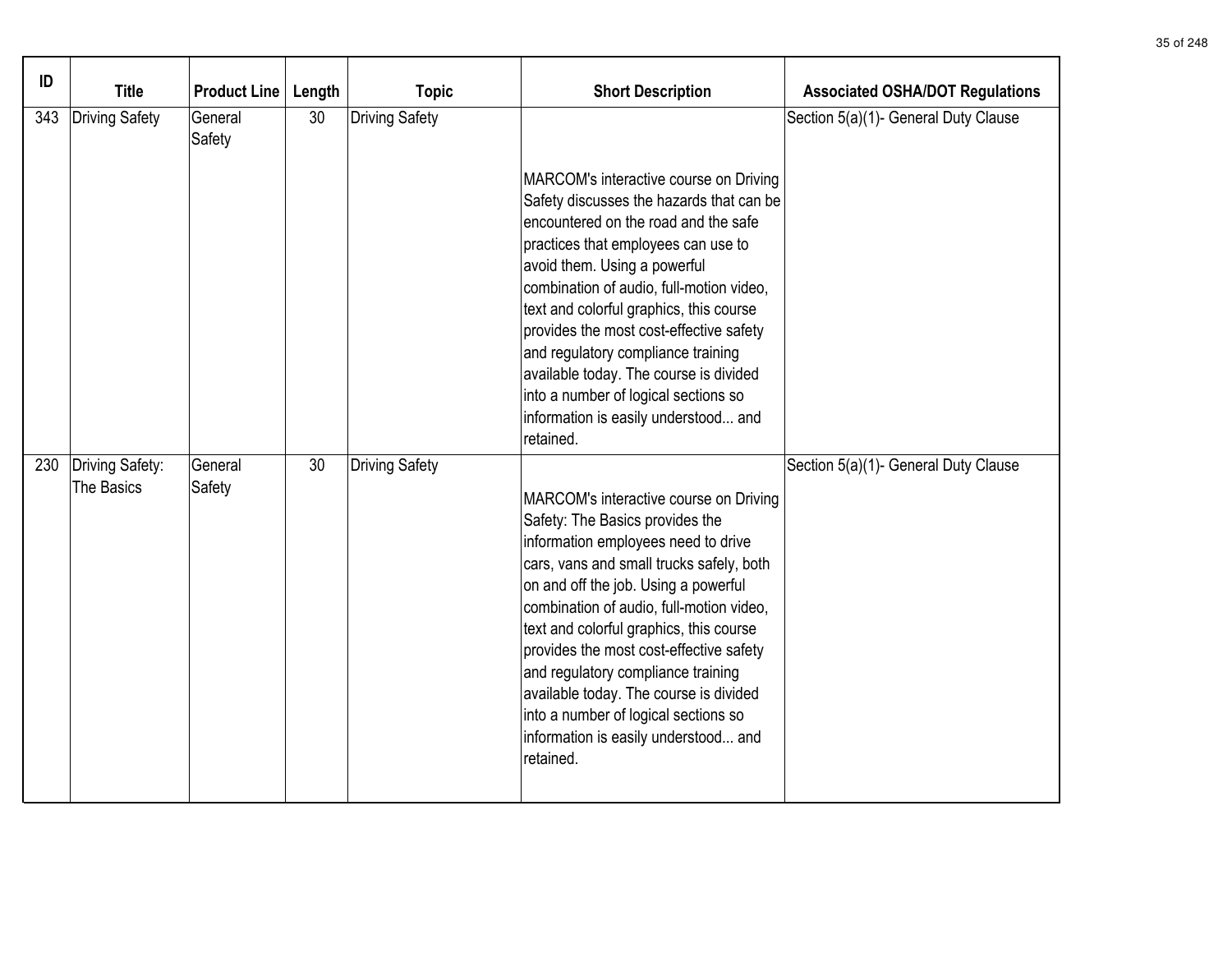| ID  | <b>Title</b>             | <b>Product Line</b> | Length | <b>Topic</b>                 | <b>Short Description</b>                                                                                                                                                                                                                                                                                                                                                                                                                                                                                                                                                    | <b>Associated OSHA/DOT Regulations</b>                                                                                                                                                                                  |
|-----|--------------------------|---------------------|--------|------------------------------|-----------------------------------------------------------------------------------------------------------------------------------------------------------------------------------------------------------------------------------------------------------------------------------------------------------------------------------------------------------------------------------------------------------------------------------------------------------------------------------------------------------------------------------------------------------------------------|-------------------------------------------------------------------------------------------------------------------------------------------------------------------------------------------------------------------------|
| 334 | <b>Electrical Safety</b> | General<br>Safety   | 30     | <b>Electrical Safety</b>     | MARCOM's interactive course on<br>Electrical Safety discusses how<br>electricity "works", explains its hazards<br>and describes the procedures and<br>equipment that employees should use to<br>work safely around low voltage<br>electricity. Using a powerful combination<br>of audio, full-motion video, text and<br>colorful graphics, this course provides<br>the most cost-effective safety and<br>regulatory compliance training available<br>today. The course is divided into a<br>number of logical sections so information<br>is easily understood and retained. | 1910 Subpart S - Electrical, 1910.301 -<br>Introduction, 1910.302 - Electric utilization<br>systems., 1910.303 - General<br>Requirements., 1910.305 - Wiring<br>methods, components, and equipment for<br>general use., |
| 240 | Evacuation<br>Procedures | General<br>Safety   | 30     | <b>Evacuation Procedures</b> | MARCOM's interactive course on<br>Evacuation Procedures gives employees<br>the information the need to know what<br>steps to take to act quickly and safely<br>during an evacuation.                                                                                                                                                                                                                                                                                                                                                                                        | 1910.38- Emergency action plans; 1910<br>Subpart E - Exit Routes and Emergency<br>Planning                                                                                                                              |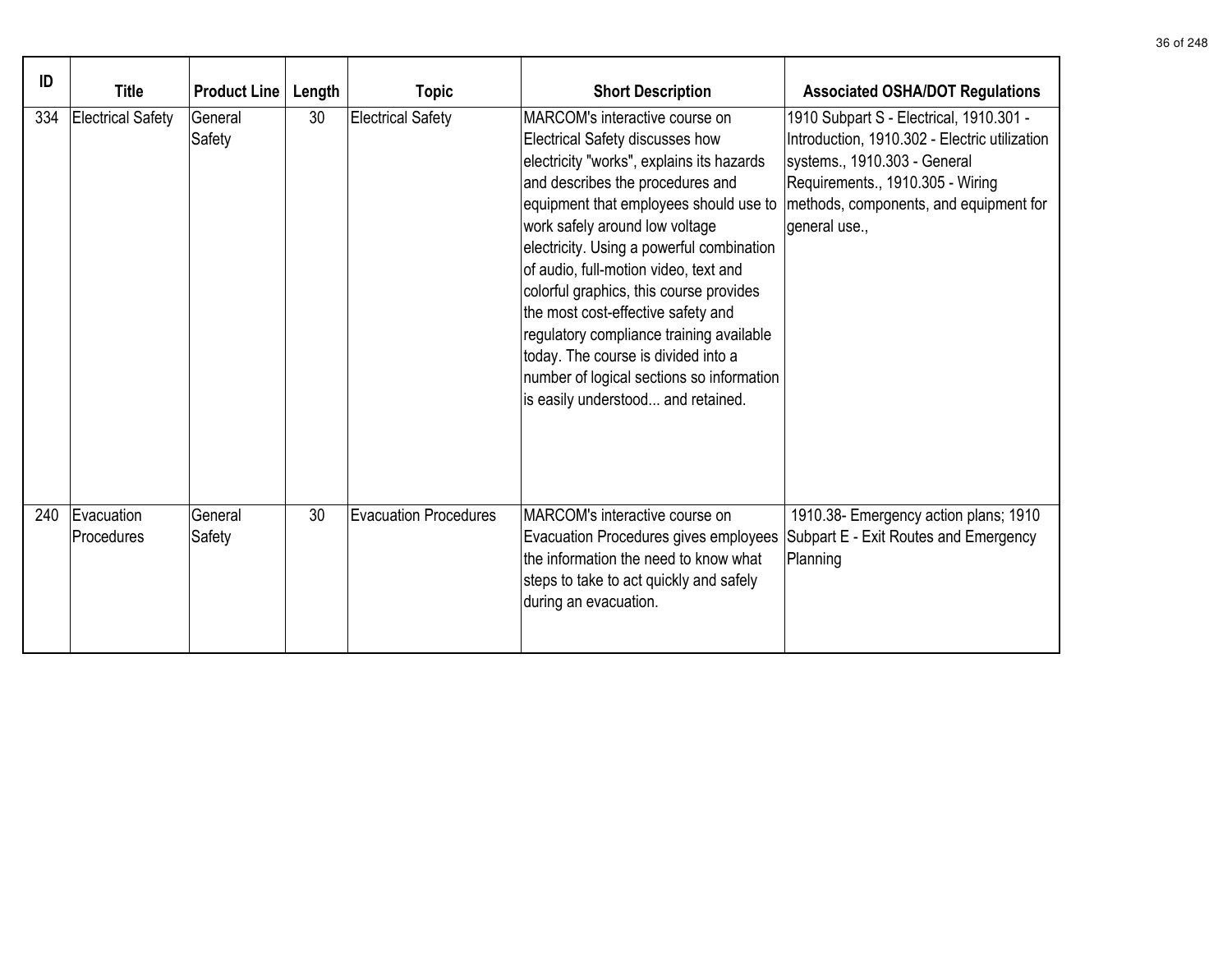| ID  | <b>Title</b>           | <b>Product Line</b> | Length          | <b>Topic</b>           | <b>Short Description</b>                                                                                                                                                                                                                                                                                                                                                                                                                                                                                                                                                                | <b>Associated OSHA/DOT Regulations</b>                                                                                                                                                                                                    |
|-----|------------------------|---------------------|-----------------|------------------------|-----------------------------------------------------------------------------------------------------------------------------------------------------------------------------------------------------------------------------------------------------------------------------------------------------------------------------------------------------------------------------------------------------------------------------------------------------------------------------------------------------------------------------------------------------------------------------------------|-------------------------------------------------------------------------------------------------------------------------------------------------------------------------------------------------------------------------------------------|
| 306 | Eye Safety             | General<br>Safety   | 30 <sup>°</sup> | Eye Safety             | MARCOM's interactive course on Eye<br>Safety in Industrial Environments<br>provides employees with the information<br>they need to recognize and avoid eye<br>hazards that they can encounter in their<br>workplace. Using a powerful combination<br>of audio, full-motion video, text and<br>colorful graphics, this course provides<br>the most cost-effective safety and<br>regulatory compliance training available<br>today. The course is divided into a<br>number of logical sections so information<br>is easily understood and retained.                                       | 1910 Subpart I - Personal Protective<br>Equipment, 1910.133 - Eye and face<br>protection.                                                                                                                                                 |
| 260 | <b>Fall Protection</b> | General<br>Safety   | 30              | <b>Fall Protection</b> | MARCOM's interactive course on Fall<br>Protection provides the information<br>employees need to work safely when<br>they are off the ground, and assist in<br>satisfying the major training<br>requirements in the OSHA Standard on<br>Fall Protection. Using a powerful<br>combination of audio, full-motion video,<br>text and colorful graphics, this course<br>provides the most cost-effective safety<br>and regulatory compliance training<br>available today. The course is divided<br>into a number of logical sections so<br>information is easily understood and<br>retained. | 1910 SubPart D - Walking-Working<br>Surfaces; 1910.27, Fixed ladders; 1910.28<br>Safety requirements for scaffolding;<br>1910.29 Manually propelled mobile ladder<br>stands and scaffolds (towers).; 1910.30 -<br>Other working surfaces. |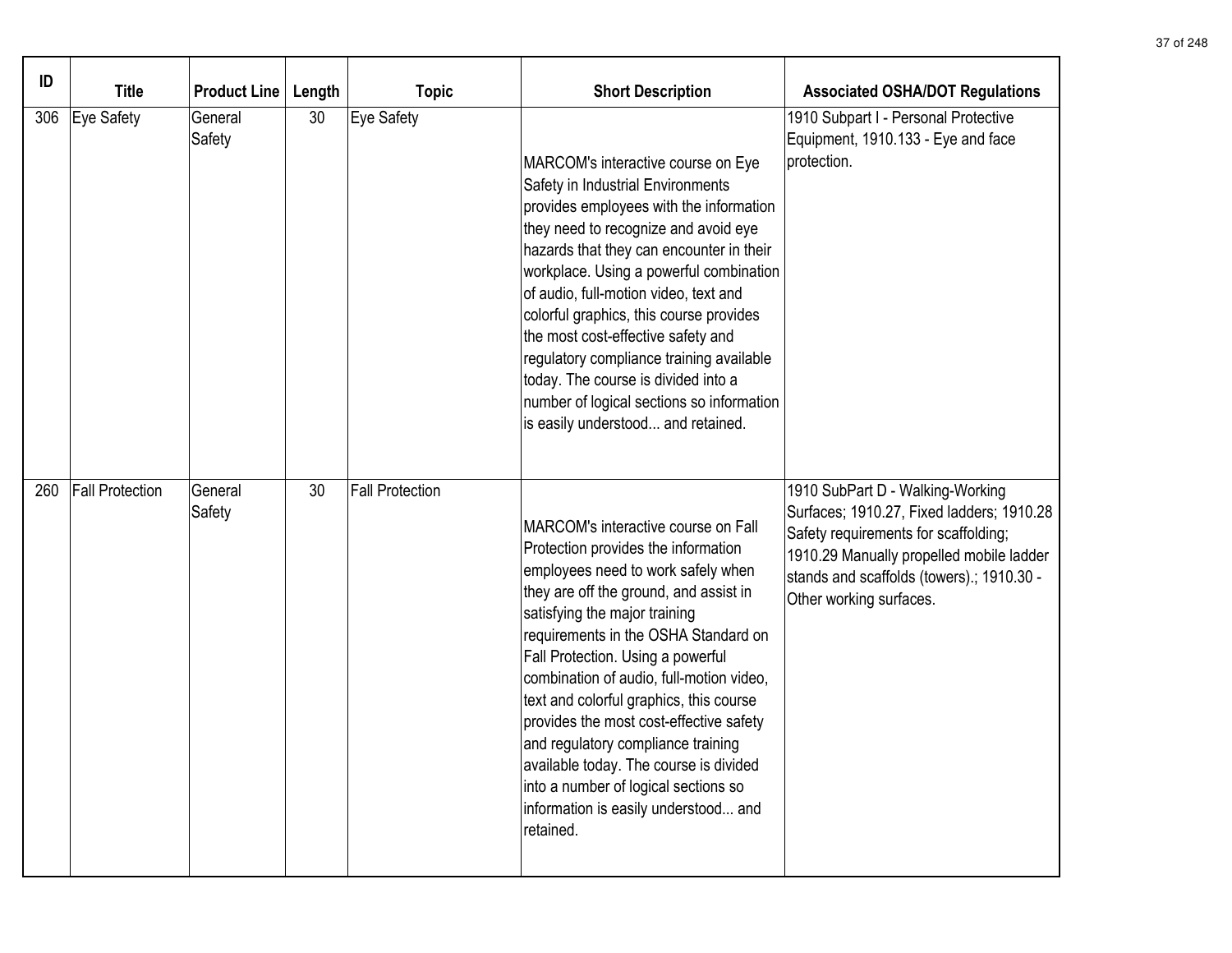| ID  | <b>Title</b>                                | <b>Product Line</b> | Length | <b>Topic</b>           | <b>Short Description</b>                                                                                                                                                                                                                                                                                                                                                                                                                                                                                                                                                                                                             | <b>Associated OSHA/DOT Regulations</b> |
|-----|---------------------------------------------|---------------------|--------|------------------------|--------------------------------------------------------------------------------------------------------------------------------------------------------------------------------------------------------------------------------------------------------------------------------------------------------------------------------------------------------------------------------------------------------------------------------------------------------------------------------------------------------------------------------------------------------------------------------------------------------------------------------------|----------------------------------------|
| 309 | <b>Fighting Fatigue</b><br>in the Workplace | General<br>Safety   | 30     | Fatigue                | MARCOM's interactive course on<br>Fighting Fatigue in the Workplace<br>discusses the causes of fatigue, the<br>hazards that it creates and what<br>employees can do to avoid it. Using a<br>powerful combination of audio, full-<br>motion video, text and colorful graphics,<br>this course provides the most cost-<br>effective safety and regulatory<br>compliance training available today. The<br>course is divided into a number of logical<br>sections so information is easily<br>lunderstood and retained.                                                                                                                  | Section 5(a)(1)- General Duty Clause   |
| 293 | Fire Prevention in General<br>Healthcare    | Safety              | 30     | <b>Fire Prevention</b> | MARCOM's interactive course on Fire<br>Prevention in Healthcare Facilities looks<br>at the fire hazards that can be<br>encountered in healthcare environments,<br>discuss how fires can be prevented, and<br>explain what employees should do in<br>case a fire emergency occurs in their<br>workplace. Using a powerful combination<br>of audio, full-motion video, text and<br>colorful graphics, this course provides<br>the most cost-effective safety and<br>regulatory compliance training available<br>today. The course is divided into a<br>number of logical sections so information<br>is easily understood and retained. | OSHA 29 CFR 1910.39                    |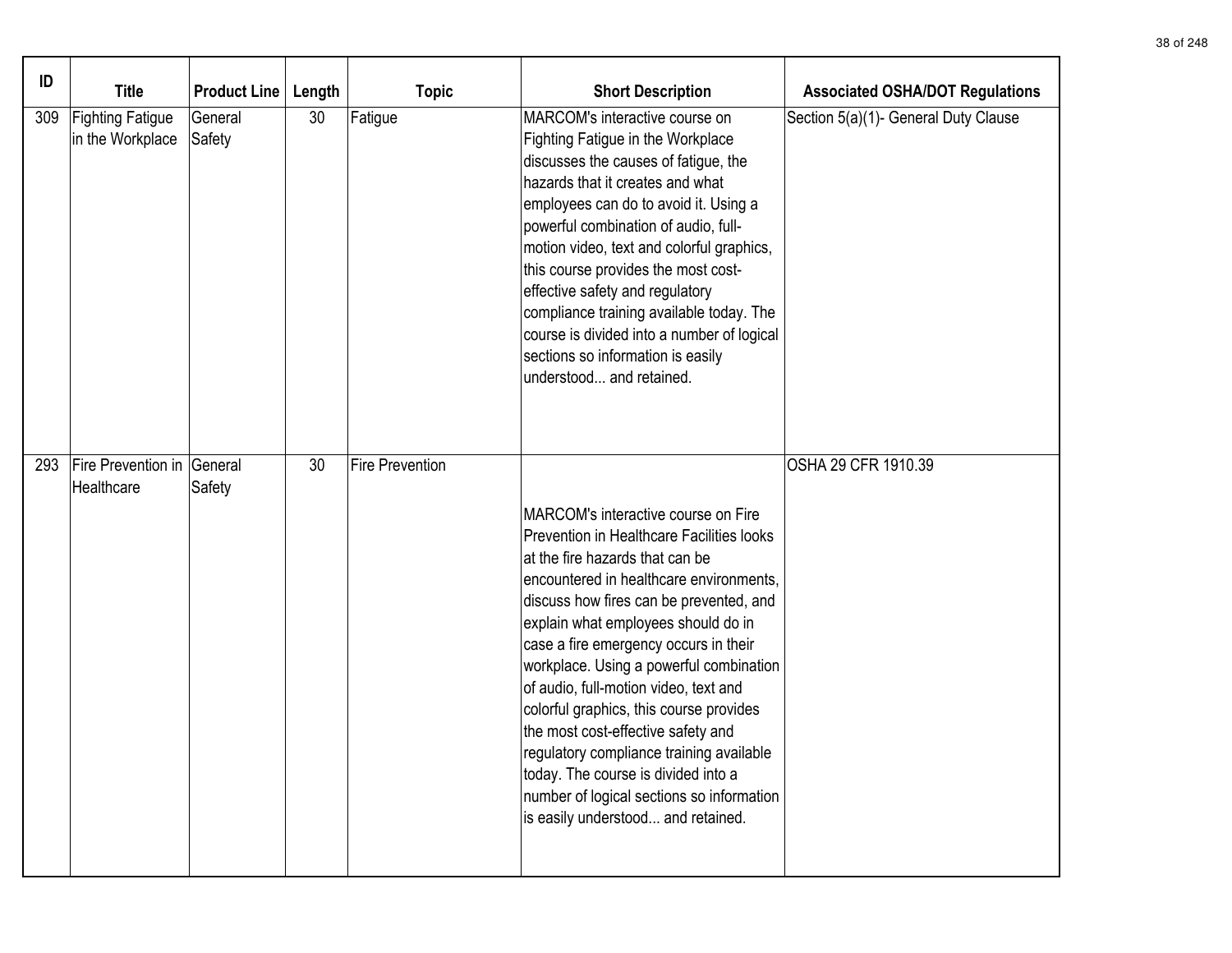| ID  | <b>Title</b>                     | <b>Product Line</b> | Length | <b>Topic</b>           | <b>Short Description</b>                                                                                                                                                                                                                                                                                                                                                                                                                                                                                                                                                                                              | <b>Associated OSHA/DOT Regulations</b>                                                                                                                                                                                                                                                                                                                                                                                                                                                                             |
|-----|----------------------------------|---------------------|--------|------------------------|-----------------------------------------------------------------------------------------------------------------------------------------------------------------------------------------------------------------------------------------------------------------------------------------------------------------------------------------------------------------------------------------------------------------------------------------------------------------------------------------------------------------------------------------------------------------------------------------------------------------------|--------------------------------------------------------------------------------------------------------------------------------------------------------------------------------------------------------------------------------------------------------------------------------------------------------------------------------------------------------------------------------------------------------------------------------------------------------------------------------------------------------------------|
| 291 | Fire Prevention in<br>the Office | General<br>Safety   | 30     | <b>Fire Prevention</b> | MARCOM's interactive course on Fire<br>Prevention in the Office looks at the fire<br>hazards that can be encountered in<br>office environments, discuss how fires<br>can be prevented, and explain what<br>employees should do in case a fire<br>emergency occurs in their workplace.<br>Using a powerful combination of audio,<br>full-motion video, text and colorful<br>graphics, this course provides the most<br>cost-effective safety and regulatory<br>compliance training available today. The<br>course is divided into a number of logical<br>sections so information is easily<br>understood and retained. | 1910 Subpart E - Exit Routes, Emergency<br>Action Plans, and Fire Prevention Plans,<br>1910.39 - Fire prevention plans. 1910<br>Subpart L - Fire Protection; 1910.155 -<br>Scope, application and definitions<br>applicable to this subpart.; 1910.157 -<br>Portable fire extinguishers.; 1910.159 -<br>Automatic sprinkler systems.; 1910.160 -<br>Fixed extinguishing systems, general.;<br>1910.164 - Fire detection systems.;<br>1910.165 - Employee alarm systems.;<br>1910 Subpart L App A - Fire Protection |
| 321 | First Aid                        | General<br>Safety   | 30     | First Aid              | MARCOM's interactive course on First<br>Aid discusses what employees should do<br>and not do when someone is sick or<br>injured, and how to determine when they<br>should call for emergency assistance.<br>Using a powerful combination of audio,<br>full-motion video, text and colorful<br>graphics, this course provides the most<br>cost-effective safety and regulatory<br>compliance training available today. The<br>course is divided into a number of logical<br>sections so information is easily<br>understood and retained.                                                                              | 1910 Subpart K - Medical and First Aid,<br>1910.151 - Medical services and first aid.                                                                                                                                                                                                                                                                                                                                                                                                                              |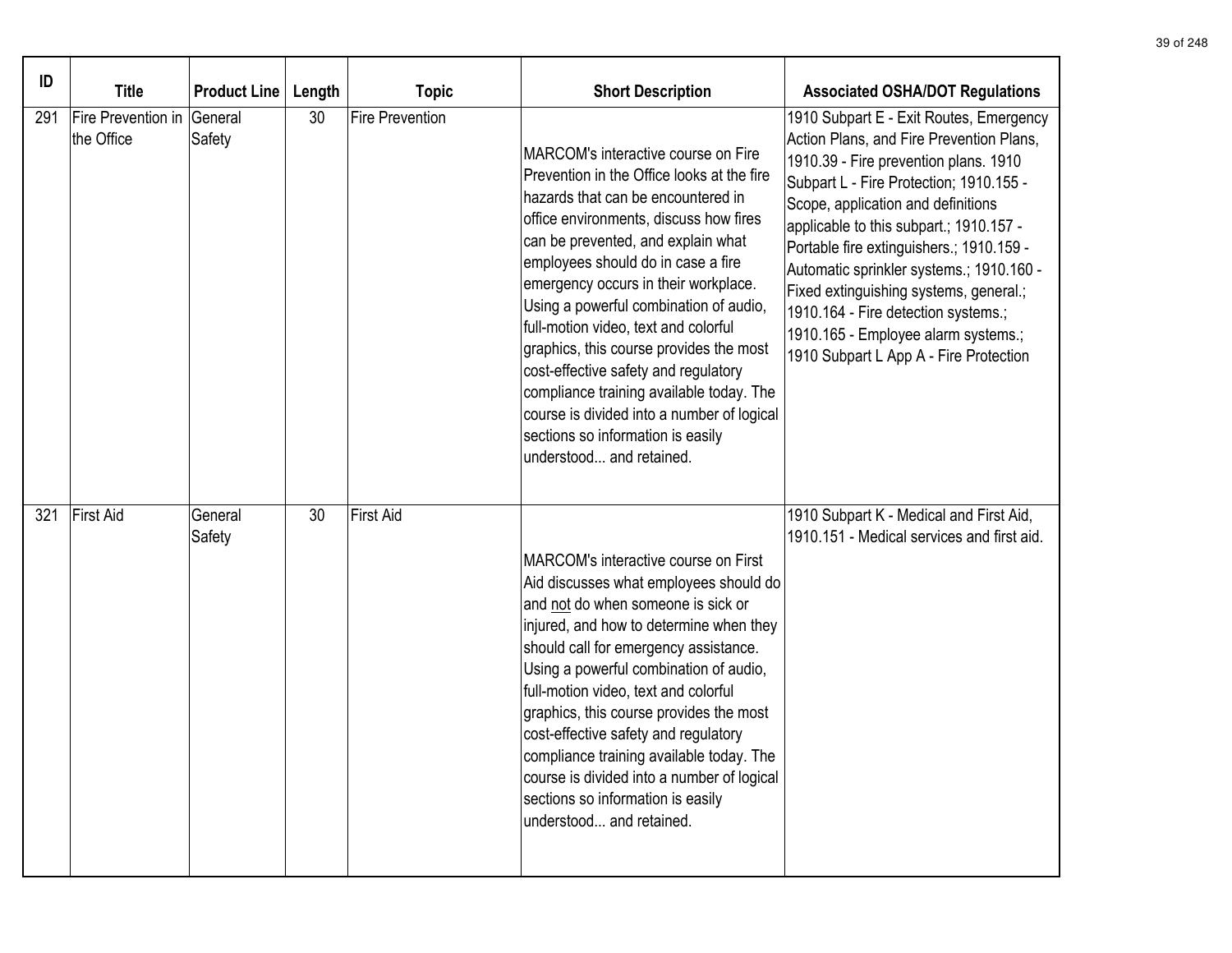| ID  | <b>Title</b>                       | <b>Product Line</b> | Length | <b>Topic</b>             | <b>Short Description</b>                                                                                                                                                                                                                                                                                                                                                                                                                                                                                                                                              | <b>Associated OSHA/DOT Regulations</b>                                                                                                                                                                                                                      |
|-----|------------------------------------|---------------------|--------|--------------------------|-----------------------------------------------------------------------------------------------------------------------------------------------------------------------------------------------------------------------------------------------------------------------------------------------------------------------------------------------------------------------------------------------------------------------------------------------------------------------------------------------------------------------------------------------------------------------|-------------------------------------------------------------------------------------------------------------------------------------------------------------------------------------------------------------------------------------------------------------|
| 237 | <b>Fitness and</b><br>Wellness     | General<br>Safety   | 30     | Fitness & Wellness       | MARCOM's interactive course on<br>Fitness and Wellness provides<br>employees with the information,<br>understanding and inspiration they need<br>to achieve the benefits of a healthier<br>lifestyle. Using a powerful combination of<br>audio, full-motion video, text and colorful<br>graphics, this course provides the most<br>cost-effective safety and regulatory<br>compliance training available today. The<br>course is divided into a number of logical<br>sections so information is easily<br>understood and retained.                                    | Section 5(a)(1)- General Duty Clause                                                                                                                                                                                                                        |
| 307 | Hand & Power<br><b>Tool Safety</b> | General<br>Safety   | 30     | Hand & Power Tool Safety | MARCOM's interactive course on Hand<br>& Power Tool Safety discusses hand and 1910.242 - Hand and portable powered<br>power tool hazards, and show<br>employees the equipment and safe<br>practices they can use to prevent<br>injuries. Using a powerful combination of<br>audio, full-motion video, text and colorful<br>graphics, this course provides the most<br>cost-effective safety and regulatory<br>compliance training available today. The<br>course is divided into a number of logical<br>sections so information is easily<br>understood and retained. | 1910 Subpart P - Hand and Portable<br>Powered Tools and Other Hand-Held<br>Equipment, 1910.12, Construction work;<br>tools and equipment, general., 1910.243 -<br>Guarding of portable powered tools.,<br>1910.244 - Other portable tools and<br>equipment. |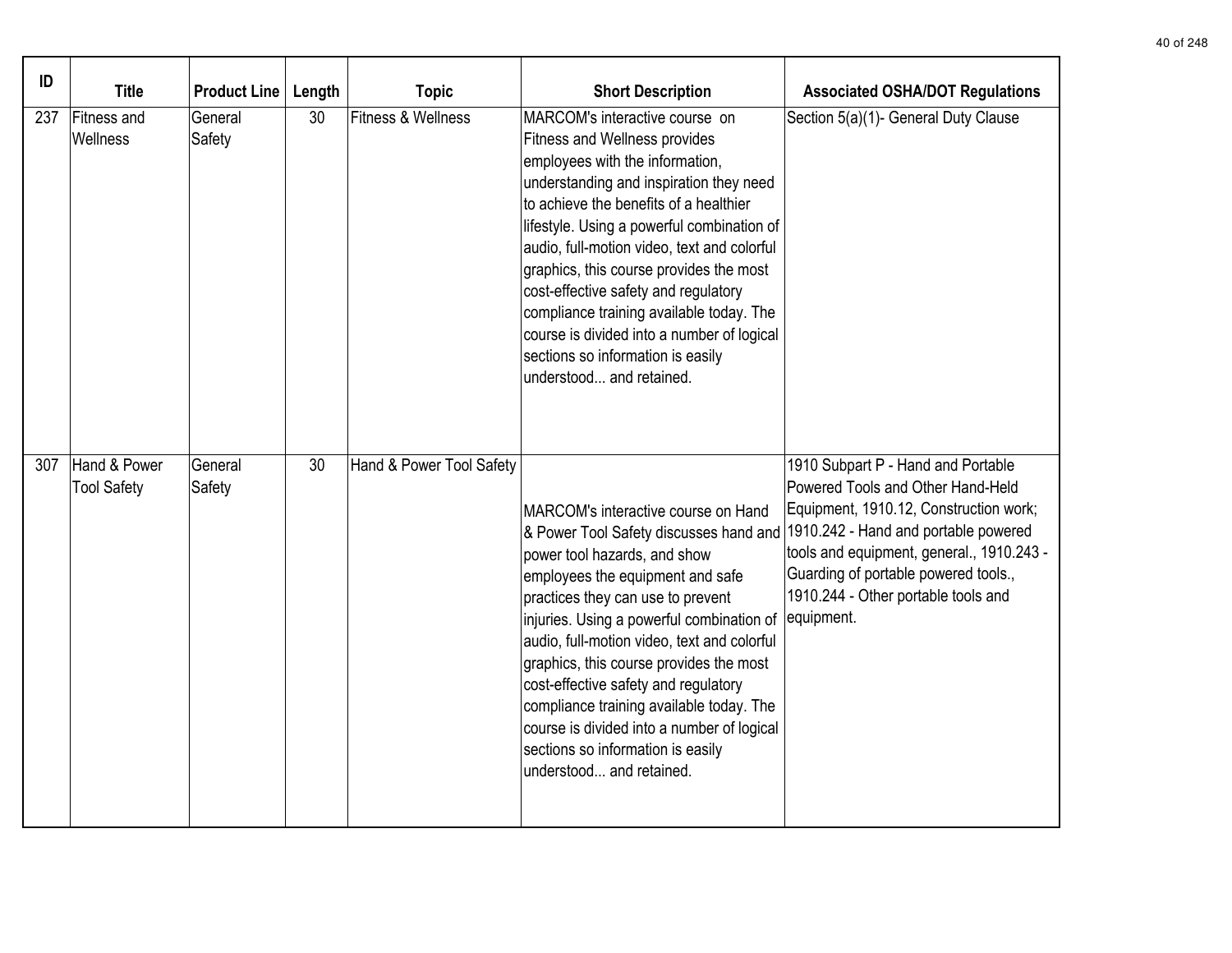| ID  | <b>Title</b>                   | <b>Product Line</b> | Length | <b>Topic</b>                | <b>Short Description</b>                                                                                                                                                                                                                                                                                                                                                                                                                                                                                                                                                                    | <b>Associated OSHA/DOT Regulations</b>                                         |
|-----|--------------------------------|---------------------|--------|-----------------------------|---------------------------------------------------------------------------------------------------------------------------------------------------------------------------------------------------------------------------------------------------------------------------------------------------------------------------------------------------------------------------------------------------------------------------------------------------------------------------------------------------------------------------------------------------------------------------------------------|--------------------------------------------------------------------------------|
| 308 | Hand, Wrist &<br>Finger Safety | General<br>Safety   | 30     | Hand, Wrist & Finger Safety | MARCOM's interactive course on Hand,<br>Wrist & Finger Safety reviews the hand,<br>wrist and finger hazards that employees<br>may encounter in their workplace, and<br>show them the equipment and safe work<br>practices they can use to prevent<br>injuries. Using a powerful combination of<br>audio, full-motion video, text and colorful<br>graphics, this course provides the most<br>cost-effective safety and regulatory<br>compliance training available today. The<br>course is divided into a number of logical<br>sections so information is easily<br>understood and retained. | 1910 Subpart I - Personal Protective<br>Equipment, 1910.138 - Hand protection. |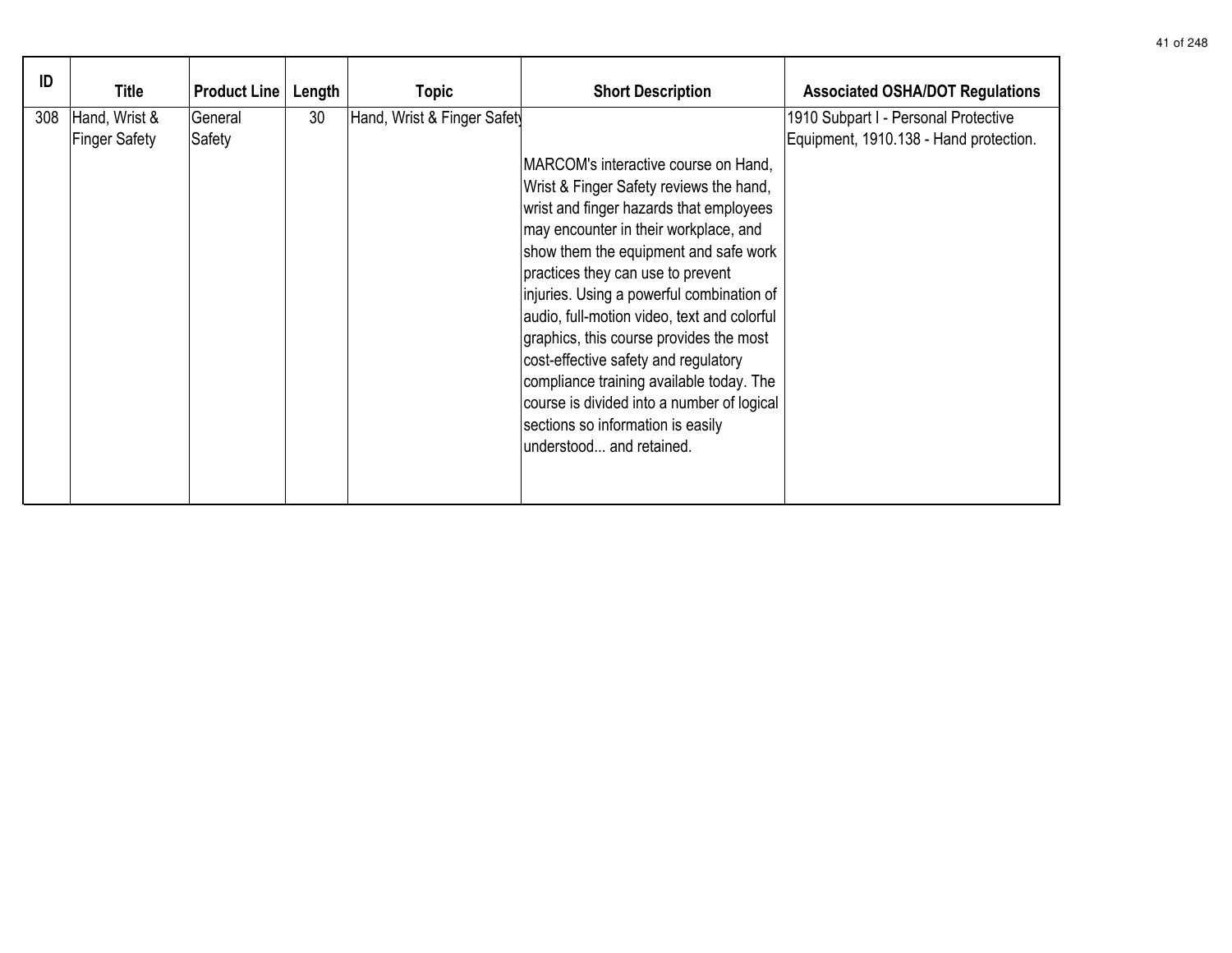| ID  | <b>Title</b>                                        | Product Line      | Length | <b>Topic</b>              | <b>Short Description</b>                                                                                                                                                                                                                                                                                                                                                                                                                                                                                                                                                                                                           | <b>Associated OSHA/DOT Regulations</b>                                                                                                                                                                                                                                                                                                                                    |
|-----|-----------------------------------------------------|-------------------|--------|---------------------------|------------------------------------------------------------------------------------------------------------------------------------------------------------------------------------------------------------------------------------------------------------------------------------------------------------------------------------------------------------------------------------------------------------------------------------------------------------------------------------------------------------------------------------------------------------------------------------------------------------------------------------|---------------------------------------------------------------------------------------------------------------------------------------------------------------------------------------------------------------------------------------------------------------------------------------------------------------------------------------------------------------------------|
| 297 | Handling A<br>Sexual<br>Harassment<br>Investigation | General<br>Safety | 30     | Sexual Harassment         | MARCOM's interactive course on<br>Handling a Sexual Harassment<br>Investigation provides managers and<br>supervisors with the information they<br>need to identify sexual harassment in<br>their departments, gather facts about an<br>incident of harassment and resolve the<br>situation fairly. Using a powerful<br>combination of audio, full-motion video,<br>text and colorful graphics, this course<br>provides the most cost-effective safety<br>and regulatory compliance training<br>available today. The course is divided<br>into a number of logical sections so<br>information is easily understood and<br>retained. | Section 5(a)(1)- General Duty Clause                                                                                                                                                                                                                                                                                                                                      |
| 268 | Hazard<br>Recognition                               | General<br>Safety | 30     | <b>Hazard Recognition</b> | Recognition provides the information<br>employees need to help prevent<br>workplace accidents and injuries from<br>occurring. Using a powerful combination<br>of audio, full-motion video, text and<br>colorful graphics, this course provides<br>the most cost-effective safety and<br>regulatory compliance training available<br>today. The course is divided into a<br>number of logical sections so information<br>is easily understood and retained.                                                                                                                                                                         | MARCOM's interactive course on Hazard 1910 Subpart G, Occupational health and<br>environmental control; 1910 Subpart H,<br>Hazardous materials; 1910 Subpart Z,<br>Toxic and hazardous substances;<br>1910.1000, Air contaminants; 1910.1200,<br>Hazard communication; 1910.94,<br>Ventilation; 1910.107, Spray finishing<br>using flammable and combustible<br>materials |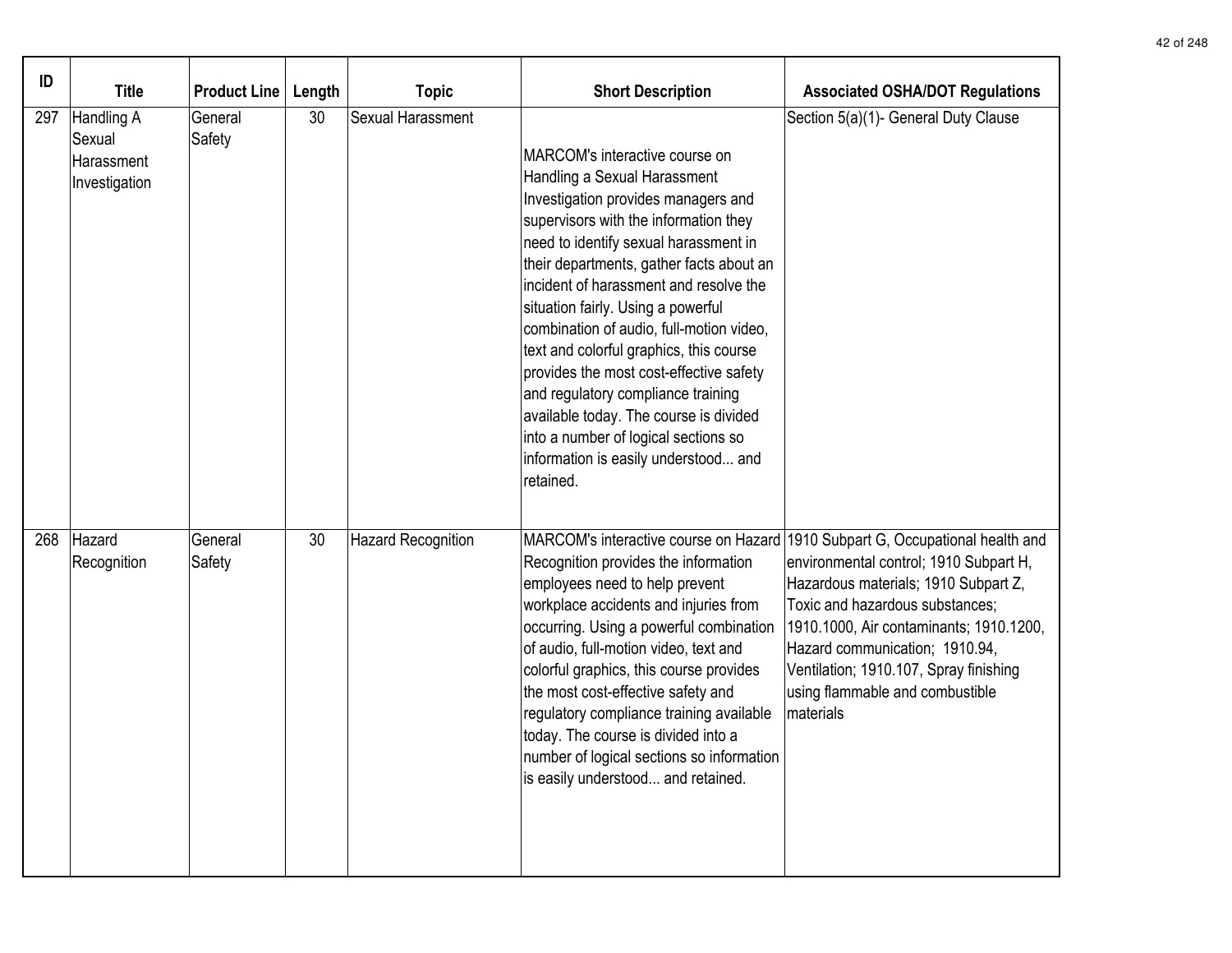| ID  | <b>Title</b>                  | <b>Product Line</b> | Length | <b>Topic</b>       | <b>Short Description</b>                                                                                                                                                                                                                                                                                                                                                                                                                                                                                                                                                 | <b>Associated OSHA/DOT Regulations</b>                                                                                                                                                                     |
|-----|-------------------------------|---------------------|--------|--------------------|--------------------------------------------------------------------------------------------------------------------------------------------------------------------------------------------------------------------------------------------------------------------------------------------------------------------------------------------------------------------------------------------------------------------------------------------------------------------------------------------------------------------------------------------------------------------------|------------------------------------------------------------------------------------------------------------------------------------------------------------------------------------------------------------|
| 210 | Hazardous<br>Materials Labels | General<br>Safety   | 30     |                    | Hazardous Materials Label MARCOM's interactive course on<br>Hazardous Materials Labels is designed<br>to help employees understand the<br>characteristics of different labeling<br>systems and the ways that each convey<br>information. Using a powerful<br>combination of audio, full-motion video,<br>text and colorful graphics, this course<br>provides the most cost-effective safety<br>and regulatory compliance training<br>available today. The course is divided<br>into a number of logical sections so<br>information is easily understood and<br>retained. | 1910 Subpart H - Hazardous Materials,<br>1910.119 - Process safety management of<br>highly hazardous chemicals.; 1910 Subpart<br>Z - Toxic and Hazardous Substances.,<br>1910.1200 - Hazard Communication. |
| 330 | Heat Stress                   | General<br>Safety   | 30     | <b>Heat Stress</b> | MARCOM's interactive course on Heat<br>Stress discusses the hazards of getting<br>overheated, how employees can avoid<br>heat-related illnesses and what they<br>should do if a coworker suffers from heat<br>stress. Using a powerful combination of<br>audio, full-motion video, text and colorful<br>graphics, this course provides the most<br>cost-effective safety and regulatory<br>compliance training available today. The<br>course is divided into a number of logical<br>sections so information is easily<br>understood and retained.                       | 1910 Subpart I - Personal Protective<br>Equipment, 1910.132 - general<br>requirements.                                                                                                                     |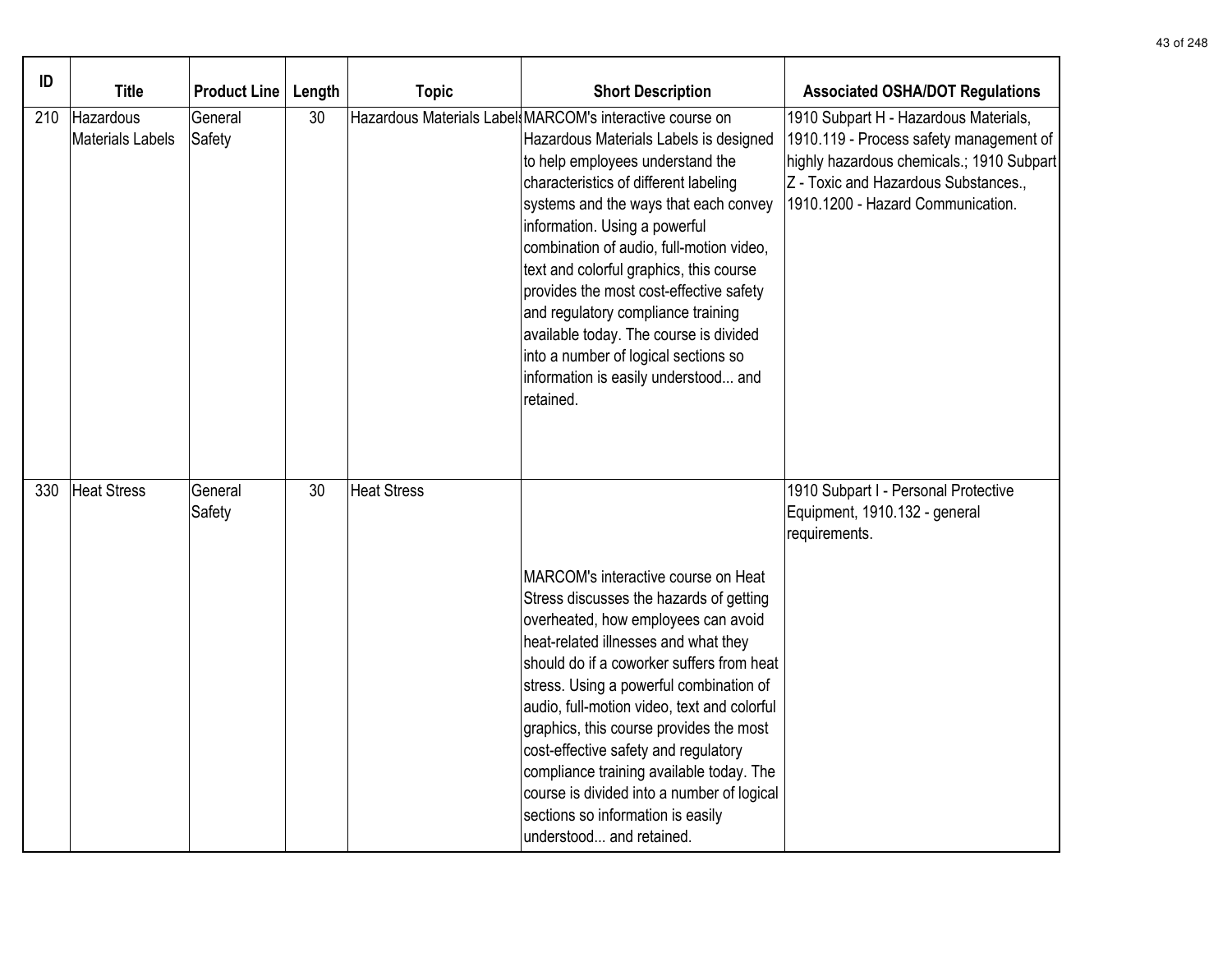| ID  | Title                                               | <b>Product Line</b> | Length | <b>Topic</b>            | <b>Short Description</b>                                                                                                                                                                                                                                                                                                                                                                                                                                                                                                                                                                                        | <b>Associated OSHA/DOT Regulations</b>                                                             |
|-----|-----------------------------------------------------|---------------------|--------|-------------------------|-----------------------------------------------------------------------------------------------------------------------------------------------------------------------------------------------------------------------------------------------------------------------------------------------------------------------------------------------------------------------------------------------------------------------------------------------------------------------------------------------------------------------------------------------------------------------------------------------------------------|----------------------------------------------------------------------------------------------------|
| 287 | Hot Work Safety<br>and the<br>Permitting<br>Process | General<br>Safety   | 30     | <b>Hot Work Permits</b> | MARCOM's interactive course on Hot<br>Work Safety and the Permitting Process<br>discusses the hazards that can be<br>encountered in hot work and focus on<br>how employees can use the permitting<br>process and other safe practices to<br>perform these tasks more safely. Using a<br>powerful combination of audio, full-<br>motion video, text and colorful graphics,<br>this course provides the most cost-<br>effective safety and regulatory<br>compliance training available today. The<br>course is divided into a number of logical<br>sections so information is easily<br>lunderstood and retained. | 1910 Subpart O-Machinery and Machine<br>Guarding; 1910 Subpart Q- Welding,<br>Cutting and Brazing; |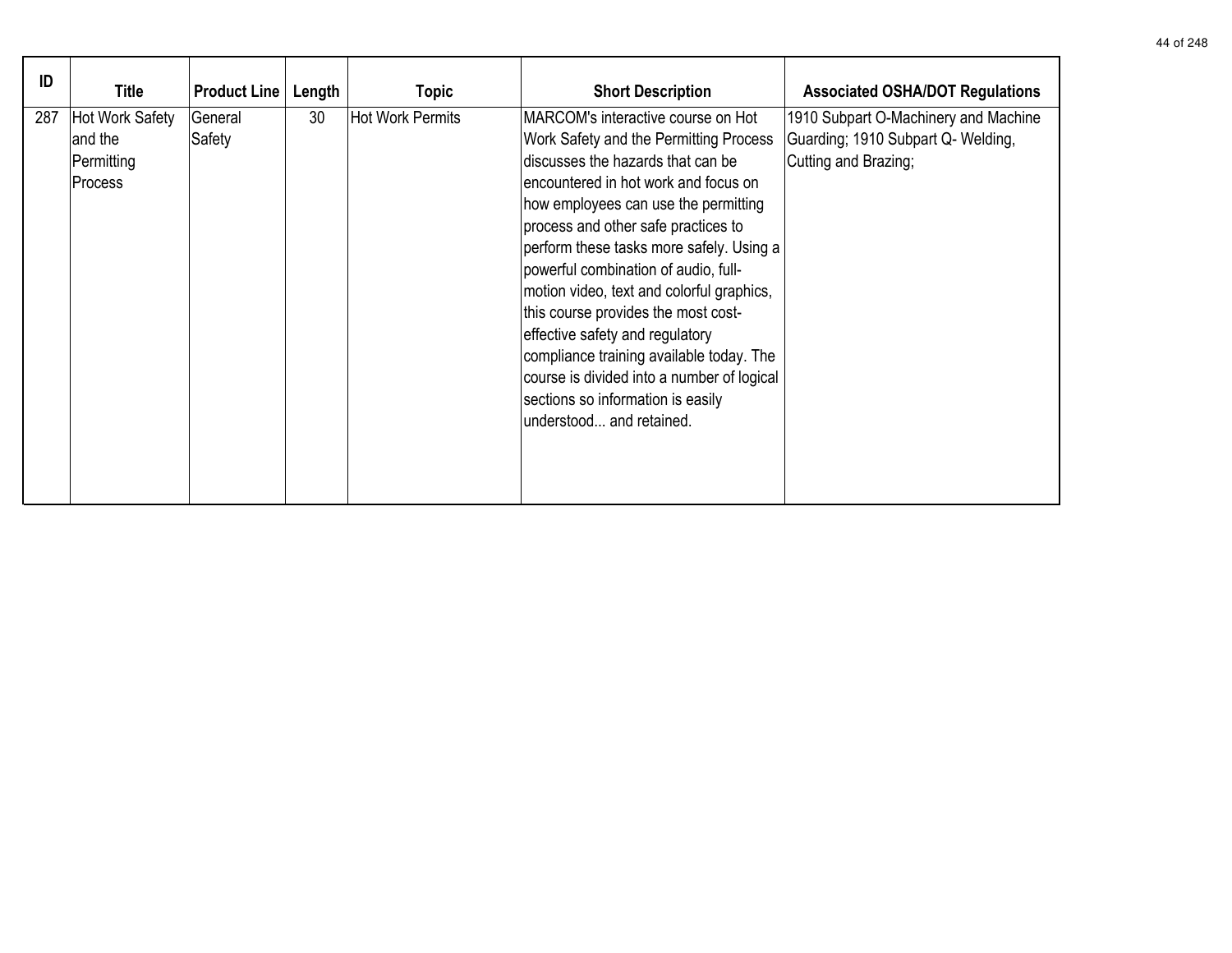| ID  | <b>Title</b>                                              | <b>Product Line</b> | Length | <b>Topic</b> | <b>Short Description</b>                                                                                                                                                                                                                                                                                                                                                                                                                                                                                                                                                                                                                                                                                    | <b>Associated OSHA/DOT Regulations</b>                             |
|-----|-----------------------------------------------------------|---------------------|--------|--------------|-------------------------------------------------------------------------------------------------------------------------------------------------------------------------------------------------------------------------------------------------------------------------------------------------------------------------------------------------------------------------------------------------------------------------------------------------------------------------------------------------------------------------------------------------------------------------------------------------------------------------------------------------------------------------------------------------------------|--------------------------------------------------------------------|
| 252 | I2P2: Injury and<br><b>Illness Prevention</b><br>Programs | General<br>Safety   | 30     |              | <b>IMARCOM's interactive course on I2P2:</b><br>Injury and Illness Prevention Programs<br>provides employees with important<br>information on how this organized<br>approach to workplace safety can<br>significantly reduce accidents and<br>injuries, and how the workers themselves<br>can play a major role in making the<br>12P2: Injury and Illness Pre program work. Using a powerful<br>combination of audio, full-motion video,<br>text and colorful graphics, this course<br>provides the most cost-effective safety<br>and regulatory compliance training<br>available today. The course is divided<br>into a number of logical sections so<br>information is easily understood and<br>retained. | 1904- Recording and Reporting<br>Occupational Injuries and Illness |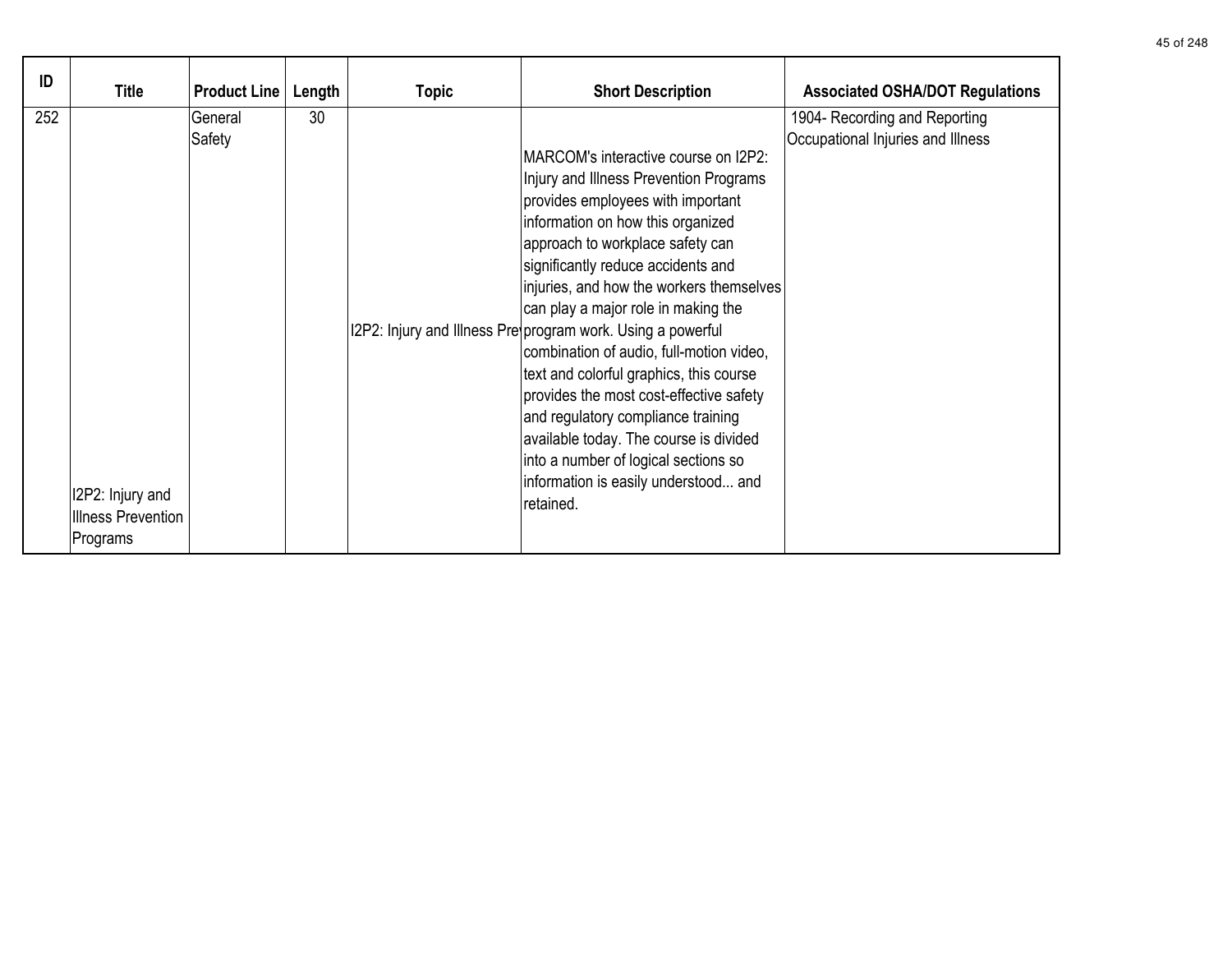| ID  | <b>Title</b>             | <b>Product Line</b> | Length | <b>Topic</b>          | <b>Short Description</b>                                                                                                                                                                                                                                                                                                                                                                                                                                                                                                                               | <b>Associated OSHA/DOT Regulations</b> |
|-----|--------------------------|---------------------|--------|-----------------------|--------------------------------------------------------------------------------------------------------------------------------------------------------------------------------------------------------------------------------------------------------------------------------------------------------------------------------------------------------------------------------------------------------------------------------------------------------------------------------------------------------------------------------------------------------|----------------------------------------|
| 305 | Industrial<br>Ergonomics | General<br>Safety   | 30     | Industrial Ergonomics | MARCOM's interactive course on<br>Industrial Ergonomics provides<br>employees with the information they<br>need to understand ergonomic hazards,<br>recognize them in their workplace and<br>know how to avoid them. Using a<br>powerful combination of audio, full-<br>motion video, text and colorful graphics,<br>this course provides the most cost-<br>effective safety and regulatory<br>compliance training available today. The<br>course is divided into a number of logical<br>sections so information is easily<br>understood and retained. | OSHA 29 CFR 1910.900                   |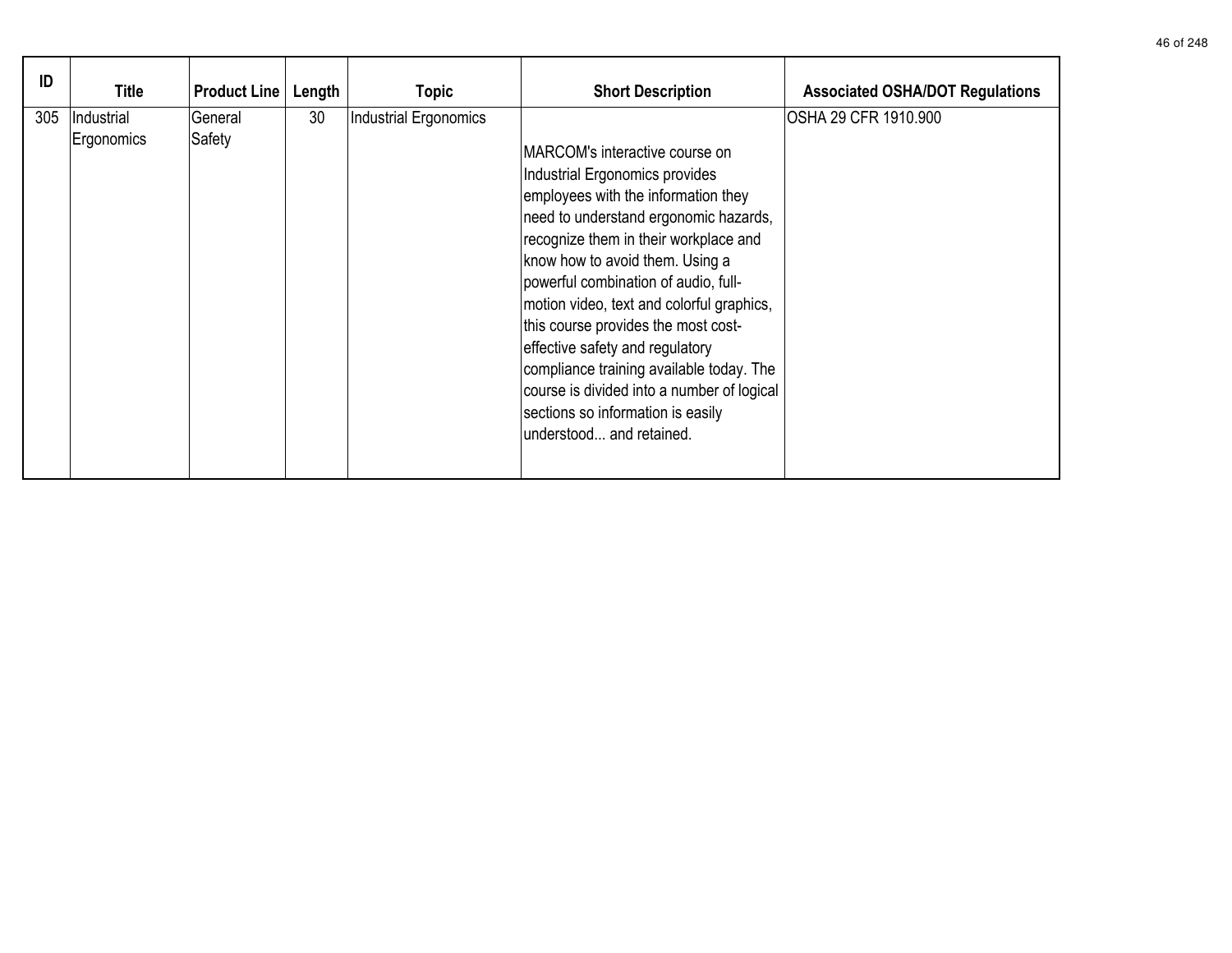| ID  | <b>Title</b>                         | <b>Product Line</b> | Length | <b>Topic</b>           | <b>Short Description</b>                                                                                                                                                                                                                                                                                                                                                                                                                                                                                                                                                                                               | <b>Associated OSHA/DOT Regulations</b>                                                                                                                                                                                                                                                                                                                                                                                                                                                                                                                                                                                                                                                                                                                                                                                                                                                                                                                                                                                                       |
|-----|--------------------------------------|---------------------|--------|------------------------|------------------------------------------------------------------------------------------------------------------------------------------------------------------------------------------------------------------------------------------------------------------------------------------------------------------------------------------------------------------------------------------------------------------------------------------------------------------------------------------------------------------------------------------------------------------------------------------------------------------------|----------------------------------------------------------------------------------------------------------------------------------------------------------------------------------------------------------------------------------------------------------------------------------------------------------------------------------------------------------------------------------------------------------------------------------------------------------------------------------------------------------------------------------------------------------------------------------------------------------------------------------------------------------------------------------------------------------------------------------------------------------------------------------------------------------------------------------------------------------------------------------------------------------------------------------------------------------------------------------------------------------------------------------------------|
| 292 | <b>Industrial Fire</b><br>Prevention | General<br>Safety   | 30     | <b>Fire Prevention</b> | MARCOM's interactive course on<br>Industrial Fire Prevention looks at the fire<br>hazards that can be encountered in<br>industrial environments, discuss how<br>fires can be prevented, and explain what<br>employees should do in case a fire<br>emergency occurs in their workplace.<br>Using a powerful combination of audio,<br>full-motion video, text and colorful<br>graphics, this course provides the most<br>cost-effective safety and regulatory<br>compliance training available today. The<br>course is divided into a number of logical<br>sections so information is easily<br>understood and retained. | 1910 Subpart E - Exit Routes, Emergency<br>Action Plans, and Fire Prevention Plans,<br>1910.38 - Emergency action plans,<br>1910.39 - Fire prevention plans.; 1910<br>Subpart H - Hazardous Materials, 1910<br>Subpart H - Hazardous Materials,<br>1910.106 - Flammable and combustible<br>liquids.; 1910 Subpart H - Hazardous<br>Materials, 1910.119 - Process safety<br>management of highly hazardous<br>chemicals.; 1910 Subpart L - Fire<br>Protection, 1910.155 - Scope, application<br>and definitions applicable to this subpart.;<br>1910.156 - Fire brigades.; 1910.157 -<br>Portable fire extinguishers.; 1910.159 -<br>Automatic sprinkler systems.; 1910.160 -<br>Fixed extinguishing systems, general.;<br>1910.161 - Fixed extinguishing systems,<br>dry chemical.; 1910.162 - Fixed<br>extinguishing systems, gaseous agent.;<br>1910.163 - Fixed extinguishing systems,<br>water spray and foam.; 1910.164 - Fire<br>detection systems.; 1910-165 - Employee<br>alarm systems.; 1910 Subpart L App A -<br>Fire Protection. |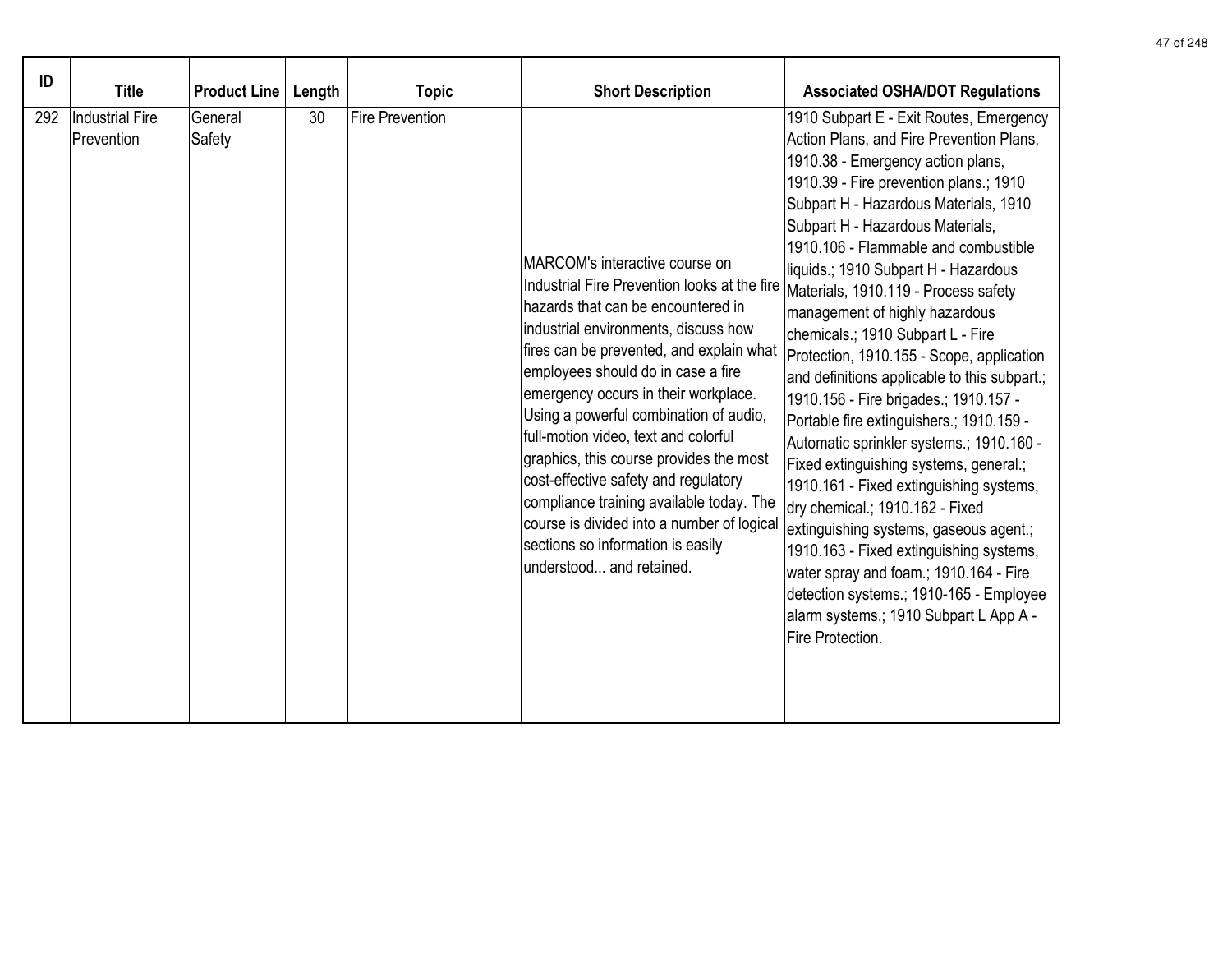| ID  | <b>Title</b>           | <b>Product Line</b> | Length | <b>Topic</b>         | <b>Short Description</b>                                                                                                                                                                                                                                                                                                                                                                                                                                                                                                                                                                                | <b>Associated OSHA/DOT Regulations</b>                                                                                                                                                                                                                                                  |
|-----|------------------------|---------------------|--------|----------------------|---------------------------------------------------------------------------------------------------------------------------------------------------------------------------------------------------------------------------------------------------------------------------------------------------------------------------------------------------------------------------------------------------------------------------------------------------------------------------------------------------------------------------------------------------------------------------------------------------------|-----------------------------------------------------------------------------------------------------------------------------------------------------------------------------------------------------------------------------------------------------------------------------------------|
| 335 | Ladder Safety          | General<br>Safety   | 30     | <b>Ladder Safety</b> | MARCOM's interactive course on Ladder<br>Safety discusses different types of<br>ladders, the hazards that can be<br>associated with them, and how<br>employees can work with them safely.<br>Using a powerful combination of audio,<br>full-motion video, text and colorful<br>graphics, this course provides the most<br>cost-effective safety and regulatory<br>compliance training available today. The<br>course is divided into a number of logical<br>sections so information is easily<br>understood and retained.                                                                               | 1910 Subpart B - Adoption and Extension<br>of Established Federal Standards, 1910.12<br>Construction work.; 1910 Subpart D -<br>Walking-Working Surfaces, 1910.12 -<br>Construction work; 1910.25-Portable wood<br>ladders; 1910.26- Portable metal ladders;<br>1910.27- Fixed ladders. |
| 347 | Loading Dock<br>Safety | General<br>Safety   | 30     | Loading Dock Safety  | MARCOM's interactive course on<br>Loading Dock Safety reviews the<br>different types of hazards that<br>employees can encounter while working<br>on loading docks, as well as discusses<br>the equipment and safe work practices<br>that they should use to avoid them.<br>Using a powerful combination of audio,<br>full-motion video, text and colorful<br>graphics, this course provides the most<br>cost-effective safety and regulatory<br>compliance training available today. The<br>course is divided into a number of logical<br>sections so information is easily<br>understood and retained. | 29 CFR 1910.211 machine guarding, 29<br>CFR 1910.22 walking-working surfaces                                                                                                                                                                                                            |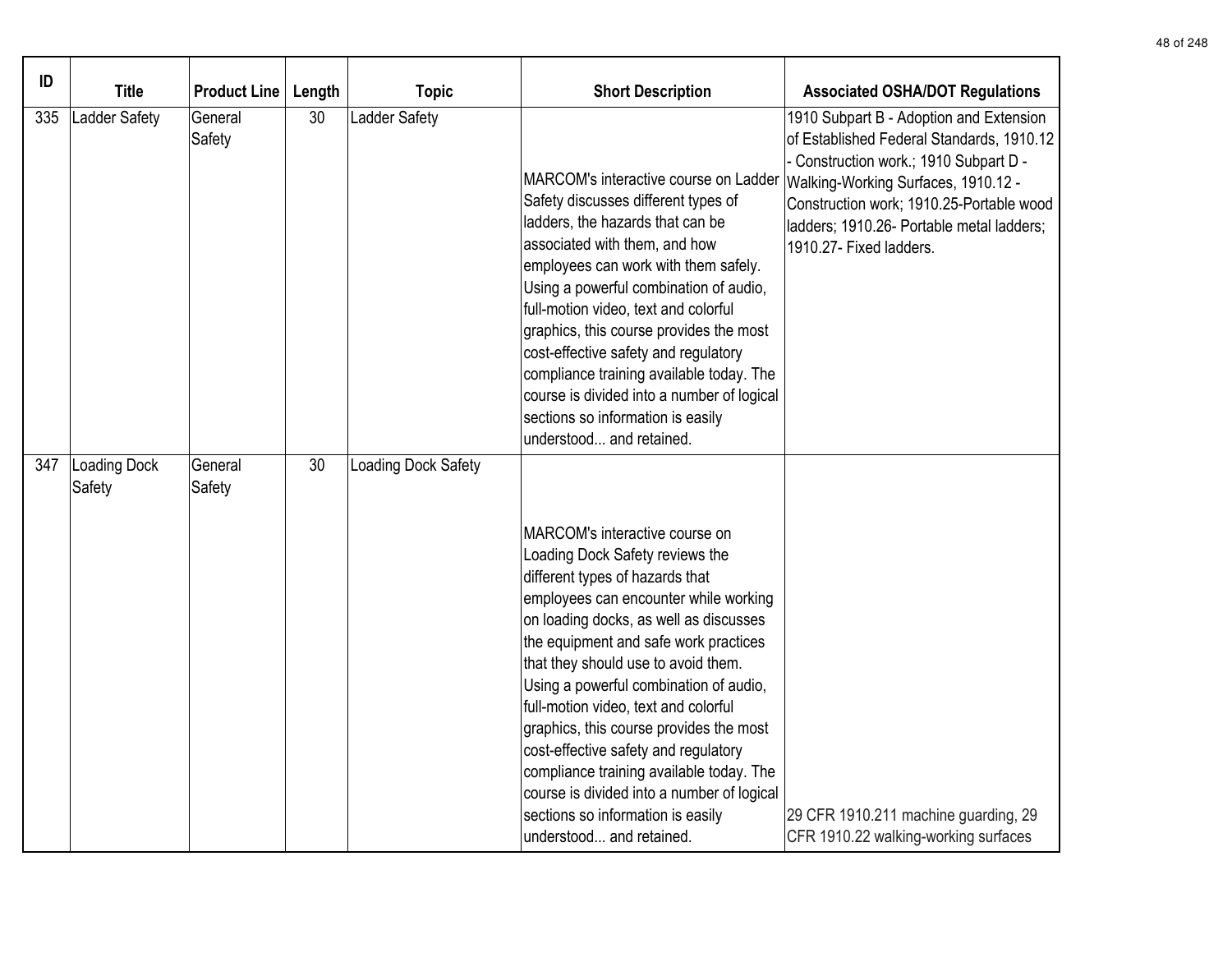| ID  | <b>Title</b>                        | <b>Product Line</b> | Length | <b>Topic</b>              | <b>Short Description</b>                                                                                                                                                                                                                                                                                                                                                                                                                                                                                                                                                                               | <b>Associated OSHA/DOT Regulations</b>                                                                                                                                                                                                                                                                                   |
|-----|-------------------------------------|---------------------|--------|---------------------------|--------------------------------------------------------------------------------------------------------------------------------------------------------------------------------------------------------------------------------------------------------------------------------------------------------------------------------------------------------------------------------------------------------------------------------------------------------------------------------------------------------------------------------------------------------------------------------------------------------|--------------------------------------------------------------------------------------------------------------------------------------------------------------------------------------------------------------------------------------------------------------------------------------------------------------------------|
| 361 | Machine Guard<br>Safety             | General<br>Safety   | 30     | Machine Guard Safety      | MARCOM's interactive course on<br>Machine Guard Safety reviews the<br>different types of hazards that are<br>associated with using powered<br>equipment and discusses the machine<br>guard devices and safe work practices<br>that employees should use to avoid<br>them. Using a powerful combination of<br>audio, full-motion video, text and colorful<br>graphics, this course provides the most<br>cost-effective safety and regulatory<br>compliance training available today. The<br>course is divided into a number of logical<br>sections so information is easily<br>understood and retained. | 1910 Subpart O - Machinery and Machine<br>Guarding, 1910.212 - General<br>requirements for all machines, 1910.213 -<br>Woodworking machinery requirements.,<br>1910.215 - Abrasive wheel machinery.,<br>1910.216 - Mill and calendars in the rubber<br>and plastics industries., 1910.217 -<br>Mechanical power presses. |
| 349 | <b>Manual Pallet</b><br>Jack Safety | General<br>Safety   | 30     | Manual Pallet Jack Safety | MARCOM's interactive course on<br>Manual Pallet Jack Safety discusses the<br>hazards that can be associated with<br>pallet jacks and the safe work practices<br>and "rules of the road" that employees<br>should follow to avoid them. Using a<br>powerful combination of audio, full-<br>motion video, text and colorful graphics,<br>this course provides the most cost-<br>effective safety and regulatory<br>compliance training available today. The<br>course is divided into a number of logical<br>sections so information is easily<br>understood and retained.                               | 29 CFR 1910.176 handling materials -<br>general                                                                                                                                                                                                                                                                          |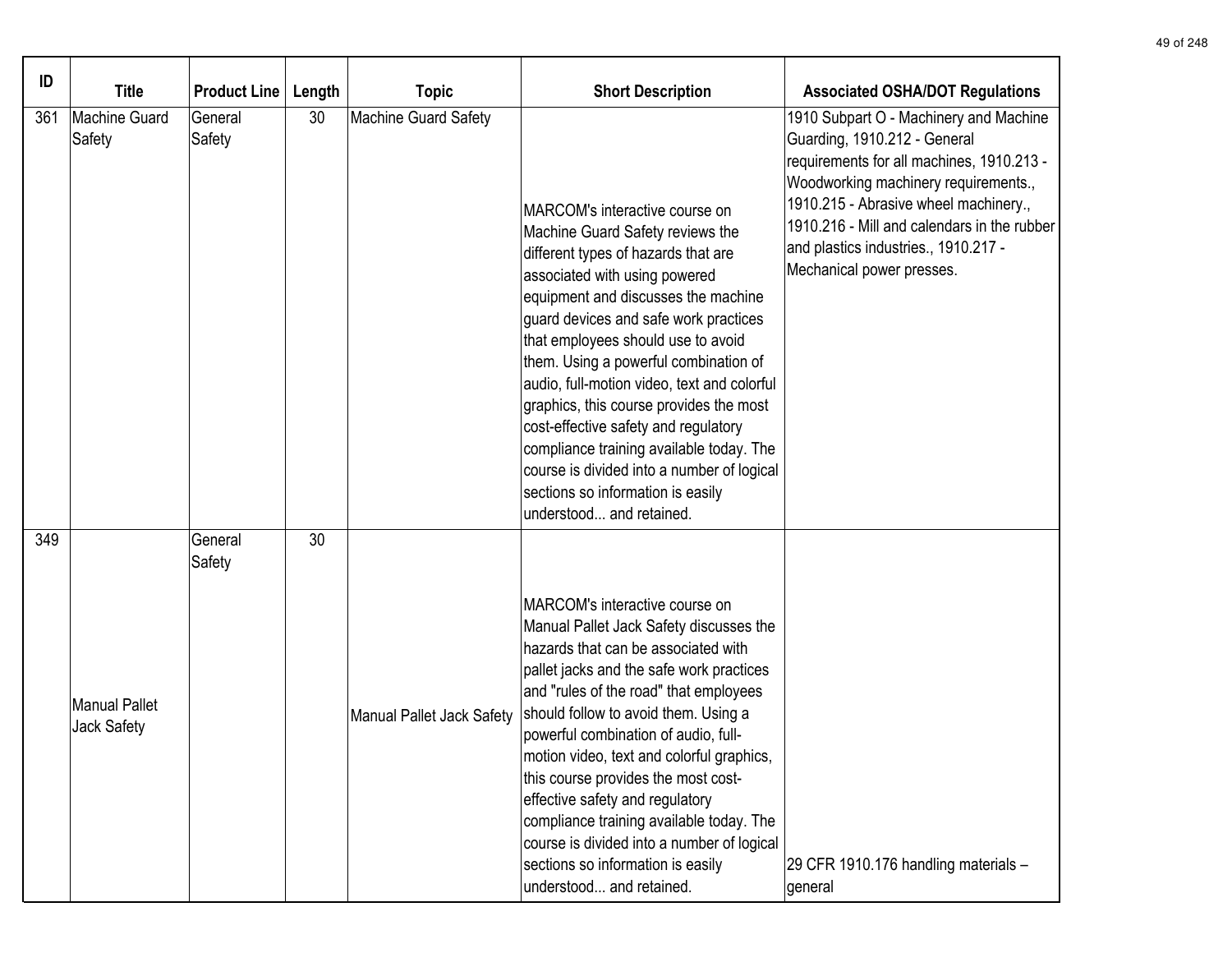| ID  | <b>Title</b>                            | <b>Product Line</b> | Length | <b>Topic</b>                     | <b>Short Description</b>                                                                                                                                                                                                                                                                                                                                                                                                                                                                                                                                                                              | <b>Associated OSHA/DOT Regulations</b>                                                        |
|-----|-----------------------------------------|---------------------|--------|----------------------------------|-------------------------------------------------------------------------------------------------------------------------------------------------------------------------------------------------------------------------------------------------------------------------------------------------------------------------------------------------------------------------------------------------------------------------------------------------------------------------------------------------------------------------------------------------------------------------------------------------------|-----------------------------------------------------------------------------------------------|
| 280 | Materials<br>Handling Safety            | General<br>Safety   | 30     | <b>Materials Handling Safety</b> | MARCOM's interactive course on<br>Materials Handling Safety discusses the<br>hazards that employees are likely to<br>encounter, and explain the work<br>practices and equipment they can use to<br>control or eliminate these hazards. Using<br>a powerful combination of audio, full-<br>motion video, text and colorful graphics,<br>this course provides the most cost-<br>effective safety and regulatory<br>compliance training available today. The<br>course is divided into a number of logical<br>sections so information is easily<br>understood and retained.                              | 1910 Subpart N - Materials Handling and<br>Storage, 1910.176 - Handling materials<br>general. |
| 348 | Motorized Pallet<br><b>Truck Safety</b> | General<br>Safety   | 30     |                                  | MARCOM's interactive course on<br>Motorized Pallet Truck Safety discusses<br>the hazards that can be associated with<br>walkies and walkie riders, and explains<br>the procedures and equipment that<br>Motorized Pallet Truck Safeemployees can use to avoid them. Using<br>a powerful combination of audio, full-<br>motion video, text and colorful graphics,<br>this course provides the most cost-<br>effective safety and regulatory<br>compliance training available today. The<br>course is divided into a number of logical<br>sections so information is easily<br>understood and retained. | 29 CFR 1910.176 handling materials -<br>general                                               |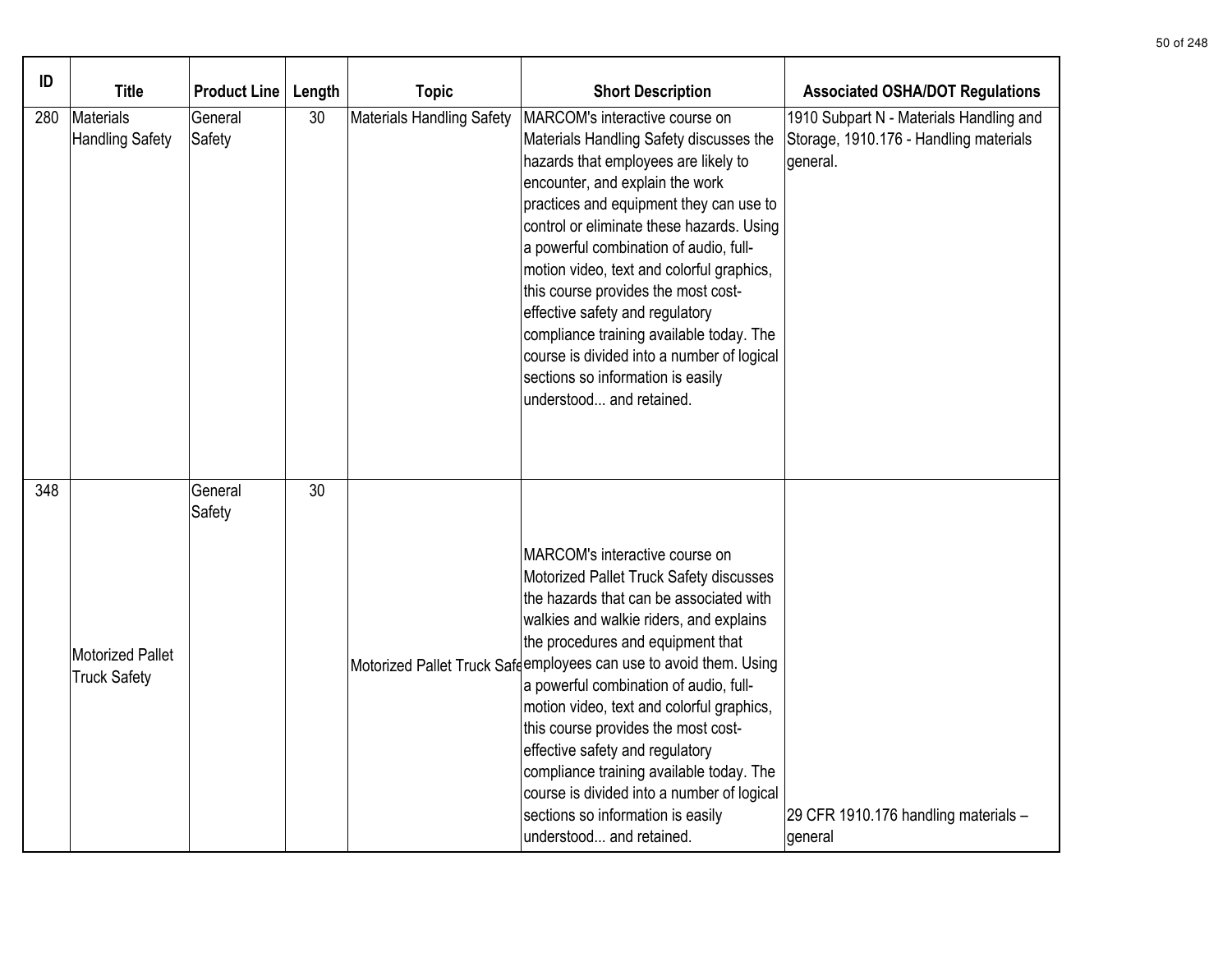| ID  | <b>Title</b>         | <b>Product Line</b> | Length | <b>Topic</b>         | <b>Short Description</b>                                                                                                                                                                                                                                                                                                                                                                                                                                                                                                                          | <b>Associated OSHA/DOT Regulations</b> |
|-----|----------------------|---------------------|--------|----------------------|---------------------------------------------------------------------------------------------------------------------------------------------------------------------------------------------------------------------------------------------------------------------------------------------------------------------------------------------------------------------------------------------------------------------------------------------------------------------------------------------------------------------------------------------------|----------------------------------------|
| 236 | Office<br>Ergonomics | General<br>Safety   | 30     | Office Ergonomics    | MARCOM's interactive course on Office<br>Ergonomics addresses ergonomic<br>problems as well as potential adverse<br>effects and pragmatic solutions to these<br>problems in an office environment. Using<br>a powerful combination of audio, full-<br>motion video, text and colorful graphics,<br>this course provides the most cost-<br>effective safety and regulatory<br>compliance training available today.                                                                                                                                 | OSHA 29 CFR 1910.900                   |
| 235 | <b>Office Safety</b> | General<br>Safety   | 30     | <b>Office Safety</b> | MARCOM's interactive course on Office<br>Safety shows employees that hazards<br>really do exist in an office environment,<br>and how important it is to use good<br>safety practices as they go about their<br>work. Using a powerful combination of<br>audio, full-motion video, text and colorful<br>graphics, this course provides the most<br>cost-effective safety and regulatory<br>compliance training available today. The<br>course is divided into a number of logical<br>sections so information is easily<br>understood and retained. | Section 5(a)(1)- General Duty Clause   |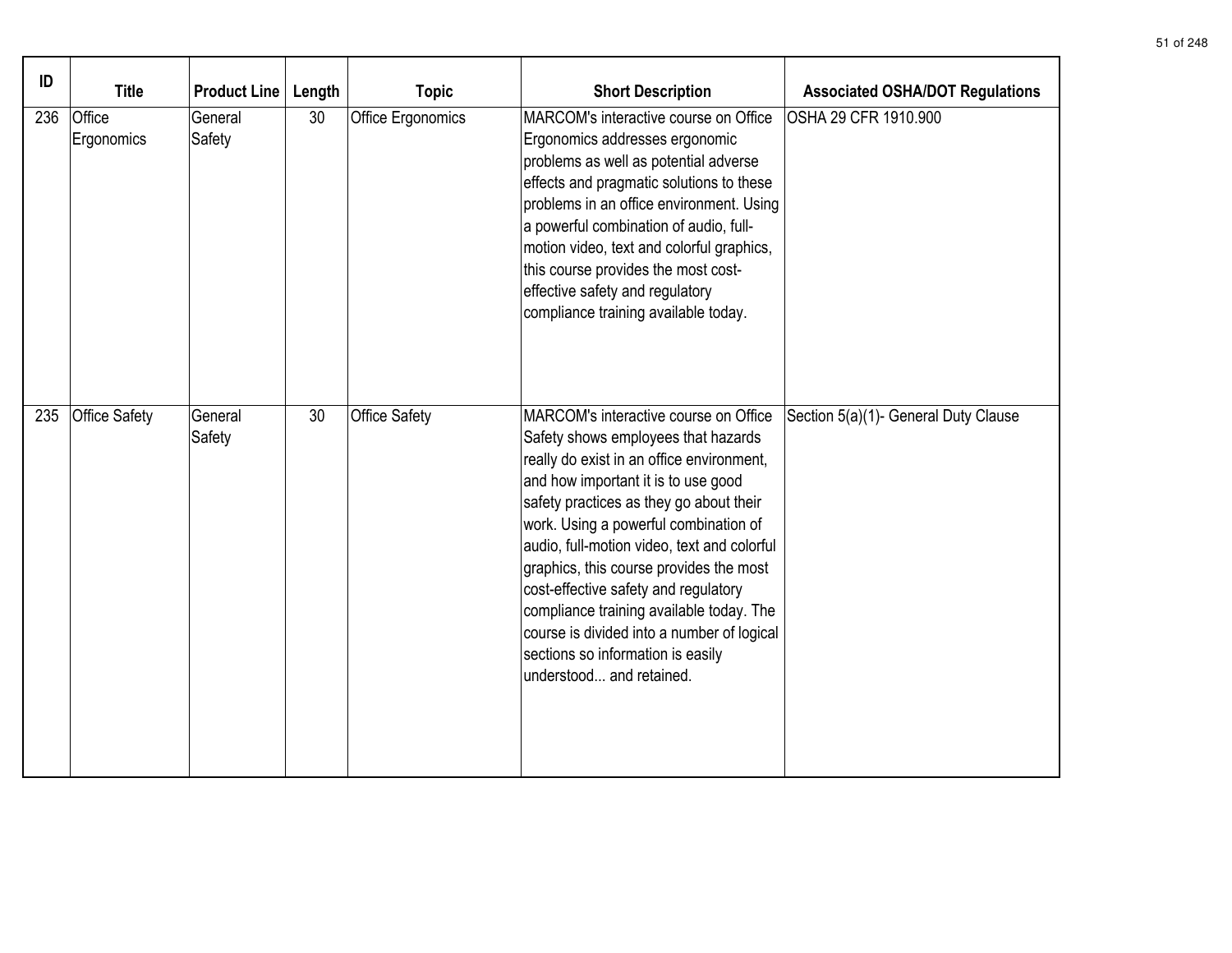| ID  | <b>Title</b>                                                           | <b>Product Line</b> | Length | <b>Topic</b>                    | <b>Short Description</b>                                                                                                                                                                                                                                                                                                                                                                                                                                                                                                                                  | <b>Associated OSHA/DOT Regulations</b> |
|-----|------------------------------------------------------------------------|---------------------|--------|---------------------------------|-----------------------------------------------------------------------------------------------------------------------------------------------------------------------------------------------------------------------------------------------------------------------------------------------------------------------------------------------------------------------------------------------------------------------------------------------------------------------------------------------------------------------------------------------------------|----------------------------------------|
| 313 | Preventing<br>Sexual<br>Harassment for<br>Supervisors in<br>California | General<br>Safety   | 120    | Sexual Harassment               | MARCOM's interactive course on<br>Preventing Sexual Harassment for<br>Supervisors in California discusses the<br>transgender rights requirements in the<br>updated California regulations. Using a<br>powerful combination of audio, full-<br>motion video, text and colorful graphics,<br>this course provides the most cost-<br>effective safety and regulatory<br>compliance training available today. The<br>course is divided into a number of logical<br>sections so information is easily<br>understood and retained.                              | Section 5(a)(1)- General Duty Clause   |
| 328 | Preventing<br>Workplace<br>Discrimination<br>for Employees             | General<br>Safety   | 30     | <b>Workplace Discrimination</b> | MARCOM's interactive course on<br>Preventing Workplace Discrimination<br>for Employees discusses different types<br>of discriminatory behavior, its causes<br>and what employees can do prevent it in<br>their workplace. Using a powerful<br>combination of audio, full-motion video,<br>text and colorful graphics, this course<br>provides the most cost-effective safety<br>and regulatory compliance training<br>available today. The course is divided<br>into a number of logical sections so<br>information is easily understood and<br>retained. | Section 5(a)(1)- General Duty Clause   |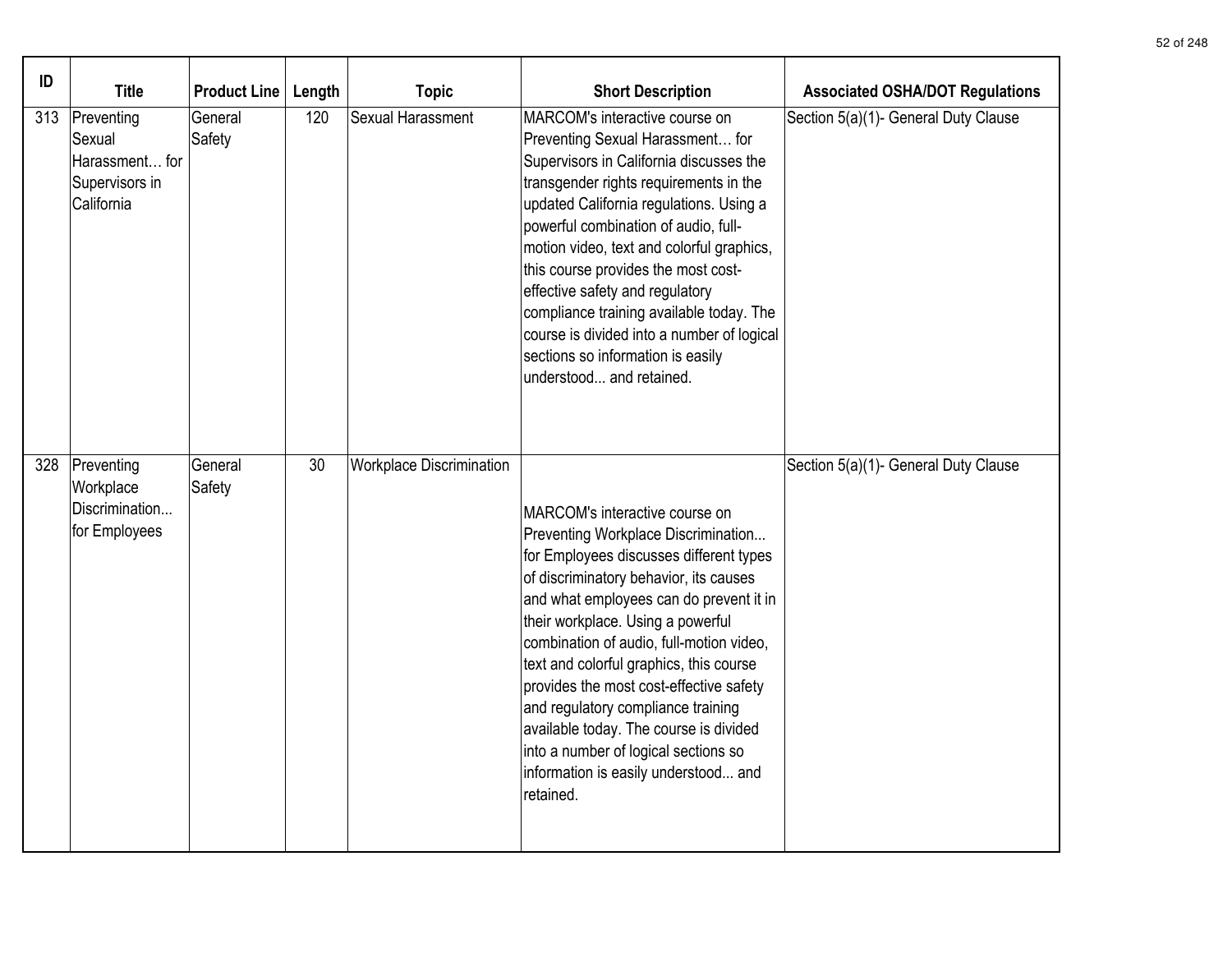| ID  | <b>Title</b>                                                                 | <b>Product Line</b> | Length | <b>Topic</b>                    | <b>Short Description</b>                                                                                                                                                                                                                                                                                                                                                                                                                                                                                                                                                                                                                            | <b>Associated OSHA/DOT Regulations</b> |
|-----|------------------------------------------------------------------------------|---------------------|--------|---------------------------------|-----------------------------------------------------------------------------------------------------------------------------------------------------------------------------------------------------------------------------------------------------------------------------------------------------------------------------------------------------------------------------------------------------------------------------------------------------------------------------------------------------------------------------------------------------------------------------------------------------------------------------------------------------|----------------------------------------|
| 329 | Preventing<br>Workplace<br>Discrimination<br>for Managers and<br>Supervisors | General<br>Safety   | 30     | <b>Workplace Discrimination</b> | MARCOM's interactive course on<br>Preventing Workplace Discrimination<br>for Managers and Supervisors discusses<br>different types of discriminatory behavior,<br>the laws and policies that have been<br>established to fight it, and what<br>managers and supervisors can do<br>prevent it in their department. Using a<br>powerful combination of audio, full-<br>motion video, text and colorful graphics,<br>this course provides the most cost-<br>effective safety and regulatory<br>compliance training available today. The<br>course is divided into a number of logical<br>sections so information is easily<br>understood and retained. | Section 5(a)(1)- General Duty Clause   |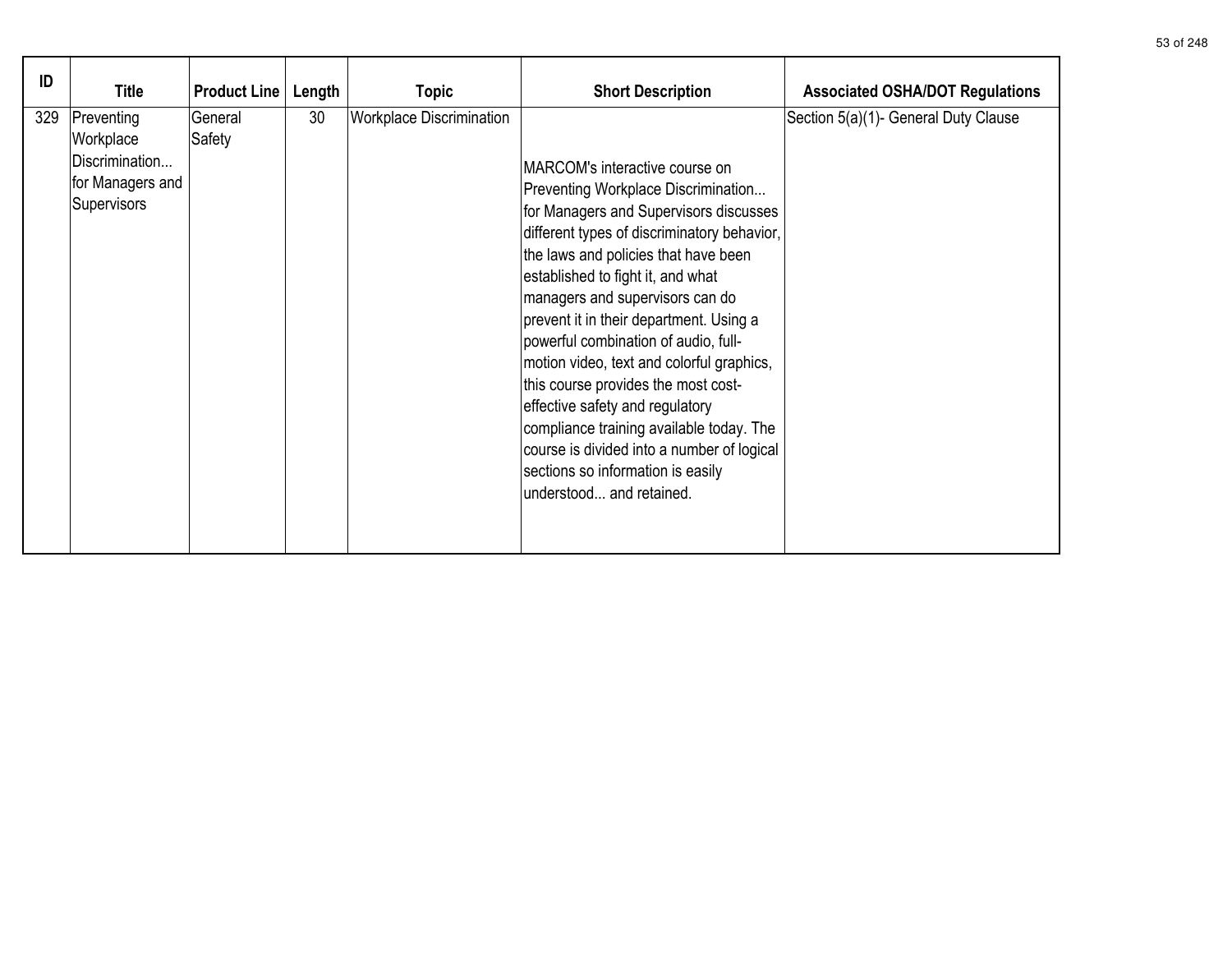| ID  | <b>Title</b>          | <b>Product Line</b> | Length | <b>Topic</b>          | <b>Short Description</b>                                                                                                                                                                                                                                                                                                                                                                                                                                                                                                                                    | <b>Associated OSHA/DOT Regulations</b>                                                                                                                                                                                           |
|-----|-----------------------|---------------------|--------|-----------------------|-------------------------------------------------------------------------------------------------------------------------------------------------------------------------------------------------------------------------------------------------------------------------------------------------------------------------------------------------------------------------------------------------------------------------------------------------------------------------------------------------------------------------------------------------------------|----------------------------------------------------------------------------------------------------------------------------------------------------------------------------------------------------------------------------------|
| 123 | <b>Rigging Safety</b> | General<br>Safety   | 30     | <b>Rigging Safety</b> | MARCOM's interactive course on<br>Rigging Safety is designed to remind<br>employees that over 90% of crane-<br>related accidents are caused by human<br>error and that they are the key to<br>preventing these incidents. Using a<br>powerful combination of audio, full-<br>motion video, text and colorful graphics,<br>this course provides the most cost-<br>effective safety and regulatory<br>compliance training available today. The<br>course is divided into a number of logical<br>sections so information is easily<br>understood and retained. | 1910 Subpart B - Adoption and Extension<br>of Established Federal Standards; 1910.12<br>Construction work.; 1910 Subpart N -<br>Materials Handling and Storage, 1910.179 -<br>Overhead and gantry cranes.; 1910.184 -<br>Slings. |
| 228 | Safe Lifting          | General<br>Safety   | 30     | Safe Lifting          | MARCOM's interactive course on Safe<br>Lifting provides the information<br>employees need to protect their backs<br>when they are lifting and carrying. Using<br>a powerful combination of audio, full-<br>motion video, text and colorful graphics,<br>this course provides the most cost-<br>effective safety and regulatory<br>compliance training available today. The<br>course is divided into a number of logical<br>sections so information is easily<br>understood and retained.                                                                   | Section 5(a)(1)- General Duty Clause;<br>1910.176 - Handling materials - general                                                                                                                                                 |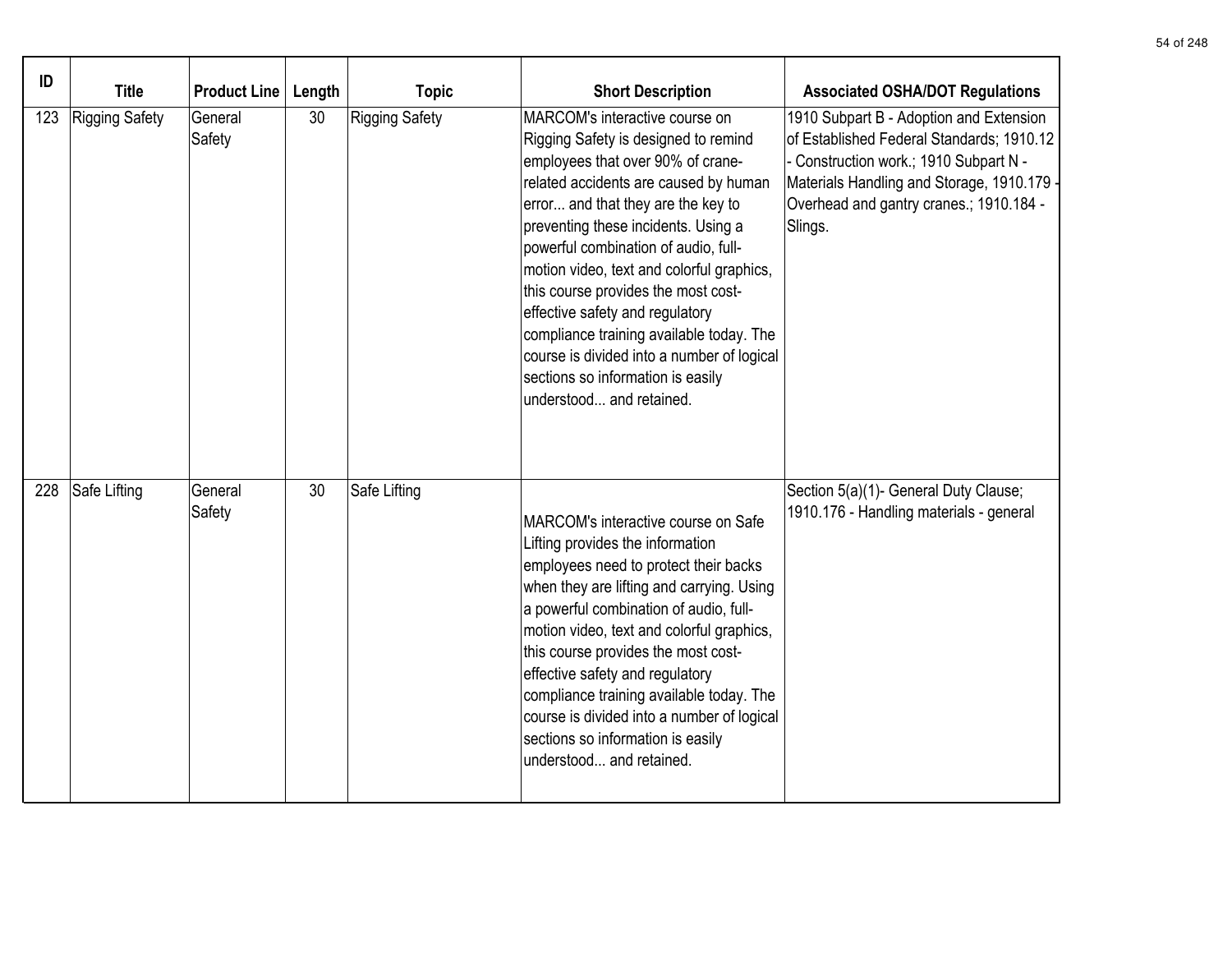| ID  | Title                | <b>Product Line</b> | Length | <b>Topic</b>         | <b>Short Description</b>                                                                                                                                                                                                                                                                                                                                                                                                                                                                                                                                                                             | <b>Associated OSHA/DOT Regulations</b>                                                                          |
|-----|----------------------|---------------------|--------|----------------------|------------------------------------------------------------------------------------------------------------------------------------------------------------------------------------------------------------------------------------------------------------------------------------------------------------------------------------------------------------------------------------------------------------------------------------------------------------------------------------------------------------------------------------------------------------------------------------------------------|-----------------------------------------------------------------------------------------------------------------|
| 251 |                      | General<br>Safety   | 30     | <b>Safety Audits</b> | MARCOM's interactive course on Safety<br>Audits provides employees with an<br>understanding of the goals and<br>procedures that are involved in a safety<br>audit, show them how they can help in<br>the audit process and describe specific<br>safe work practices. Using a powerful<br>combination of audio, full-motion video,<br>text and colorful graphics, this course<br>provides the most cost-effective safety<br>and regulatory compliance training<br>available today. The course is divided<br>into a number of logical sections so<br>information is easily understood and<br>retained. | 1910 Subpart H - Hazardous Materials,<br>1910.119 - Process safety management of<br>highly hazardous chemicals. |
|     | <b>Safety Audits</b> |                     |        |                      |                                                                                                                                                                                                                                                                                                                                                                                                                                                                                                                                                                                                      |                                                                                                                 |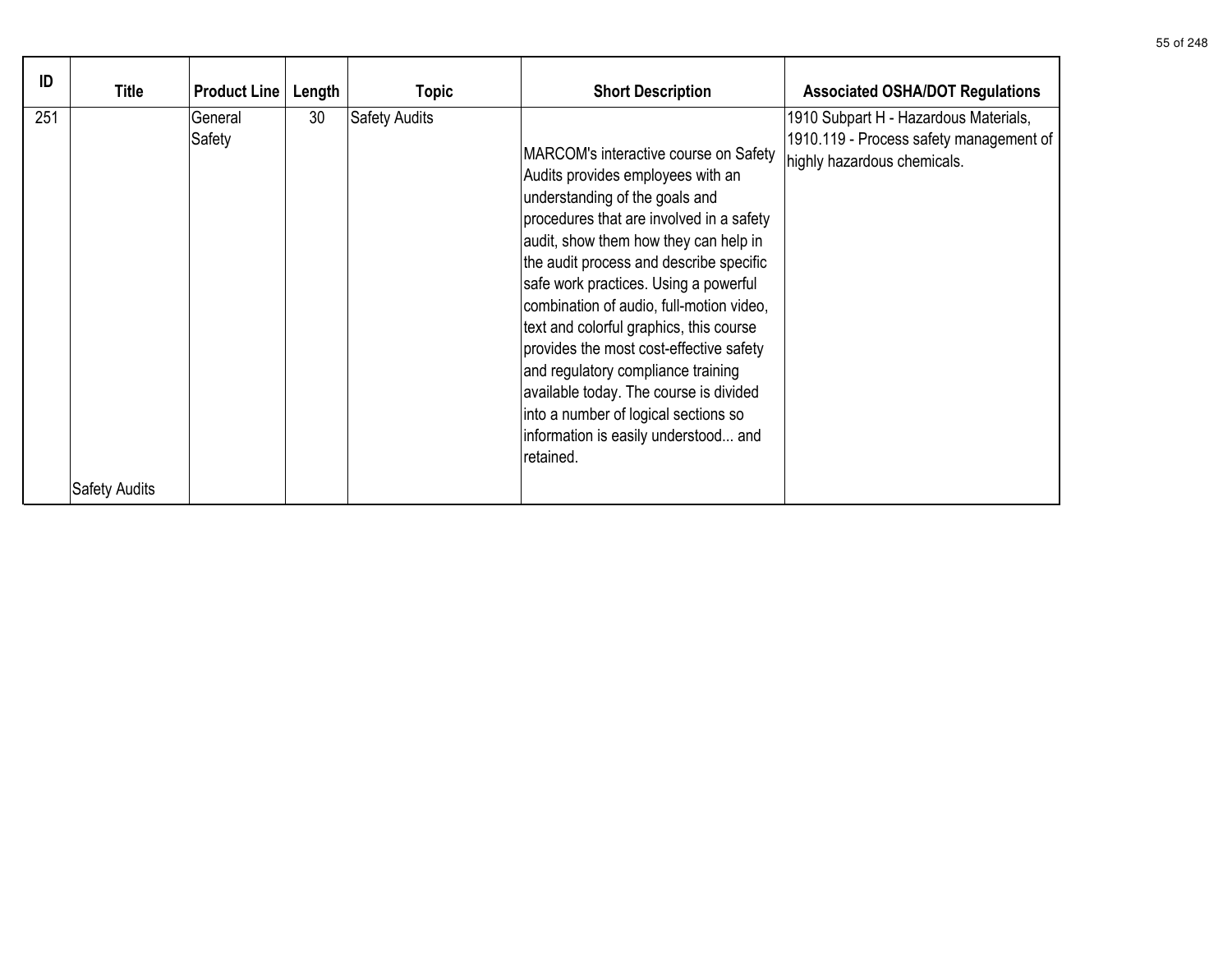| ID  | <b>Title</b>                                     | <b>Product Line</b> | Length | <b>Topic</b>            | <b>Short Description</b>                                                                                                                                                                                                                                                                                                                                                                                                                                                                                                                                                                                                                                                                                                                                                         | <b>Associated OSHA/DOT Regulations</b>                                                                                                                                                                                                                                                                                                                                                                                                                                                                                                                                                                                                       |
|-----|--------------------------------------------------|---------------------|--------|-------------------------|----------------------------------------------------------------------------------------------------------------------------------------------------------------------------------------------------------------------------------------------------------------------------------------------------------------------------------------------------------------------------------------------------------------------------------------------------------------------------------------------------------------------------------------------------------------------------------------------------------------------------------------------------------------------------------------------------------------------------------------------------------------------------------|----------------------------------------------------------------------------------------------------------------------------------------------------------------------------------------------------------------------------------------------------------------------------------------------------------------------------------------------------------------------------------------------------------------------------------------------------------------------------------------------------------------------------------------------------------------------------------------------------------------------------------------------|
| 250 | Safety Awareness General<br>for New<br>Employees | Safety              | 90     | <b>Safety Awareness</b> | MARCOM's interactive course on Safety<br>Awareness for New Employees training<br>addresses many of the most important<br>safety issues confronting employees<br>across a range of industries. Content is<br>divided into concise chapters that look at Control; 1910 Subpart H- Hazardous<br>commonly encountered workplace<br>hazards, and how you can protect<br>yourself from them, so new hires can<br>start working more safely right away.<br>Using a powerful combination of audio,<br>full-motion video, text and colorful<br>graphics, this course provides the most<br>cost-effective safety and regulatory<br>compliance training available today. The<br>course is divided into a number of logical<br>sections so information is easily<br>understood and retained. | 1910 Subpart E - Exit Routes and<br>Emergency Planning; 1910 Subpart F-<br>Powered Platforms, Manlifts, and Vehicle-<br>Mounted Work Platforms; 1910 Subpart G-<br>Occupational Health and Environmental<br>Materials; 1910 Subpart I-Personal<br>Protective Equipment; 1910 Subpart J-<br><b>General Environmental Controls; 1910</b><br>Subpart K-Medical Services and First Aid;<br>1910 Subpart L- Fire Protection; 1910<br>Subpart N-Materials Handling and Storage;<br>1910 Subpart O-Machinery and Machine<br>Guarding; 1910 Subpart Q- Welding,<br>Cutting and Brazing; 1910 Subpart S-<br>Electrical Safety-Related Work Practices; |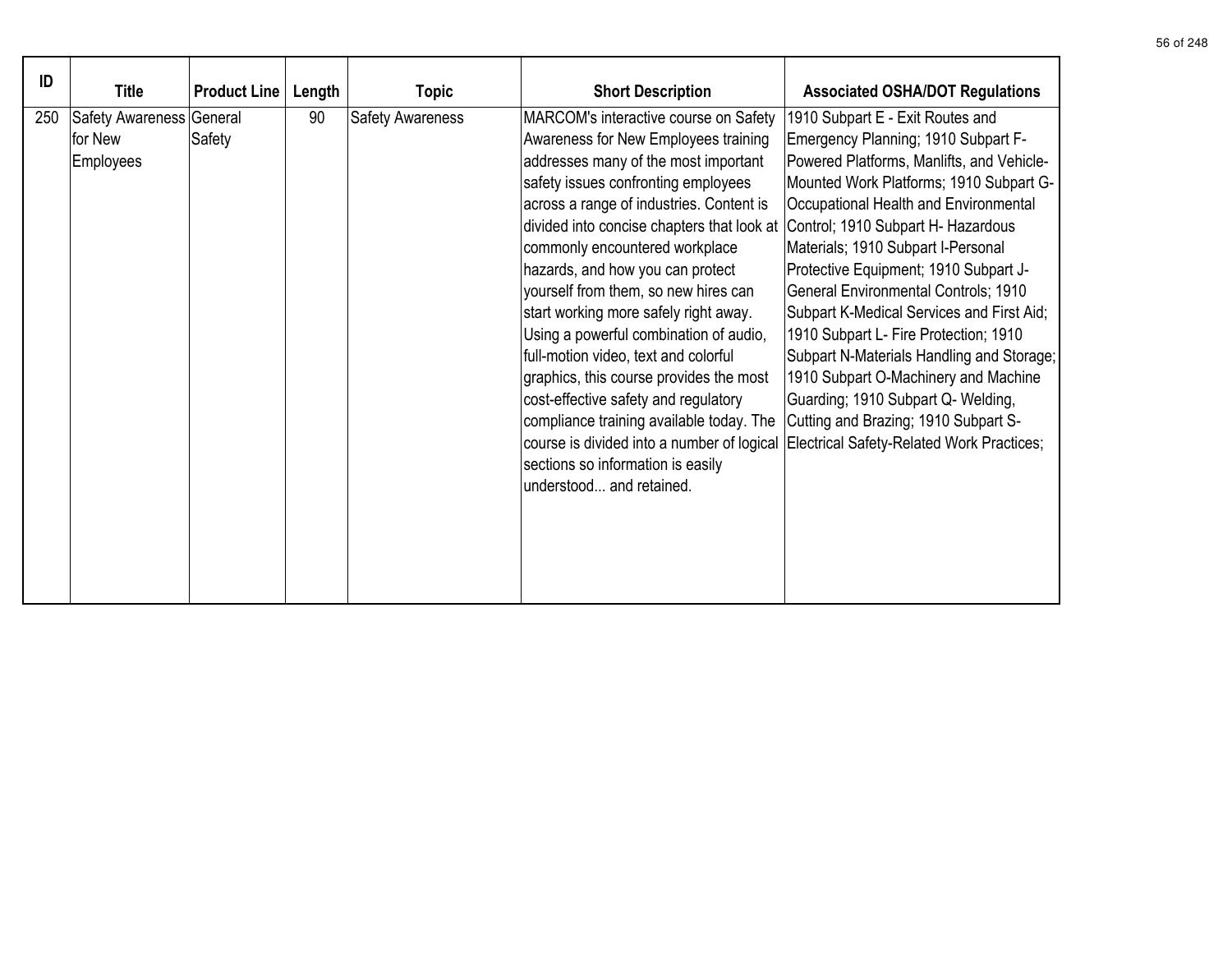| ID  | Title                                              | <b>Product Line</b> | Length | <b>Topic</b>        | <b>Short Description</b>                                                                                                                                                                                                                                                                                                                                                                                                                                                                                                                         | <b>Associated OSHA/DOT Regulations</b>                                                |
|-----|----------------------------------------------------|---------------------|--------|---------------------|--------------------------------------------------------------------------------------------------------------------------------------------------------------------------------------------------------------------------------------------------------------------------------------------------------------------------------------------------------------------------------------------------------------------------------------------------------------------------------------------------------------------------------------------------|---------------------------------------------------------------------------------------|
| 278 | Safety<br>Housekeeping &<br>Accident<br>Prevention | General<br>Safety   | 30     | Safety Housekeeping | MARCOM's interactive course on Safety<br>Housekeeping and Accident Prevention<br>provides workers with the information<br>they need to recognize on-the-job<br>hazards and explain how they can<br>prevent them. Using a powerful<br>combination of audio, full-motion video,<br>text and colorful graphics, this course<br>provides the most cost-effective safety<br>and regulatory compliance training<br>available today. The course is divided<br>into a number of logical sections so<br>information is easily understood and<br>retained. | 1910 Subpart K - Medical and First Aid,<br>1910.151 - Medical services and first aid. |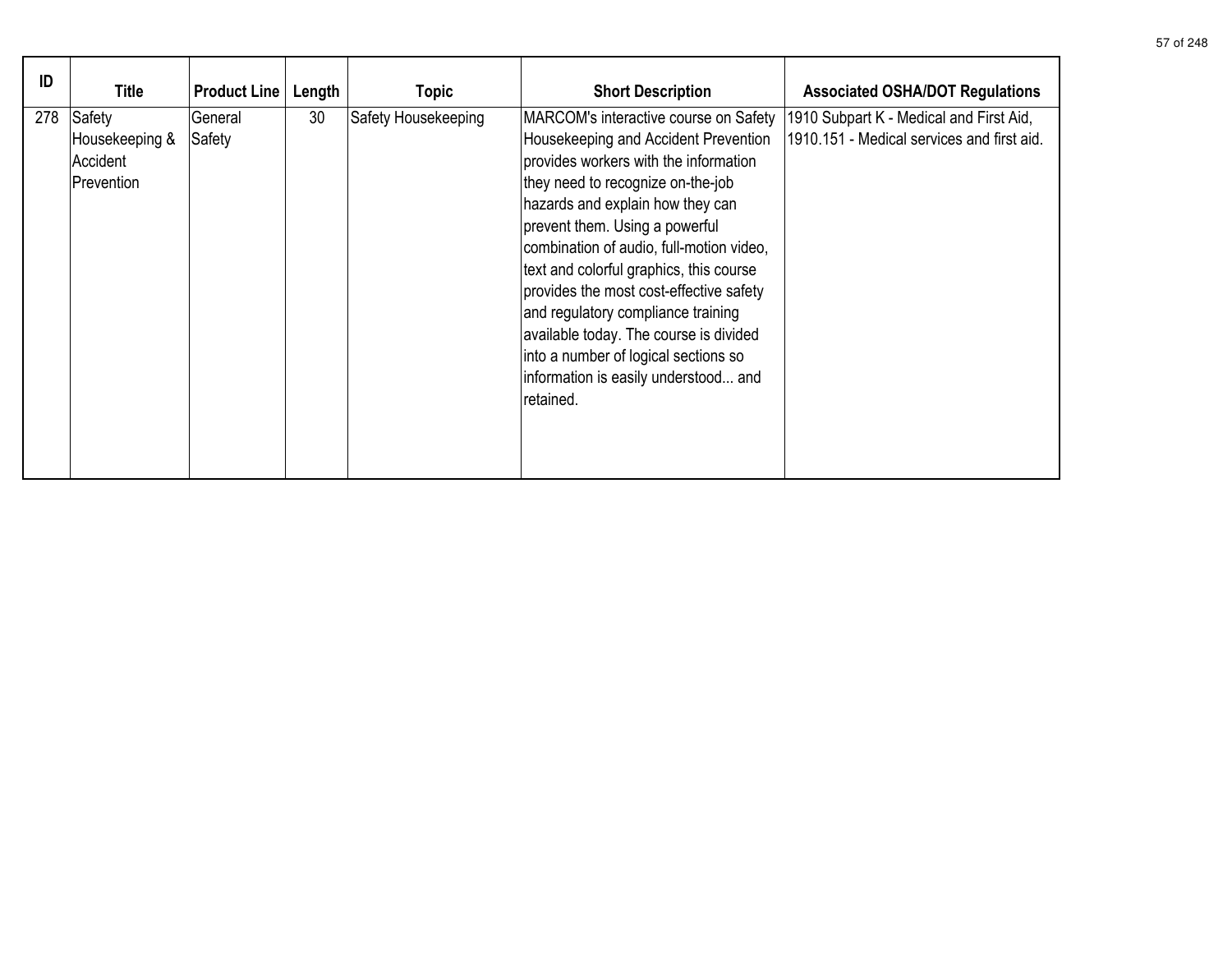| ID  | <b>Title</b>               | <b>Product Line</b> | Length | Topic              | <b>Short Description</b>                                                                                                                                                                                                                                                                                                                                                                                                                                                                                           | <b>Associated OSHA/DOT Regulations</b>                                                                                                                                                                                                                                                                                                                                                                                                                                                                                                                                                                                                                                            |
|-----|----------------------------|---------------------|--------|--------------------|--------------------------------------------------------------------------------------------------------------------------------------------------------------------------------------------------------------------------------------------------------------------------------------------------------------------------------------------------------------------------------------------------------------------------------------------------------------------------------------------------------------------|-----------------------------------------------------------------------------------------------------------------------------------------------------------------------------------------------------------------------------------------------------------------------------------------------------------------------------------------------------------------------------------------------------------------------------------------------------------------------------------------------------------------------------------------------------------------------------------------------------------------------------------------------------------------------------------|
| 323 | Safety Orientation General | Safety              | 30     | Safety Orientation | MARCOM's interactive course on Safety<br>Orientation discusses common job-<br>related hazards and the safe practices<br>and equipment that employees can use<br>to avoid injuries. Using a powerful<br>combination of audio, full-motion video,<br>text and colorful graphics, this course<br>provides the most cost-effective safety<br>and regulatory compliance training<br>available today. The course is divided<br>into a number of logical sections so<br>information is easily understood and<br>retained. | 1910 Subpart E - Exit Routes and<br>Emergency Planning; 1910 Subpart F-<br>Powered Platforms, Manlifts, and Vehicle-<br>Mounted Work Platforms; 1910 Subpart G-<br>Occupational Health and Environmental<br>Control; 1910 Subpart H- Hazardous<br>Materials; 1910 Subpart I-Personal<br>Protective Equipment; 1910 Subpart J-<br>General Environmental Controls; 1910<br>Subpart K-Medical Services and First Aid;<br>1910 Subpart L- Fire Protection; 1910<br>Subpart N-Materials Handling and Storage;<br>1910 Subpart O-Machinery and Machine<br>Guarding; 1910 Subpart Q- Welding,<br>Cutting and Brazing; 1910 Subpart S-<br><b>Electrical Safety-Related Work Practices</b> |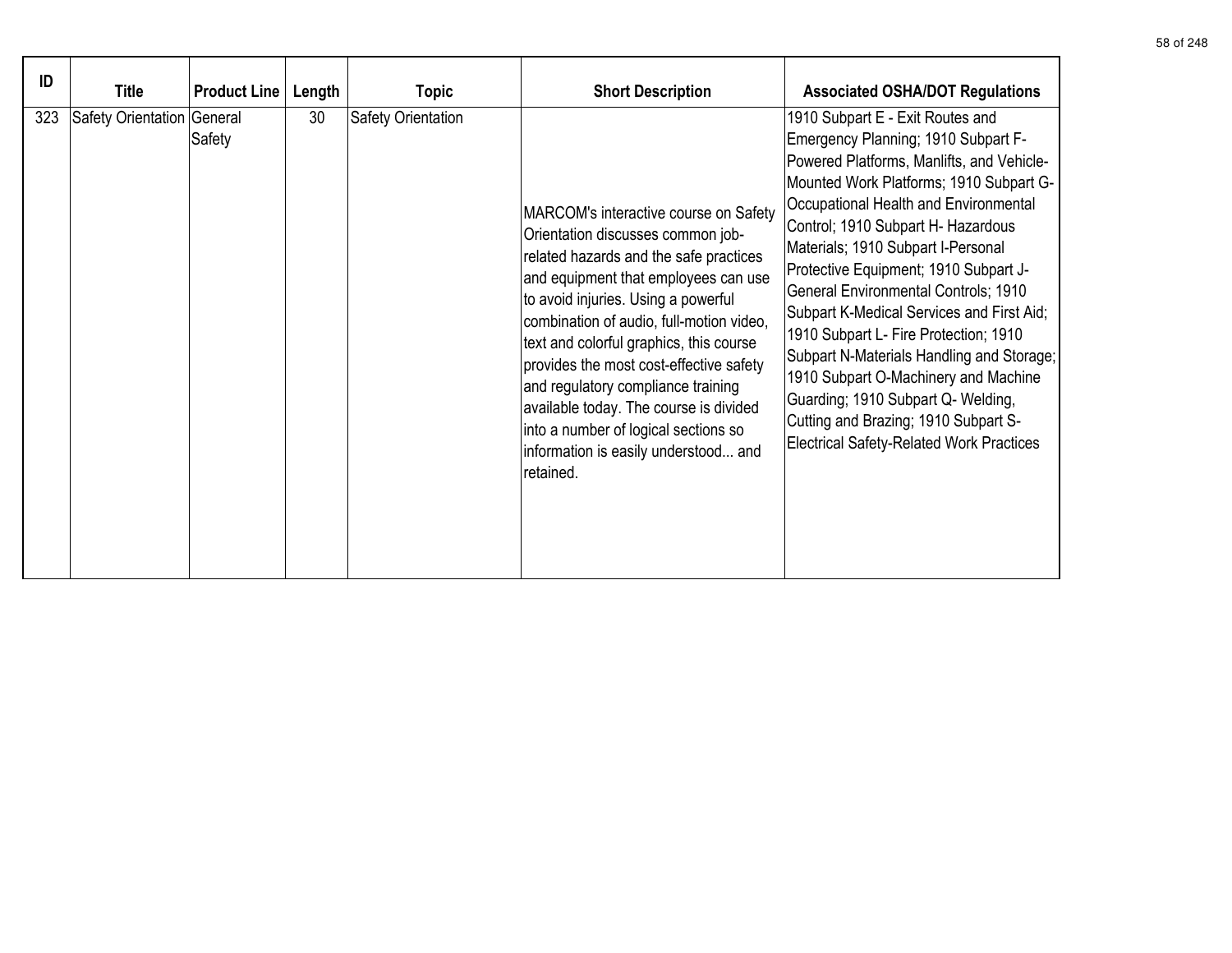| ID  | <b>Title</b>                           | <b>Product Line</b> | Length | <b>Topic</b>      | <b>Short Description</b>                                                                                                                                                                                                                                                                                                                                                                                                                                                                                                                                                        | <b>Associated OSHA/DOT Regulations</b> |
|-----|----------------------------------------|---------------------|--------|-------------------|---------------------------------------------------------------------------------------------------------------------------------------------------------------------------------------------------------------------------------------------------------------------------------------------------------------------------------------------------------------------------------------------------------------------------------------------------------------------------------------------------------------------------------------------------------------------------------|----------------------------------------|
| 128 | Safety Showers & General<br>Eye Washes | Safety              | 30     | Safety Showers    | MARCOM's interactive course on Safety<br>Showers and Eye Washes reviews<br>situations where safety showers and eye<br>washes should be used, as well as how<br>to use them properly. Using a powerful<br>combination of audio, full-motion video,<br>text and colorful graphics, this course<br>provides the most cost-effective safety<br>and regulatory compliance training<br>available today. The course is divided<br>into a number of logical sections so<br>information is easily understood and<br>retained.                                                            | OSHA 29 CFR 1910.151                   |
| 295 | Sexual<br>Harassment for<br>Employees  | General<br>Safety   | 30     | Sexual Harassment | MARCOM's interactive course on<br>Preventing Sexual Harassment for<br>Employees provides employees with the<br>information they need to help prevent<br>sexual harassment in their workplace,<br>and deal with it effectively if it does<br>occur. Using a powerful combination of<br>audio, full-motion video, text and colorful<br>graphics, this course provides the most<br>cost-effective safety and regulatory<br>compliance training available today. The<br>course is divided into a number of logical<br>sections so information is easily<br>understood and retained. | Section 5(a)(1)- General Duty Clause   |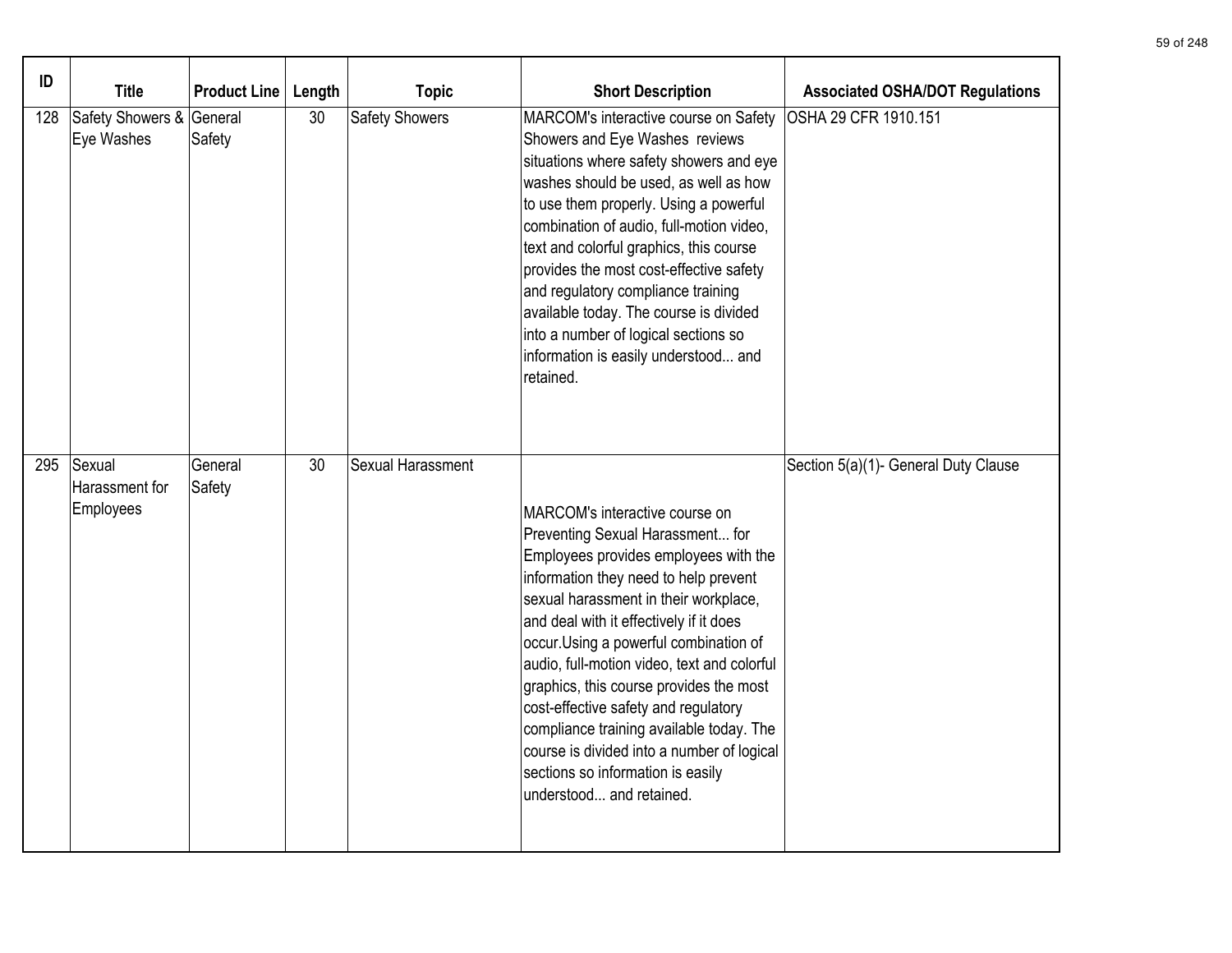| ID  | <b>Title</b>                                            | <b>Product Line</b> | Length | <b>Topic</b>      | <b>Short Description</b>                                                                                                                                                                                                                                                                                                                                                                                                                                                                                                                                                                                                                             | <b>Associated OSHA/DOT Regulations</b> |
|-----|---------------------------------------------------------|---------------------|--------|-------------------|------------------------------------------------------------------------------------------------------------------------------------------------------------------------------------------------------------------------------------------------------------------------------------------------------------------------------------------------------------------------------------------------------------------------------------------------------------------------------------------------------------------------------------------------------------------------------------------------------------------------------------------------------|----------------------------------------|
| 296 | Sexual<br>Harassment for<br>Managers and<br>Supervisors | General<br>Safety   | 30     | Sexual Harassment | MARCOM's interactive course on<br>Preventing Sexual Harassment for<br>Managers and Supervisors provides<br>them with the information they need to<br>identify situations that could lead to<br>sexual harassment, help prevent<br>harassment in their departments, and<br>deal with it effectively if it does occur.<br>Using a powerful combination of audio,<br>full-motion video, text and colorful<br>graphics, this course provides the most<br>cost-effective safety and regulatory<br>compliance training available today. The<br>course is divided into a number of logical<br>sections so information is easily<br>understood and retained. | Section 5(a)(1)- General Duty Clause   |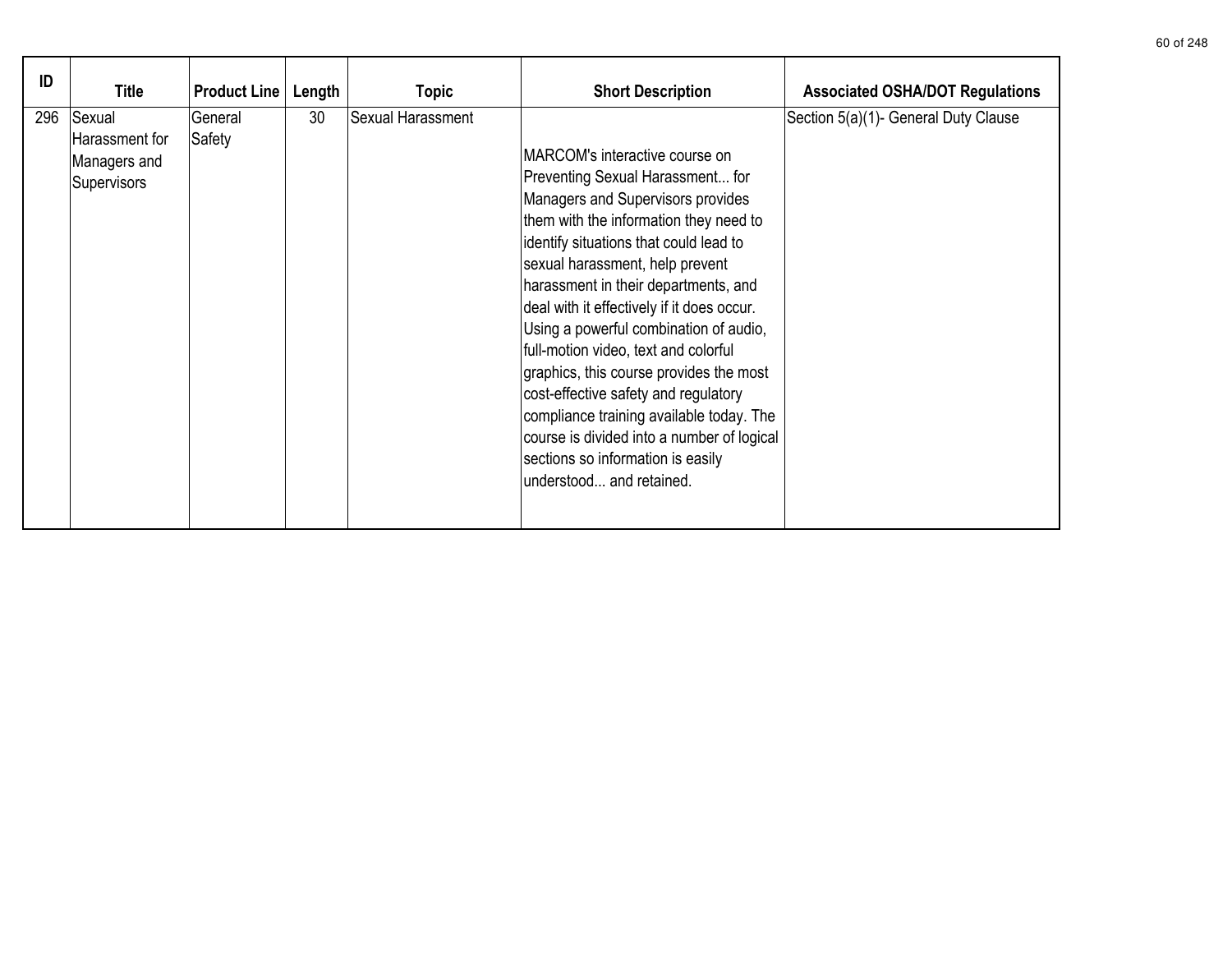| ID  | <b>Title</b>            | <b>Product Line</b> | Length | Topic                | <b>Short Description</b>                                                                                                                                                                                                                                                                                                                                                                                                                                                                                                                                                                                                                   | <b>Associated OSHA/DOT Regulations</b>                                                                                                                                                                                                                                                                                                                                                       |
|-----|-------------------------|---------------------|--------|----------------------|--------------------------------------------------------------------------------------------------------------------------------------------------------------------------------------------------------------------------------------------------------------------------------------------------------------------------------------------------------------------------------------------------------------------------------------------------------------------------------------------------------------------------------------------------------------------------------------------------------------------------------------------|----------------------------------------------------------------------------------------------------------------------------------------------------------------------------------------------------------------------------------------------------------------------------------------------------------------------------------------------------------------------------------------------|
| 332 | Slips, Trips &<br>Falls | General<br>Safety   | 30     | Slips, Trips & Falls | MARCOM's interactive course on Slips,<br>Trips and Falls discusses the mechanics<br>of slips, trips and falls, the types of<br>hazards that workers are likely to<br>encounter on a job site that lead to them,<br>and the safe practices and equipment<br>that they can use to stay safely on their<br>feet. Using a powerful combination of<br>audio, full-motion video, text and colorful<br>graphics, this course provides the most<br>cost-effective safety and regulatory<br>compliance training available today. The<br>course is divided into a number of logical<br>sections so information is easily<br>understood and retained. | 1910 Subpart B - Adoption and Extension<br>of Established Federal Standards, 1910.12<br>- Construction work.; 1910 Subpart D -<br>Walking-Working Surfaces, 1910.23-<br>Guarding floor and wall openings and<br>holes; 1910.24 - Fixed industrial stairs;<br>1910.25-Portable wood ladders; 1910.26-<br>Portable metal ladders; 1910.27- Fixed<br>ladders; 1910.30 - Other working surfaces. |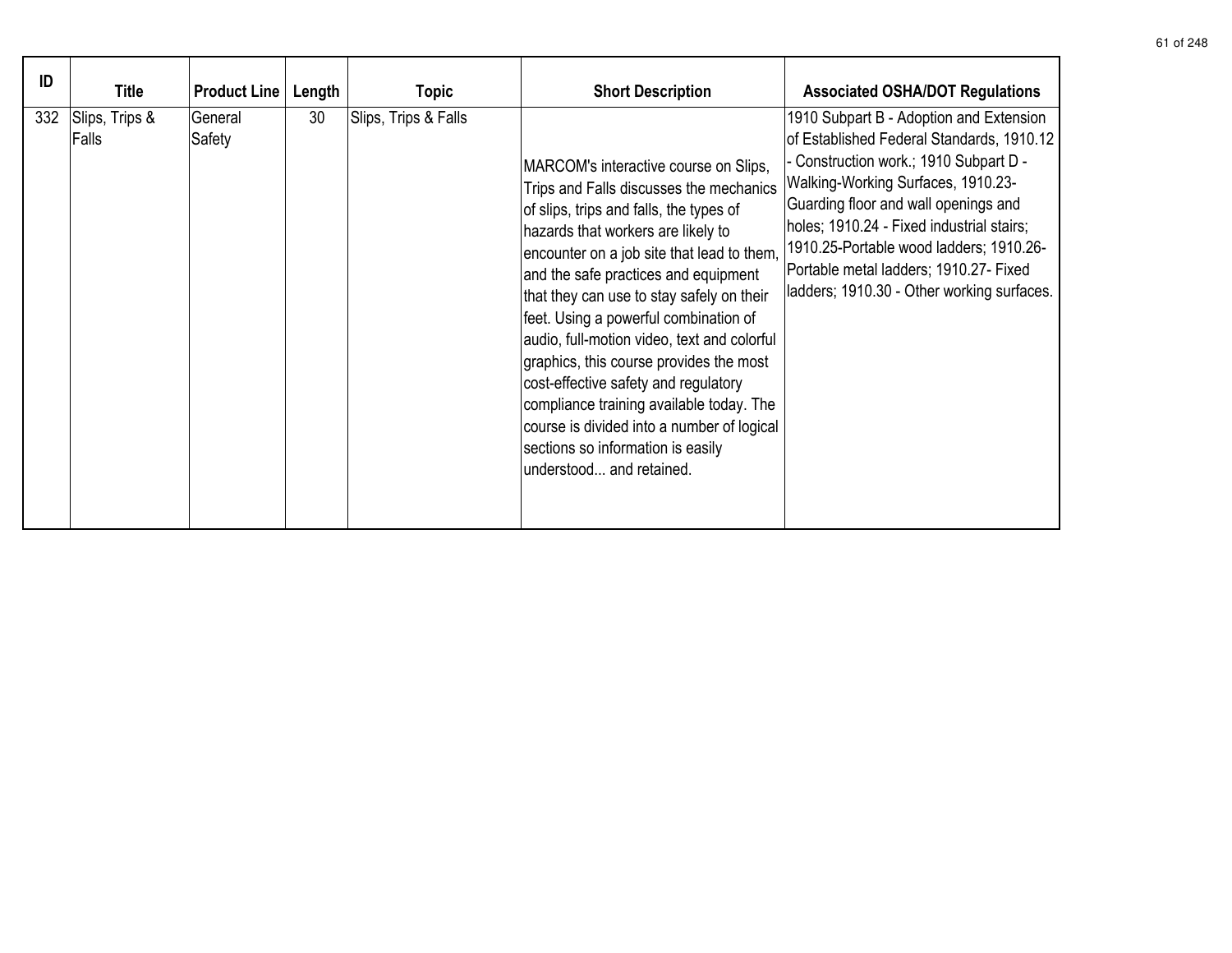| ID  | <b>Title</b>                                         | <b>Product Line</b> | Length | <b>Topic</b>              | <b>Short Description</b>                                                                                                                                                                                                                                                                                                                                                                                                                                                                                                                                                                                                         | <b>Associated OSHA/DOT Regulations</b>                                             |
|-----|------------------------------------------------------|---------------------|--------|---------------------------|----------------------------------------------------------------------------------------------------------------------------------------------------------------------------------------------------------------------------------------------------------------------------------------------------------------------------------------------------------------------------------------------------------------------------------------------------------------------------------------------------------------------------------------------------------------------------------------------------------------------------------|------------------------------------------------------------------------------------|
| 294 | <b>Using Fire</b><br>Extinguishers                   | General<br>Safety   | 30     | <b>Fire Extinguishers</b> | MARCOM's interactive course on Using<br>Fire Extinguishers looks at different<br>types of fires, discuss how they should<br>be put out, and explain how employees<br>can use extinguishers effectively and<br>safely if a fire emergency occurs. Using<br>a powerful combination of audio, full-<br>motion video, text and colorful graphics,<br>this course provides the most cost-<br>effective safety and regulatory<br>compliance training available today. The<br>course is divided into a number of logical<br>sections so information is easily<br>understood and retained.                                               | OSHA 29 CFR 1910.157                                                               |
| 242 | <b>Walking and</b><br><b>Working Surfaces Safety</b> | General             | 30     |                           | Walking and Working Surfa MARCOM's interactive course on<br>Walking and Working Surfaces training<br>identifies the hazards of different<br>surfaces and provides the practical<br>information and specific procedures<br>employees need to help prevent slips,<br>trips and falls on the job. Using a<br>powerful combination of audio, full-<br>motion video, text and colorful graphics,<br>this course provides the most cost-<br>effective safety and regulatory<br>compliance training available today. The<br>course is divided into a number of logical<br>sections so information is easily<br>understood and retained. | 1910 Subpart D - Walking-Working<br>Surfaces, 1910.30 - Other working<br>surfaces. |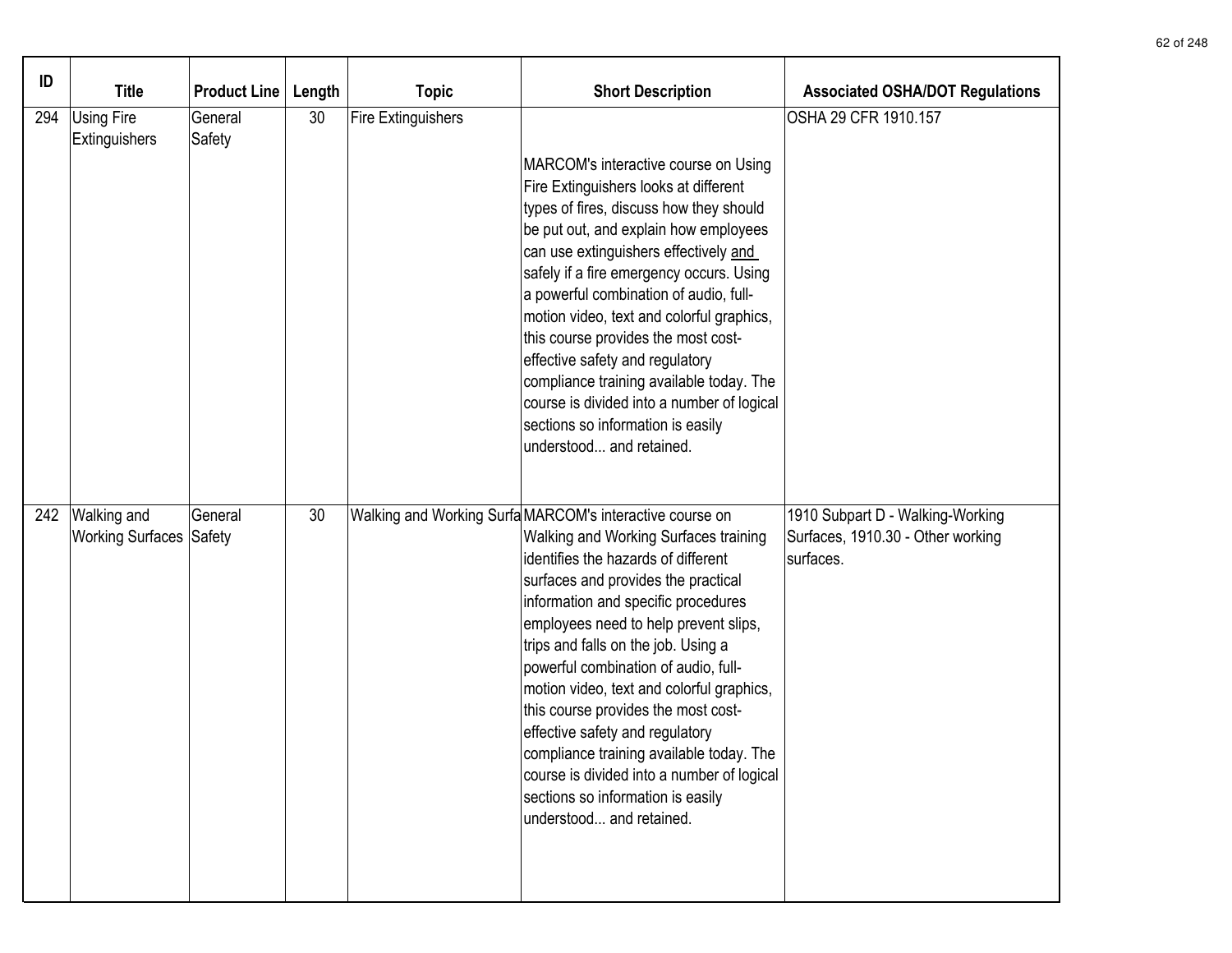| ID  | <b>Title</b>          | <b>Product Line</b> | Length | <b>Topic</b>            | <b>Short Description</b>                                                                                                                                                                                                                                                                                                                                                                                                                                                                                                                                                                                | <b>Associated OSHA/DOT Regulations</b>                                                                                                                                                                                                                                                                                            |
|-----|-----------------------|---------------------|--------|-------------------------|---------------------------------------------------------------------------------------------------------------------------------------------------------------------------------------------------------------------------------------------------------------------------------------------------------------------------------------------------------------------------------------------------------------------------------------------------------------------------------------------------------------------------------------------------------------------------------------------------------|-----------------------------------------------------------------------------------------------------------------------------------------------------------------------------------------------------------------------------------------------------------------------------------------------------------------------------------|
| 241 | Warehouse<br>Safety   | General<br>Safety   | 30     | <b>Warehouse Safety</b> | MARCOM's interactive course on<br>Warehouse Safety helps employees to<br>stay safe by identifying the specific<br>hazards they can encounter while<br>working in a warehouse, and providing<br>them with the practical procedures that<br>they can use to avoid them. Using a<br>powerful combination of audio, full-<br>motion video, text and colorful graphics,<br>this course provides the most cost-<br>effective safety and regulatory<br>compliance training available today. The<br>course is divided into a number of logical<br>sections so information is easily<br>understood and retained. | 1926.250- Materials Handling, Storage,<br>Use, and Disposal; 1910.176-Handling<br>materials - general.                                                                                                                                                                                                                            |
| 286 | <b>Welding Safety</b> | General<br>Safety   | 30     | <b>Welding Safety</b>   | MARCOM's interactive course on<br><b>Welding Safety discusses the hazards</b><br>that are associated with welding and<br>cutting tasks, and explain the equipment<br>and safe practices employees can use to<br>avoid them. Using a powerful<br>combination of audio, full-motion video,<br>text and colorful graphics, this course<br>provides the most cost-effective safety<br>and regulatory compliance training<br>available today. The course is divided<br>into a number of logical sections so<br>information is easily understood and<br>retained.                                             | 1910 Subpart B - Adoption and Extension<br>of Established Federal Standards; 1910.12<br>Construction work.; 1910 Subpart Q -<br>Welding, Cutting, and Brazing, 1910.252 -<br>General Requirements., 1910.253 -<br>Oxygen-fuel gas welding and cutting.,<br>1910-254 - Arc welding and cutting.,<br>1910.255 - Resistance welding. |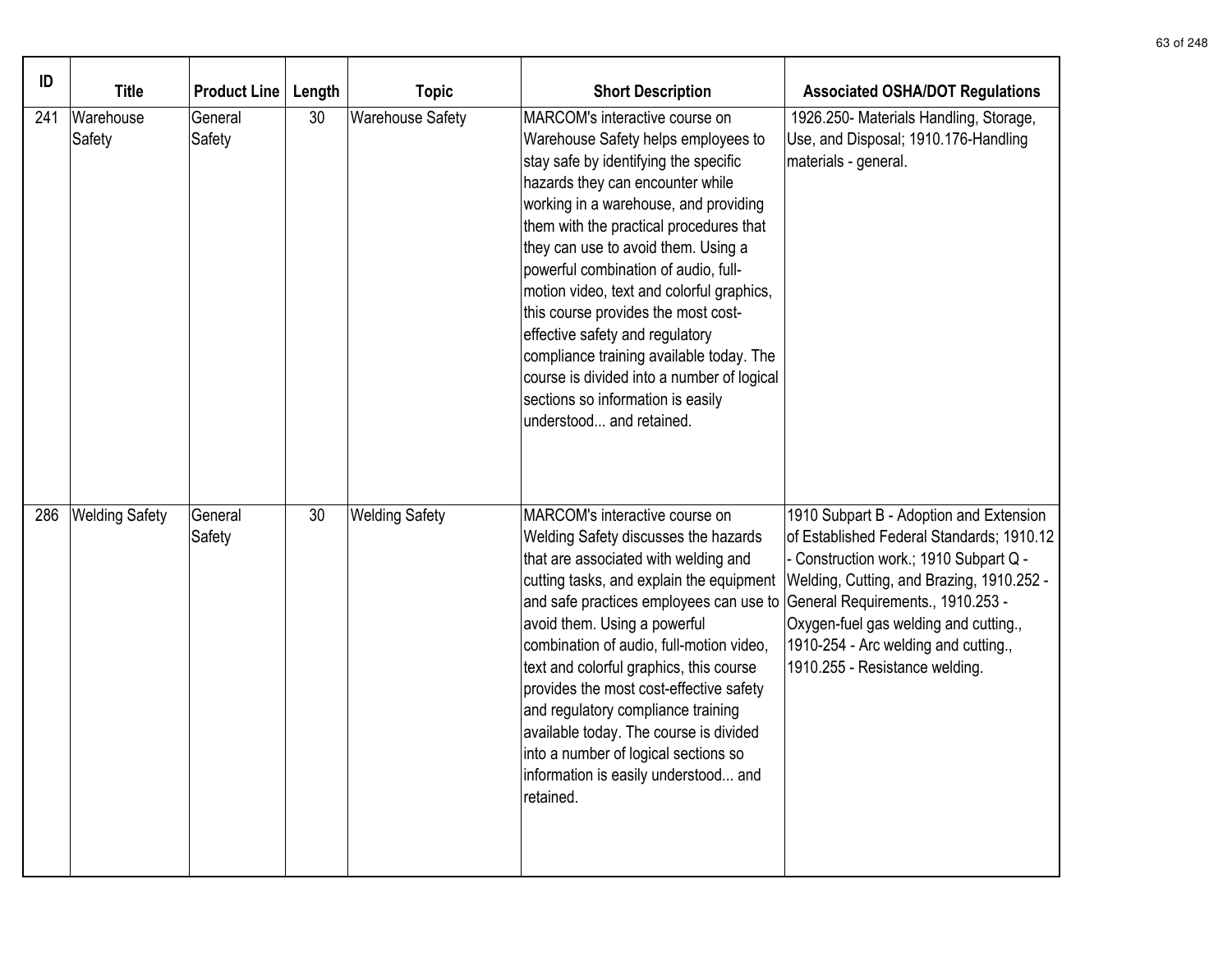| ID  | <b>Title</b>                                                  | <b>Product Line</b> | Length | <b>Topic</b>         | <b>Short Description</b>                                                                                                                                                                                                                                                                                                                                                                                                                                                                                                                                                                             | <b>Associated OSHA/DOT Regulations</b>                                             |
|-----|---------------------------------------------------------------|---------------------|--------|----------------------|------------------------------------------------------------------------------------------------------------------------------------------------------------------------------------------------------------------------------------------------------------------------------------------------------------------------------------------------------------------------------------------------------------------------------------------------------------------------------------------------------------------------------------------------------------------------------------------------------|------------------------------------------------------------------------------------|
| 097 | <b>Winter Safety</b>                                          | General<br>Safety   | 30     | <b>Winter Safety</b> | MARCOM's interactive course on Winter<br>Safety shows employees how to plan<br>ahead, identify potential hazards and<br>avoid dangerous situations that occur<br>during the winter holiday season. Using a<br>powerful combination of audio, full-<br>motion video, text and colorful graphics,<br>this course provides the most cost-<br>effective safety and regulatory<br>compliance training available today. The<br>course is divided into a number of logical<br>sections so information is easily<br>understood and retained.                                                                 | 1910 Subpart D - Walking-Working<br>Surfaces, 1910.30 - Other working<br>surfaces. |
| 339 | Workplace<br>Harassment in<br>Industrial<br><b>Facilities</b> | General<br>Safety   | 30     | Workplace Harassment | MARCOM's interactive course on<br>Workplace Harassment in Industrial<br>Facilities discusses what harassment is,<br>why it is detrimental to everyone, how<br>employees should respond to it and what<br>they can do to prevent it from escalating<br>into violence. Using a powerful<br>combination of audio, full-motion video,<br>text and colorful graphics, this course<br>provides the most cost-effective safety<br>and regulatory compliance training<br>available today. The course is divided<br>into a number of logical sections so<br>information is easily understood and<br>retained. | Section 5(a)(1)- General Duty Clause                                               |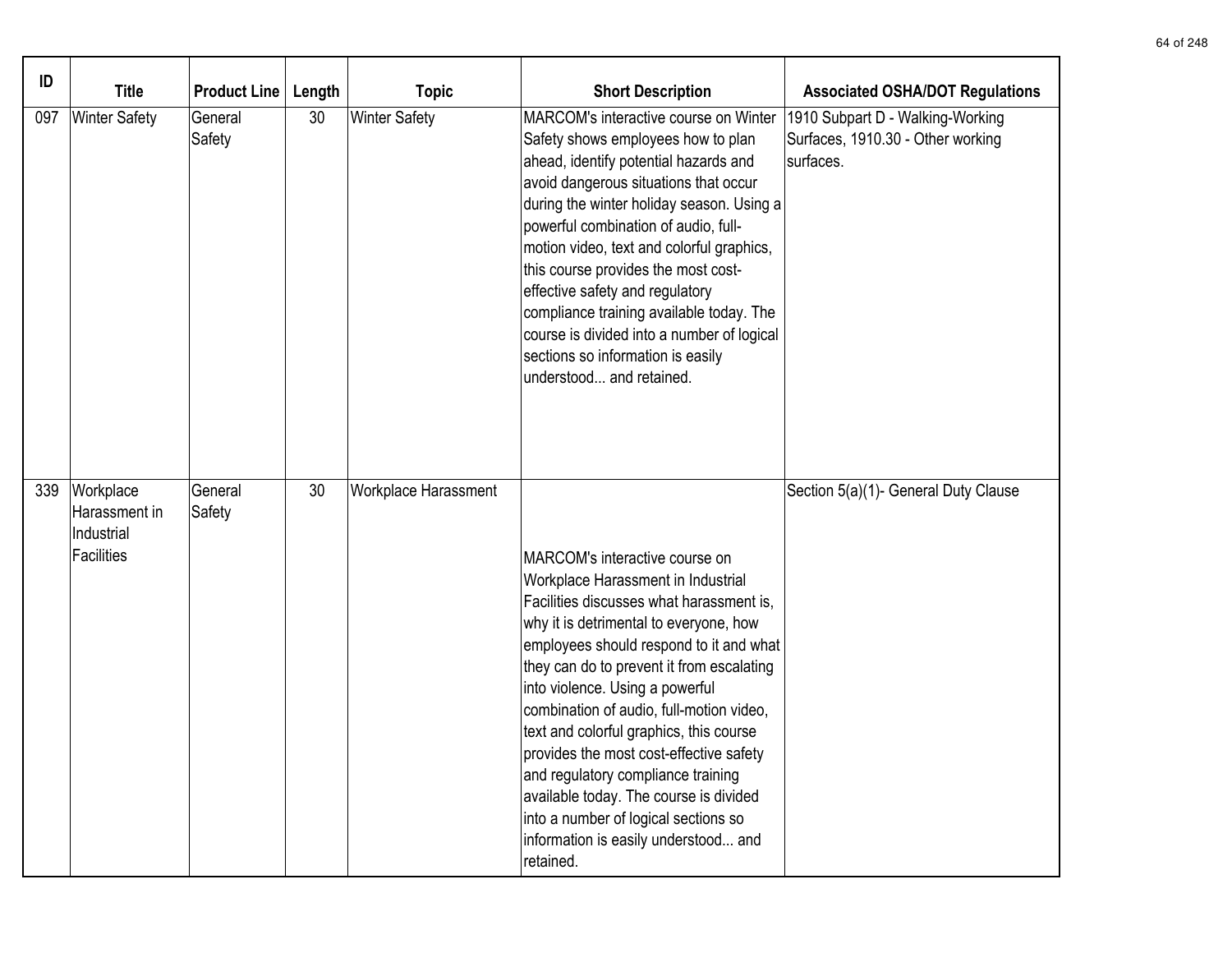| ID  | <b>Title</b>                             | <b>Product Line</b> | Length | <b>Topic</b>            | <b>Short Description</b>                                                                                                                                                                                                                                                                                                                                                                                                                                                              | <b>Associated OSHA/DOT Regulations</b> |
|-----|------------------------------------------|---------------------|--------|-------------------------|---------------------------------------------------------------------------------------------------------------------------------------------------------------------------------------------------------------------------------------------------------------------------------------------------------------------------------------------------------------------------------------------------------------------------------------------------------------------------------------|----------------------------------------|
| 340 | Workplace<br>Harassment in<br>the Office | General<br>Safety   | 30     | Workplace Harassment    | MARCOM's interactive course on<br>Workplace Harassment in the Office<br>discusses what harassment is, why it is                                                                                                                                                                                                                                                                                                                                                                       | Section 5(a)(1)- General Duty Clause   |
|     |                                          |                     |        |                         | detrimental to everyone, how employees<br>should respond to it and what they can<br>do to prevent it from escalating into<br>violence. Using a powerful combination<br>of audio, full-motion video, text and<br>colorful graphics, this course provides<br>the most cost-effective safety and<br>regulatory compliance training available<br>today. The course is divided into a<br>number of logical sections so information<br>is easily understood and retained.                   |                                        |
| 233 | Workplace Stress General                 | Safety              | 30     | <b>Workplace Stress</b> | MARCOM's interactive course on<br>Workplace Stress helps employees<br>identify potentially stressful situations<br>and learn how to cope with them. Using<br>a powerful combination of audio, full-<br>motion video, text and colorful graphics,<br>this course provides the most cost-<br>effective safety and regulatory<br>compliance training available today. The<br>course is divided into a number of logical<br>sections so information is easily<br>understood and retained. | Section 5(a)(1)- General Duty Clause   |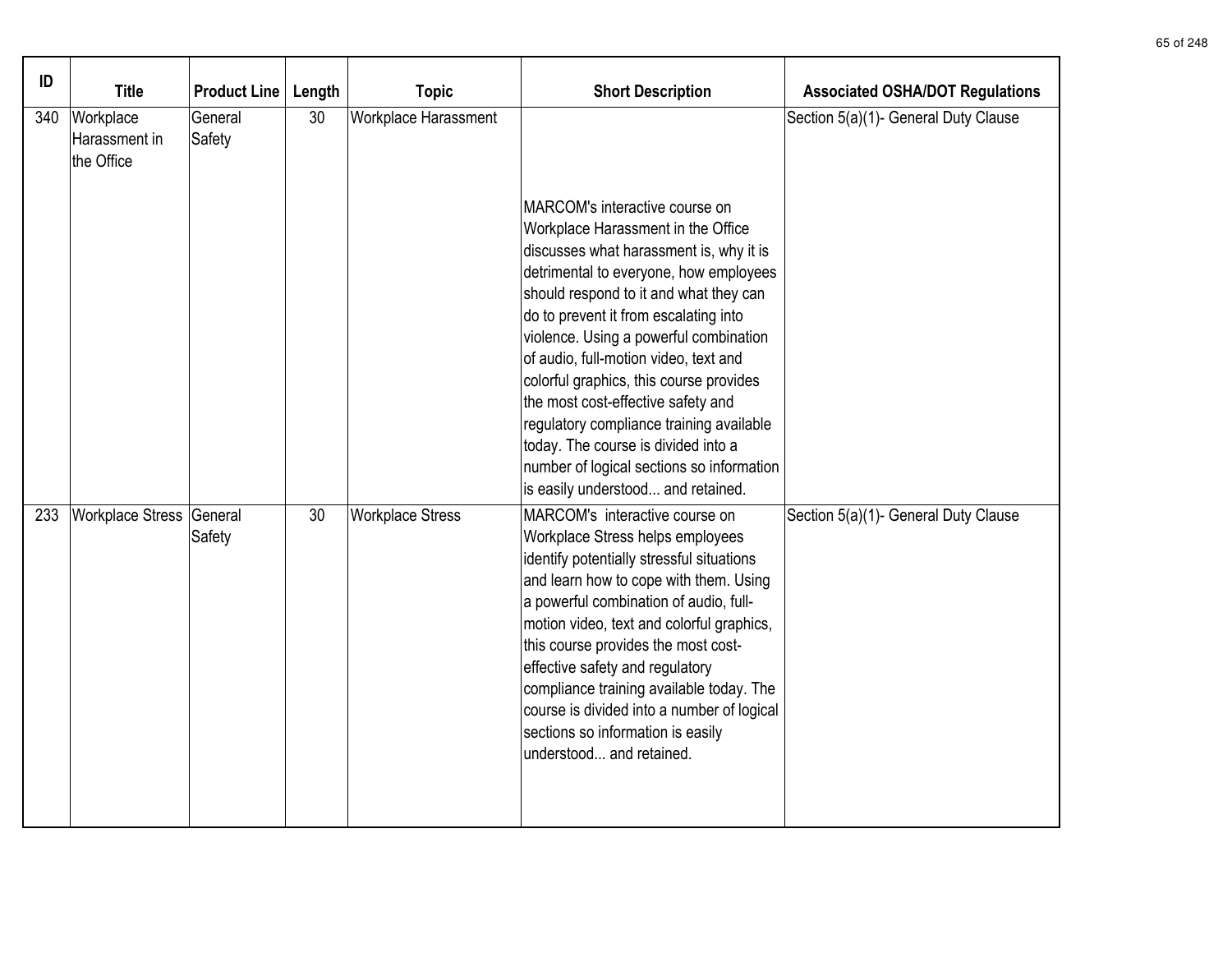| ID  | <b>Title</b>                                         | <b>Product Line</b> | Length | <b>Topic</b>       | <b>Short Description</b>                                                                                                                                                                                                                                                                                                                                                                                                                                                                                                                                                                                      | <b>Associated OSHA/DOT Regulations</b> |
|-----|------------------------------------------------------|---------------------|--------|--------------------|---------------------------------------------------------------------------------------------------------------------------------------------------------------------------------------------------------------------------------------------------------------------------------------------------------------------------------------------------------------------------------------------------------------------------------------------------------------------------------------------------------------------------------------------------------------------------------------------------------------|----------------------------------------|
| 325 | Workplace<br>Violence                                | General<br>Safety   | 30     | Workplace Violence | MARCOM's interactive course on<br>Workplace Violence discusses how<br>employees can help to prevent violence<br>in their facilities and respond safely if<br>aggression takes place. Using a powerful<br>combination of audio, full-motion video,<br>text and colorful graphics, this course<br>provides the most cost-effective safety<br>and regulatory compliance training<br>available today. The course is divided<br>into a number of logical sections so<br>information is easily understood and<br>retained.                                                                                          | Section 5(a)(1)- General Duty Clause   |
| 299 | Workplace<br>Violence in<br>Healthcare<br>Facilities | General<br>Safety   | 30     | Workplace Violence | MARCOM's interactive course on<br>Workplace Violence in Healthcare<br>Facilities provides healthcare workers<br>with the information they need to<br>recognize potential violence hazards,<br>prevent aggression if possible and<br>respond to it effectively when necessary.<br>Using a powerful combination of audio,<br>full-motion video, text and colorful<br>graphics, this course provides the most<br>cost-effective safety and regulatory<br>compliance training available today. The<br>course is divided into a number of logical<br>sections so information is easily<br>understood and retained. | Section 5(a)(1)- General Duty Clause   |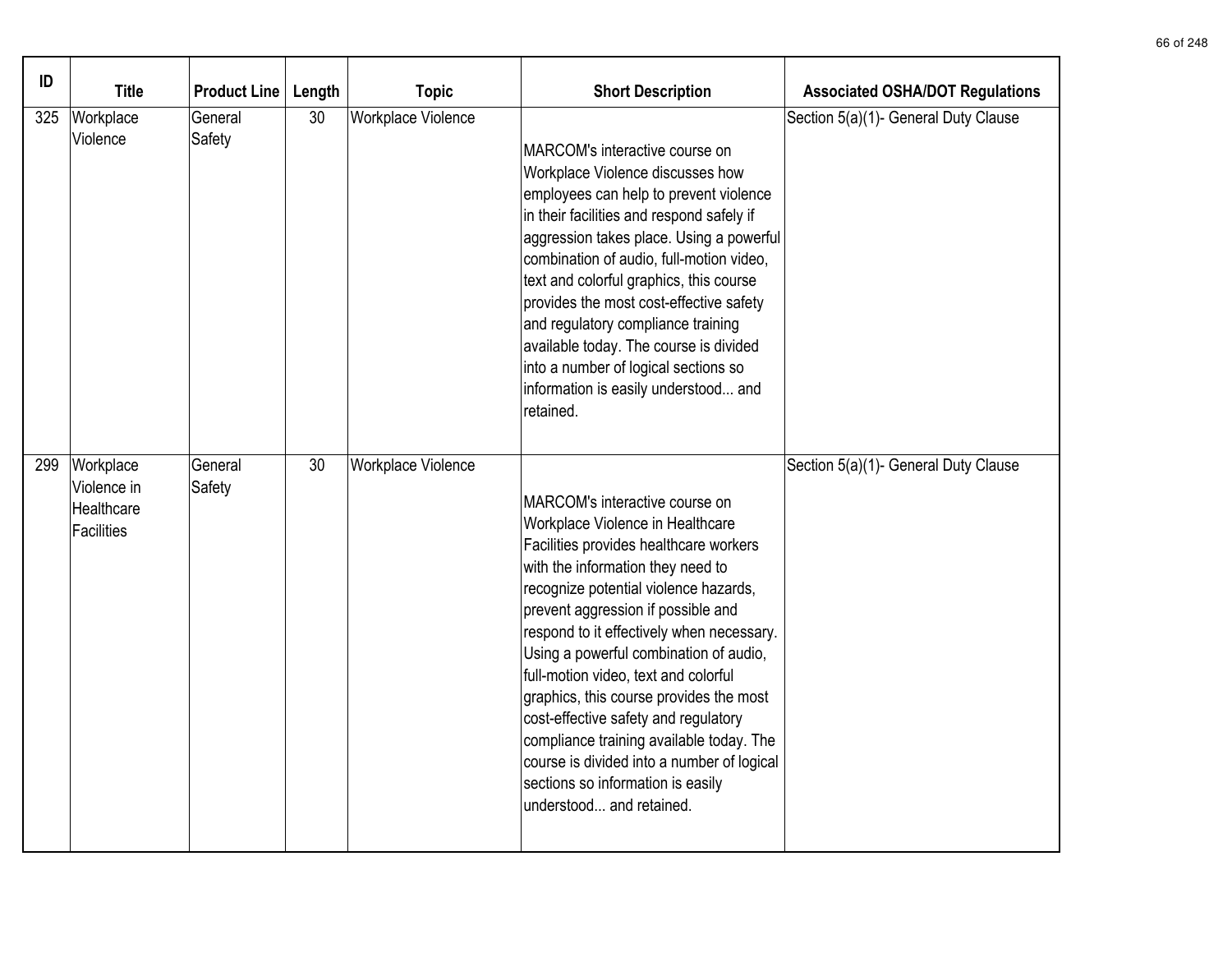| ID<br><b>Title</b>                                                               | <b>Product Line</b> | Length | <b>Topic</b>    | <b>Short Description</b>                                                                                                                                                                                                                                                                                                                                                                                                                                                                                                                                                                                                                                                                                                                                                                                                                       | <b>Associated OSHA/DOT Regulations</b>                                                                    |
|----------------------------------------------------------------------------------|---------------------|--------|-----------------|------------------------------------------------------------------------------------------------------------------------------------------------------------------------------------------------------------------------------------------------------------------------------------------------------------------------------------------------------------------------------------------------------------------------------------------------------------------------------------------------------------------------------------------------------------------------------------------------------------------------------------------------------------------------------------------------------------------------------------------------------------------------------------------------------------------------------------------------|-----------------------------------------------------------------------------------------------------------|
| <b>ACC</b><br>Accidental<br>Release<br>Measures & Spill<br>Cleanup<br>Procedures | <b>HAZWOPER</b>     | 45     | <b>HAZWOPER</b> | MARCOM's interactive course on<br>Accidental Release Measures & Spill<br>Cleanup Procedures is designed to help<br>facilities comply with OSHA's<br>HAZWOPER regulation (29 CFR<br>1910.120). As part of these regulations,<br>there are varying requirements for<br>employee training, depending on an<br>employee's specific level of involvement<br>with hazardous materials. The Course<br>discusses the plans and procedures<br>necessary to safely contain and cleanup<br>a hazardous materials spill. Using a<br>powerful combination of audio, full-<br>motion video, text and colorful graphics,<br>this course provides the most cost-<br>effective safety and regulatory<br>compliance training available today. The<br>course is divided into a number of logical<br>sections so information is easily<br>understood and retained. | 1910 Subpart H - Hazardous Materials,<br>1910.120 - Hazardous waste operations<br>and emergency response. |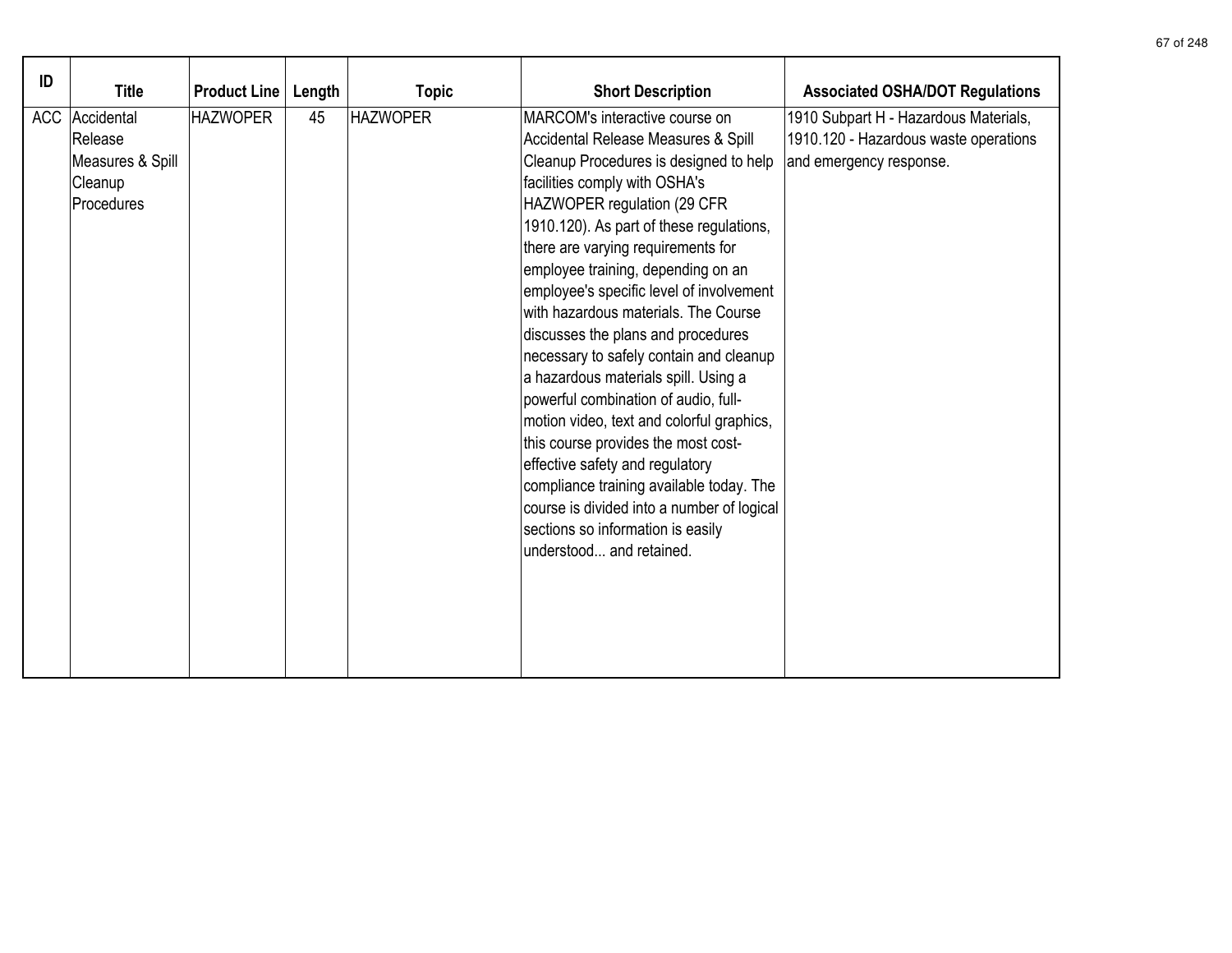| ID         | <b>Title</b>                                                   | <b>Product Line</b> | Length | <b>Topic</b>    | <b>Short Description</b>                                                                                                                                                                                                                                                                                                                                                                                                                                                                                                                                                                                                                                                                                                                                                                                                          | <b>Associated OSHA/DOT Regulations</b>                                                                    |
|------------|----------------------------------------------------------------|---------------------|--------|-----------------|-----------------------------------------------------------------------------------------------------------------------------------------------------------------------------------------------------------------------------------------------------------------------------------------------------------------------------------------------------------------------------------------------------------------------------------------------------------------------------------------------------------------------------------------------------------------------------------------------------------------------------------------------------------------------------------------------------------------------------------------------------------------------------------------------------------------------------------|-----------------------------------------------------------------------------------------------------------|
| <b>DAL</b> | Dealing with the<br>Media in<br>Emergency<br><b>Situations</b> | <b>HAZWOPER</b>     | 45     | <b>HAZWOPER</b> | MARCOM's interactive course on<br>Dealing with the Media in Emergency<br>Situations is designed to help facilities<br>comply with OSHA's HAZWOPER<br>regulation (29 CFR 1910.120). As part of<br>these regulations, there are varying<br>requirements for employee training,<br>depending on an employee's specific<br>level of involvement with hazardous<br>materials. This course instructs<br>employees on the proper ways of<br>interacting with the media during an<br>emergency situation. Using a powerful<br>combination of audio, full-motion video,<br>text and colorful graphics, this course<br>provides the most cost-effective safety<br>and regulatory compliance training<br>available today. The course is divided<br>into a number of logical sections so<br>information is easily understood and<br>retained. | 1910 Subpart H - Hazardous Materials,<br>1910.120 - Hazardous waste operations<br>and emergency response. |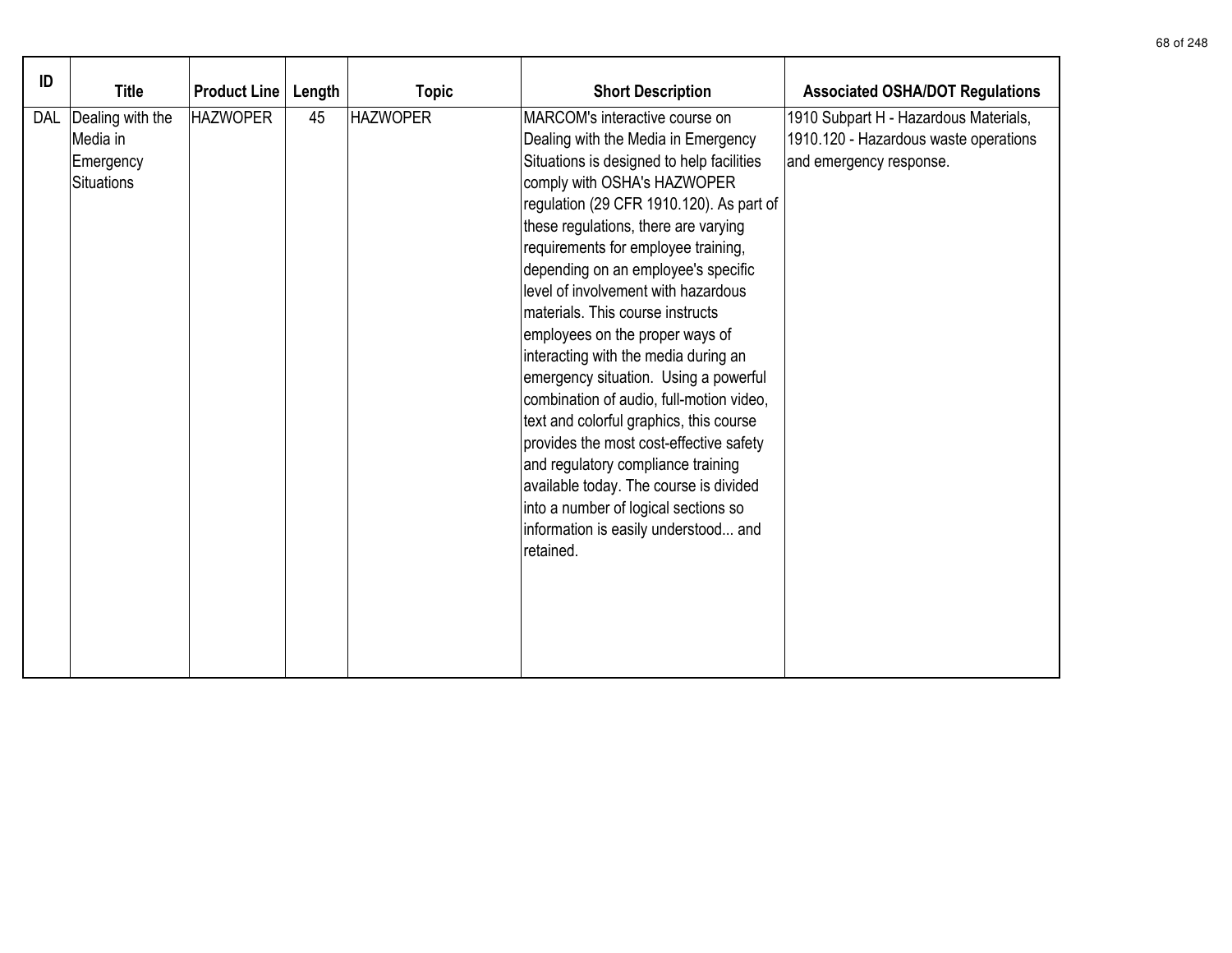| ID | <b>Title</b>                      | <b>Product Line</b> | Length | <b>Topic</b>    | <b>Short Description</b>                                                                                                                                                                                                                                                                                                                                                                                                                                                                                                                                                                                                                                                                                                                                                                                                                                                   | <b>Associated OSHA/DOT Regulations</b>                           |
|----|-----------------------------------|---------------------|--------|-----------------|----------------------------------------------------------------------------------------------------------------------------------------------------------------------------------------------------------------------------------------------------------------------------------------------------------------------------------------------------------------------------------------------------------------------------------------------------------------------------------------------------------------------------------------------------------------------------------------------------------------------------------------------------------------------------------------------------------------------------------------------------------------------------------------------------------------------------------------------------------------------------|------------------------------------------------------------------|
|    | DEC Decontamination<br>Procedures | <b>HAZWOPER</b>     | 45     | <b>HAZWOPER</b> | MARCOM's interactive course on<br>Decontamination Procedures is designed 1910.120 - Hazardous waste operations<br>to help facilities comply with OSHA's<br>HAZWOPER regulation (29 CFR<br>1910.120). As part of these regulations,<br>there are varying requirements for<br>employee training, depending on an<br>employee's specific level of involvement<br>with hazardous materials. The course<br>helps employees understand how to<br>reduce or eliminate potential exposure to<br>hazardous materials in their work<br>environments. Using a powerful<br>combination of audio, full-motion video,<br>text and colorful graphics, this course<br>provides the most cost-effective safety<br>and regulatory compliance training<br>available today. The course is divided<br>into a number of logical sections so<br>information is easily understood and<br>retained. | 1910 Subpart H - Hazardous Materials,<br>and emergency response. |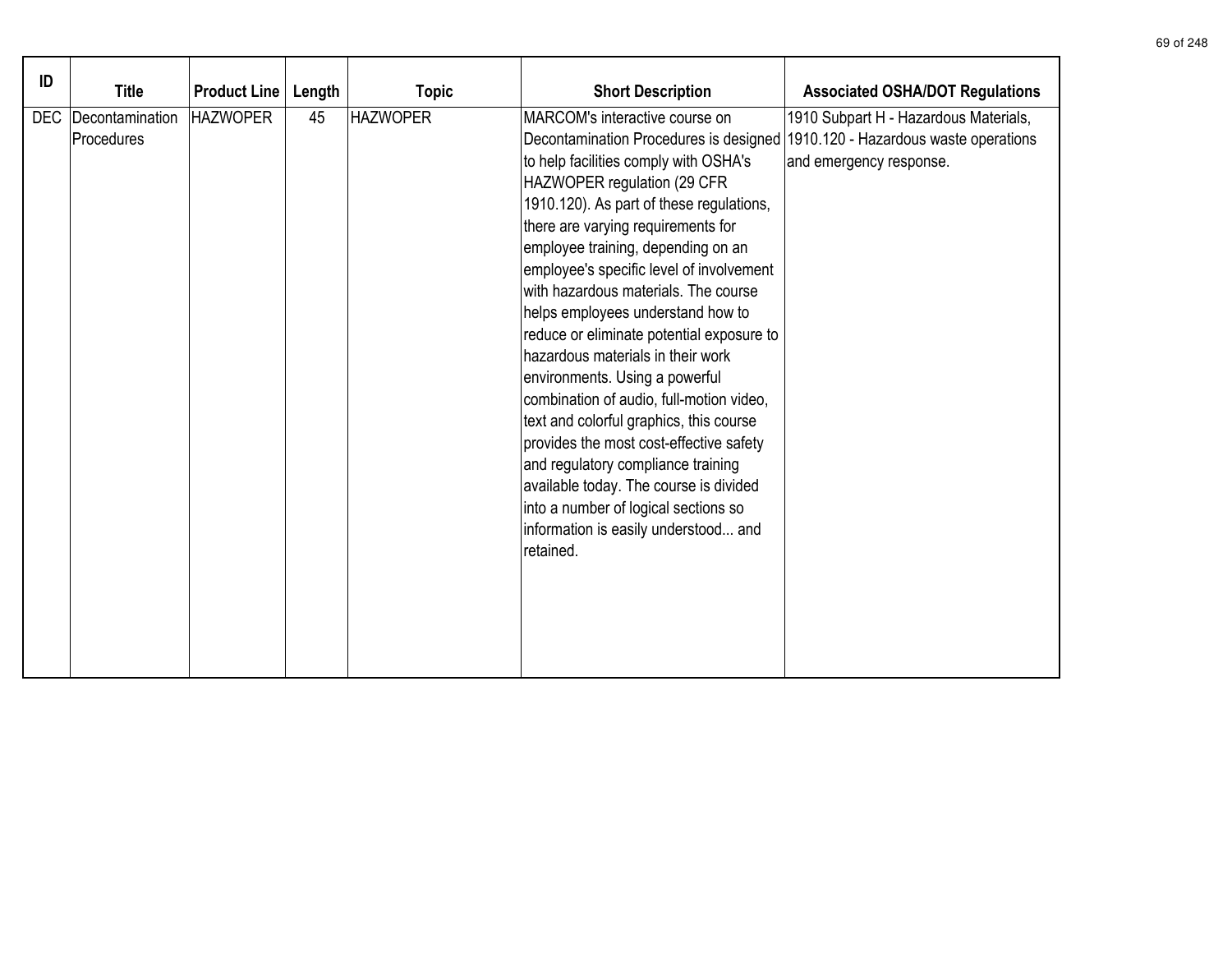| ID  | <b>Title</b>                                          | <b>Product Line</b> | Length | <b>Topic</b>    | <b>Short Description</b>                                                                                                                                                                                                                                                                                                                                                                                                                                                                                                                                                                                                                                                                                                                                                                                                                                                                      | <b>Associated OSHA/DOT Regulations</b>                                                                    |
|-----|-------------------------------------------------------|---------------------|--------|-----------------|-----------------------------------------------------------------------------------------------------------------------------------------------------------------------------------------------------------------------------------------------------------------------------------------------------------------------------------------------------------------------------------------------------------------------------------------------------------------------------------------------------------------------------------------------------------------------------------------------------------------------------------------------------------------------------------------------------------------------------------------------------------------------------------------------------------------------------------------------------------------------------------------------|-----------------------------------------------------------------------------------------------------------|
| 179 | <b>Electrical Safety</b><br>in HAZMAT<br>Envrionments | <b>HAZWOPER</b>     | 45     | <b>HAZWOPER</b> | MARCOM's interactive course on<br><b>Electrical Safety in HAZMAT</b><br>Environments is designed to help<br>facilities comply with OSHA's<br>HAZWOPER regulation (29 CFR<br>1910.120). As part of these regulations,<br>there are varying requirements for<br>employee training, depending on an<br>employee's specific level of involvement<br>with hazardous materials. The course<br>helps employees understand the<br>hazards of uncontrolled energy in<br>hazardous materials environments, and<br>how to reduce or eliminate these<br>potential hazards. Using a powerful<br>combination of audio, full-motion video,<br>text and colorful graphics, this course<br>provides the most cost-effective safety<br>and regulatory compliance training<br>available today. The course is divided<br>into a number of logical sections so<br>information is easily understood and<br>retained | 1910 Subpart H - Hazardous Materials,<br>1910.120 - Hazardous waste operations<br>and emergency response. |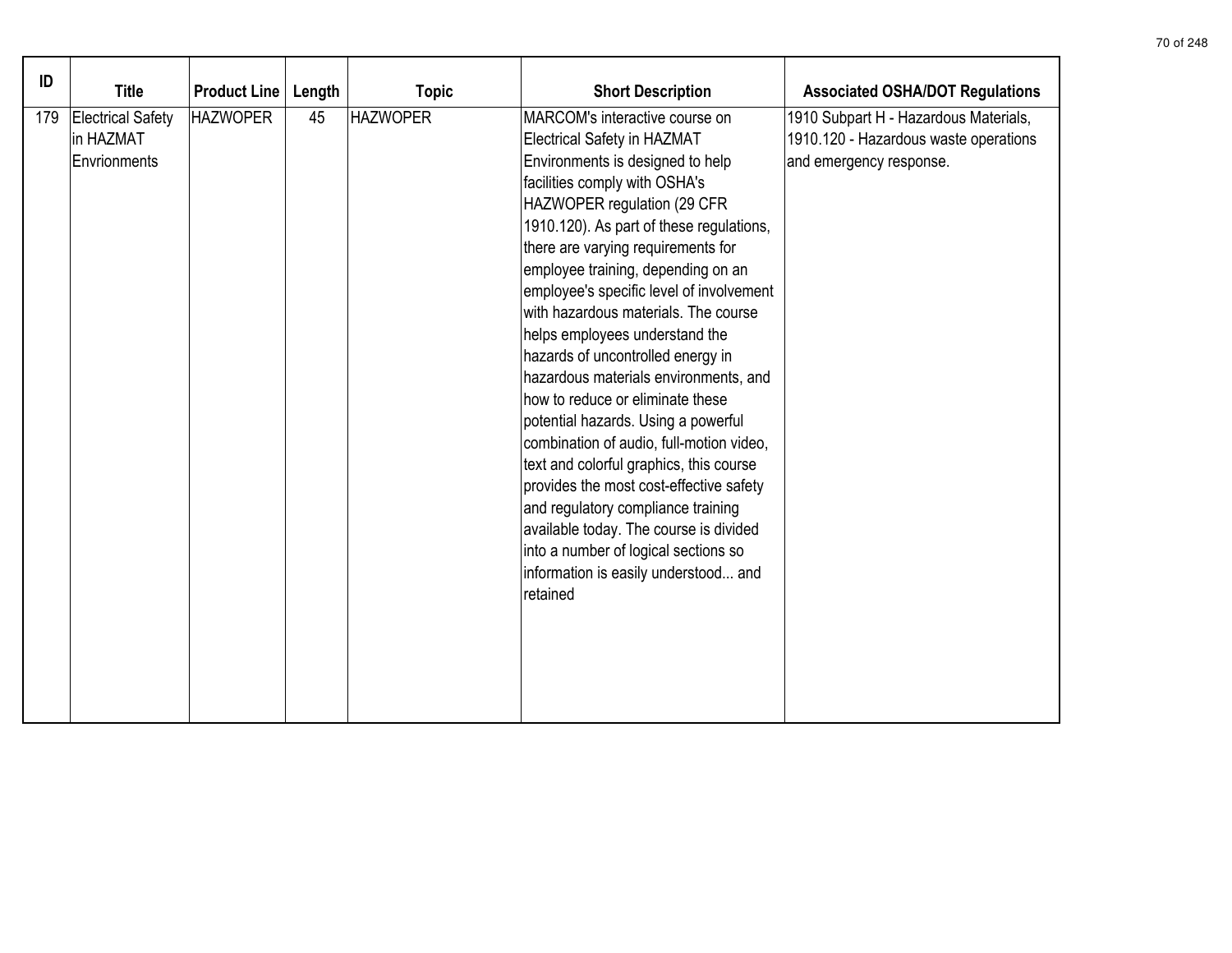| ID |                                                         |                     |        |                 |                                                                                                                                                                                                                                                                                                                                                                                                                                                                                                                                                                                                                                                                                                                                                                                                                                                                                                                                                                                                                                   |                                                                                                           |
|----|---------------------------------------------------------|---------------------|--------|-----------------|-----------------------------------------------------------------------------------------------------------------------------------------------------------------------------------------------------------------------------------------------------------------------------------------------------------------------------------------------------------------------------------------------------------------------------------------------------------------------------------------------------------------------------------------------------------------------------------------------------------------------------------------------------------------------------------------------------------------------------------------------------------------------------------------------------------------------------------------------------------------------------------------------------------------------------------------------------------------------------------------------------------------------------------|-----------------------------------------------------------------------------------------------------------|
|    | <b>Title</b>                                            | <b>Product Line</b> | Length | <b>Topic</b>    | <b>Short Description</b>                                                                                                                                                                                                                                                                                                                                                                                                                                                                                                                                                                                                                                                                                                                                                                                                                                                                                                                                                                                                          | <b>Associated OSHA/DOT Regulations</b>                                                                    |
|    | EMM Exposure<br>Monitoring &<br>Medical<br>Surveillance | <b>HAZWOPER</b>     | 45     | <b>HAZWOPER</b> | MARCOM's interactive course on<br><b>Exposure Monitoring &amp; Medical</b><br>Surveillance is designed to help facilities<br>comply with OSHA's HAZWOPER<br>regulation (29 CFR 1910.120). As part of<br>these regulations, there are varying<br>requirements for employee training,<br>depending on an employee's specific<br>level of involvement with hazardous<br>materials. The course part of the<br>HAZWOPER Annual Retraining Series<br>discusses various types of exposure<br>monitoring equipment and techniques.<br>The course reviews the concept of<br>medical surveillance and how it is used<br>to evaluate the health of anyone who<br>regularly works around hazardous<br>materials. Using a powerful combination<br>of audio, full-motion video, text and<br>colorful graphics, this course provides<br>the most cost-effective safety and<br>regulatory compliance training available<br>today. The course is divided into a<br>number of logical sections so information<br>is easily understood and retained. | 1910 Subpart H - Hazardous Materials,<br>1910.120 - Hazardous waste operations<br>and emergency response. |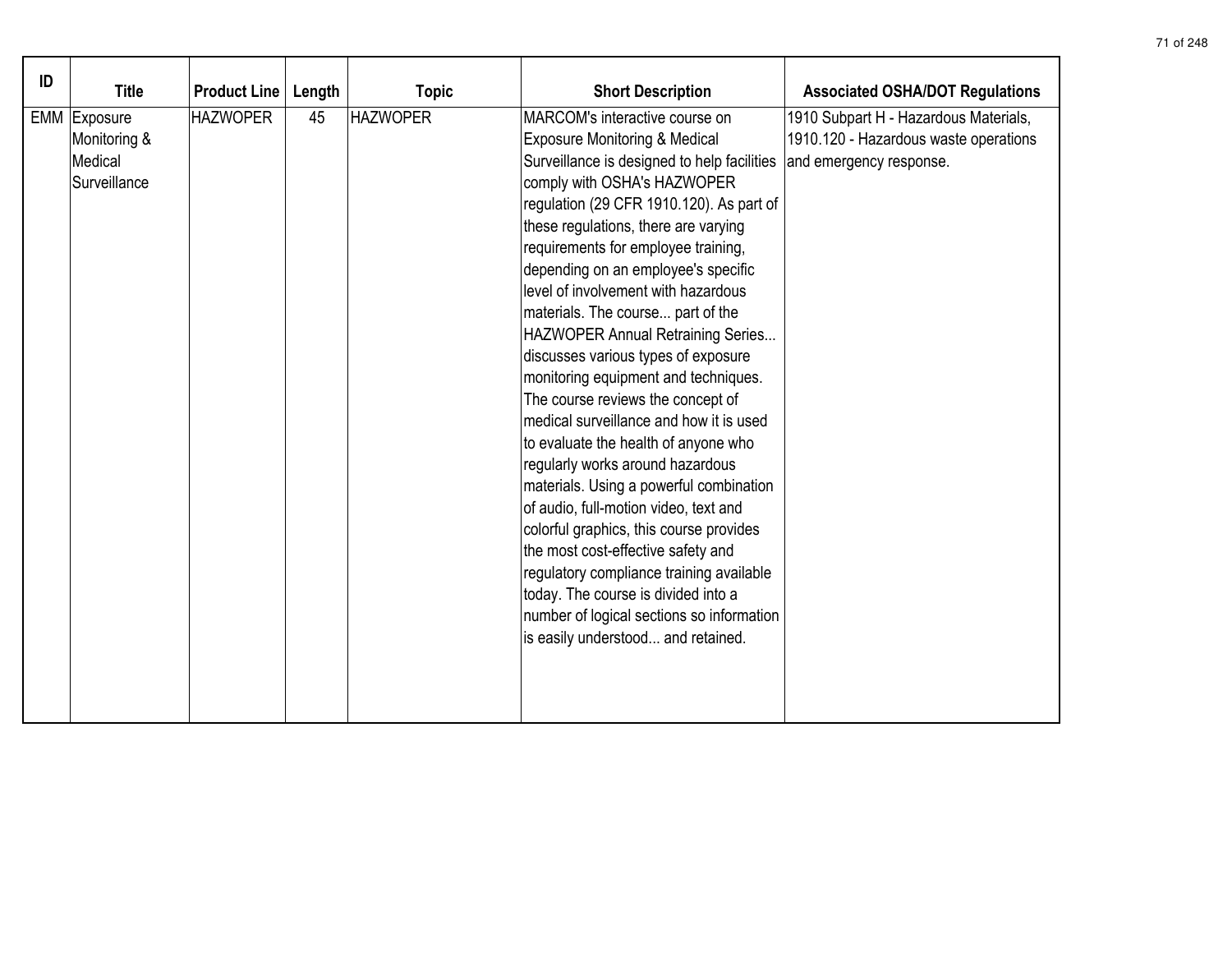| ID  | <b>Title</b>                       | <b>Product Line</b> | Length | <b>Topic</b>    | <b>Short Description</b>                                                                                                                                                                                                                                                                                                                                                                                                                                                                                                                                                                                                                                                                                                                                                                                                                                                     | <b>Associated OSHA/DOT Regulations</b>                                                                    |
|-----|------------------------------------|---------------------|--------|-----------------|------------------------------------------------------------------------------------------------------------------------------------------------------------------------------------------------------------------------------------------------------------------------------------------------------------------------------------------------------------------------------------------------------------------------------------------------------------------------------------------------------------------------------------------------------------------------------------------------------------------------------------------------------------------------------------------------------------------------------------------------------------------------------------------------------------------------------------------------------------------------------|-----------------------------------------------------------------------------------------------------------|
| 180 | Handling<br>Hazardous<br>Materials | <b>HAZWOPER</b>     | 45     | <b>HAZWOPER</b> | MARCOM's interactive course on<br>Handling Hazardous Materials is<br>designed to help facilities comply with<br>OSHA's HAZWOPER regulation (29 CFR<br>1910.120). As part of these regulations,<br>there are varying requirements for<br>employee training, depending on an<br>employee's specific level of involvement<br>with hazardous materials. The course<br>discusses the nature and behavior of<br>hazardous chemicals, and how to reduce<br>or eliminate potential exposure to<br>hazardous materials in their work<br>environments. Using a powerful<br>combination of audio, full-motion video,<br>text and colorful graphics, this course<br>provides the most cost-effective safety<br>and regulatory compliance training<br>available today. The course is divided<br>into a number of logical sections so<br>information is easily understood and<br>retained. | 1910 Subpart H - Hazardous Materials,<br>1910.120 - Hazardous waste operations<br>and emergency response. |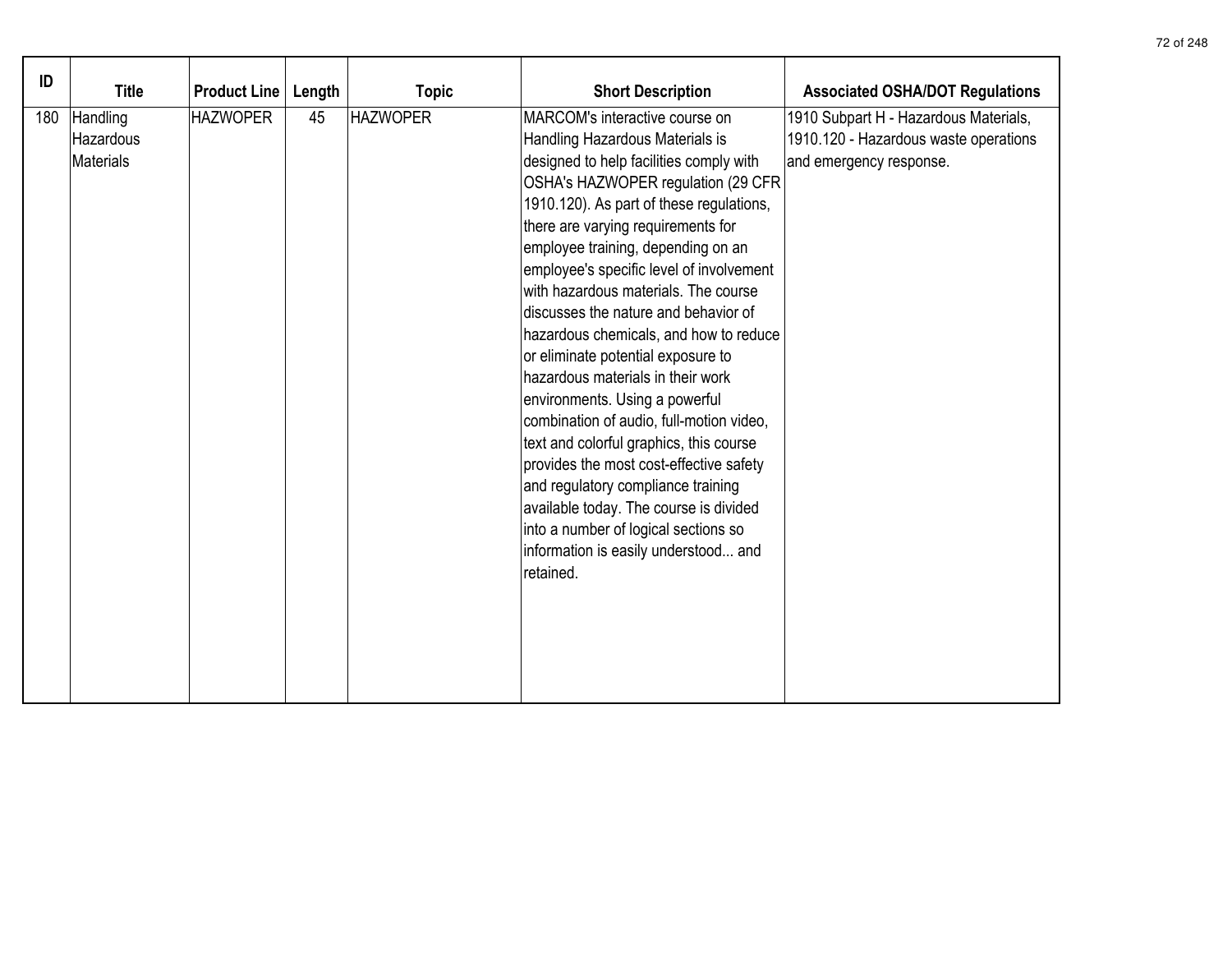| ID         | <b>Title</b>              | <b>Product Line</b> | Length | <b>Topic</b>    | <b>Short Description</b>                                                                                                                                                                                                                                                                                                                                                                                                                                                                                                                                                                                                                                                                                                                                                                                                                                                         | <b>Associated OSHA/DOT Regulations</b>                                                                    |
|------------|---------------------------|---------------------|--------|-----------------|----------------------------------------------------------------------------------------------------------------------------------------------------------------------------------------------------------------------------------------------------------------------------------------------------------------------------------------------------------------------------------------------------------------------------------------------------------------------------------------------------------------------------------------------------------------------------------------------------------------------------------------------------------------------------------------------------------------------------------------------------------------------------------------------------------------------------------------------------------------------------------|-----------------------------------------------------------------------------------------------------------|
| <b>HAL</b> | <b>HAZMAT</b><br>Labeling | <b>HAZWOPER</b>     | 45     | <b>HAZWOPER</b> | MARCOM's interactive course on<br>HAZMAT Labeling is designed to help<br>facilities comply with OSHA's<br>HAZWOPER regulation (29 CFR<br>1910.120). As part of these regulations,<br>there are varying requirements for<br>employee training, depending on an<br>employee's specific level of involvement<br>with hazardous materials. The course<br>helps employees understand different<br>labeling systems and how to use these<br>systems to reduce or eliminate potential<br>exposure to hazardous materials in their<br>work environments. Using a powerful<br>combination of audio, full-motion video,<br>text and colorful graphics, this course<br>provides the most cost-effective safety<br>and regulatory compliance training<br>available today. The course is divided<br>into a number of logical sections so<br>information is easily understood and<br>retained. | 1910 Subpart H - Hazardous Materials,<br>1910.120 - Hazardous waste operations<br>and emergency response. |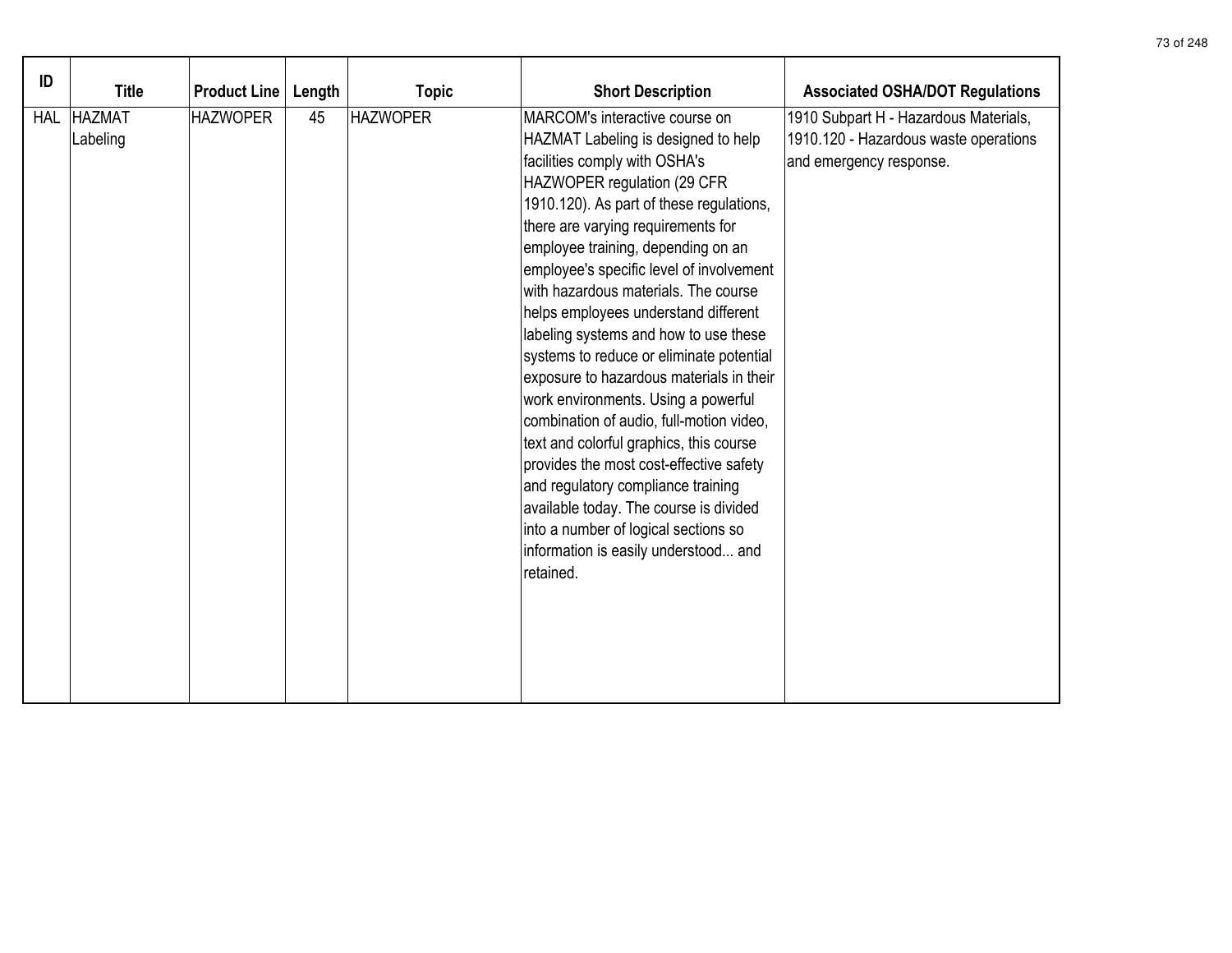| ID  | <b>Title</b>                                      | <b>Product Line</b> | Length | <b>Topic</b>    | <b>Short Description</b>                                                                                                                                                                                                                                                                                                                                                                                                                                                                                                                                                                                                                                                                                                                                                                                            | <b>Associated OSHA/DOT Regulations</b>                                                                                                                                                               |
|-----|---------------------------------------------------|---------------------|--------|-----------------|---------------------------------------------------------------------------------------------------------------------------------------------------------------------------------------------------------------------------------------------------------------------------------------------------------------------------------------------------------------------------------------------------------------------------------------------------------------------------------------------------------------------------------------------------------------------------------------------------------------------------------------------------------------------------------------------------------------------------------------------------------------------------------------------------------------------|------------------------------------------------------------------------------------------------------------------------------------------------------------------------------------------------------|
| 025 | <b>HAZWOPER</b><br><b>Confined Space</b><br>Entry | <b>HAZWOPER</b>     | 45     | <b>HAZWOPER</b> | MARCOM's interactive course on<br>HAZWOPER Confined Space Entry is<br>designed to help employees understand<br>how to reduce or eliminate potential<br>exposure to hazardous materials in<br>confined space work environments as<br>required by OSHA's HAZWOPER<br>regulation (29 CFR 1910.120). As part of<br>these regulations, there are varying<br>requirements for employee training,<br>depending on an employee's specific<br>level of involvement with hazardous<br>materials. Using a powerful combination<br>of audio, full-motion video, text and<br>colorful graphics, this course provides<br>the most cost-effective safety and<br>regulatory compliance training available<br>today. The course is divided into a<br>number of logical sections so information<br>is easily understood and retained. | 1910 Subpart H - Hazardous Materials,<br>1910.106 - Flammable and combustible<br>liquids., 1910 Subpart H - Hazardous<br>Materials, 1910.120 - Hazardous waste<br>operations and emergency response. |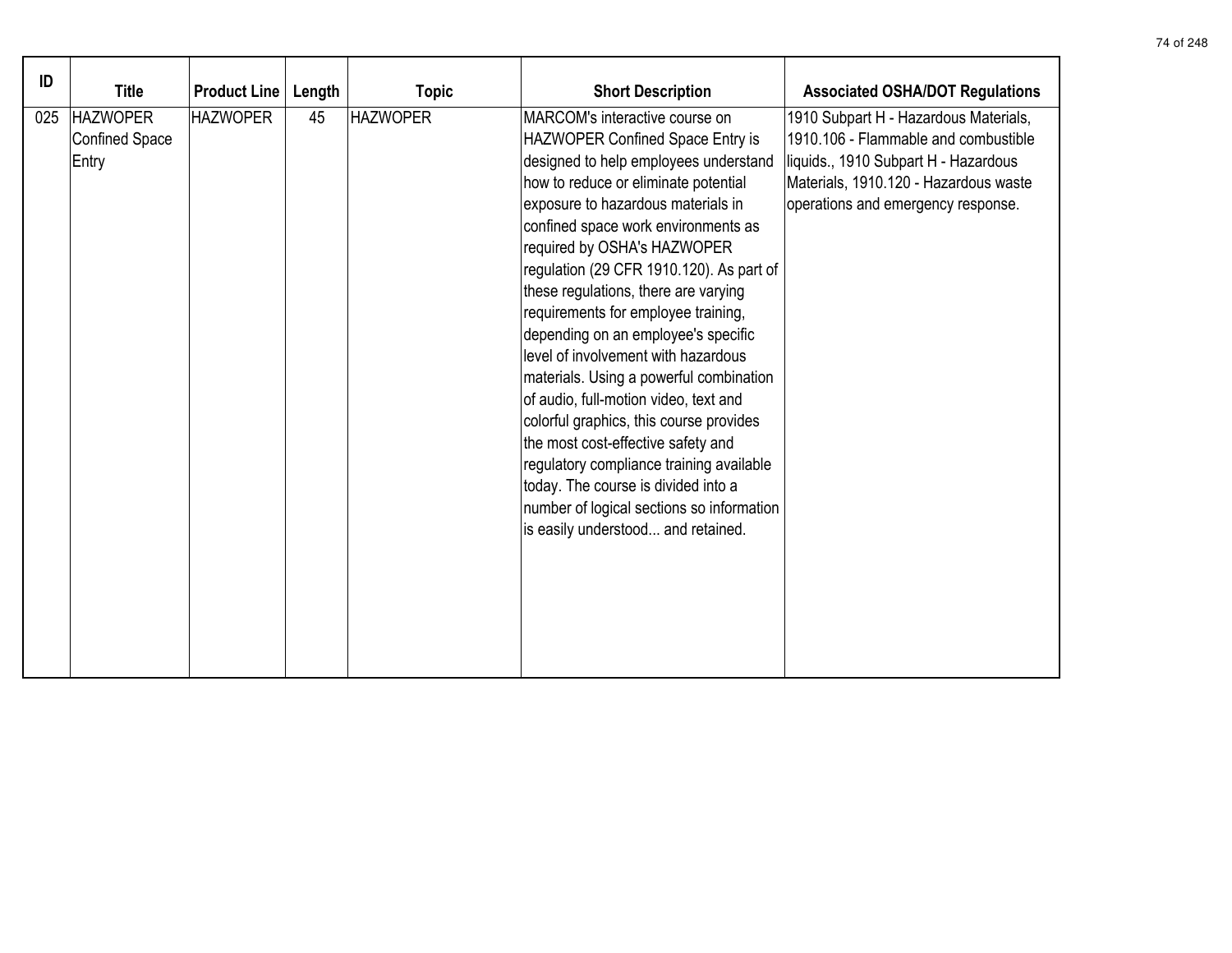| ID |                            |                     |        |                 |                                          |                                        |
|----|----------------------------|---------------------|--------|-----------------|------------------------------------------|----------------------------------------|
|    | <b>Title</b>               | <b>Product Line</b> | Length | <b>Topic</b>    | <b>Short Description</b>                 | <b>Associated OSHA/DOT Regulations</b> |
|    | 182 HAZWOPER Fire HAZWOPER |                     | 45     | <b>HAZWOPER</b> | MARCOM's interactive course on           | 1910 Subpart H - Hazardous Materials,  |
|    | Prevention                 |                     |        |                 | HAZWOPER Fire Prevention is designed     | 1910.106 - Flammable and combustible   |
|    |                            |                     |        |                 | to help facilities comply with OSHA's    | liquids., 1910 Subpart H - Hazardous   |
|    |                            |                     |        |                 | HAZWOPER regulation (29 CFR              | Materials, 1910.120 - Hazardous waste  |
|    |                            |                     |        |                 | 1910.120). As part of these regulations, | operations and emergency response.     |
|    |                            |                     |        |                 | there are varying requirements for       |                                        |
|    |                            |                     |        |                 | employee training, depending on an       |                                        |
|    |                            |                     |        |                 | employee's specific level of involvement |                                        |
|    |                            |                     |        |                 | with hazardous materials. This course    |                                        |
|    |                            |                     |        |                 | helps employees understand the           |                                        |
|    |                            |                     |        |                 | hazards of fire when combined with       |                                        |
|    |                            |                     |        |                 | hazardous materials. Using a powerful    |                                        |
|    |                            |                     |        |                 | combination of audio, full-motion video, |                                        |
|    |                            |                     |        |                 | text and colorful graphics, this course  |                                        |
|    |                            |                     |        |                 | provides the most cost-effective safety  |                                        |
|    |                            |                     |        |                 | and regulatory compliance training       |                                        |
|    |                            |                     |        |                 | available today. The course is divided   |                                        |
|    |                            |                     |        |                 | into a number of logical sections so     |                                        |
|    |                            |                     |        |                 | information is easily understood and     |                                        |
|    |                            |                     |        |                 | retained.                                |                                        |
|    |                            |                     |        |                 |                                          |                                        |
|    |                            |                     |        |                 |                                          |                                        |
|    |                            |                     |        |                 |                                          |                                        |
|    |                            |                     |        |                 |                                          |                                        |
|    |                            |                     |        |                 |                                          |                                        |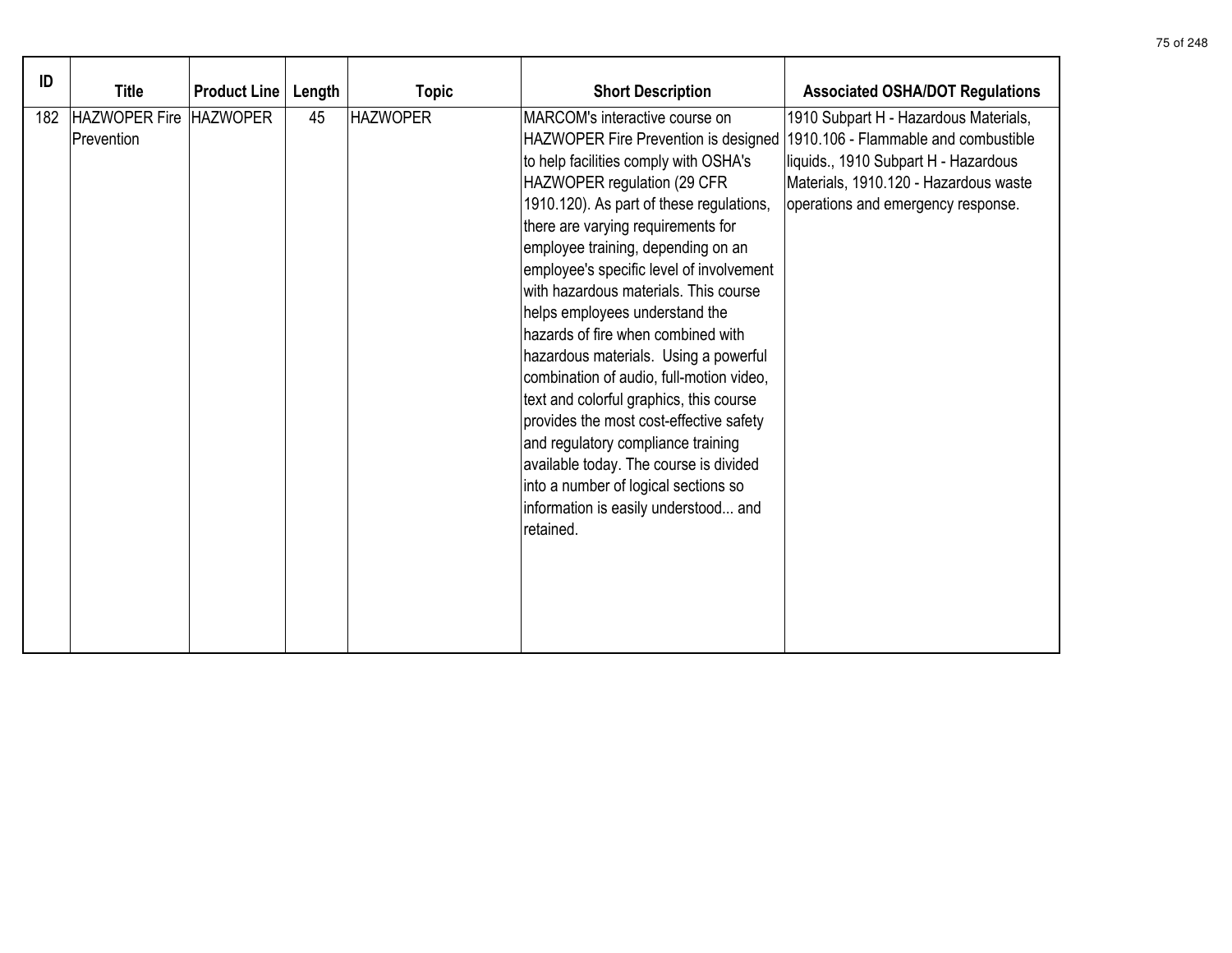| ID  | <b>Title</b>                          | <b>Product Line</b> | Length | <b>Topic</b>    | <b>Short Description</b>                                                                                                                                                                                                                                                                                                                                                                                                                                                                                                                                                                                                                                                                                                                                                                                                                                      | <b>Associated OSHA/DOT Regulations</b>                                                                    |
|-----|---------------------------------------|---------------------|--------|-----------------|---------------------------------------------------------------------------------------------------------------------------------------------------------------------------------------------------------------------------------------------------------------------------------------------------------------------------------------------------------------------------------------------------------------------------------------------------------------------------------------------------------------------------------------------------------------------------------------------------------------------------------------------------------------------------------------------------------------------------------------------------------------------------------------------------------------------------------------------------------------|-----------------------------------------------------------------------------------------------------------|
| 183 | <b>HAZWOPER</b><br><b>Heat Stress</b> | <b>HAZWOPER</b>     | 45     | <b>HAZWOPER</b> | MARCOM's interactive course on<br>HAZWOPER Heat Stress is designed to<br>help facilities comply with OSHA's<br>HAZWOPER regulation (29 CFR<br>1910.120). As part of these regulations,<br>there are varying requirements for<br>employee training, depending on an<br>employee's specific level of involvement<br>with hazardous materials. The course<br>helps employees understand the need to<br>guard against heat-related illnesses and<br>what steps they can take to protect<br>themselves in their work environments.<br>Using a powerful combination of audio,<br>full-motion video, text and colorful<br>graphics, this course provides the most<br>cost-effective safety and regulatory<br>compliance training available today. The<br>course is divided into a number of logical<br>sections so information is easily<br>understood and retained. | 1910 Subpart H - Hazardous Materials,<br>1910.120 - Hazardous waste operations<br>and emergency response. |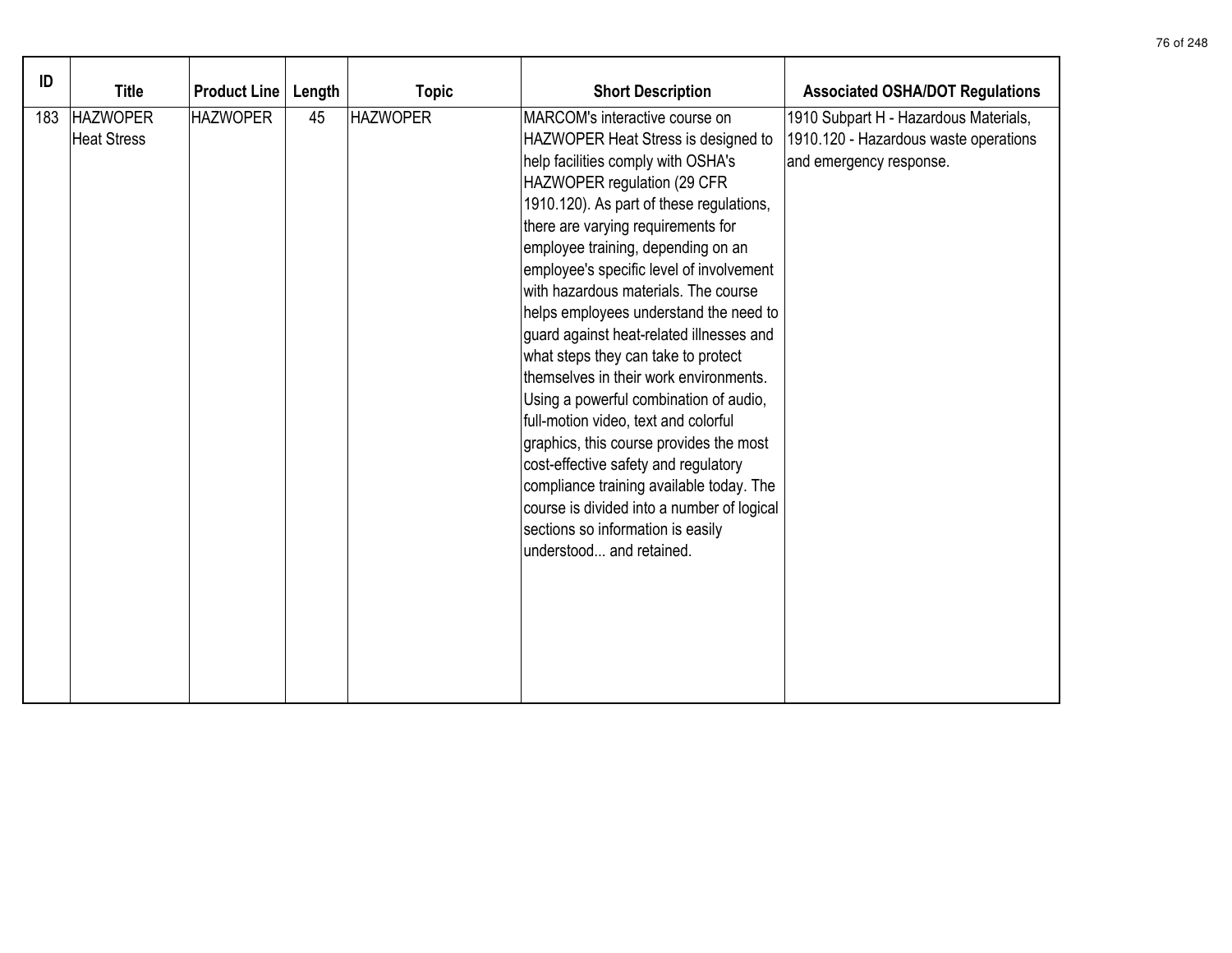| ID |                                                     |                     |        |                 |                                                                                                                                                                                                                                                                                                                                                                                                                                                                                                                                                                                                                                                                                                                                                                                                                                                                                                                                 |                                                                                                                                                                                                                                                                               |
|----|-----------------------------------------------------|---------------------|--------|-----------------|---------------------------------------------------------------------------------------------------------------------------------------------------------------------------------------------------------------------------------------------------------------------------------------------------------------------------------------------------------------------------------------------------------------------------------------------------------------------------------------------------------------------------------------------------------------------------------------------------------------------------------------------------------------------------------------------------------------------------------------------------------------------------------------------------------------------------------------------------------------------------------------------------------------------------------|-------------------------------------------------------------------------------------------------------------------------------------------------------------------------------------------------------------------------------------------------------------------------------|
|    | <b>Title</b>                                        | <b>Product Line</b> | Length | <b>Topic</b>    | <b>Short Description</b>                                                                                                                                                                                                                                                                                                                                                                                                                                                                                                                                                                                                                                                                                                                                                                                                                                                                                                        | <b>Associated OSHA/DOT Regulations</b>                                                                                                                                                                                                                                        |
|    | CPE HAZWOPER<br>Personal<br>Protective<br>Equipment | <b>HAZWOPER</b>     | 45     | <b>HAZWOPER</b> | MARCOM's interactive course on<br><b>HAZWOPER Personal Protective</b><br>Equipment is designed to help facilities<br>comply with OSHA's HAZWOPER<br>regulation (29 CFR 1910.120). As part of<br>these regulations, there are varying<br>requirements for employee training,<br>depending on an employee's specific<br>level of involvement with hazardous<br>materials. The course instructs<br>employees on the selection and use of<br>personal protective equipment (such as<br>chemical protective clothing and<br>respirators) in environments where<br>hazardous materials are present. Using a<br>powerful combination of audio, full-<br>motion video, text and colorful graphics,<br>this course provides the most cost-<br>effective safety and regulatory<br>compliance training available today. The<br>course is divided into a number of logical<br>sections so information is easily<br>understood and retained. | 1910 Subpart H - Hazardous Materials,<br>1910.120 - Hazardous waste operations<br>and emergency response.; 1910 Subpart I<br>Personal Protective Equipment, 1910.134 -<br>Respiratory Protection; 1910.135 - Head<br>protection.; 1910.136 - Occupational foot<br>protection. |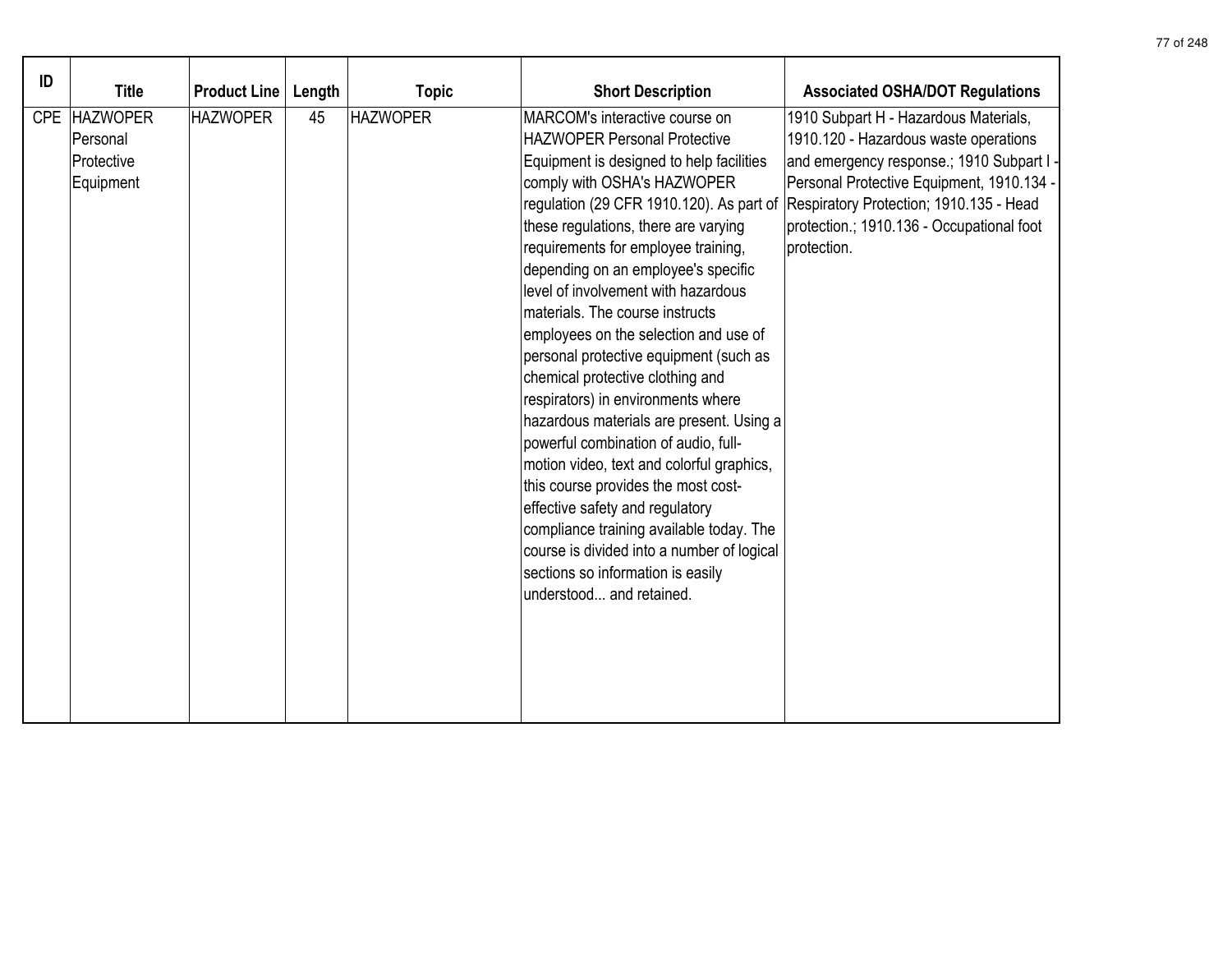| ID  | <b>Title</b>                          | <b>Product Line</b> | Length | <b>Topic</b>    | <b>Short Description</b>                                                                                                                                                                                                                                                                                                                                                                                                                                                                                                                                                                                                                                                                                                                                                                                                             | <b>Associated OSHA/DOT Regulations</b>                                                                    |
|-----|---------------------------------------|---------------------|--------|-----------------|--------------------------------------------------------------------------------------------------------------------------------------------------------------------------------------------------------------------------------------------------------------------------------------------------------------------------------------------------------------------------------------------------------------------------------------------------------------------------------------------------------------------------------------------------------------------------------------------------------------------------------------------------------------------------------------------------------------------------------------------------------------------------------------------------------------------------------------|-----------------------------------------------------------------------------------------------------------|
| 184 | <b>HAZWOPER</b><br>Safety Orientation | <b>HAZWOPER</b>     | 45     | <b>HAZWOPER</b> | MARCOM's interactive course on<br>HAZWOPER Safety Orientation is<br>designed to help facilities comply with<br>OSHA's HAZWOPER regulation (29 CFR<br>1910.120). As part of these regulations,<br>there are varying requirements for<br>employee training, depending on an<br>employee's specific level of involvement<br>with hazardous materials. The course<br>instructs employees about how to reduce<br>or eliminate potential exposure to<br>hazardous materials in their work<br>environments. Using a powerful<br>combination of audio, full-motion video,<br>text and colorful graphics, this course<br>provides the most cost-effective safety<br>and regulatory compliance training<br>available today. The course is divided<br>into a number of logical sections so<br>information is easily understood and<br>retained. | 1910 Subpart H - Hazardous Materials,<br>1910.120 - Hazardous waste operations<br>and emergency response. |
|     |                                       |                     |        |                 |                                                                                                                                                                                                                                                                                                                                                                                                                                                                                                                                                                                                                                                                                                                                                                                                                                      |                                                                                                           |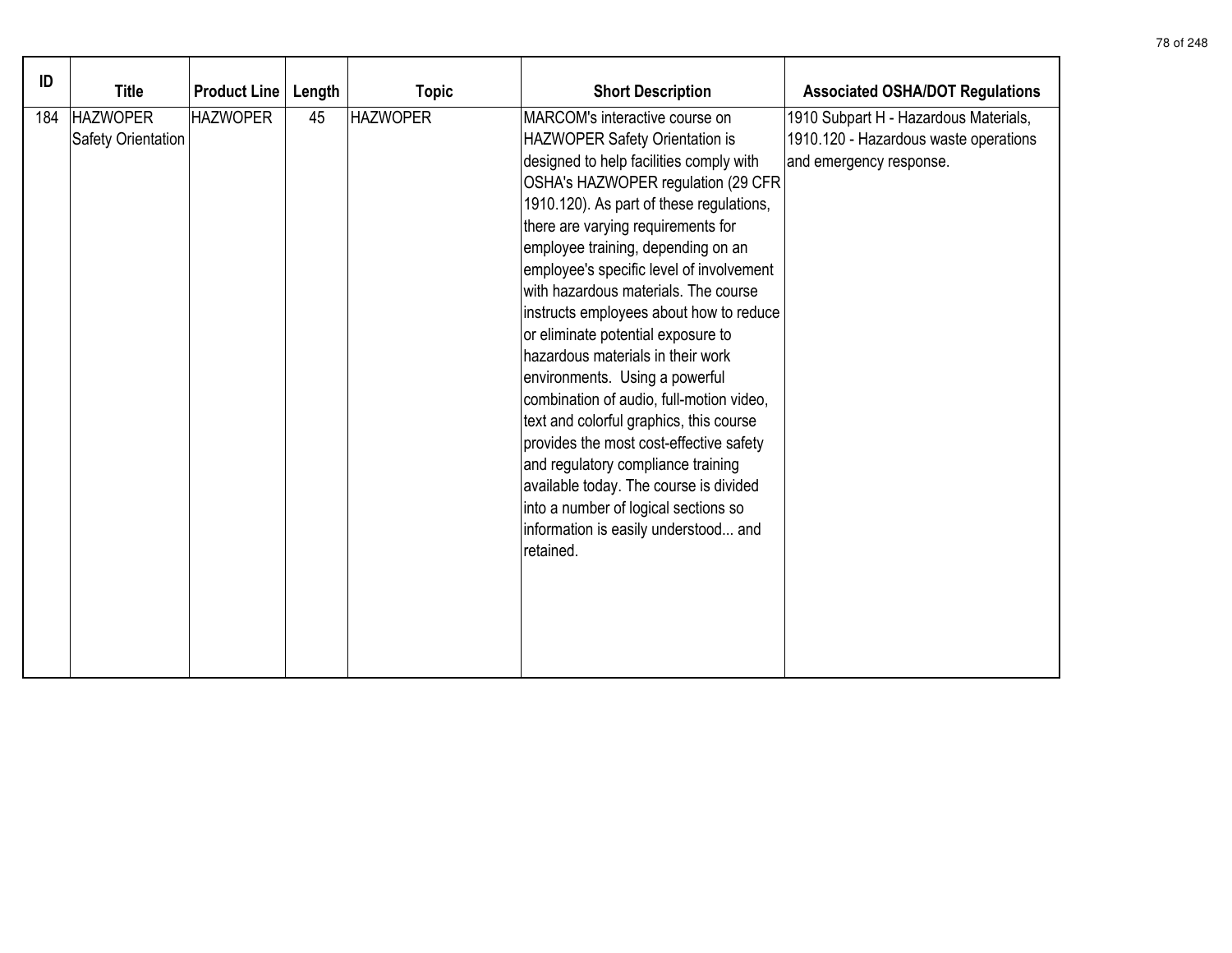| ID  | <b>Title</b>                                     | <b>Product Line</b> | Length | <b>Topic</b>    | <b>Short Description</b>                                                                                                                                                                                                                                                                                                                                                                                                                                                                                                                                                                                                                                                                                                                                                                                                                                                                                | <b>Associated OSHA/DOT Regulations</b>                                                                    |
|-----|--------------------------------------------------|---------------------|--------|-----------------|---------------------------------------------------------------------------------------------------------------------------------------------------------------------------------------------------------------------------------------------------------------------------------------------------------------------------------------------------------------------------------------------------------------------------------------------------------------------------------------------------------------------------------------------------------------------------------------------------------------------------------------------------------------------------------------------------------------------------------------------------------------------------------------------------------------------------------------------------------------------------------------------------------|-----------------------------------------------------------------------------------------------------------|
| 185 | Introduction to<br><b>HAZWOPER</b><br>Retraining | <b>HAZWOPER</b>     | 45     | <b>HAZWOPER</b> | MARCOM's interactive course on<br>Introduction to HAZWOPER Retraining is<br>designed to help facilities comply with<br>OSHA's HAZWOPER regulation (29 CFR<br>1910.120). As part of these regulations,<br>there are varying requirements for<br>employee training, depending on an<br>employee's specific level of involvement<br>with hazardous materials. The course<br>part of the HAZWOPER Annual<br>Retraining Series reminds employees<br>who deal with hazardous materials of the<br>importance of identifying, evaluating and<br>controlling chemical hazards. Using a<br>powerful combination of audio, full-<br>motion video, text and colorful graphics,<br>this course provides the most cost-<br>effective safety and regulatory<br>compliance training available today. The<br>course is divided into a number of logical<br>sections so information is easily<br>understood and retained. | 1910 Subpart H - Hazardous Materials,<br>1910.120 - Hazardous waste operations<br>and emergency response. |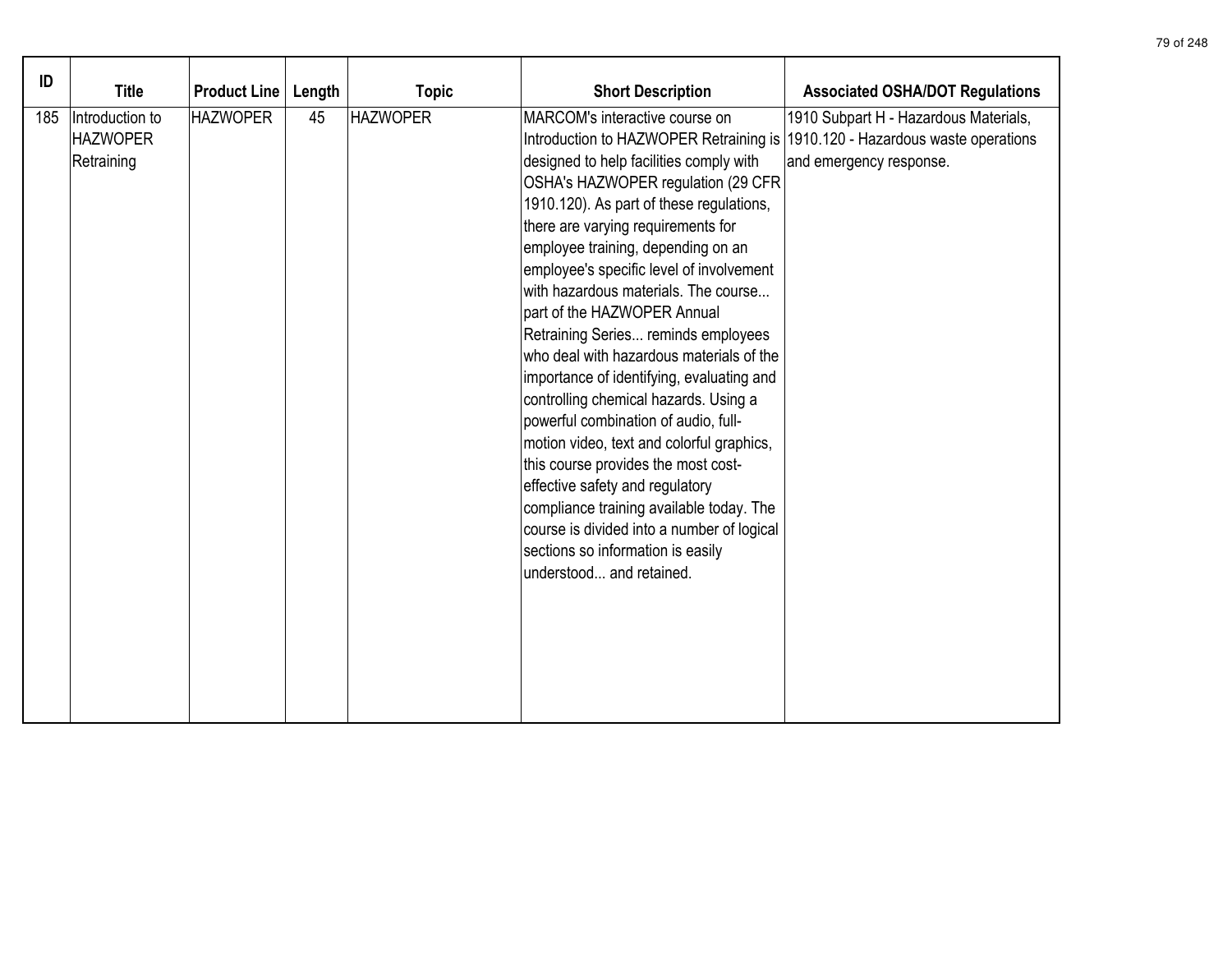| ID | <b>Title</b>                              | <b>Product Line</b> | Length | <b>Topic</b>    | <b>Short Description</b>                                                                                                                                                                                                                                                                                                                                                                                                                                                                                                                                                                                                                                                                                                                                                                                                                                        | <b>Associated OSHA/DOT Regulations</b>                                                                    |
|----|-------------------------------------------|---------------------|--------|-----------------|-----------------------------------------------------------------------------------------------------------------------------------------------------------------------------------------------------------------------------------------------------------------------------------------------------------------------------------------------------------------------------------------------------------------------------------------------------------------------------------------------------------------------------------------------------------------------------------------------------------------------------------------------------------------------------------------------------------------------------------------------------------------------------------------------------------------------------------------------------------------|-----------------------------------------------------------------------------------------------------------|
|    | MED   Medical<br>Surveillance<br>Programs | <b>HAZWOPER</b>     | 45     | <b>HAZWOPER</b> | MARCOM's interactive course on<br>Medical Surveillance Programs is<br>designed to help facilities comply with<br>OSHA's HAZWOPER regulation (29 CFR<br>1910.120). As part of these regulations,<br>there are varying requirements for<br>employee training, depending on an<br>employee's specific level of involvement<br>with hazardous materials. The course<br>discusses various types of medical<br>surveillance and how it is used to<br>evaluate the health of anyone who<br>regularly works around hazardous<br>materials. Using a powerful combination<br>of audio, full-motion video, text and<br>colorful graphics, this course provides<br>the most cost-effective safety and<br>regulatory compliance training available<br>today. The course is divided into a<br>number of logical sections so information<br>is easily understood and retained. | 1910 Subpart H - Hazardous Materials,<br>1910.120 - Hazardous waste operations<br>and emergency response. |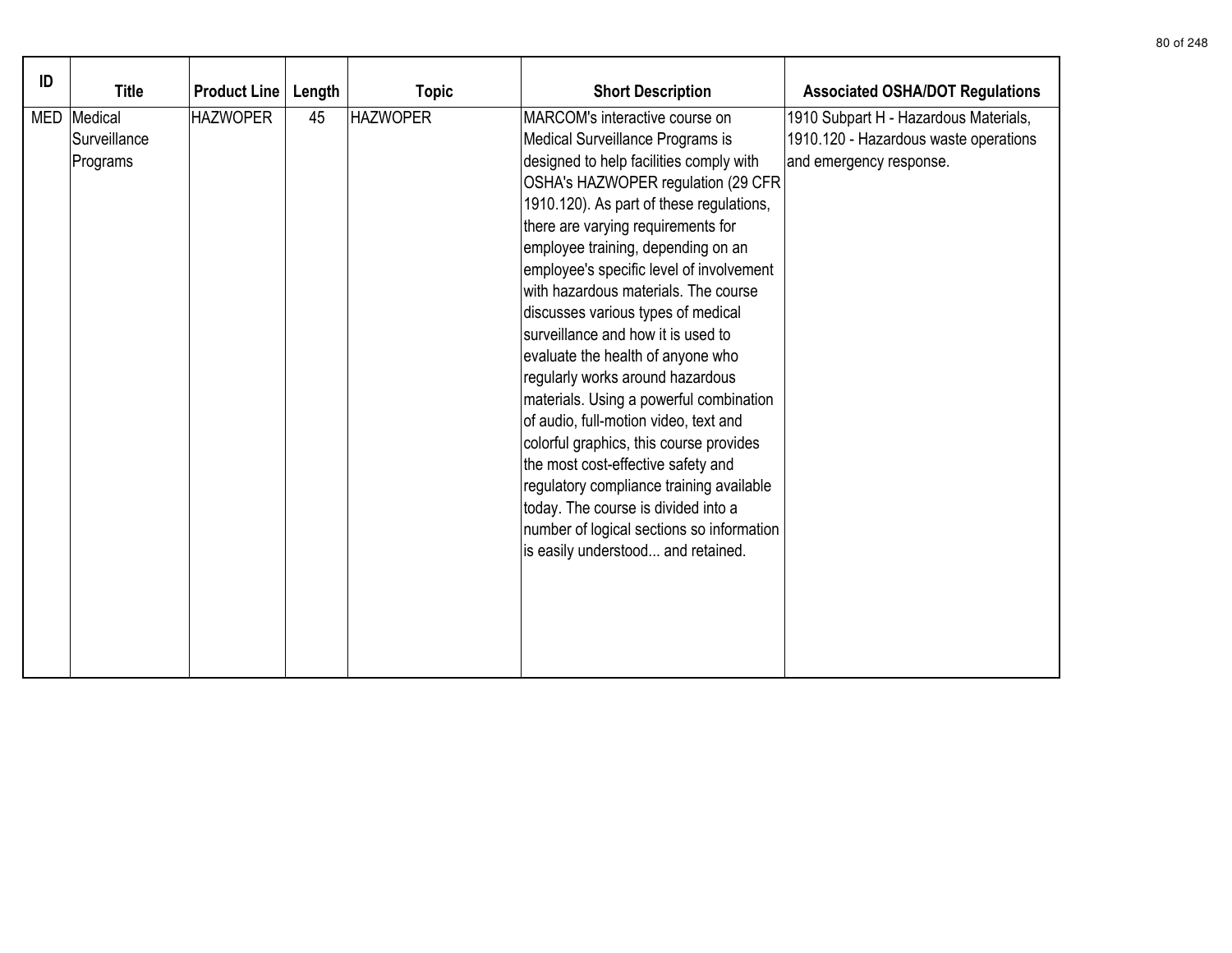| ID | <b>Title</b>                                  | <b>Product Line</b> | Length | <b>Topic</b>    | <b>Short Description</b>                                                                                                                                                                                                                                                                                                                                                                                                                                                                                                                                                                                                                                                                                                                                                                                                                | <b>Associated OSHA/DOT Regulations</b>                                                                    |
|----|-----------------------------------------------|---------------------|--------|-----------------|-----------------------------------------------------------------------------------------------------------------------------------------------------------------------------------------------------------------------------------------------------------------------------------------------------------------------------------------------------------------------------------------------------------------------------------------------------------------------------------------------------------------------------------------------------------------------------------------------------------------------------------------------------------------------------------------------------------------------------------------------------------------------------------------------------------------------------------------|-----------------------------------------------------------------------------------------------------------|
|    | MON Monitoring<br>Procedures and<br>Equipment | <b>HAZWOPER</b>     | 45     | <b>HAZWOPER</b> | MARCOM's interactive course on<br>Monitoring Procedures and Equipment is<br>designed to help facilities comply with<br>OSHA's HAZWOPER regulation (29 CFR)<br>1910.120). As part of these regulations,<br>there are varying requirements for<br>employee training, depending on an<br>employee's specific level of involvement<br>with hazardous materials. The course<br>discusses the importance of detecting<br>hazardous materials, as well as the<br>equipment and procedures used in the<br>process. Using a powerful combination of<br>audio, full-motion video, text and colorful<br>graphics, this course provides the most<br>cost-effective safety and regulatory<br>compliance training available today. The<br>course is divided into a number of logical<br>sections so information is easily<br>understood and retained. | 1910 Subpart H - Hazardous Materials,<br>1910.120 - Hazardous waste operations<br>and emergency response. |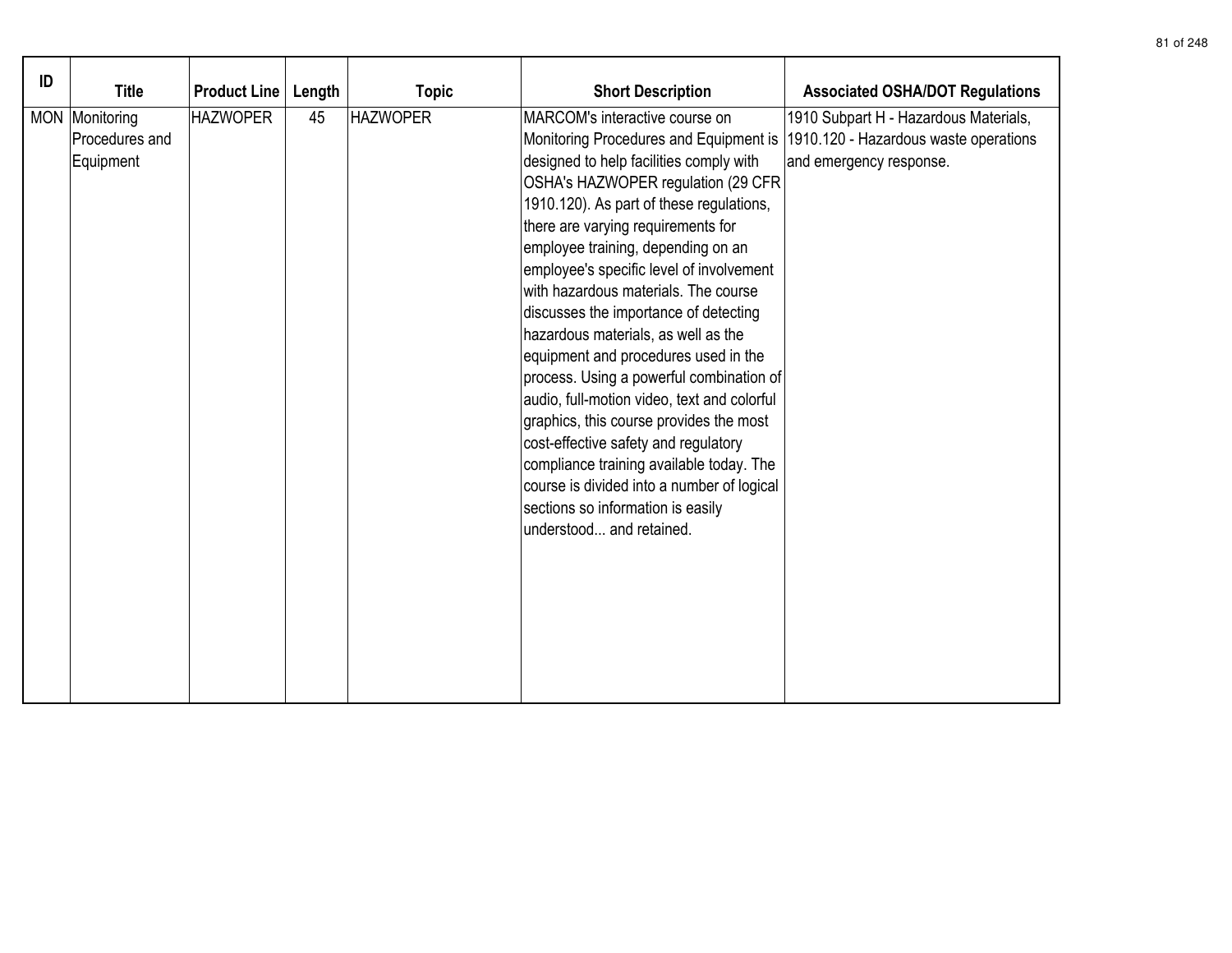| ID<br>186 | <b>Title</b><br>Personal<br>Protective<br>Equipment &<br>Decontamination<br>Procedures | <b>Product Line</b><br><b>HAZWOPER</b> | Length<br>45 | <b>Topic</b><br><b>HAZWOPER</b> | <b>Short Description</b><br>MARCOM's interactive course on<br>Personal Protective Equipment &<br>Decontamination Procedures is designed and emergency response.<br>to help facilities comply with OSHA's<br>HAZWOPER regulation (29 CFR<br>1910.120). As part of these regulations,<br>there are varying requirements for<br>employee training, depending on an<br>employee's specific level of involvement<br>with hazardous materials. The course<br>part of the HAZWOPER Annual<br>Retraining Series instructs employees<br>on the appropriate use of personal<br>protective equipment (such as chemical<br>protective clothing) as well as how to<br>remove contaminants that accumulate<br>on clothing and equipment. Using a<br>powerful combination of audio, full-<br>motion video, text and colorful graphics,<br>this course provides the most cost-<br>effective safety and regulatory<br>compliance training available today. The<br>course is divided into a number of logical<br>sections so information is easily<br>understood and retained. | <b>Associated OSHA/DOT Regulations</b><br>1910 Subpart H - Hazardous Materials,<br>1910.120 - Hazardous waste operations |
|-----------|----------------------------------------------------------------------------------------|----------------------------------------|--------------|---------------------------------|--------------------------------------------------------------------------------------------------------------------------------------------------------------------------------------------------------------------------------------------------------------------------------------------------------------------------------------------------------------------------------------------------------------------------------------------------------------------------------------------------------------------------------------------------------------------------------------------------------------------------------------------------------------------------------------------------------------------------------------------------------------------------------------------------------------------------------------------------------------------------------------------------------------------------------------------------------------------------------------------------------------------------------------------------------------|--------------------------------------------------------------------------------------------------------------------------|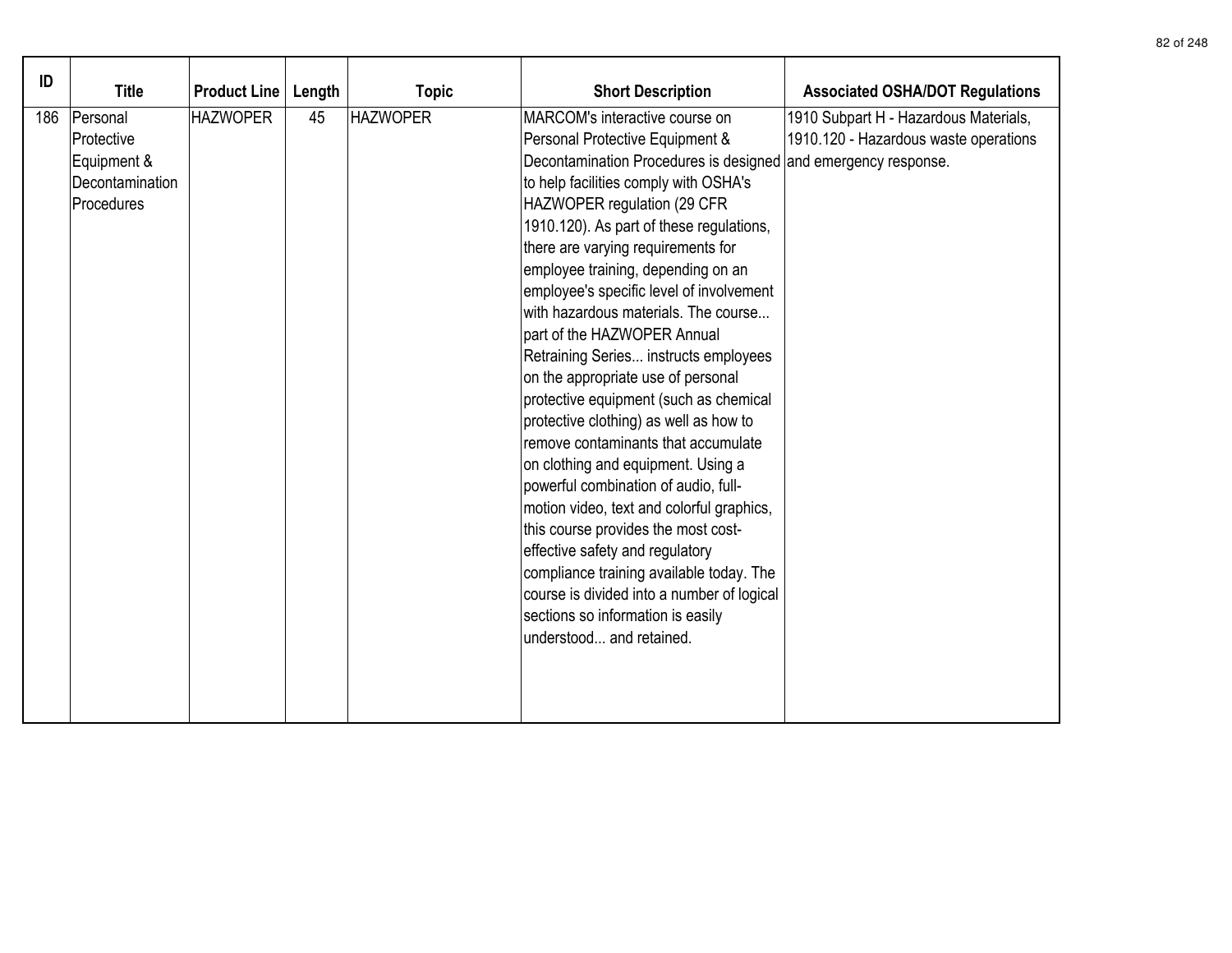| ID  | <b>Title</b>                            | <b>Product Line</b> | Length | <b>Topic</b>    | <b>Short Description</b>                                                                                                                                                                                                                                                                                                                                                                                                                                                                                                                                                                                                                                                                                                                                                                                                                                                               | <b>Associated OSHA/DOT Regulations</b>                                                                                                                                                                                                         |
|-----|-----------------------------------------|---------------------|--------|-----------------|----------------------------------------------------------------------------------------------------------------------------------------------------------------------------------------------------------------------------------------------------------------------------------------------------------------------------------------------------------------------------------------------------------------------------------------------------------------------------------------------------------------------------------------------------------------------------------------------------------------------------------------------------------------------------------------------------------------------------------------------------------------------------------------------------------------------------------------------------------------------------------------|------------------------------------------------------------------------------------------------------------------------------------------------------------------------------------------------------------------------------------------------|
| 187 | Respiratory<br>Protection and<br>Safety | <b>HAZWOPER</b>     | 45     | <b>HAZWOPER</b> | MARCOM's interactive course on<br><b>HAZWOPER Respiratory Protection is</b><br>designed to help facilities comply with<br>OSHA's HAZWOPER regulation (29 CFR)<br>1910.120). As part of these regulations,<br>there are varying requirements for<br>employee training, depending on an<br>employee's specific level of involvement<br>with hazardous materials. The course<br>helps employees understand how the<br>use of respiratory protection can reduce<br>or eliminate potential exposure to<br>hazardous materials in their work<br>environments. Using a powerful<br>combination of audio, full-motion video,<br>text and colorful graphics, this course<br>provides the most cost-effective safety<br>and regulatory compliance training<br>available today. The course is divided<br>into a number of logical sections so<br>information is easily understood and<br>retained | 1910 Subpart B - Adoption and Extension<br>of Established Federal Standards; 1910.19<br>Special provisions for air contaminants.;<br>1910 Subpart H - Hazardous Materials,<br>1910.120 - Hazardous waste operations<br>and emergency response. |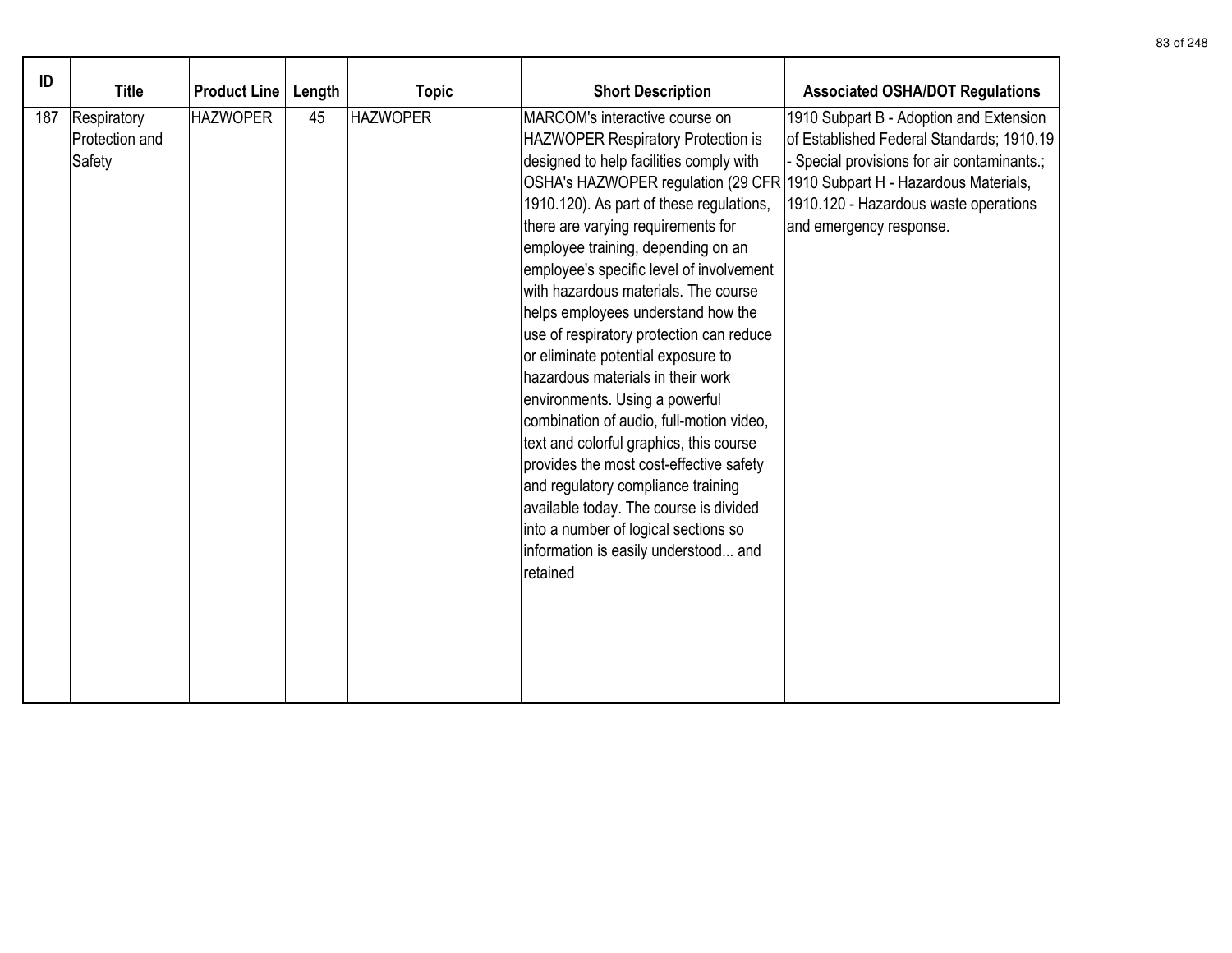| ID  |                 |                     |        |                 |                                           |                                        |
|-----|-----------------|---------------------|--------|-----------------|-------------------------------------------|----------------------------------------|
|     | <b>Title</b>    | <b>Product Line</b> | Length | <b>Topic</b>    | <b>Short Description</b>                  | <b>Associated OSHA/DOT Regulations</b> |
| 218 | Safety Data     | <b>HAZWOPER</b>     | 45     | <b>HAZWOPER</b> | MARCOM's interactive course on Safety     | 1910 Subpart H - Hazardous Materials,  |
|     | Sheets in       |                     |        |                 | Data Sheets in HAZWOPER                   | 1910.120 - Hazardous waste operations  |
|     | <b>HAZWOPER</b> |                     |        |                 | Environments is designed to help          | and emergency response.                |
|     | Environments    |                     |        |                 | facilities comply with OSHA's             |                                        |
|     |                 |                     |        |                 | HAZWOPER regulation (29 CFR               |                                        |
|     |                 |                     |        |                 | 1910.120). As part of these regulations,  |                                        |
|     |                 |                     |        |                 | there are varying requirements for        |                                        |
|     |                 |                     |        |                 | employee training, depending on an        |                                        |
|     |                 |                     |        |                 | employee's specific level of involvement  |                                        |
|     |                 |                     |        |                 | with hazardous materials. The course      |                                        |
|     |                 |                     |        |                 | educates employees about the GHS          |                                        |
|     |                 |                     |        |                 | SDS format and reviews how the            |                                        |
|     |                 |                     |        |                 | information in an SDS can help them       |                                        |
|     |                 |                     |        |                 | work safely with potentially hazardous    |                                        |
|     |                 |                     |        |                 | chemicals. Using a powerful combination   |                                        |
|     |                 |                     |        |                 | of audio, full-motion video, text and     |                                        |
|     |                 |                     |        |                 | colorful graphics, this course provides   |                                        |
|     |                 |                     |        |                 | the most cost-effective safety and        |                                        |
|     |                 |                     |        |                 | regulatory compliance training available  |                                        |
|     |                 |                     |        |                 | today. The course is divided into a       |                                        |
|     |                 |                     |        |                 | number of logical sections so information |                                        |
|     |                 |                     |        |                 | is easily understood and retained.        |                                        |
|     |                 |                     |        |                 |                                           |                                        |
|     |                 |                     |        |                 |                                           |                                        |
|     |                 |                     |        |                 |                                           |                                        |
|     |                 |                     |        |                 |                                           |                                        |
|     |                 |                     |        |                 |                                           |                                        |
|     |                 |                     |        |                 |                                           |                                        |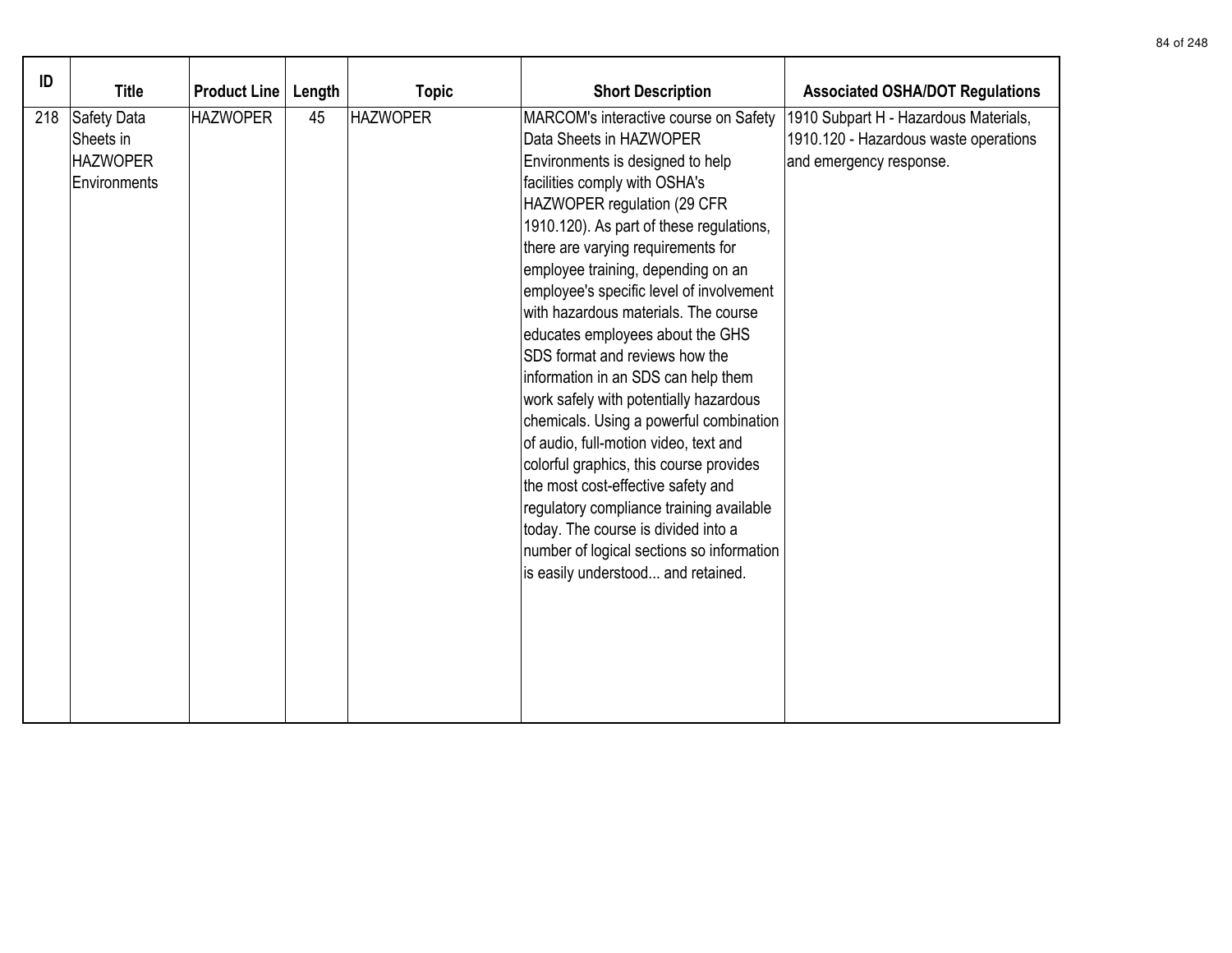| ID  | <b>Title</b>                          | <b>Product Line</b> | Length | <b>Topic</b>    | <b>Short Description</b>                                                                                                                                                                                                                                                                                                                                                                                                                                                                                                                                                                                                                                                                                                                                                                                                                                                                                                            | <b>Associated OSHA/DOT Regulations</b>                                                                    |
|-----|---------------------------------------|---------------------|--------|-----------------|-------------------------------------------------------------------------------------------------------------------------------------------------------------------------------------------------------------------------------------------------------------------------------------------------------------------------------------------------------------------------------------------------------------------------------------------------------------------------------------------------------------------------------------------------------------------------------------------------------------------------------------------------------------------------------------------------------------------------------------------------------------------------------------------------------------------------------------------------------------------------------------------------------------------------------------|-----------------------------------------------------------------------------------------------------------|
| 188 | Site Safety and<br><b>Health Plan</b> | <b>HAZWOPER</b>     | 45     | <b>HAZWOPER</b> | MARCOM's interactive course on The<br>Site Safety and Health Plan is designed<br>to help facilities comply with OSHA's<br>HAZWOPER regulation (29 CFR<br>1910.120). As part of these regulations,<br>there are varying requirements for<br>employee training, depending on an<br>employee's specific level of involvement<br>with hazardous materials. The course<br>summarizes the various aspects of the<br>Plan which is used in a hazardous<br>materials facility or operation, and how<br>the Plan helps to protect the health of<br>anyone who regularly works around<br>hazardous materials. Using a powerful<br>combination of audio, full-motion video,<br>text and colorful graphics, this course<br>provides the most cost-effective safety<br>and regulatory compliance training<br>available today. The course is divided<br>into a number of logical sections so<br>information is easily understood and<br>retained. | 1910 Subpart H - Hazardous Materials,<br>1910.120 - Hazardous waste operations<br>and emergency response. |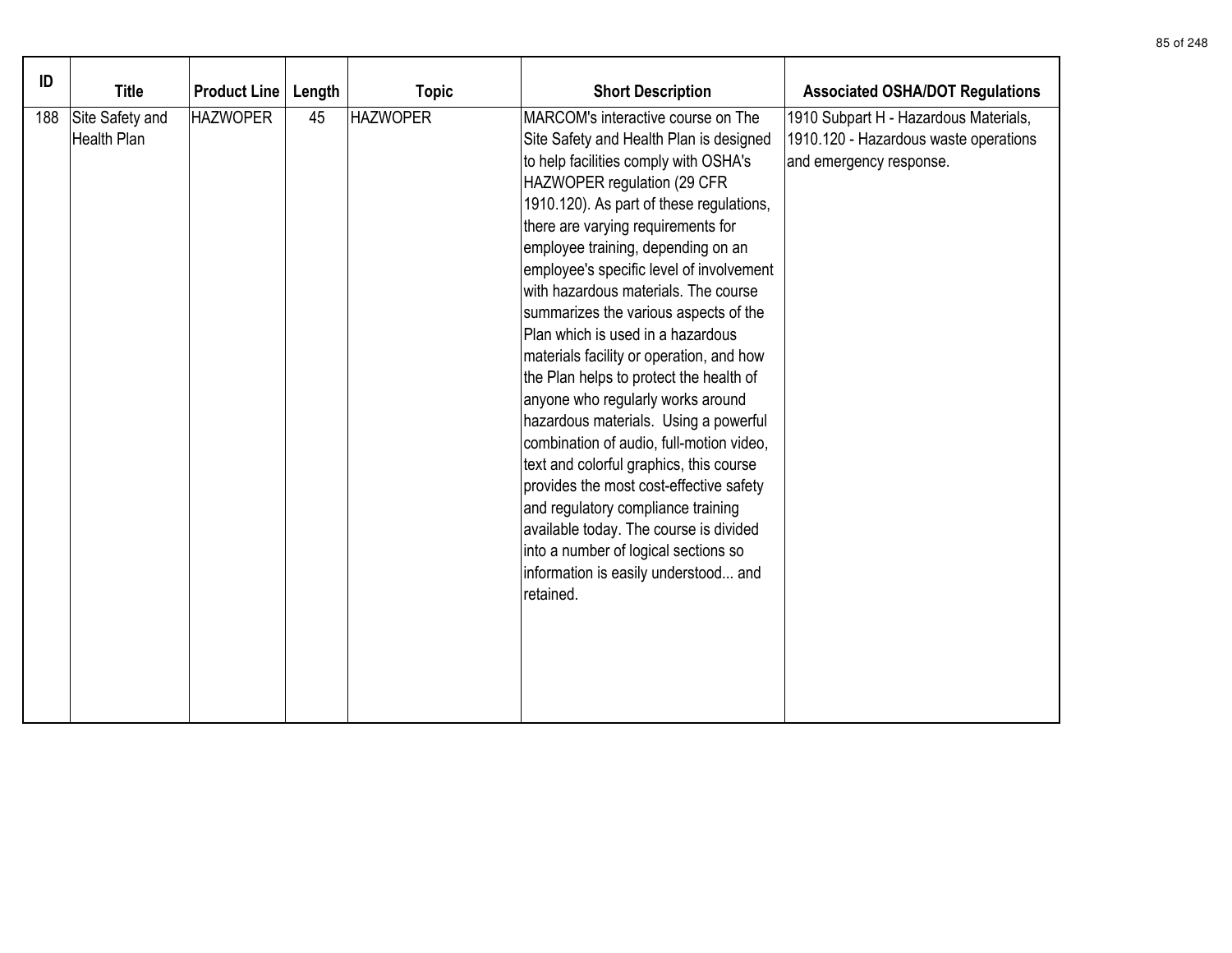| ID<br><b>Title</b><br><b>Product Line</b><br>Length<br><b>Topic</b> | <b>Short Description</b><br><b>Associated OSHA/DOT Regulations</b> |
|---------------------------------------------------------------------|--------------------------------------------------------------------|
| 45                                                                  | MARCOM's interactive course on The                                 |
| <b>HAZWOPER</b>                                                     | 1910 Subpart H - Hazardous Materials,                              |
| 190                                                                 | 1910.120 - Hazardous waste operations                              |
| <b>HAZWOPER</b>                                                     | Emergency Response Plan is designed                                |
| The Emergency                                                       | to help facilities comply with OSHA's                              |
| Response Plan                                                       | and emergency response.                                            |
| HAZWOPER regulation (29 CFR                                         | 1910.120). As part of these regulations,                           |
| there are varying requirements for                                  | employee training, depending on an                                 |
| helps employees understand how                                      | employee's specific level of involvement                           |
| emergency planning can reduce or                                    | with hazardous materials. The course                               |
| eliminate potential exposure to                                     | hazardous materials in crisis situations.                          |
| full-motion video, text and colorful                                | Using a powerful combination of audio,                             |
| cost-effective safety and regulatory                                | graphics, this course provides the most                            |
| sections so information is easily                                   | compliance training available today. The                           |
| lunderstood and retained.                                           | course is divided into a number of logical                         |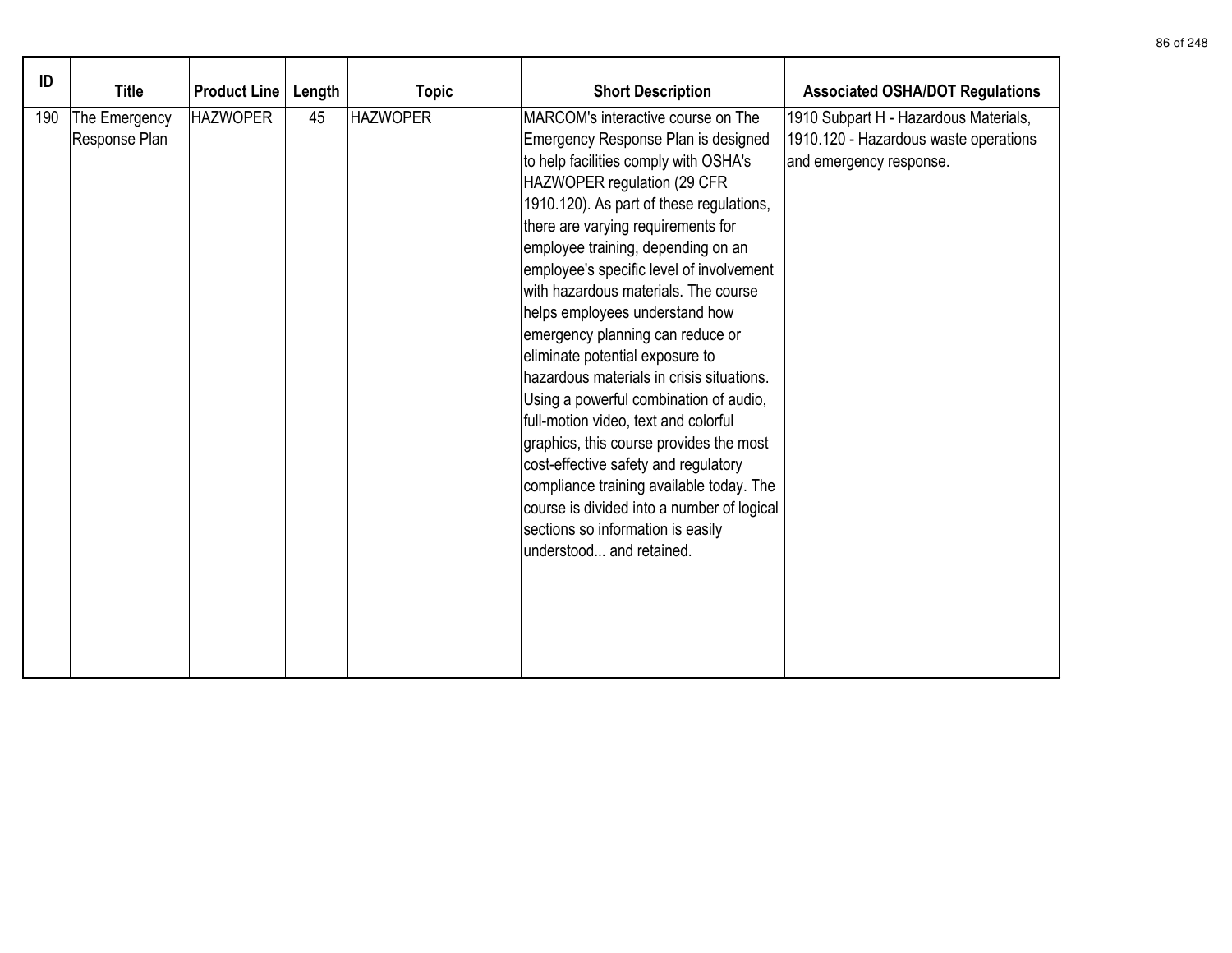| ID  | <b>Title</b>                         | <b>Product Line</b> | Length | <b>Topic</b>    | <b>Short Description</b>                                                                                                                                                                                                                                                                                                                                                                                                                                                                                                                                                                                                                                                                                                                                                                                                                                                                                                          | <b>Associated OSHA/DOT Regulations</b>                                                                    |
|-----|--------------------------------------|---------------------|--------|-----------------|-----------------------------------------------------------------------------------------------------------------------------------------------------------------------------------------------------------------------------------------------------------------------------------------------------------------------------------------------------------------------------------------------------------------------------------------------------------------------------------------------------------------------------------------------------------------------------------------------------------------------------------------------------------------------------------------------------------------------------------------------------------------------------------------------------------------------------------------------------------------------------------------------------------------------------------|-----------------------------------------------------------------------------------------------------------|
| 191 | Understanding<br>Chemical<br>Hazards | <b>HAZWOPER</b>     | 45     | <b>HAZWOPER</b> | MARCOM's interactive course on<br><b>Understanding Chemical Hazards is</b><br>designed to help facilities comply with<br>OSHA's HAZWOPER regulation (29 CFR<br>1910.120). As part of these regulations,<br>there are varying requirements for<br>employee training, depending on an<br>employee's specific level of involvement<br>with hazardous materials. The course<br>part of the HAZWOPER Annual<br>Retraining Series introduces<br>employees to chemical hazard<br>regulations and provides training on the<br>various types of hazardous chemicals<br>found in industrial environments. Using a<br>powerful combination of audio, full-<br>motion video, text and colorful graphics,<br>this course provides the most cost-<br>effective safety and regulatory<br>compliance training available today. The<br>course is divided into a number of logical<br>sections so information is easily<br>understood and retained. | 1910 Subpart H - Hazardous Materials,<br>1910.120 - Hazardous waste operations<br>and emergency response. |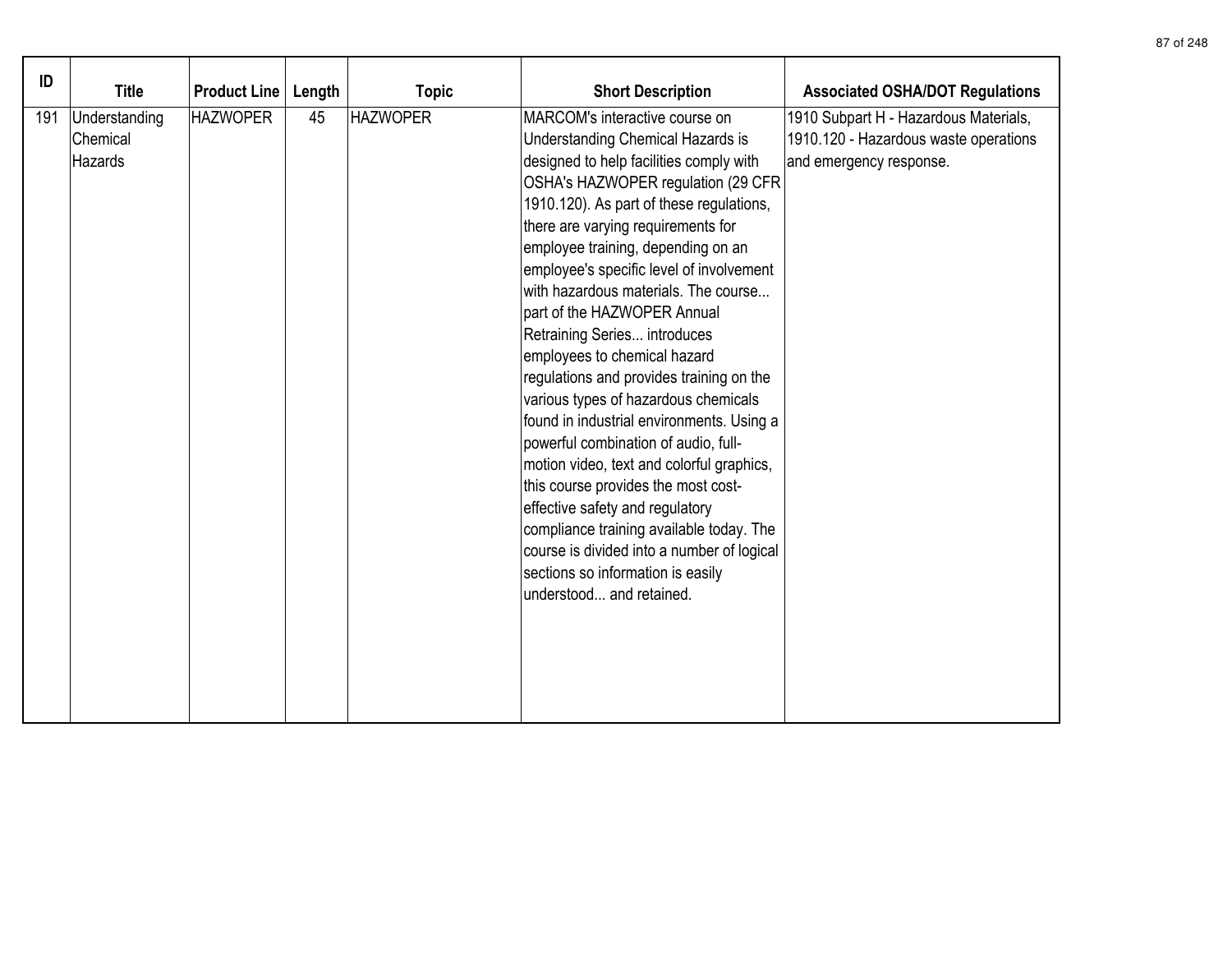| ID  | <b>Title</b>                     | <b>Product Line</b> | Length | <b>Topic</b>    | <b>Short Description</b>                                                                                                                                                                                                                                                                                                                                                                                                                                                                                                                                                                                                                                                                                                                                                                                                                                                | <b>Associated OSHA/DOT Regulations</b>                                                                    |
|-----|----------------------------------|---------------------|--------|-----------------|-------------------------------------------------------------------------------------------------------------------------------------------------------------------------------------------------------------------------------------------------------------------------------------------------------------------------------------------------------------------------------------------------------------------------------------------------------------------------------------------------------------------------------------------------------------------------------------------------------------------------------------------------------------------------------------------------------------------------------------------------------------------------------------------------------------------------------------------------------------------------|-----------------------------------------------------------------------------------------------------------|
| 192 | Understanding<br><b>HAZWOPER</b> | <b>HAZWOPER</b>     | 45     | <b>HAZWOPER</b> | MARCOM's interactive course on<br>Understanding HAZWOPER is designed<br>to help facilities comply with OSHA's<br>HAZWOPER regulation (29 CFR<br>1910.120). As part of these regulations,<br>there are varying requirements for<br>employee training, depending on an<br>employee's specific level of involvement<br>with hazardous materials. The course is<br>designed to explain the regulations and<br>to help employees begin to reduce or<br>eliminate potential exposure to<br>hazardous materials in their work<br>environments. Using a powerful<br>combination of audio, full-motion video,<br>text and colorful graphics, this course<br>provides the most cost-effective safety<br>and regulatory compliance training<br>available today. The course is divided<br>into a number of logical sections so<br>information is easily understood and<br>retained. | 1910 Subpart H - Hazardous Materials,<br>1910.120 - Hazardous waste operations<br>and emergency response. |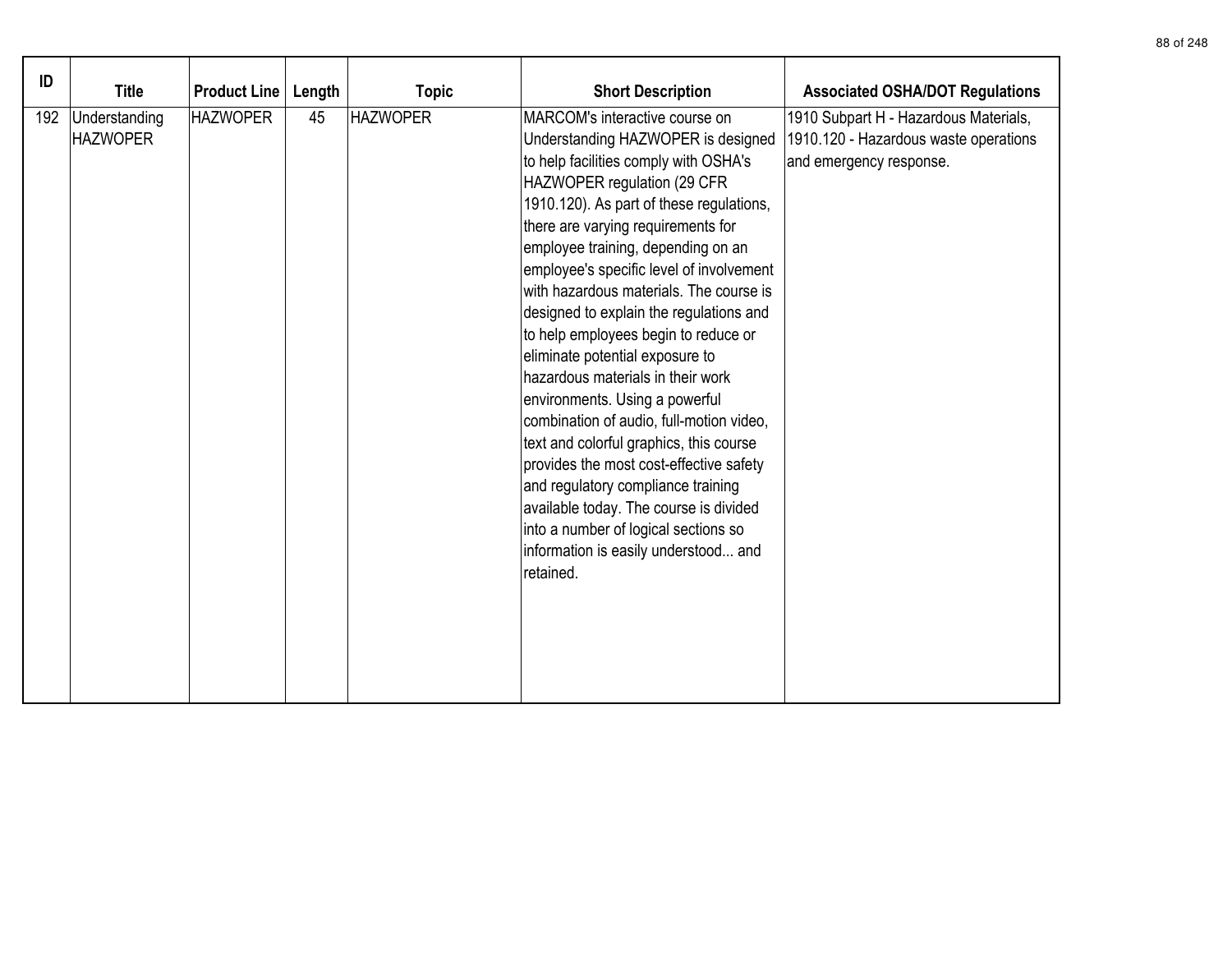| ID  |                                                      |                     |        |                 |                                                                                                                                                                                                                                                                                                                                                                                                                                                                                                                                                                                                                                                                                                                                                                                                                                                                                                                |                                                                                                           |
|-----|------------------------------------------------------|---------------------|--------|-----------------|----------------------------------------------------------------------------------------------------------------------------------------------------------------------------------------------------------------------------------------------------------------------------------------------------------------------------------------------------------------------------------------------------------------------------------------------------------------------------------------------------------------------------------------------------------------------------------------------------------------------------------------------------------------------------------------------------------------------------------------------------------------------------------------------------------------------------------------------------------------------------------------------------------------|-----------------------------------------------------------------------------------------------------------|
|     | <b>Title</b>                                         | <b>Product Line</b> | Length | <b>Topic</b>    | <b>Short Description</b>                                                                                                                                                                                                                                                                                                                                                                                                                                                                                                                                                                                                                                                                                                                                                                                                                                                                                       | <b>Associated OSHA/DOT Regulations</b>                                                                    |
| 193 | <b>Work Practices</b><br>and Engineering<br>Controls | <b>HAZWOPER</b>     | 45     | <b>HAZWOPER</b> | MARCOM's interactive course on Work<br>Practices and Engineering Controls is<br>designed to help facilities comply with<br>OSHA's HAZWOPER regulation (29 CFR<br>1910.120). As part of these regulations,<br>there are varying requirements for<br>employee training, depending on an<br>employee's specific level of involvement<br>with hazardous materials. The course<br>helps employees to understand the<br>nature and behavior of hazardous<br>chemicals, and how to reduce or<br>eliminate potential exposure to<br>hazardous materials in their work<br>environments. Using a powerful<br>combination of audio, full-motion video,<br>text and colorful graphics, this course<br>provides the most cost-effective safety<br>and regulatory compliance training<br>available today. The course is divided<br>into a number of logical sections so<br>information is easily understood and<br>retained. | 1910 Subpart H - Hazardous Materials,<br>1910.120 - Hazardous waste operations<br>and emergency response. |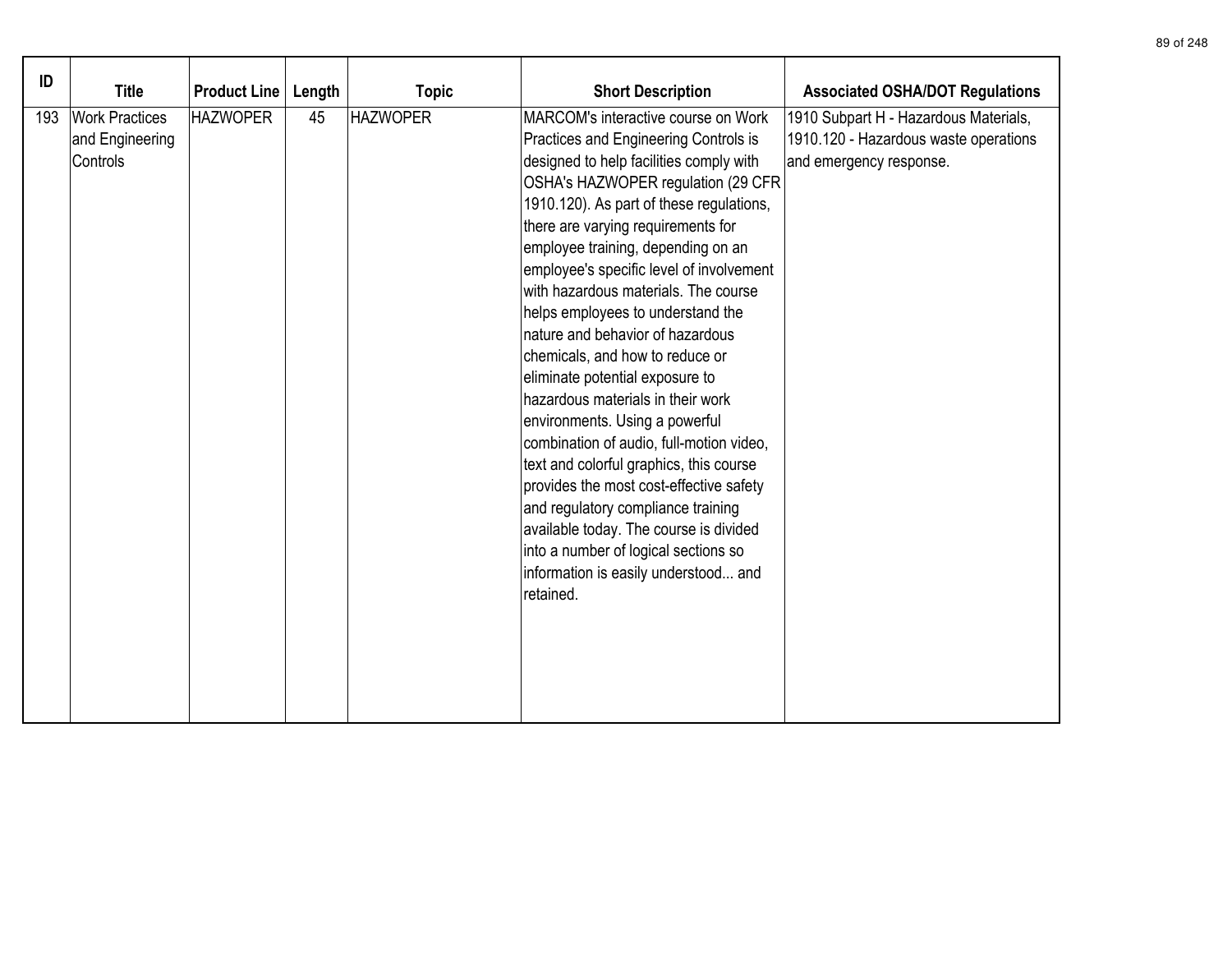| ID  | <b>Title</b>                                  | <b>Product Line</b>  | Length | <b>Topic</b> | <b>Short Description</b>                                                                                                                                                                                                                                                                                                                                                                                                                                                                                                                                                                                          | <b>Associated OSHA/DOT Regulations</b>                                                                                                                                                                                                                                                                                                                                                                                                                                                                                                                                                                                                                                                                                                                                                                              |
|-----|-----------------------------------------------|----------------------|--------|--------------|-------------------------------------------------------------------------------------------------------------------------------------------------------------------------------------------------------------------------------------------------------------------------------------------------------------------------------------------------------------------------------------------------------------------------------------------------------------------------------------------------------------------------------------------------------------------------------------------------------------------|---------------------------------------------------------------------------------------------------------------------------------------------------------------------------------------------------------------------------------------------------------------------------------------------------------------------------------------------------------------------------------------------------------------------------------------------------------------------------------------------------------------------------------------------------------------------------------------------------------------------------------------------------------------------------------------------------------------------------------------------------------------------------------------------------------------------|
| 194 | <b>Electrical Safety</b><br>in the Laboratory | Laboratory<br>Safety | 30     |              | Electrical Safety in the Lab MARCOM's interactive course on<br>Electrical Safety in the Laboratory<br>emphasizes the need for safety when<br>using electricity, and discusses how to<br>reduce the potential for accidents<br>involving electrical shock, fire and<br>explosions. Using a powerful<br>combination of audio, full-motion video,<br>text and colorful graphics, this course<br>provides the most cost-effective safety<br>and regulatory compliance training<br>available today. The course is divided<br>into a number of logical sections so<br>information is easily understood and<br>retained. | 1910 Subpart I - Personal Protective<br>Equipment, 1910.137 - Electrical protective<br>devices.; 1910 Subpart S - Electrical,<br>1910.132 - Electric utilization systems.,<br>1910.303 - General requirements.,<br>1910.304 - Wiring design and protection.,<br>1910.305 - Wiring methods, components,<br>and equipment for general use., 1910.306 -<br>Specific purpose equipment and<br>installations., 1910.307 - Hazardous<br>classified) locations., 1910.308 - Special<br>systems., 1910.331 - Scope., 1910.332 -<br>Training., 1910.333 - Selection and use of<br>work practices., 1910-334 - Use of<br>equipment., 1910.335 - Safeguards for<br>personnel protection.; 1910 Subpart Z -<br>Toxic and Hazardous Substances.,<br>1910.1450 - Occupational exposure to<br>hazardous chemicals in laboratories. |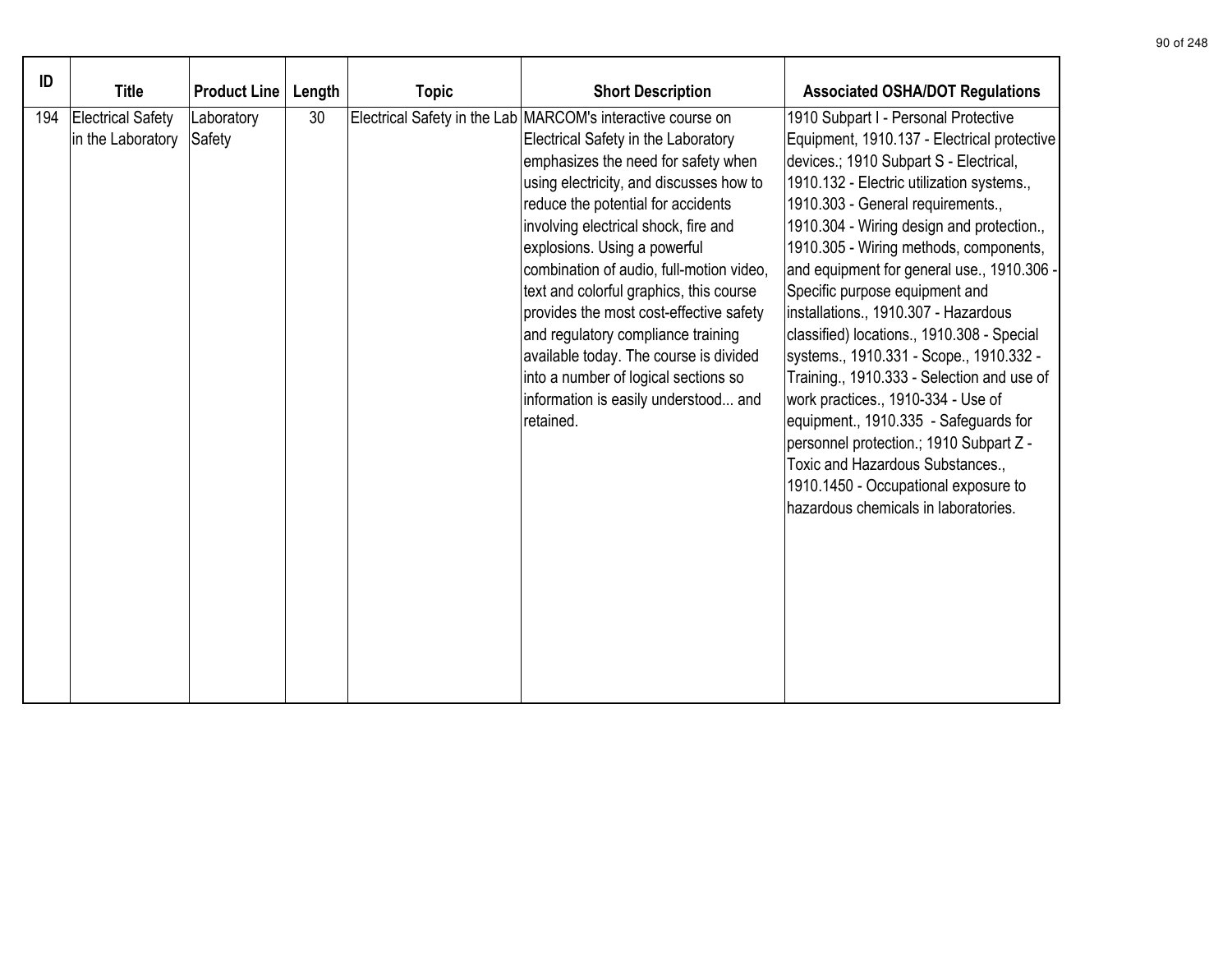| ID  | <b>Title</b>                                    | <b>Product Line</b>  | Length | <b>Topic</b> | <b>Short Description</b>                                                                                                                                                                                                                                                                                                                                                                                                                                                                                                                                                                                                                                                                                         | <b>Associated OSHA/DOT Regulations</b>                                                                                               |
|-----|-------------------------------------------------|----------------------|--------|--------------|------------------------------------------------------------------------------------------------------------------------------------------------------------------------------------------------------------------------------------------------------------------------------------------------------------------------------------------------------------------------------------------------------------------------------------------------------------------------------------------------------------------------------------------------------------------------------------------------------------------------------------------------------------------------------------------------------------------|--------------------------------------------------------------------------------------------------------------------------------------|
| 195 | Flammables &<br>Explosives in the<br>Laboratory | Laboratory<br>Safety | 30     |              | Flammables & Explosives i MARCOM's interactive course on<br>Flammables and Explosives in the<br>Laboratory discusses the nature of<br>flammable and explosive materials, as<br>well as hazards associated with their<br>use. It also reviews the proper handling<br>procedures and personal protective<br>equipment that should be used when<br>working with these substances. Using a<br>powerful combination of audio, full-<br>motion video, text and colorful graphics,<br>this course provides the most cost-<br>effective safety and regulatory<br>compliance training available today. The<br>course is divided into a number of logical<br>sections so information is easily<br>understood and retained. | 1910 Subpart Z - Toxic and Hazardous<br>Substances., 1910.1450 - Occupational<br>exposure to hazardous chemicals in<br>laboratories. |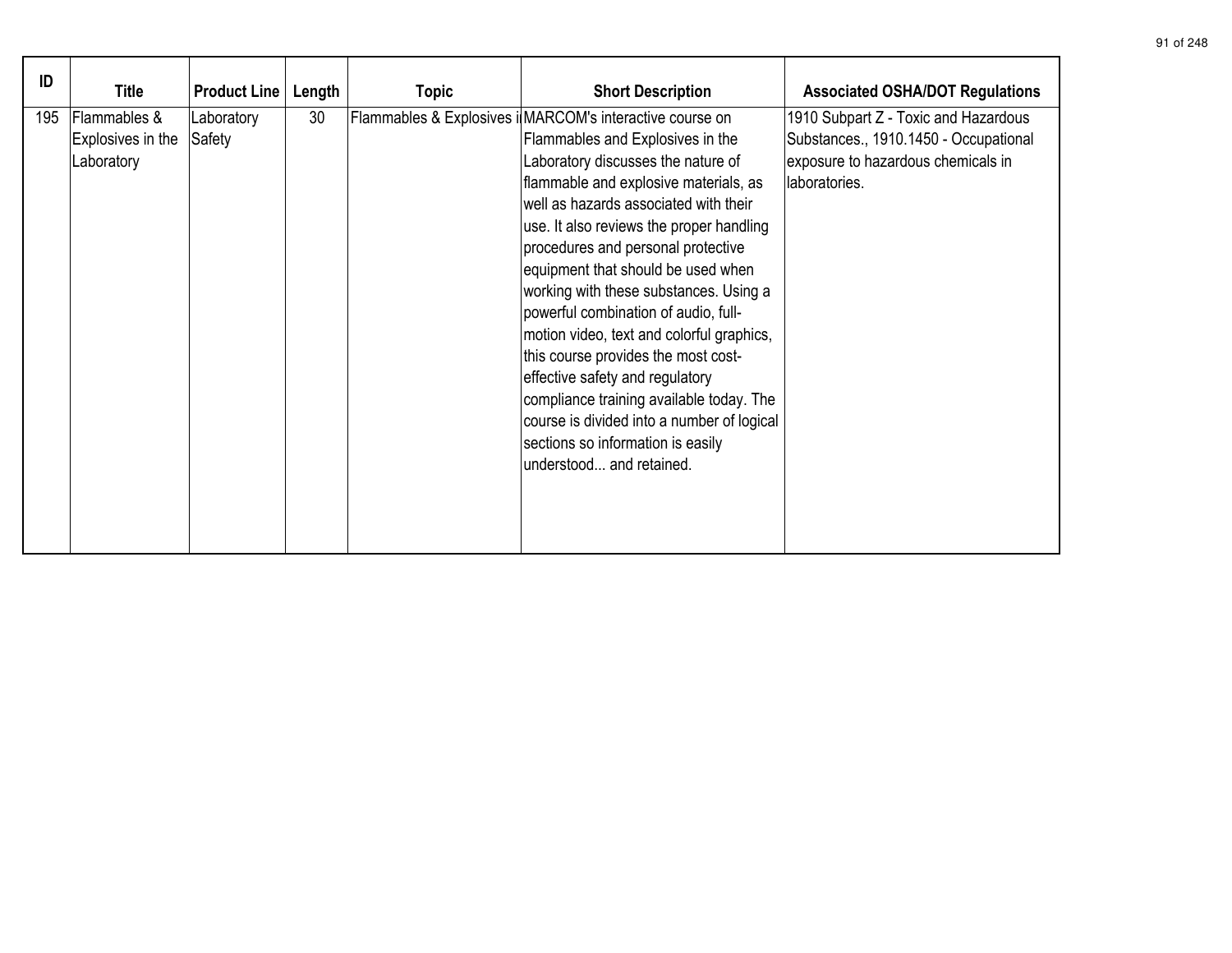| ID  | <b>Title</b>                                                        | <b>Product Line</b>  | Length | <b>Topic</b> | <b>Short Description</b>                                                                                                                                                                                                                                                                                                                                                                                                                                                                                                                                                                         | <b>Associated OSHA/DOT Regulations</b>                                                                                                                                                                                                |
|-----|---------------------------------------------------------------------|----------------------|--------|--------------|--------------------------------------------------------------------------------------------------------------------------------------------------------------------------------------------------------------------------------------------------------------------------------------------------------------------------------------------------------------------------------------------------------------------------------------------------------------------------------------------------------------------------------------------------------------------------------------------------|---------------------------------------------------------------------------------------------------------------------------------------------------------------------------------------------------------------------------------------|
| 178 | <b>GHS Safety Data</b><br>Sheets in the<br>Laboratory               | Laboratory<br>Safety | 30     | <b>GHS</b>   | MARCOM's interactive course on GHS<br>Safety Data Sheets in the Laboratory<br>reviews the composition of GHS Safety<br>Data Sheets, the information that's<br>contained in each section and how<br>SDS's are different from Material Safety<br>Data Sheets. Using a powerful<br>combination of audio, full-motion video,<br>text and colorful graphics, this course<br>provides the most cost-effective safety<br>and regulatory compliance training<br>available today. The course is divided<br>into a number of logical sections so<br>information is easily understood and<br>retained.      | 1910 Subpart Z - Toxic and Hazardous<br>Substances., 1910.1450 - Occupational<br>exposure to hazardous chemicals in<br>laboratories.                                                                                                  |
| 196 | Handling<br>Compressed Gas Safety<br>Cylinders in the<br>Laboratory | Laboratory           | 30     |              | Compressed Gas in the La MARCOM's interactive course on<br>Handling Compressed Gas Cylinders in<br>the Laboratory examines how gas<br>cylinders work, the hazards that are<br>associated with them and the need for<br>caution when using or storing a cylinder.<br>Using a powerful combination of audio,<br>full-motion video, text and colorful<br>graphics, this course provides the most<br>cost-effective safety and regulatory<br>compliance training available today. The<br>course is divided into a number of logical<br>sections so information is easily<br>understood and retained. | 1910 Subpart H - Hazardous Materials,<br>1910.101 - Compressed gases (general<br>requirements).; 1910 Subpart Z - Toxic and<br>Hazardous Substances., 1910.1450 -<br>Occupational exposure to hazardous<br>chemicals in laboratories. |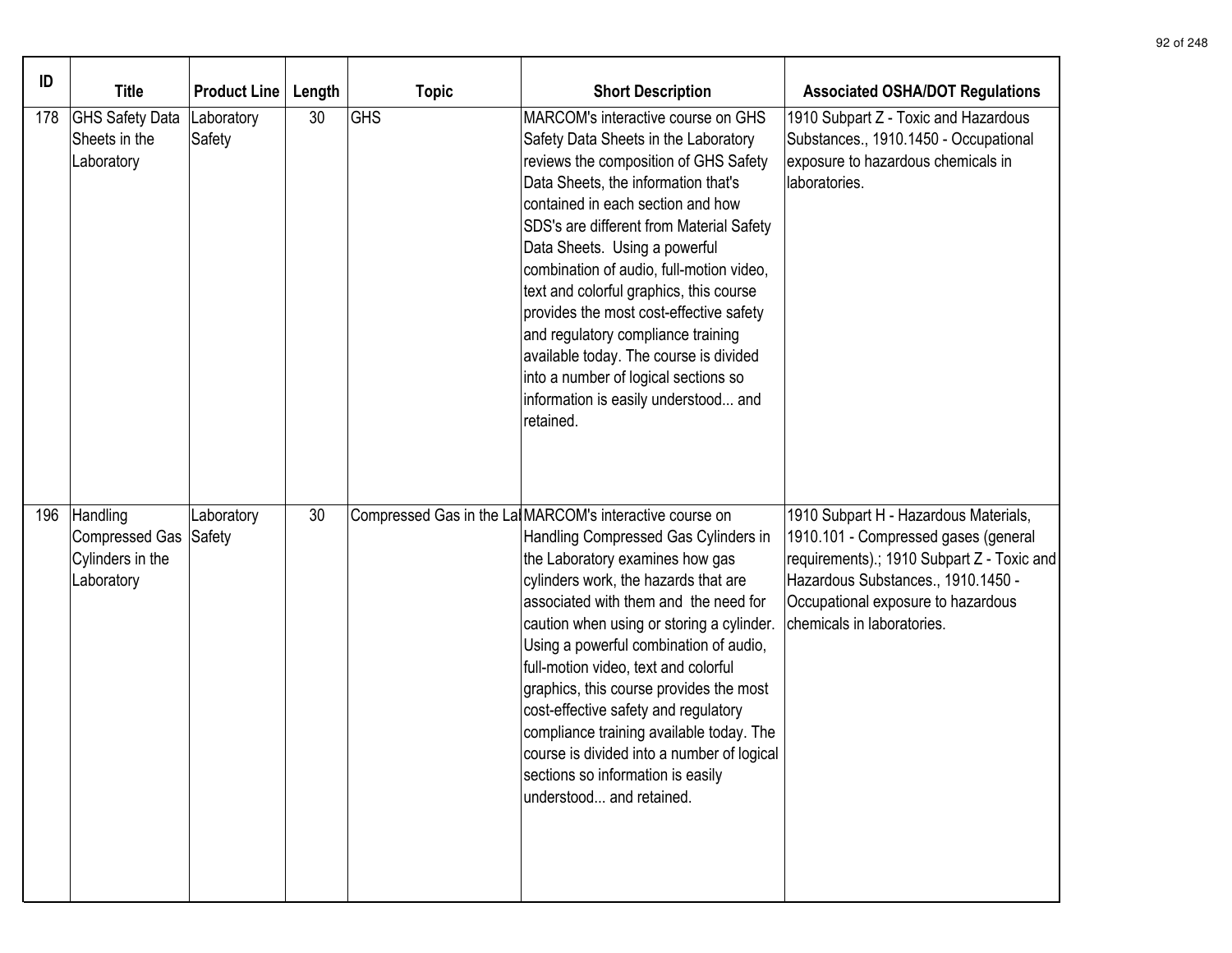| ID  | <b>Title</b>                | <b>Product Line</b>  | Length | <b>Topic</b>          | <b>Short Description</b>                                                                                                                                                                                                                                                                                                                                                                                                                                                                                                                                                                                         | <b>Associated OSHA/DOT Regulations</b>                                                                                               |
|-----|-----------------------------|----------------------|--------|-----------------------|------------------------------------------------------------------------------------------------------------------------------------------------------------------------------------------------------------------------------------------------------------------------------------------------------------------------------------------------------------------------------------------------------------------------------------------------------------------------------------------------------------------------------------------------------------------------------------------------------------------|--------------------------------------------------------------------------------------------------------------------------------------|
| 197 | Laboratory<br>Ergonomics    | Laboratory<br>Safety | 30     | Laboratory Ergonomics | MARCOM's interactive course on<br>Laboratory Ergonomics discusses the<br>need to set up work areas correctly, as<br>well as how to minimize the strain of<br>using laboratory equipment, tools and<br>instruments. Using a powerful<br>combination of audio, full-motion video,<br>text and colorful graphics, this course<br>provides the most cost-effective safety<br>and regulatory compliance training<br>available today. The course is divided<br>into a number of logical sections so<br>information is easily understood and<br>retained.                                                               | 1910 Subpart Z - Toxic and Hazardous<br>Substances., 1910.1450 - Occupational<br>exposure to hazardous chemicals in<br>laboratories. |
| 227 | Laboratory Hoods Laboratory | Safety               | 30     | Laboratory Hoods      | MARCOM's interactive course on<br>Laboratory Hoods emphasizes how to<br>properly use laboratory hoods and how<br>to test them to ensure correct<br>functioning as well as discusses how<br>hoods can protect an experiment, the<br>facility, and most importantly, the<br>employee. Using a powerful combination<br>of audio, full-motion video, text and<br>colorful graphics, this course provides<br>the most cost-effective safety and<br>regulatory compliance training available<br>today. The course is divided into a<br>number of logical sections so information<br>is easily understood and retained. | 1910 Subpart Z - Toxic and Hazardous<br>Substances., 1910.1450 - Occupational<br>exposure to hazardous chemicals in<br>laboratories. |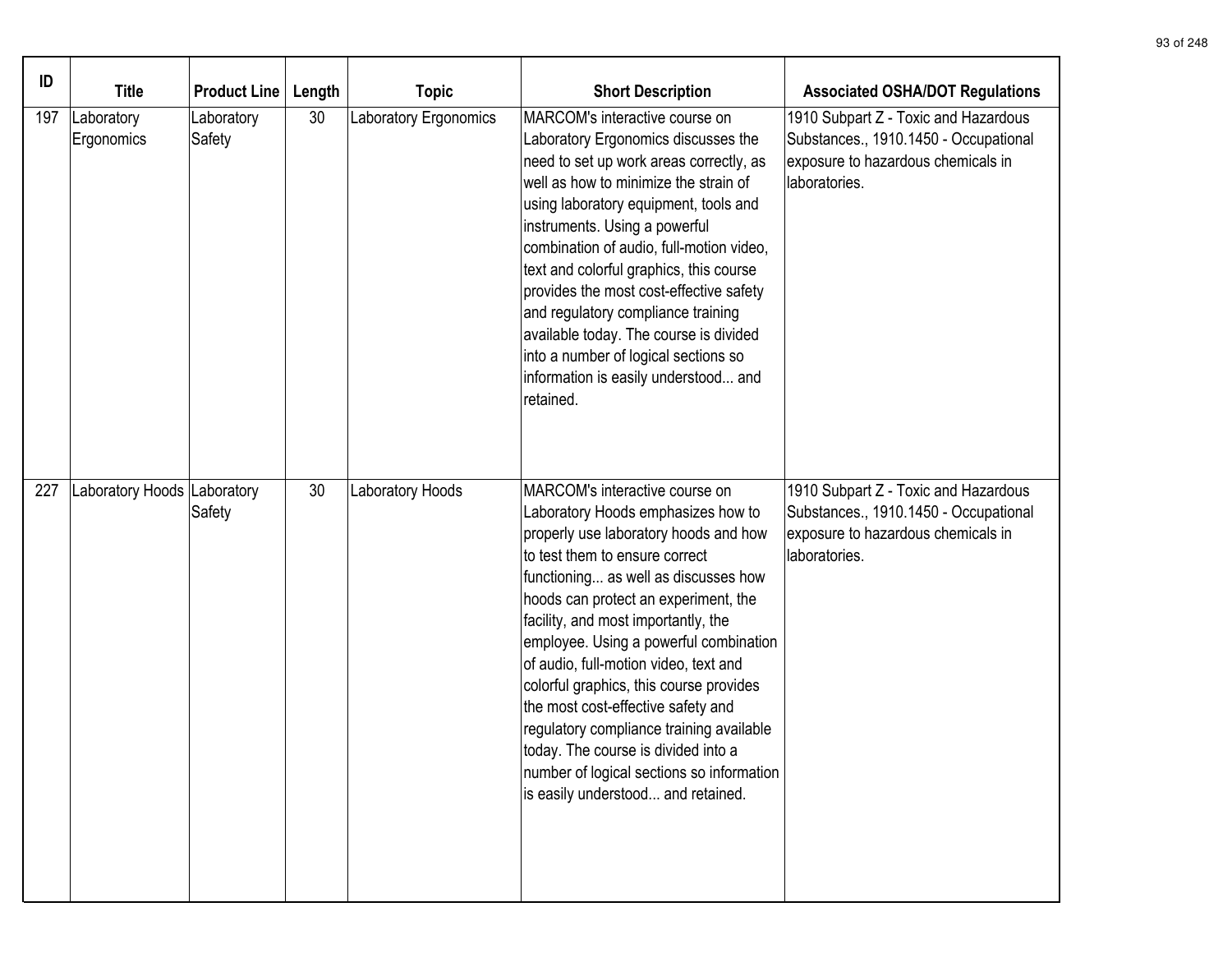| ID  | <b>Title</b>                               | <b>Product Line</b> | Length | Topic | <b>Short Description</b>                                                                                                                                                                                                                                                                                                                                                                                                                                                                                                                                                                                                                               | <b>Associated OSHA/DOT Regulations</b>                                                                                               |
|-----|--------------------------------------------|---------------------|--------|-------|--------------------------------------------------------------------------------------------------------------------------------------------------------------------------------------------------------------------------------------------------------------------------------------------------------------------------------------------------------------------------------------------------------------------------------------------------------------------------------------------------------------------------------------------------------------------------------------------------------------------------------------------------------|--------------------------------------------------------------------------------------------------------------------------------------|
| 198 | Orientation to<br>Laboratory Safety Safety | Laboratory          | 30     |       | Orientation to Laboratory S MARCOM's interactive course on<br>Orientation to Laboratory Safety shows<br>both new employees and seasoned<br>veterans the importance of safety in the<br>laboratory as well as reviews the<br>OSHA regulations and good safety<br>practices that apply to the laboratory<br>environment. Using a powerful<br>combination of audio, full-motion video,<br>text and colorful graphics, this course<br>provides the most cost-effective safety<br>and regulatory compliance training<br>available today. The course is divided<br>into a number of logical sections so<br>information is easily understood and<br>retained. | 1910 Subpart Z - Toxic and Hazardous<br>Substances., 1910.1450 - Occupational<br>exposure to hazardous chemicals in<br>laboratories. |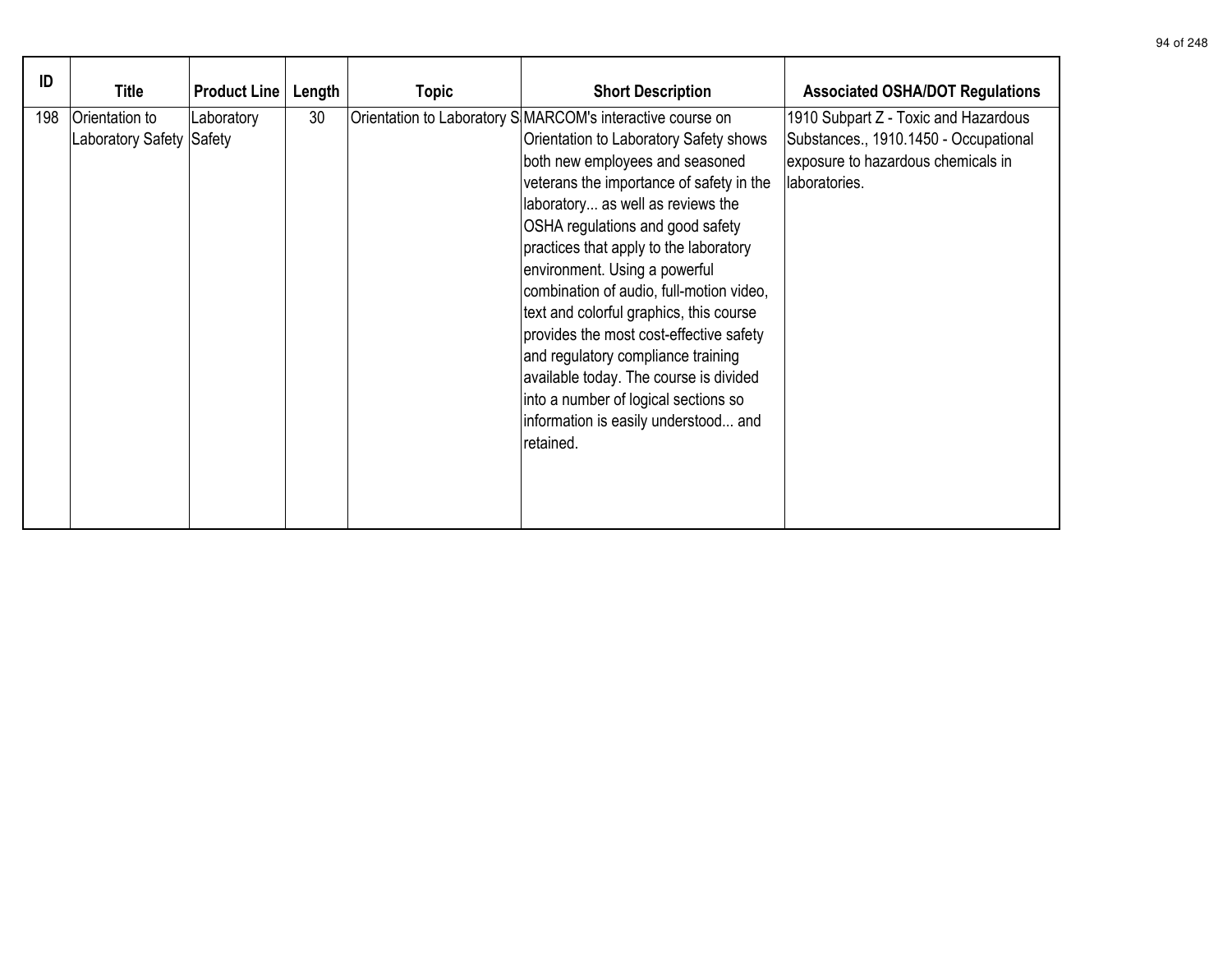| ID  | <b>Title</b>                              | <b>Product Line</b>  | Length | <b>Topic</b> | <b>Short Description</b>                                                                                                                                                                                                                                                                                                                                                                                                                                                                                                                                                                                             | <b>Associated OSHA/DOT Regulations</b>                                                                                                                                                                                  |
|-----|-------------------------------------------|----------------------|--------|--------------|----------------------------------------------------------------------------------------------------------------------------------------------------------------------------------------------------------------------------------------------------------------------------------------------------------------------------------------------------------------------------------------------------------------------------------------------------------------------------------------------------------------------------------------------------------------------------------------------------------------------|-------------------------------------------------------------------------------------------------------------------------------------------------------------------------------------------------------------------------|
| 199 | OSHA<br>Formaldehyde<br>Standard          | Laboratory<br>Safety | 30     |              | OSHA Formaldehyde Stan MARCOM's interactive course on The<br>OSHA Formaldehyde Standard provides<br>training that is required by this standard,<br>and focuses on the rules and procedures<br>that the standard establishes for working<br>with this potentially dangerous chemical.<br>Using a powerful combination of audio,<br>full-motion video, text and colorful<br>graphics, this course provides the most<br>cost-effective safety and regulatory<br>compliance training available today. The<br>course is divided into a number of logical<br>sections so information is easily<br>understood and retained. | 1910 Subpart Z - Toxic and Hazardous<br>Substances., 1910.1048 - Formaldehyde.;<br>1910 Subpart Z - Toxic and Hazardous<br>Substances., 1910.1450 - Occupational<br>exposure to hazardous chemicals in<br>laboratories. |
| 200 | Planning for<br>Laboratory<br>Emergencies | Laboratory<br>Safety | 30     |              | Planning for Laboratory Em MARCOM's interactive course on<br>Planning for Laboratory Emergencies<br>discusses how to minimize damage and<br>prevent injuries if an emergency should<br>occur. Using a powerful combination of<br>audio, full-motion video, text and colorful<br>graphics, this course provides the most<br>cost-effective safety and regulatory<br>compliance training available today. The<br>course is divided into a number of logical<br>sections so information is easily<br>understood and retained.                                                                                           | 1910 Subpart Z - Toxic and Hazardous<br>Substances., 1910.1450 - Occupational<br>exposure to hazardous chemicals in<br>laboratories.                                                                                    |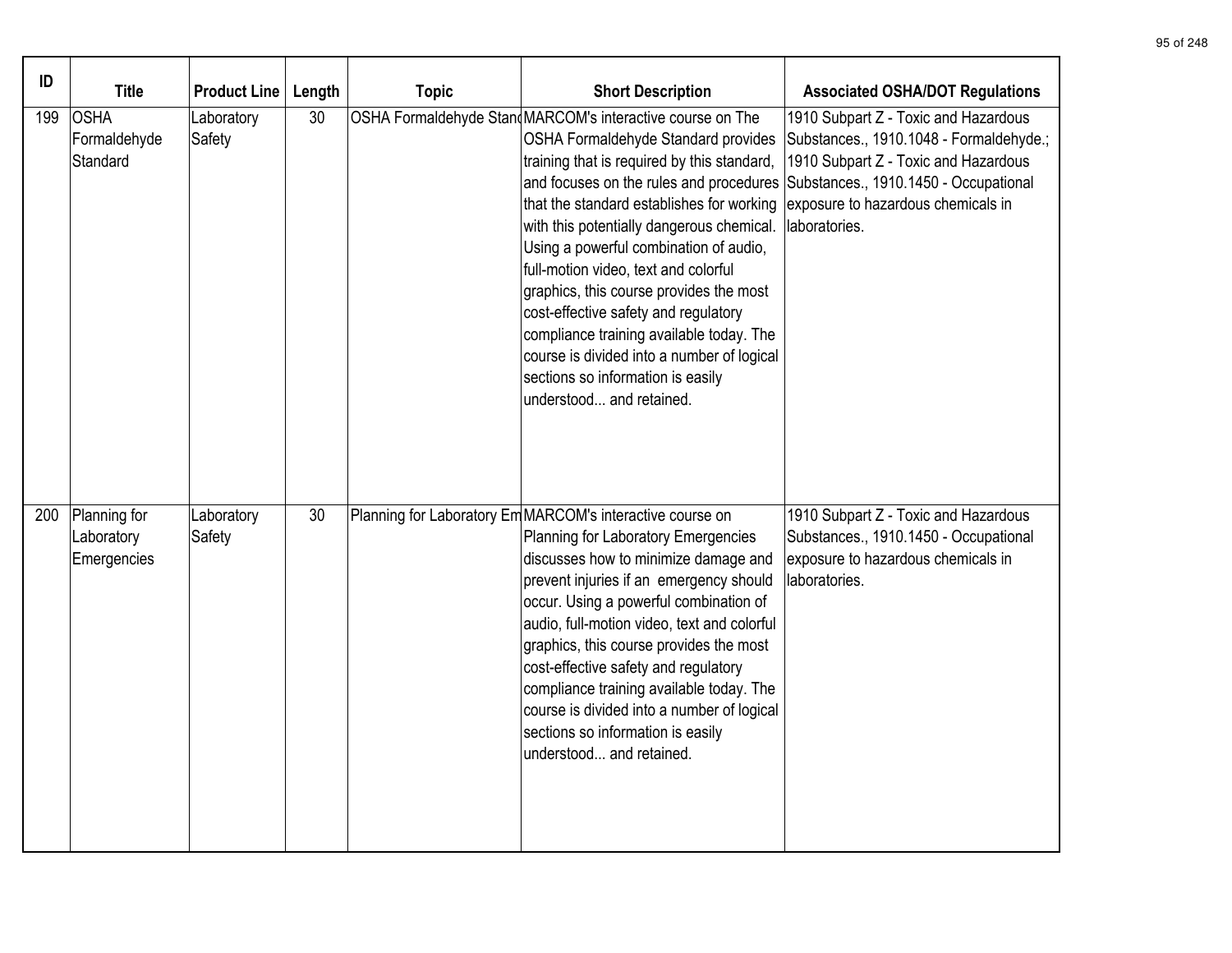| ID  | <b>Title</b>                                     | <b>Product Line</b>  | Length | <b>Topic</b> | <b>Short Description</b>                                                                                                                                                                                                                                                                                                                                                                                                                                                                                                                                                                                                | <b>Associated OSHA/DOT Regulations</b>                                                                                               |
|-----|--------------------------------------------------|----------------------|--------|--------------|-------------------------------------------------------------------------------------------------------------------------------------------------------------------------------------------------------------------------------------------------------------------------------------------------------------------------------------------------------------------------------------------------------------------------------------------------------------------------------------------------------------------------------------------------------------------------------------------------------------------------|--------------------------------------------------------------------------------------------------------------------------------------|
| 201 | Preventing<br>Contamination in<br>the Laboratory | Laboratory<br>Safety | 30     |              | Preventing Contamination i MARCOM's interactive course on<br>Preventing Contamination in the<br>Laboratory emphasizes the need to<br>recognize situations that could lead to<br>contamination, and discusses what can<br>be done to prevent contamination from<br>occurring. Using a powerful combination<br>of audio, full-motion video, text and<br>colorful graphics, this course provides<br>the most cost-effective safety and<br>regulatory compliance training available<br>today. The course is divided into a<br>number of logical sections so information<br>is easily understood and retained.               | 1910 Subpart Z - Toxic and Hazardous<br>Substances., 1910.1450 - Occupational<br>exposure to hazardous chemicals in<br>laboratories. |
| 202 | Safe Handling of<br>Laboratory<br>Glassware      | Laboratory<br>Safety | 30     |              | Safe Handling Laboratory (MARCOM's interactive course on Safe<br>Handling of Laboratory Glassware<br>discusses the nature of various types of<br>glassware, and the problems it can<br>cause as well as the need for<br>employees to use and maintain<br>laboratory glassware safely. Using a<br>powerful combination of audio, full-<br>motion video, text and colorful graphics,<br>this course provides the most cost-<br>effective safety and regulatory<br>compliance training available today. The<br>course is divided into a number of logical<br>sections so information is easily<br>understood and retained. | 1910 Subpart Z - Toxic and Hazardous<br>Substances., 1910.1450 - Occupational<br>exposure to hazardous chemicals in<br>laboratories. |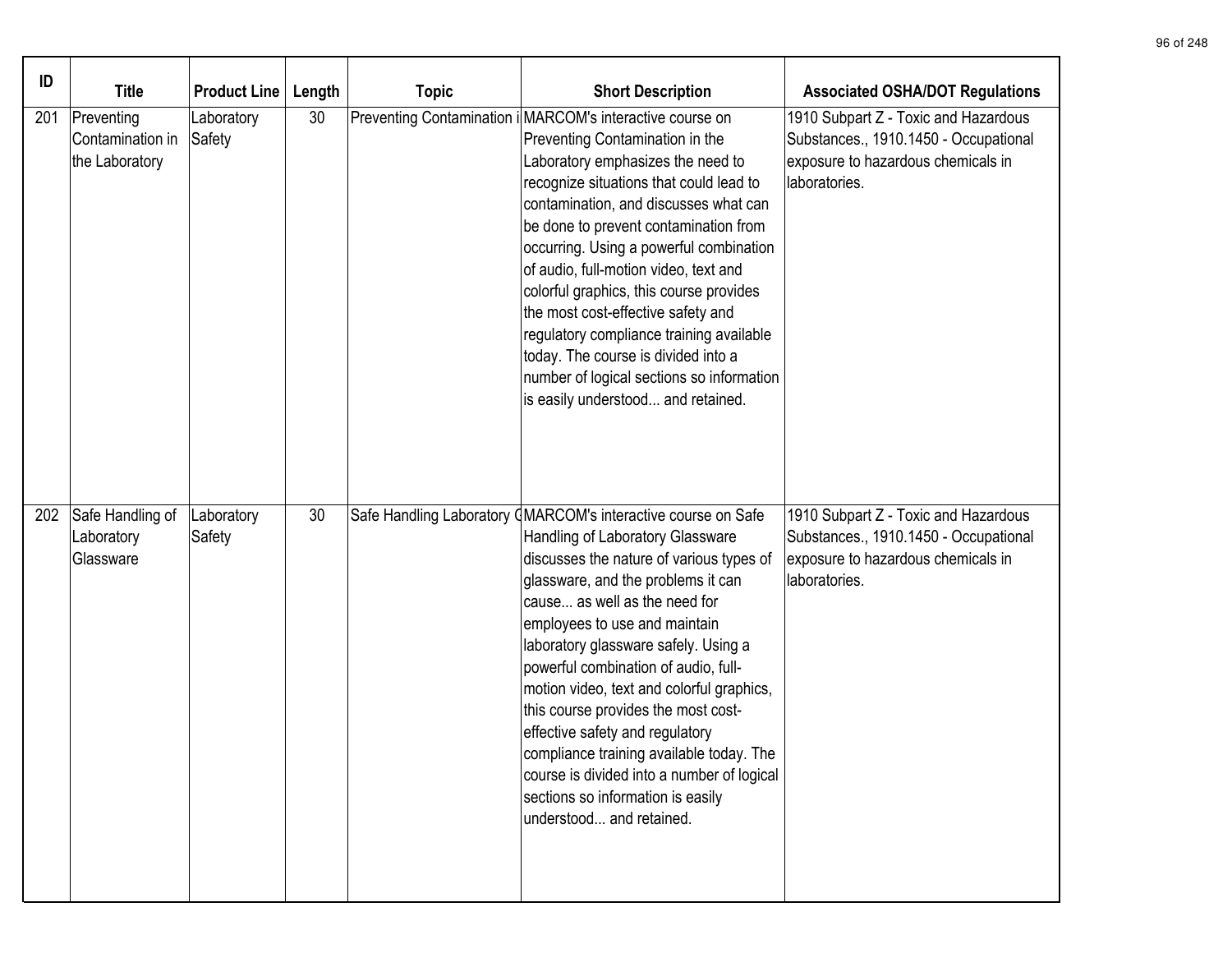| ID  | <b>Title</b>                                                   | <b>Product Line</b> | Length | <b>Topic</b> | <b>Short Description</b>                                                                                                                                                                                                                                                                                                                                                                                                                                                                                                                                                          | <b>Associated OSHA/DOT Regulations</b>                                                                                               |
|-----|----------------------------------------------------------------|---------------------|--------|--------------|-----------------------------------------------------------------------------------------------------------------------------------------------------------------------------------------------------------------------------------------------------------------------------------------------------------------------------------------------------------------------------------------------------------------------------------------------------------------------------------------------------------------------------------------------------------------------------------|--------------------------------------------------------------------------------------------------------------------------------------|
| 203 | Safety Showers & Laboratory<br>Eye Washes in<br>the Laboratory | Safety              | 30     |              | Safety Showers & Eye Was MARCOM's interactive course on Safety<br>Showers and Eye Washes in the<br>Laboratory reviews the correct ways to<br>use this equipment, and emphasizes the<br>need for quick action after a chemical<br>splash or spill. Using a powerful<br>combination of audio, full-motion video,<br>text and colorful graphics, this course<br>provides the most cost-effective safety<br>and regulatory compliance training<br>available today. The course is divided<br>into a number of logical sections so<br>information is easily understood and<br>retained. | 1910 Subpart Z - Toxic and Hazardous<br>Substances., 1910.1450 - Occupational<br>exposure to hazardous chemicals in<br>laboratories. |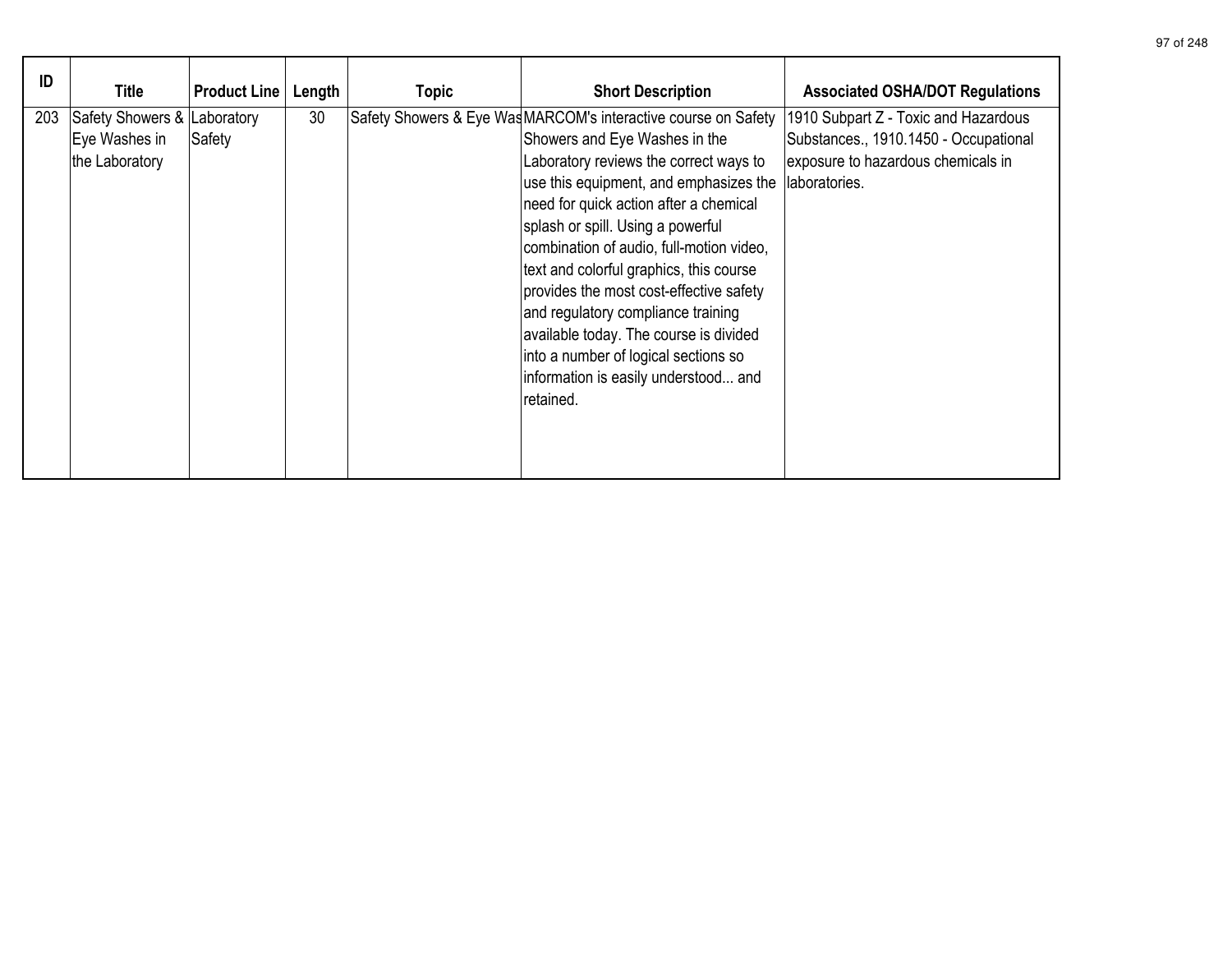| ID  | <b>Title</b>                                                      | <b>Product Line</b>      | Length | <b>Topic</b>        | <b>Short Description</b>                                                                                                                                                                                                                                                                                                                                                                                                                                                                                                                                                                                                                                                                                                                                          | <b>Associated OSHA/DOT Regulations</b>                                                                                                                                                                                                                                                                                                                                                                                                                                                        |
|-----|-------------------------------------------------------------------|--------------------------|--------|---------------------|-------------------------------------------------------------------------------------------------------------------------------------------------------------------------------------------------------------------------------------------------------------------------------------------------------------------------------------------------------------------------------------------------------------------------------------------------------------------------------------------------------------------------------------------------------------------------------------------------------------------------------------------------------------------------------------------------------------------------------------------------------------------|-----------------------------------------------------------------------------------------------------------------------------------------------------------------------------------------------------------------------------------------------------------------------------------------------------------------------------------------------------------------------------------------------------------------------------------------------------------------------------------------------|
| 171 | Aerial Lifts in<br>Industrial and<br>Construction<br>Environments | Regulatory<br>Compliance | 45     | <b>Aerial Lifts</b> | MARCOM's interactive course on Aerial<br>Lifts in Industrial and Construction<br>Environments reviews the various types<br>of aerial lifts, make employees aware of<br>the hazards that are associated with<br>these lifts, and give them the information<br>that they'll need to work safely whether education; 1926.502-Fall protection<br>they're using a lift or working around one. systems criteria and practices; ANSI/SIA<br>Using a powerful combination of audio,<br>full-motion video, text and colorful<br>graphics, this course provides the most<br>cost-effective safety and regulatory<br>compliance training available today. The<br>course is divided into a number of logical<br>sections so information is easily<br>understood and retained. | 1926.453 - Safety and Health Regulations<br>for Construction; 29 CFR 1910.67 -<br>Powered Platforms, Manlifts, and Vehicle-<br>Mounted Work Platforms; 1910.269(p)-<br>Operations near energized lines or<br>equipment; 1926.21-Safety training and<br>A92.2-1969-Vehicle-Mounted Elevating<br>and Rotating Aerial Devices; ANSI/SIA<br>A92.3-Manual of Responsibilities for<br>Dealers; ANSI/SIA A92.5-Boom-Supported<br>Elevating Work Platforms; ANSI/SIA A92.6-<br>Additional Information |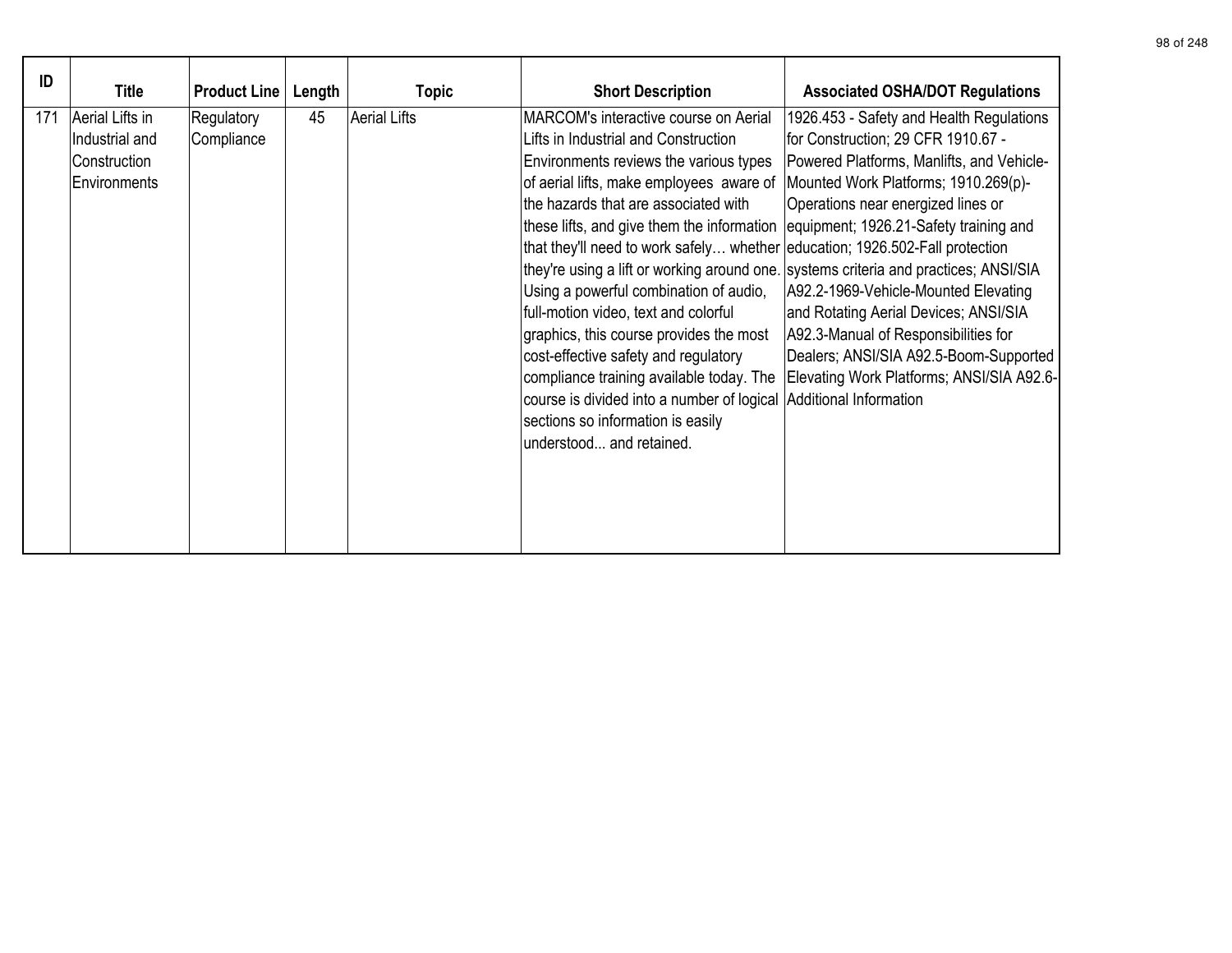| ID  | Title                         | <b>Product Line</b>      | Length | Topic              | <b>Short Description</b>                                                                                                                                                                                                                                                                                                                                                                                                                                                                                                                              | <b>Associated OSHA/DOT Regulations</b>                                     |
|-----|-------------------------------|--------------------------|--------|--------------------|-------------------------------------------------------------------------------------------------------------------------------------------------------------------------------------------------------------------------------------------------------------------------------------------------------------------------------------------------------------------------------------------------------------------------------------------------------------------------------------------------------------------------------------------------------|----------------------------------------------------------------------------|
| 265 | Asbestos <br><b>Awareness</b> | Regulatory<br>Compliance | 45     | Asbestos Awareness | IMARCOM's interactive course on<br>Asbestos Awareness provides<br>employees with this important<br>information, and also helps employers<br>comply with the training requirements of<br>the OSHA Asbestos Standard. Using a<br>powerful combination of audio, full-<br>motion video, text and colorful graphics,<br>this course provides the most cost-<br>effective safety and regulatory<br>compliance training available today. The<br>course is divided into a number of logical<br>sections so information is easily<br>understood and retained. | 1910 Subpart Z - Toxic and Hazardous<br>Substances., 1910.1001 - Asbestos. |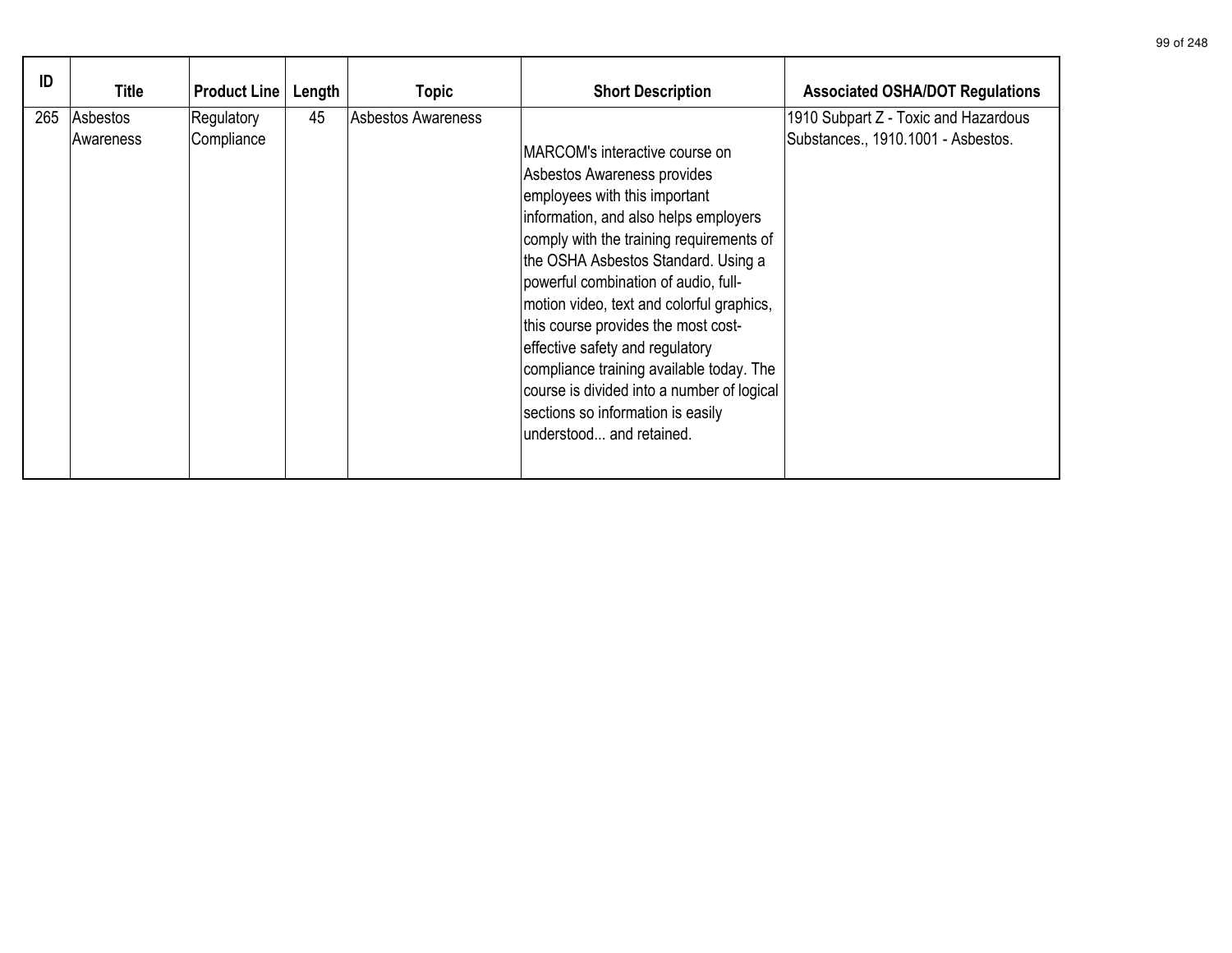| ID  | <b>Title</b>                                                                    | <b>Product Line</b>      | Length | Topic                       | <b>Short Description</b>                                                                                                                                                                                                                                                                                                                                                                                                                                                                                                                                                                                                              | <b>Associated OSHA/DOT Regulations</b>                                                    |
|-----|---------------------------------------------------------------------------------|--------------------------|--------|-----------------------------|---------------------------------------------------------------------------------------------------------------------------------------------------------------------------------------------------------------------------------------------------------------------------------------------------------------------------------------------------------------------------------------------------------------------------------------------------------------------------------------------------------------------------------------------------------------------------------------------------------------------------------------|-------------------------------------------------------------------------------------------|
| 244 | Bloodborne<br>Pathogens in<br>Commercial and<br>Industrial<br><b>Facilities</b> | Regulatory<br>Compliance | 45     | <b>Bloodborne Pathogens</b> | IMARCOM's interactive course on<br>Bloodborne Pathogens in Commercial<br>and Industrial Facilities provides<br>essential information while assisting<br>commercial and industrial organizations<br>in fulfilling the training requirements<br>contained in the OSHA Bloodborne<br>Pathogens Standard. Using a powerful<br>combination of audio, full-motion video,<br>text and colorful graphics, this course<br>provides the most cost-effective safety<br>and regulatory compliance training<br>available today. The course is divided<br>into a number of logical sections so<br>information is easily understood and<br>retained. | 1910 Subpart Z - Toxic and Hazardous<br>Substances., 1910.1030 - Bloodborne<br>pathogens. |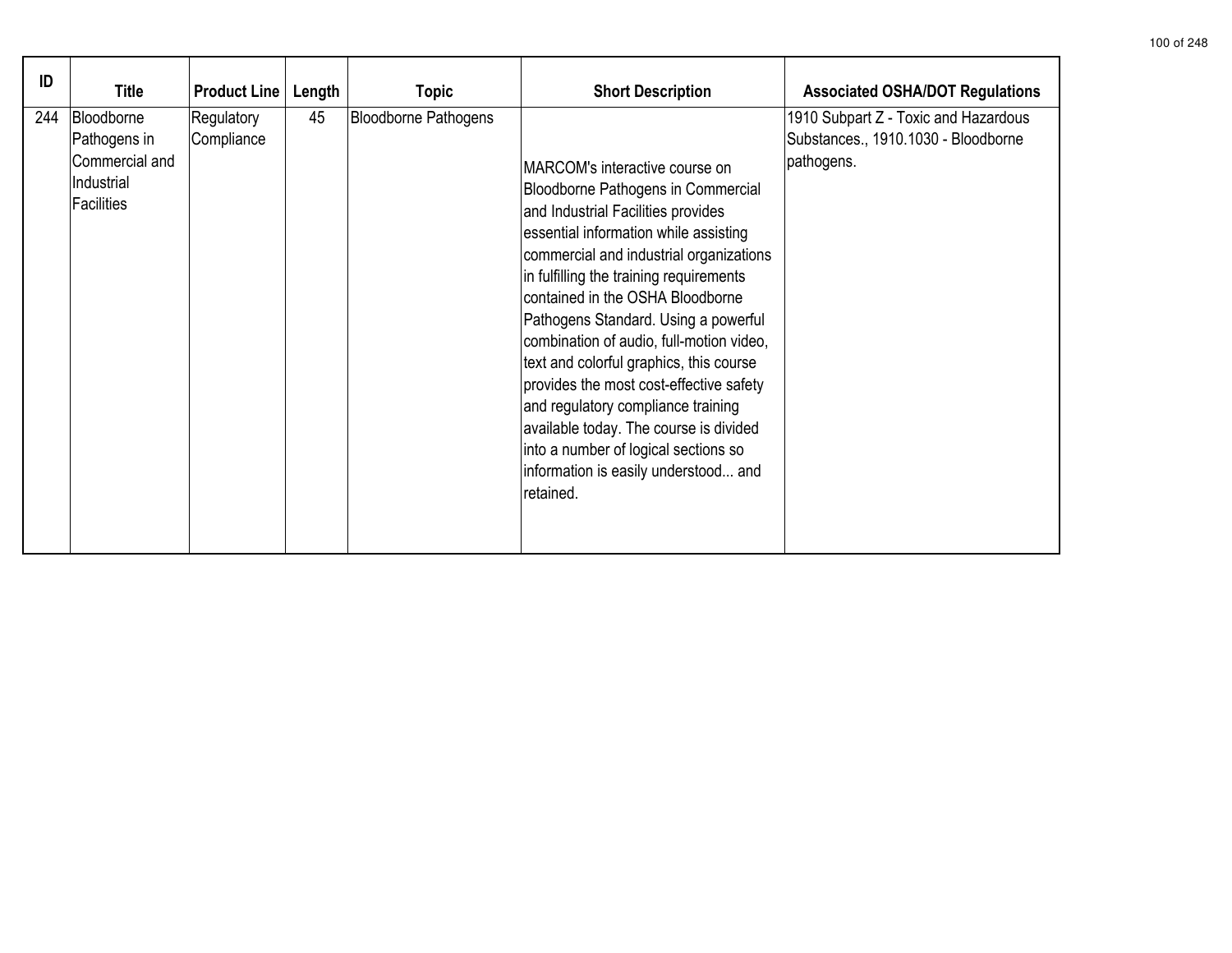| ID  | Title                                                                   | <b>Product Line</b> | Length | <b>Topic</b>                | <b>Short Description</b>                                                                                                                                                                                                                                                                                                                                                                                                                                                                                                                                                                                              | <b>Associated OSHA/DOT Regulations</b>                                                    |
|-----|-------------------------------------------------------------------------|---------------------|--------|-----------------------------|-----------------------------------------------------------------------------------------------------------------------------------------------------------------------------------------------------------------------------------------------------------------------------------------------------------------------------------------------------------------------------------------------------------------------------------------------------------------------------------------------------------------------------------------------------------------------------------------------------------------------|-------------------------------------------------------------------------------------------|
| 245 | Bloodborne<br>Pathogens in First Compliance<br>Response<br>Environments | Regulatory          | 45     | <b>Bloodborne Pathogens</b> | MARCOM's interactive course on<br><b>Bloodborne Pathogens in First Response</b><br>Environments provides essential<br>information while assisting first<br>responder organizations in fulfilling the<br>training requirements contained in the<br>OSHA Bloodborne Pathogens Standard.<br>Using a powerful combination of audio,<br>full-motion video, text and colorful<br>graphics, this course provides the most<br>cost-effective safety and regulatory<br>compliance training available today. The<br>course is divided into a number of logical<br>sections so information is easily<br>understood and retained. | 1910 Subpart Z - Toxic and Hazardous<br>Substances., 1910.1030 - Bloodborne<br>pathogens. |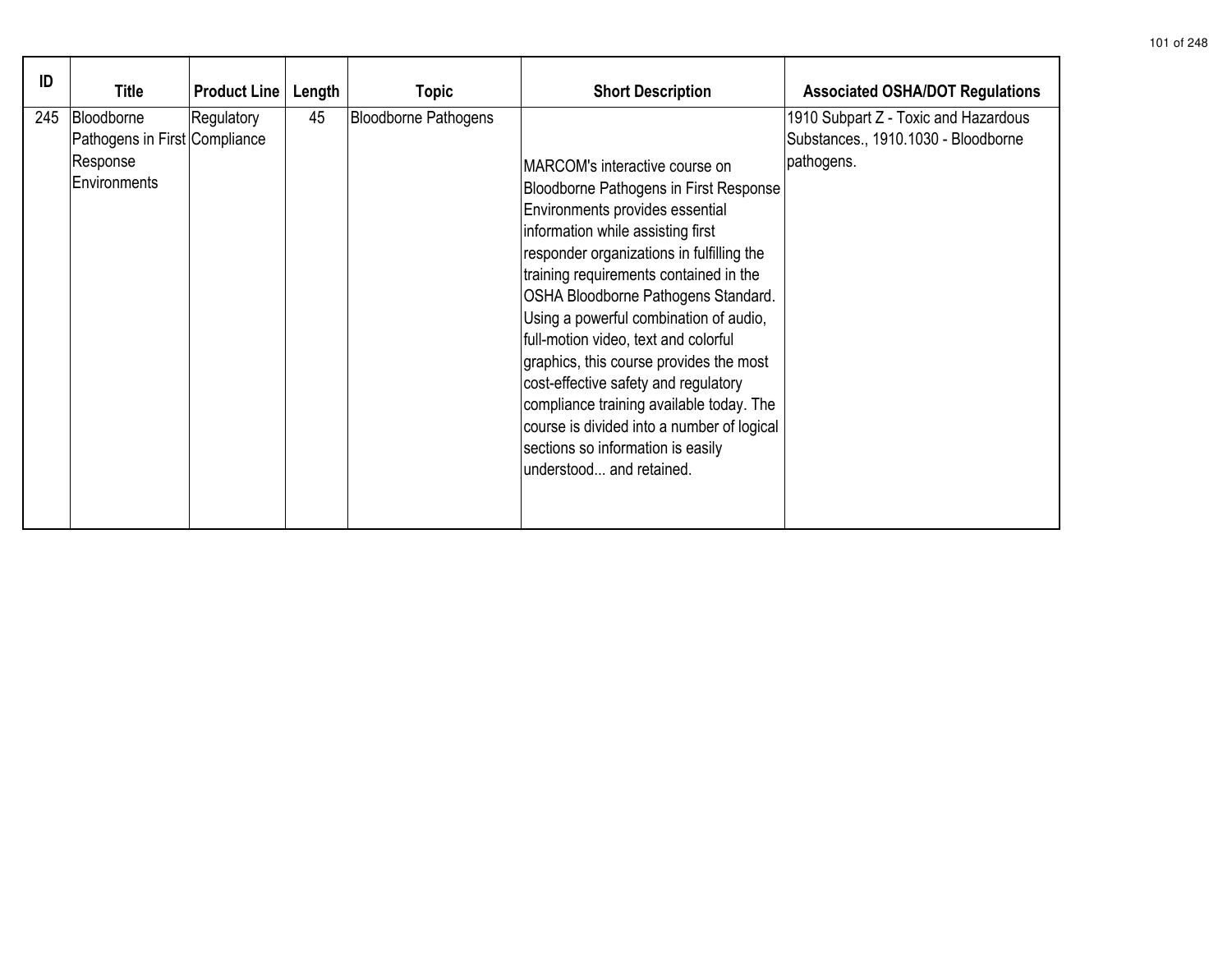| ID  | <b>Title</b>                                                  | <b>Product Line</b>      | Length | Topic                       | <b>Short Description</b>                                                                                                                                                                                                                                                                                                                                                                                                                                                                                                                                                                            | <b>Associated OSHA/DOT Regulations</b>                                                    |
|-----|---------------------------------------------------------------|--------------------------|--------|-----------------------------|-----------------------------------------------------------------------------------------------------------------------------------------------------------------------------------------------------------------------------------------------------------------------------------------------------------------------------------------------------------------------------------------------------------------------------------------------------------------------------------------------------------------------------------------------------------------------------------------------------|-------------------------------------------------------------------------------------------|
| 246 | Bloodborne<br>Pathogens in<br>Healthcare<br><b>Facilities</b> | Regulatory<br>Compliance | 45     | <b>Bloodborne Pathogens</b> | MARCOM's interactive course on<br>Bloodborne Pathogens in Healthcare<br>Facilities provides essential information<br>while assisting healthcare organizations<br>in fulfilling the training requirements<br>contained in the OSHA Bloodborne<br>Pathogens Standard. Using a powerful<br>combination of audio, full-motion video,<br>text and colorful graphics, this course<br>provides the most cost-effective safety<br>and regulatory compliance training<br>available today. The course is divided<br>into a number of logical sections so<br>information is easily understood and<br>retained. | 1910 Subpart Z - Toxic and Hazardous<br>Substances., 1910.1030 - Bloodborne<br>pathogens. |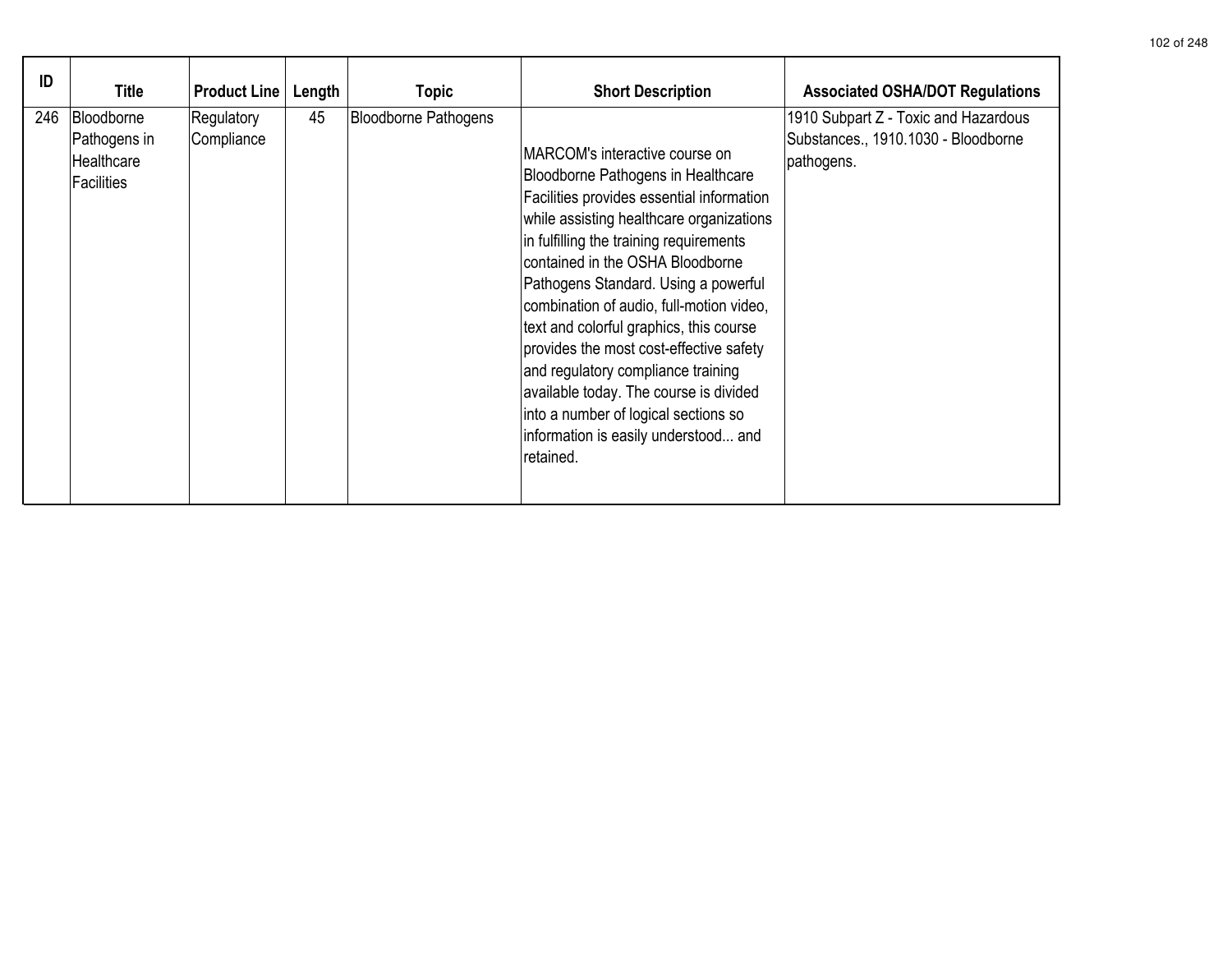| ID  | <b>Title</b>                   | <b>Product Line</b>      | Length | <b>Topic</b>                | <b>Short Description</b>                                                                                                                                                                                                                                                                                                                                                                                                                                                                                                                                                                                                                                                                                                                      | <b>Associated OSHA/DOT Regulations</b>                                                                                                                                                                                 |
|-----|--------------------------------|--------------------------|--------|-----------------------------|-----------------------------------------------------------------------------------------------------------------------------------------------------------------------------------------------------------------------------------------------------------------------------------------------------------------------------------------------------------------------------------------------------------------------------------------------------------------------------------------------------------------------------------------------------------------------------------------------------------------------------------------------------------------------------------------------------------------------------------------------|------------------------------------------------------------------------------------------------------------------------------------------------------------------------------------------------------------------------|
| 254 | <b>Confined Space</b><br>Entry | Regulatory<br>Compliance | 45     | <b>Confined Space Entry</b> | MARCOM's interactive course on<br>Confined Space Entry provides<br>employees with the information they<br>need to stay safe in Permit Spaces and<br>helps employers stay in compliance with<br>OSHA requirements whether they<br>doing general industry or construction<br>type work. This course was created<br>specifically for OSHA's Permit Required<br>Confined Space Regulation (29 CFR part<br>1910.146). Using a powerful combination<br>of audio, full-motion video, text and<br>colorful graphics, this course provides<br>the most cost-effective safety and<br>regulatory compliance training available<br>today. The course is divided into a<br>number of logical sections so information<br>is easily understood and retained. | 1910 Subpart H - Hazardous Materials,<br>1910.119 - Process safety management of<br>highly hazardous chemicals.; 1910 Subpart<br>J - General Environmental Controls,<br>1910.146 - Permit-required confined<br>spaces. |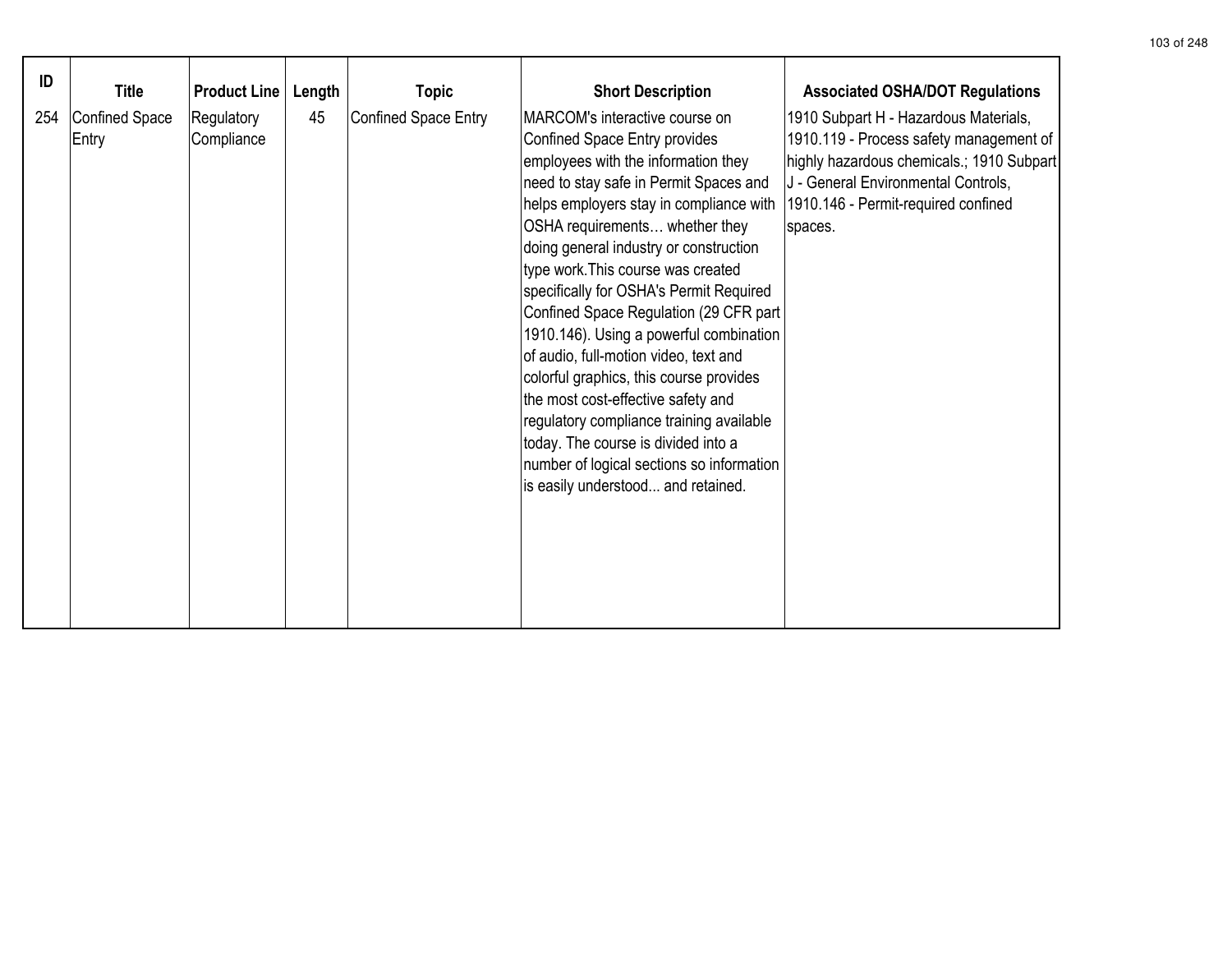| ID  | <b>Title</b>                              | <b>Product Line</b>      | Length | <b>Topic</b>      | <b>Short Description</b>                                                                                                                                                                                                                                                                                                                                                                                                                                                                                                                                                                    | <b>Associated OSHA/DOT Regulations</b>                                                                              |
|-----|-------------------------------------------|--------------------------|--------|-------------------|---------------------------------------------------------------------------------------------------------------------------------------------------------------------------------------------------------------------------------------------------------------------------------------------------------------------------------------------------------------------------------------------------------------------------------------------------------------------------------------------------------------------------------------------------------------------------------------------|---------------------------------------------------------------------------------------------------------------------|
| 317 | <b>DOT HAZMAT</b><br>General<br>Awareness | Regulatory<br>Compliance | 45     | <b>DOT HAZMAT</b> | MARCOM's interactive course on DOT<br><b>HAZMAT General Awareness discusses</b><br>the regulations and how they affect each<br>stage of the transportation process, as<br>well as what employees can do to help<br>prevent HAZMAT incidents from<br>occurring. Using a powerful combination<br>of audio, full-motion video, text and<br>colorful graphics, this course provides<br>the most cost-effective safety and<br>regulatory compliance training available<br>today. The course is divided into a<br>number of logical sections so information<br>is easily understood and retained. | 1910 Subpart Z - Toxic and Hazardous<br>Substances., 1910.1201 - Retention of<br>DOT markings, placards and labels. |
| 318 | <b>DOT HAZMAT</b><br>Safety Training      | Regulatory<br>Compliance | 45     | <b>DOT HAZMAT</b> | MARCOM's interactive course on DOT<br>HAZMAT Safety Training provides the<br>information employees need to help<br>prevent HAZMAT incidents from<br>occurring. Using a powerful combination<br>of audio, full-motion video, text and<br>colorful graphics, this course provides<br>the most cost-effective safety and<br>regulatory compliance training available<br>today. The course is divided into a<br>number of logical sections so information<br>is easily understood and retained.                                                                                                 | 1910 Subpart Z - Toxic and Hazardous<br>Substances., 1910.1201 - Retention of<br>DOT markings, placards and labels. |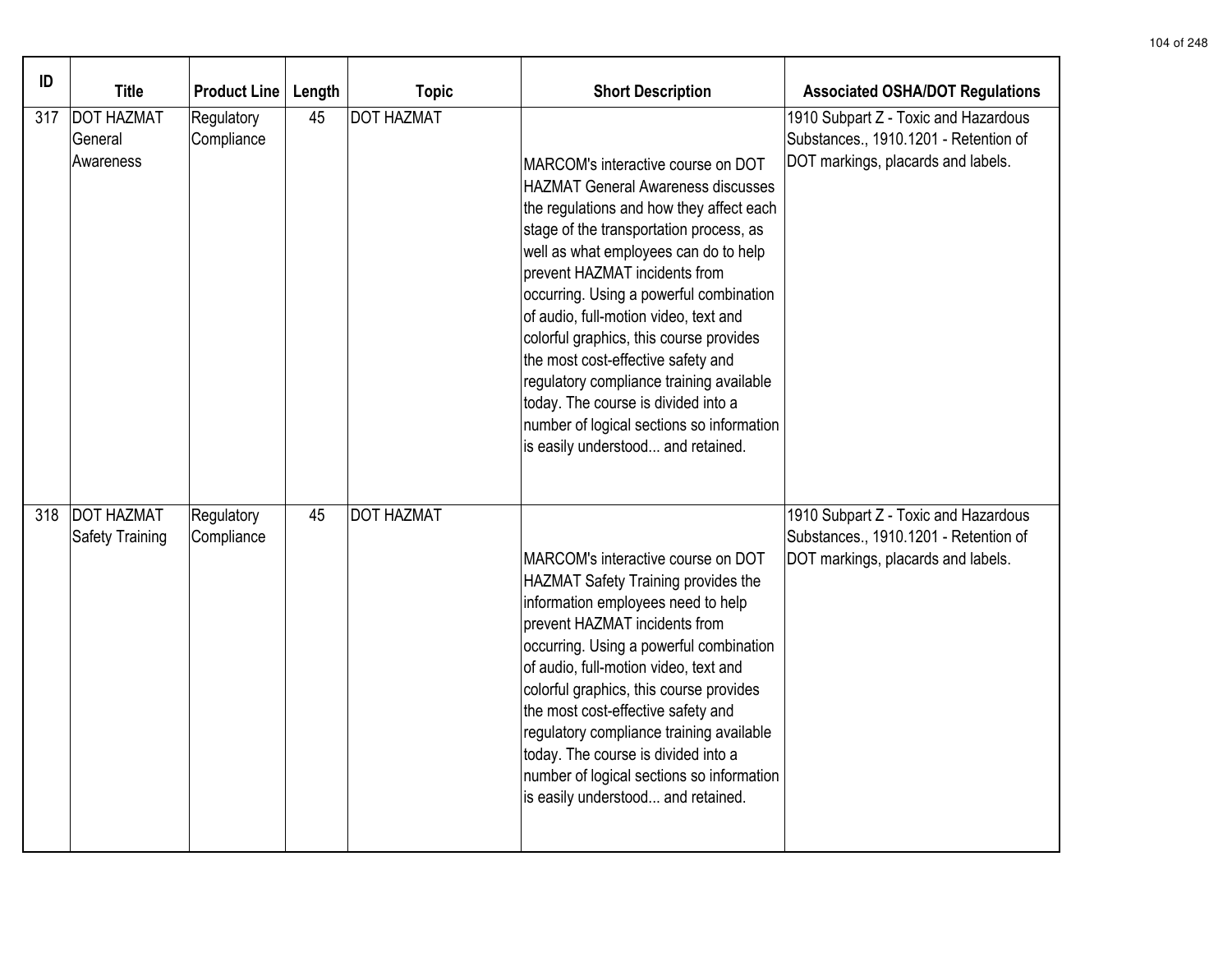| ID  | <b>Title</b>                                            | <b>Product Line</b>      | Length | <b>Topic</b>                  | <b>Short Description</b>                                                                                                                                                                                                                                                                                                                                                                                                                                                                                                         | <b>Associated OSHA/DOT Regulations</b> |
|-----|---------------------------------------------------------|--------------------------|--------|-------------------------------|----------------------------------------------------------------------------------------------------------------------------------------------------------------------------------------------------------------------------------------------------------------------------------------------------------------------------------------------------------------------------------------------------------------------------------------------------------------------------------------------------------------------------------|----------------------------------------|
| 319 | <b>DOT HAZMAT</b><br>Security<br>Awareness              | Regulatory<br>Compliance | 45     | <b>DOT Security Awareness</b> | MARCOM's interactive course on DOT<br><b>HAZMAT Security Awareness discusses</b><br>what employees can do to help prevent<br>theft, hijacking and sabotage of<br>HAZMATs by terrorists. Using a powerful<br>combination of audio, full-motion video,<br>text and colorful graphics, this course<br>provides the most cost-effective safety<br>and regulatory compliance training<br>available today. The course is divided<br>into a number of logical sections so<br>information is easily understood and<br>retained.          | <b>DOT 49 CFR 172.700</b>              |
|     | 320   DOT In-Depth<br><b>HAZMAT Security Compliance</b> | Regulatory               | 45     | <b>DOT HAZMAT</b>             | MARCOM's interactive course on DOT In-<br><b>Depth HAZMAT Security Training</b><br>discusses what employees can do to<br>help prevent theft, hijacking and<br>sabotage of HAZMATs by terrorists.<br>Using a powerful combination of audio,<br>full-motion video, text and colorful<br>graphics, this course provides the most<br>cost-effective safety and regulatory<br>compliance training available today. The<br>course is divided into a number of logical<br>sections so information is easily<br>understood and retained. | DOT 49 CFR 172.700                     |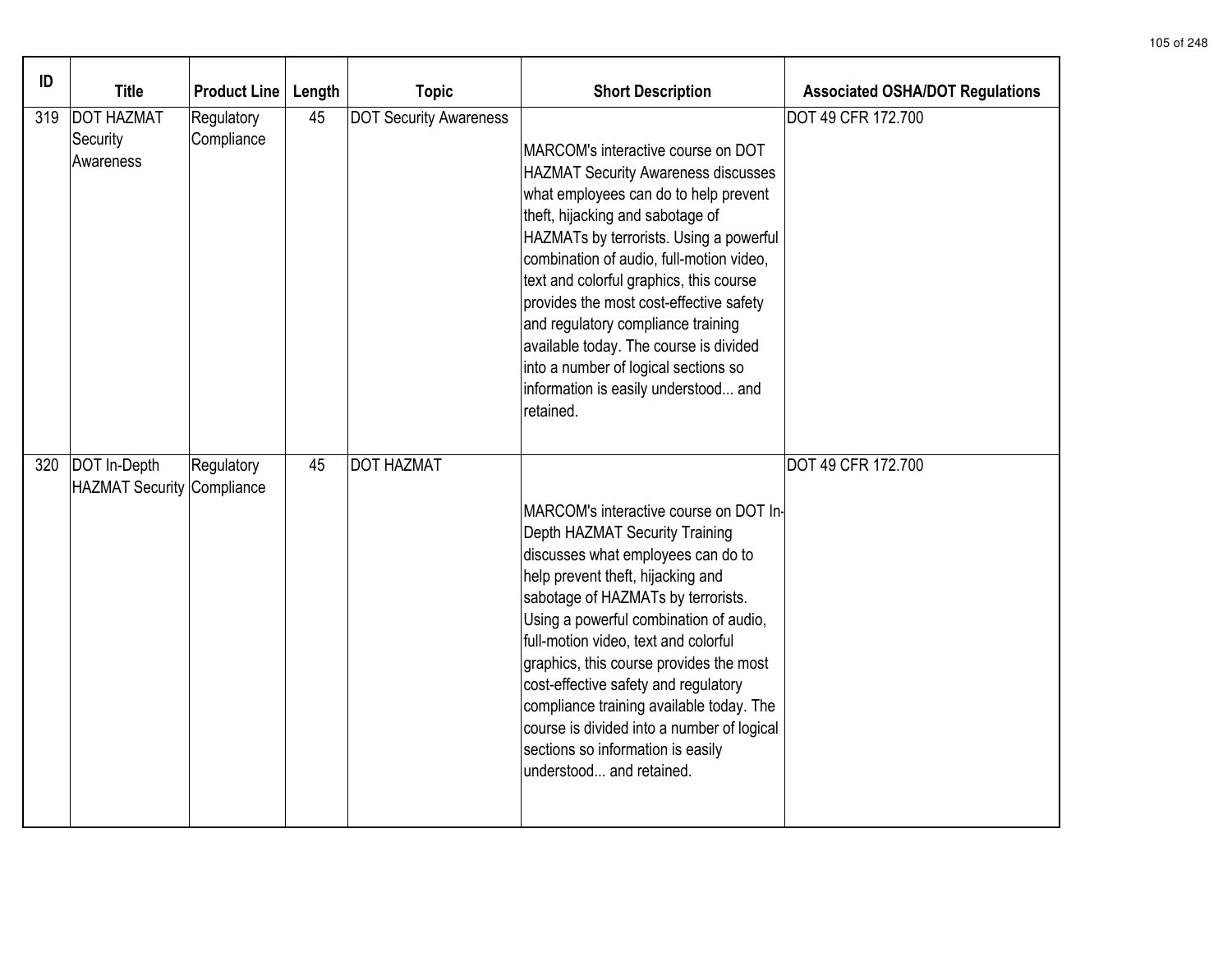| ID  | <b>Title</b>                                                           | <b>Product Line</b>      | Length | <b>Topic</b>              | <b>Short Description</b>                                                                                                                                                                                                                                                                                                                                                                                                                                                                                                                                                                     | <b>Associated OSHA/DOT Regulations</b>                                                                                                                                                                                                                                                                                                                                                                    |
|-----|------------------------------------------------------------------------|--------------------------|--------|---------------------------|----------------------------------------------------------------------------------------------------------------------------------------------------------------------------------------------------------------------------------------------------------------------------------------------------------------------------------------------------------------------------------------------------------------------------------------------------------------------------------------------------------------------------------------------------------------------------------------------|-----------------------------------------------------------------------------------------------------------------------------------------------------------------------------------------------------------------------------------------------------------------------------------------------------------------------------------------------------------------------------------------------------------|
| 226 | Emergency<br>Planning                                                  | Regulatory<br>Compliance | 45     | <b>Emergency Planning</b> | MARCOM's interactive course on<br>Emergency Planning assists facilities in<br>complying with existing OSHA, SARA<br>Title III, and numerous state regulations<br>and helps them prepare for potential<br>emergency situations. Using a powerful<br>combination of audio, full-motion video,<br>text and colorful graphics, this course<br>provides the most cost-effective safety<br>and regulatory compliance training<br>available today. The course is divided<br>into a number of logical sections so<br>information is easily understood and<br>retained                                | 1910.165 - Employee Alarm System,<br>1910.136 - Means of Egress, General<br>Requirements, 1910.38- Employee<br>emergency Plans and Fire Prevention<br>Plans, 1910.132-134 - Personal Protective<br>Equipment, 1910.1556 - Fire Birgades,<br>Superfund Amendements and<br>Reauthorization Act of 1986 (SARA, Title<br>III), Title III, List of Lists Chemical subject<br>to reporting under SARA Title III |
| 264 | Forklift Safety:<br>Industrial<br>Counterbalance<br><b>Lift Trucks</b> | Regulatory<br>Compliance | 45     | <b>Forklift Safety</b>    | MARCOM's interactive course on Forklift<br>Safety: Industrial Counterbalance Lift<br>Trucks introduces employees to the<br>forklift they'll be using, explain its<br>capabilities and limitations, and show<br>them how to operate and maintain it<br>properly. Using a powerful combination<br>of audio, full-motion video, text and<br>colorful graphics, this course provides<br>the most cost-effective safety and<br>regulatory compliance training available<br>today. The course is divided into a<br>number of logical sections so information<br>is easily understood and retained. | 1910 Subpart N - Materials Handling and<br>Storage, 1910.178 - Powered industrial<br>trucks.                                                                                                                                                                                                                                                                                                              |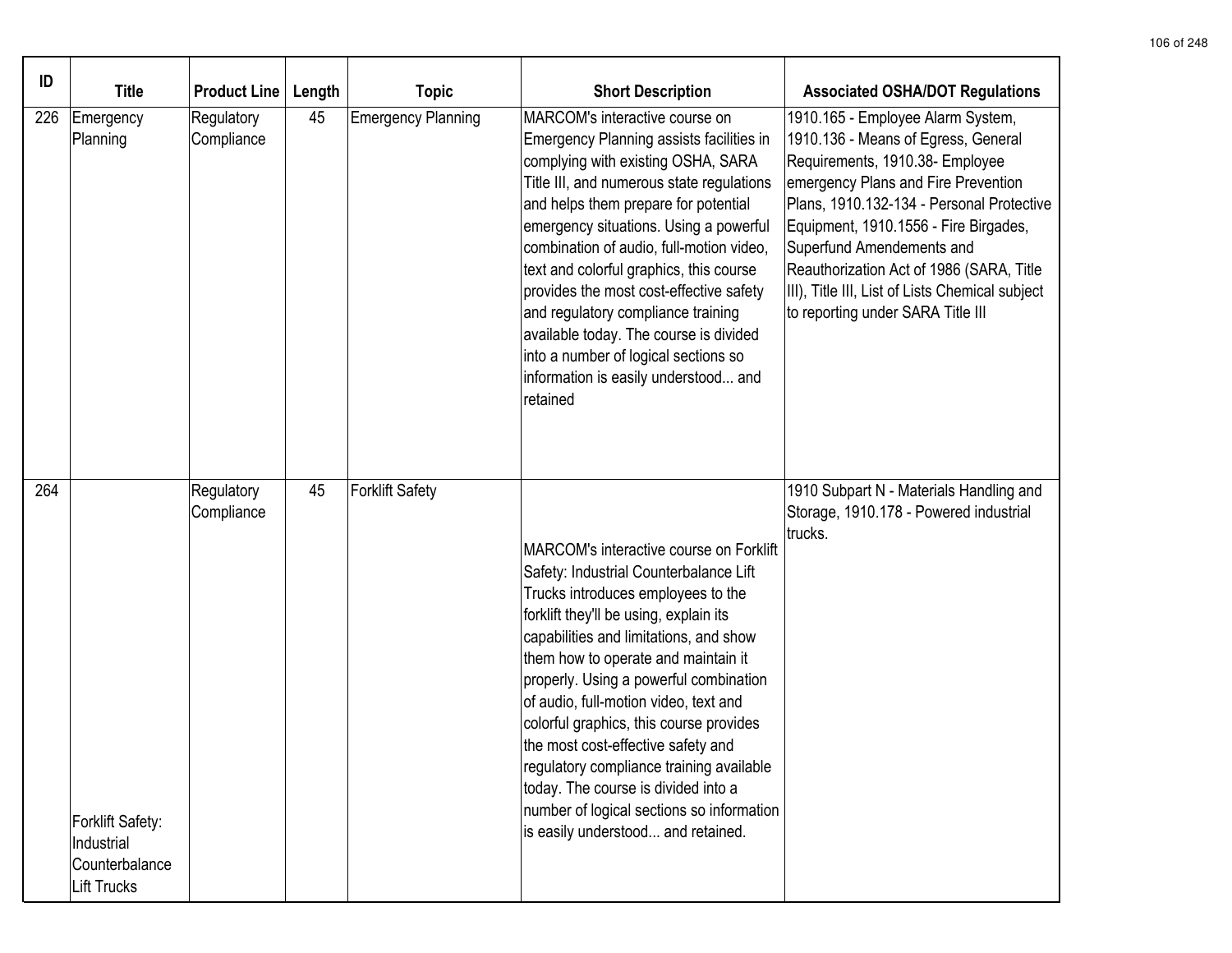| ID  | <b>Title</b>                                          | <b>Product Line</b>      | Length | <b>Topic</b>           | <b>Short Description</b>                                                                                                                                                                                                                                                                                                                                                                                                                                                                                                                                                           | <b>Associated OSHA/DOT Regulations</b>                                                       |
|-----|-------------------------------------------------------|--------------------------|--------|------------------------|------------------------------------------------------------------------------------------------------------------------------------------------------------------------------------------------------------------------------------------------------------------------------------------------------------------------------------------------------------------------------------------------------------------------------------------------------------------------------------------------------------------------------------------------------------------------------------|----------------------------------------------------------------------------------------------|
| 263 | Forklift/Powered<br><b>Industrial Truck</b><br>Safety | Regulatory<br>Compliance | 45     | <b>Forklift Safety</b> | MARCOM's interactive course on<br>Forklift/Powered Industrial Truck Safety<br>gives employees the information they<br>need to work safely with this equipment,<br>while helping employers comply with<br>OSHA's Powered Industrial Truck<br>Standard. Using a powerful combination<br>of audio, full-motion video, text and<br>colorful graphics, this course provides<br>the most cost-effective safety and<br>regulatory compliance training available<br>today. The course is divided into a<br>number of logical sections so information<br>is easily understood and retained. | 1910 Subpart N - Materials Handling and<br>Storage, 1910.178 - Powered industrial<br>trucks. |
| 156 | <b>GHS</b> Container<br>Labeling                      | Regulatory<br>Compliance | 45     | <b>GHS</b>             | MARCOM's interactive course on the<br>GHS Container Labeling discusses the<br>six types of information contained on a<br>GHS label, and the differences between<br>GHS labels and other types of chemical<br>hazard labels. Using a powerful<br>combination of audio, full-motion video,<br>text and colorful graphics, this course<br>provides the most cost-effective safety<br>and regulatory compliance training<br>available today. The course is divided<br>into a number of logical sections so<br>information is easily understood and<br>retained.                        | 1910.1200(g) (HCS) - Hazard<br><b>Communication Standard</b>                                 |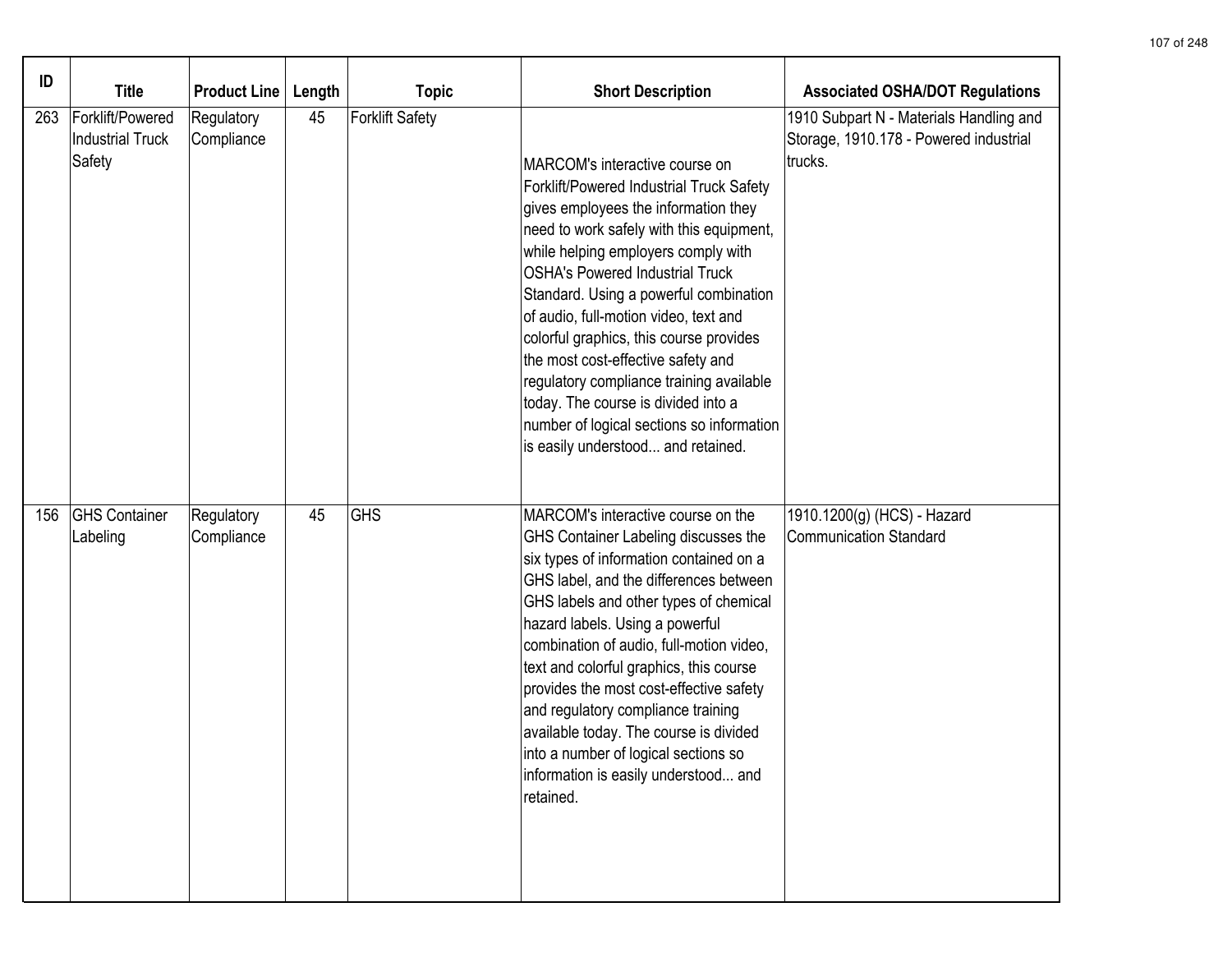| ID  | Title                            | <b>Product Line</b>      | Length | <b>Topic</b> | <b>Short Description</b>                                                                                                                                                                                                                                                                                                                                                                                                                                                                                                                                                 | <b>Associated OSHA/DOT Regulations</b>                       |
|-----|----------------------------------|--------------------------|--------|--------------|--------------------------------------------------------------------------------------------------------------------------------------------------------------------------------------------------------------------------------------------------------------------------------------------------------------------------------------------------------------------------------------------------------------------------------------------------------------------------------------------------------------------------------------------------------------------------|--------------------------------------------------------------|
| 155 | <b>GHS Safety Data</b><br>Sheets | Regulatory<br>Compliance | 45     | <b>GHS</b>   | MARCOM's interactive course on GHS<br>Safety Data Sheets reviews the<br>composition of GHS Safety Data Sheets,<br>the information that's contained in each<br>section and how SDS's are different from<br>Material Safety Data Sheets. Using a<br>powerful combination of audio, full-<br>motion video, text and colorful graphics,<br>this course provides the most cost-<br>effective safety and regulatory<br>compliance training available today. The<br>course is divided into a number of logical<br>sections so information is easily<br>understood and retained. | 1910.1200(g) (HCS) - Hazard<br><b>Communication Standard</b> |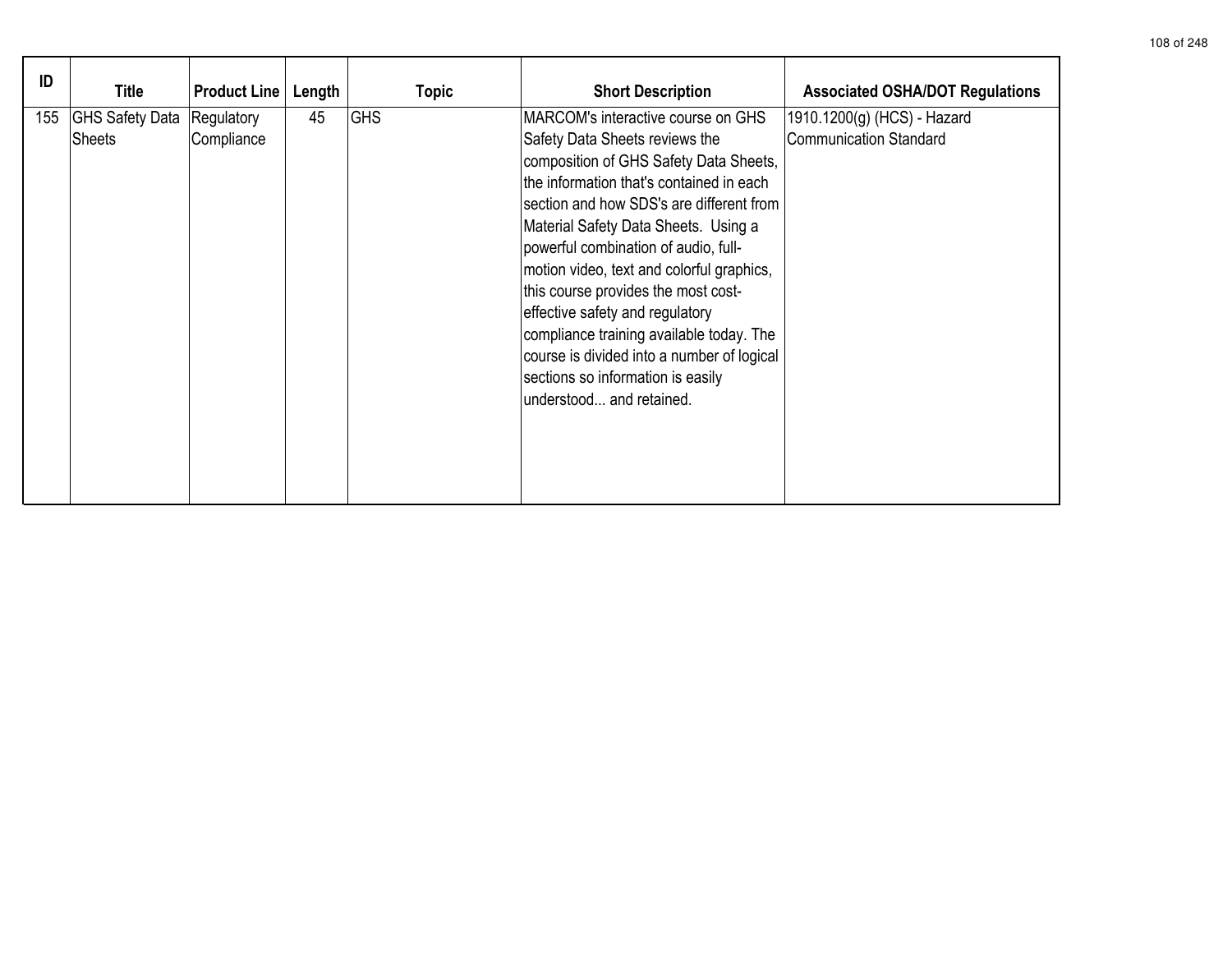| ID  | Title                                                               | <b>Product Line</b> | Length | <b>Topic</b>                | <b>Short Description</b>                                                                                                                                                                                                                                                                                                                                                                                                                                                                                                                                                                                                                   | <b>Associated OSHA/DOT Regulations</b>            |
|-----|---------------------------------------------------------------------|---------------------|--------|-----------------------------|--------------------------------------------------------------------------------------------------------------------------------------------------------------------------------------------------------------------------------------------------------------------------------------------------------------------------------------------------------------------------------------------------------------------------------------------------------------------------------------------------------------------------------------------------------------------------------------------------------------------------------------------|---------------------------------------------------|
| 170 | Hazard<br>Communcation in Compliance<br>the Hospitality<br>Industry | Regulatory          | 45     | <b>Hazard Communication</b> | MARCOM's interactive course on Hazard 1910 Subpart Z - Toxic and Hazardous<br>Communication in Hospitality<br>Environments both introduces<br>employees to the Hazard<br>Communication regulations and provides<br>training on the various groups of<br>chemicals found in the hospitality<br>environment. Using a powerful<br>combination of audio, full-motion video,<br>text and colorful graphics, this course<br>provides the most cost-effective safety<br>and regulatory compliance training<br>available today. The course is divided<br>into a number of logical sections so<br>information is easily understood and<br>retained. | Substances., 1910.1200 - Hazard<br>Communication. |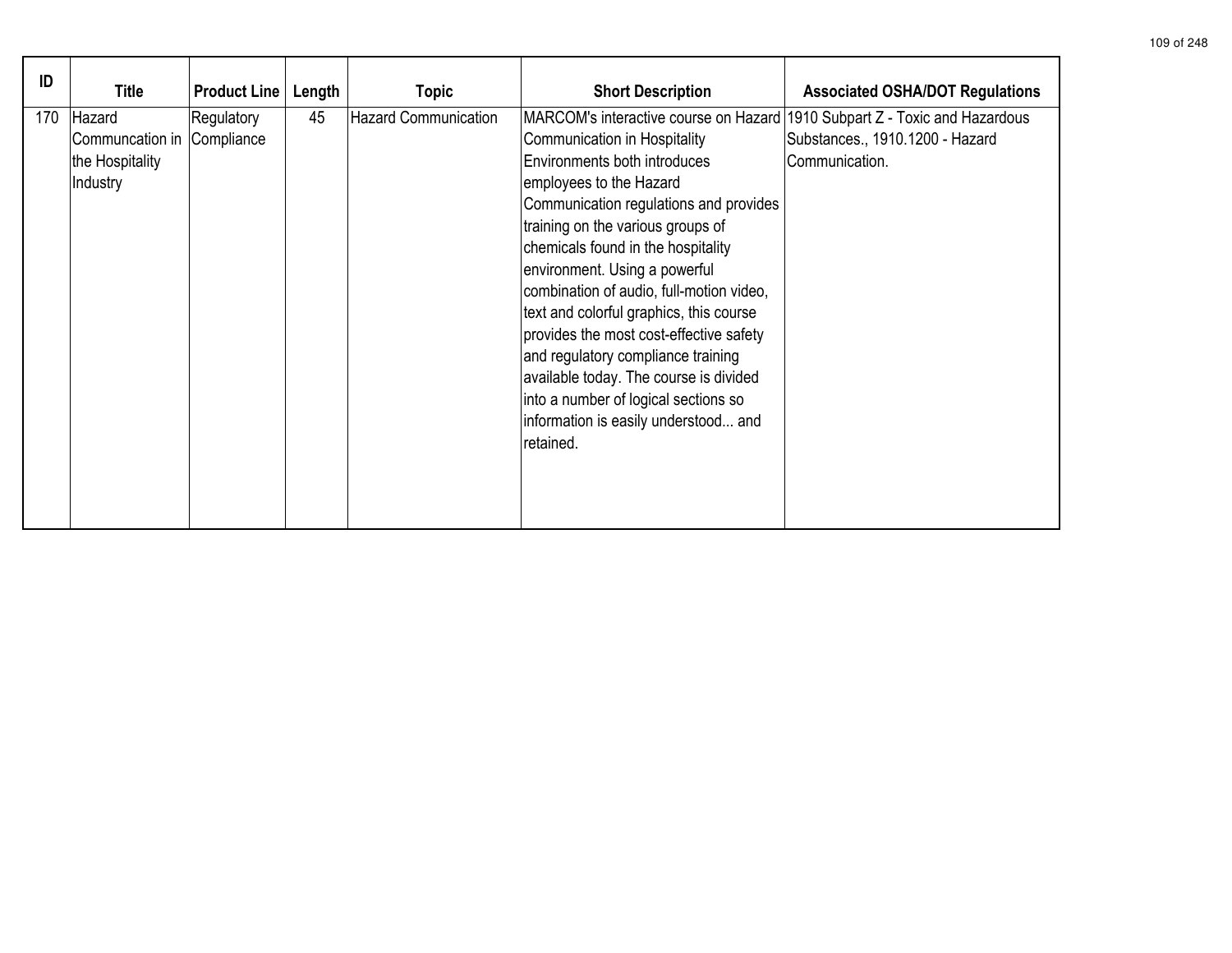| ID  | Title                                                               | <b>Product Line</b> | Length | <b>Topic</b>         | <b>Short Description</b>                                                                                                                                                                                                                                                                                                                                                                                                                                                                                                                                                                                                                              | <b>Associated OSHA/DOT Regulations</b> |
|-----|---------------------------------------------------------------------|---------------------|--------|----------------------|-------------------------------------------------------------------------------------------------------------------------------------------------------------------------------------------------------------------------------------------------------------------------------------------------------------------------------------------------------------------------------------------------------------------------------------------------------------------------------------------------------------------------------------------------------------------------------------------------------------------------------------------------------|----------------------------------------|
| 167 | Hazard<br>Communication in Compliance<br>Auto Service<br>Facilities | Regulatory          | 45     | Hazard Communication | MARCOM's interactive course on Hazard 1910.1200 Hazard Communication<br>Communication in Auto Service Facilities Training Requirements<br>both introduces employees to the Hazard<br>Communication regulations and provides<br>training on the various groups of<br>chemicals found in the automotive<br>environment. Using a powerful<br>combination of audio, full-motion video,<br>text and colorful graphics, this course<br>provides the most cost-effective safety<br>and regulatory compliance training<br>available today. The course is divided<br>into a number of logical sections so<br>information is easily understood and<br>retained. |                                        |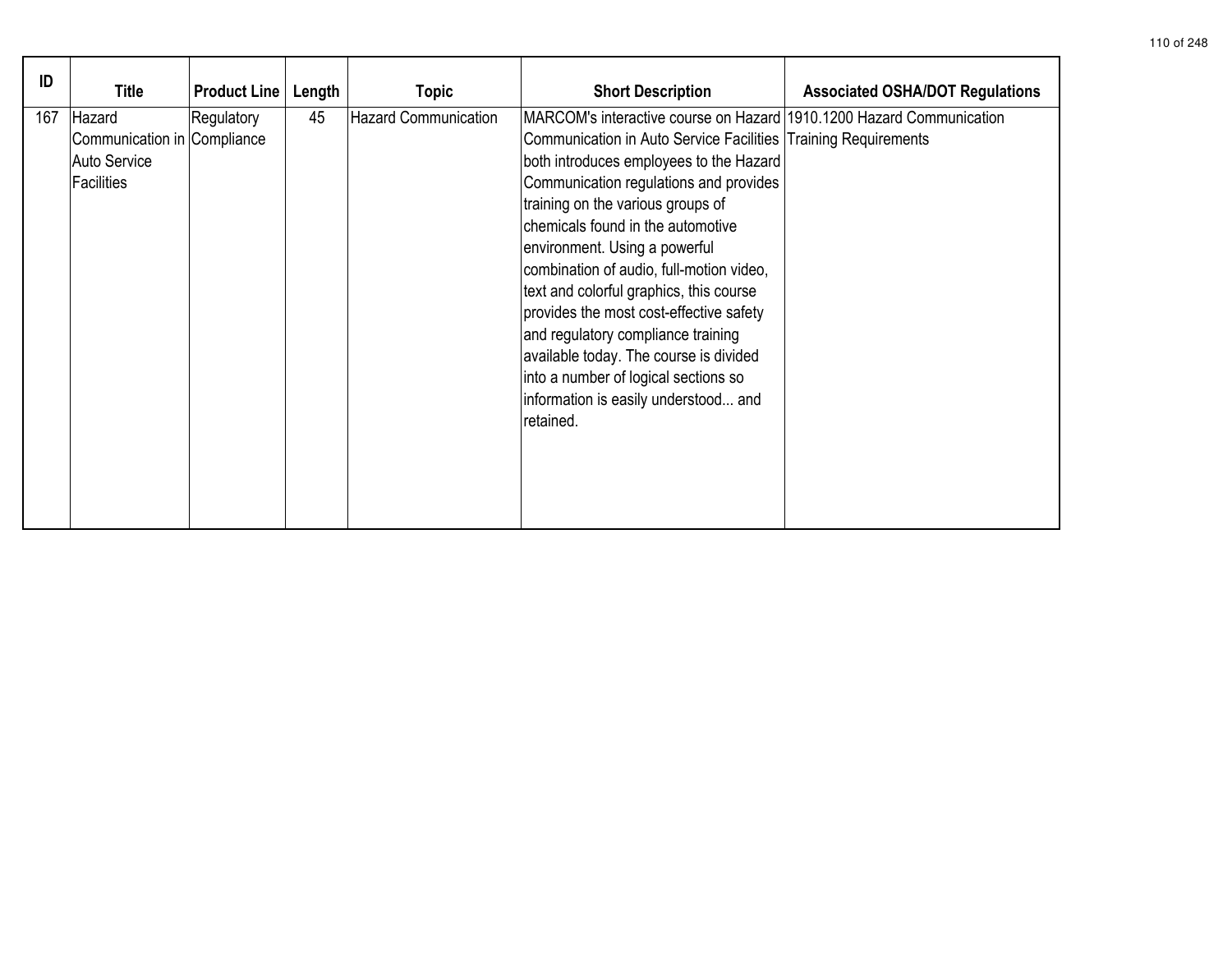| ID  | Title                                                                              | <b>Product Line</b> | Length | <b>Topic</b>                | <b>Short Description</b>                                                                                                                                                                                                                                                                                                                                                                                                                                                                                                                                                                                                                                                            | <b>Associated OSHA/DOT Regulations</b> |
|-----|------------------------------------------------------------------------------------|---------------------|--------|-----------------------------|-------------------------------------------------------------------------------------------------------------------------------------------------------------------------------------------------------------------------------------------------------------------------------------------------------------------------------------------------------------------------------------------------------------------------------------------------------------------------------------------------------------------------------------------------------------------------------------------------------------------------------------------------------------------------------------|----------------------------------------|
| 168 | Hazard<br>Communication in Compliance<br>Cleaning and<br>Maintenance<br>Facilities | Regulatory          | 45     | <b>Hazard Communication</b> | MARCOM's interactive course on Hazard 1910 Subpart Z - Toxic and Hazardous<br>Communication in Cleaning and<br>Maintenance Operations both introduces Communication.<br>employees to the Hazard<br>Communication regulations and provides<br>training on the various groups of<br>chemicals found in the cleaning and<br>maintenance environment. Using a<br>powerful combination of audio, full-<br>motion video, text and colorful graphics,<br>this course provides the most cost-<br>effective safety and regulatory<br>compliance training available today. The<br>course is divided into a number of logical<br>sections so information is easily<br>understood and retained. | Substances., 1910.1200 - Hazard        |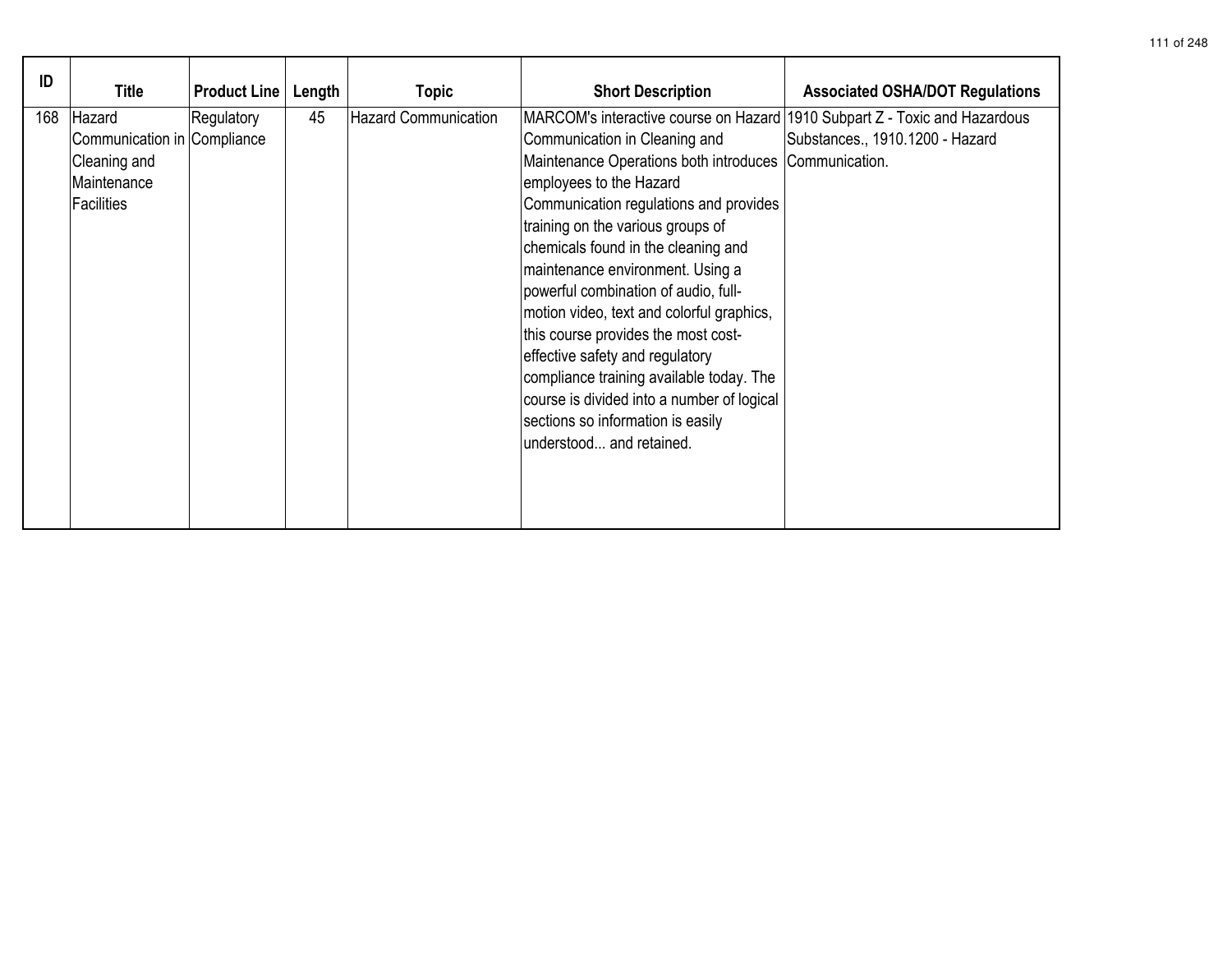| ID  | <b>Title</b>                                                      | <b>Product Line</b> | Length | <b>Topic</b>                | <b>Short Description</b>                                                                                                                                                                                                                                                                                                                                                                                                                                                                                                                                                                                                                                  | <b>Associated OSHA/DOT Regulations</b> |
|-----|-------------------------------------------------------------------|---------------------|--------|-----------------------------|-----------------------------------------------------------------------------------------------------------------------------------------------------------------------------------------------------------------------------------------------------------------------------------------------------------------------------------------------------------------------------------------------------------------------------------------------------------------------------------------------------------------------------------------------------------------------------------------------------------------------------------------------------------|----------------------------------------|
| 169 | Hazard<br>Communication in Compliance<br>Healthcare<br>Facilities | Regulatory          | 45     | <b>Hazard Communication</b> | MARCOM's interactive course on Hazard 1910 Subpart Z - Toxic and Hazardous<br><b>Communication in Healthcare Facilities</b><br>both introduces employees to the Hazard Communication.<br>Communication regulations and provides<br>training on the various groups of<br>chemicals found in the healthcare<br>environment. Using a powerful<br>combination of audio, full-motion video,<br>text and colorful graphics, this course<br>provides the most cost-effective safety<br>and regulatory compliance training<br>available today. The course is divided<br>into a number of logical sections so<br>information is easily understood and<br>retained. | Substances., 1910.1200 - Hazard        |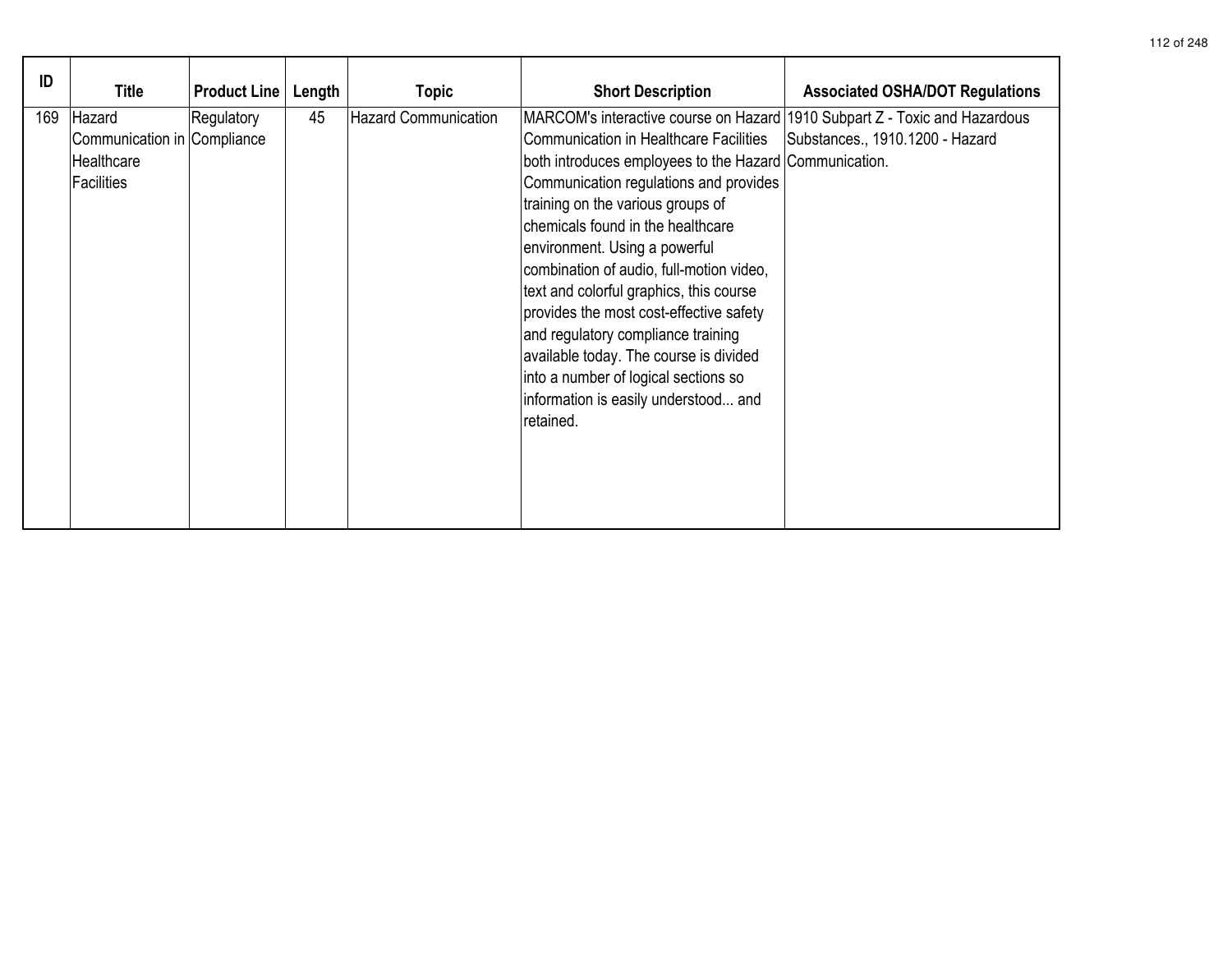| ID  | <b>Title</b>                                                      | <b>Product Line</b> | Length | <b>Topic</b>                | <b>Short Description</b>                                                                                                                                                                                                                                                                                                                                                                                                                                                                                                                                                                                             | <b>Associated OSHA/DOT Regulations</b>                                                                     |
|-----|-------------------------------------------------------------------|---------------------|--------|-----------------------------|----------------------------------------------------------------------------------------------------------------------------------------------------------------------------------------------------------------------------------------------------------------------------------------------------------------------------------------------------------------------------------------------------------------------------------------------------------------------------------------------------------------------------------------------------------------------------------------------------------------------|------------------------------------------------------------------------------------------------------------|
| 165 | Hazard<br>Communication in Compliance<br>Industrial<br>Facilities | Regulatory          | 45     | <b>Hazard Communication</b> | MARCOM's interactive course on Hazard<br><b>Communication in Industrial Facilities</b><br>both introduces employees to the Hazard Communication.<br>Communication regulations and provides<br>training on the various groups of<br>chemicals found in the industrial<br>environment. Using a powerful<br>combination of audio, full-motion video,<br>text and colorful graphics, this course<br>provides the most cost-effective safety<br>and regulatory compliance training<br>available today. The course is divided<br>into a number of logical sections so<br>information is easily understood and<br>retained. | 1910 Subpart Z - Toxic and Hazardous<br>Substances., 1910.1200 - Hazard                                    |
| 288 | Hearing<br>Conservation and Compliance<br>Safety                  | Regulatory          | 45     | <b>Hearing Safety</b>       | MARCOM's interactive course on<br>Hearing Conservation and Safety assists<br>employers in complying with this OSHA<br>standard while providing workers with the<br>information they need to recognize and<br>avoid noise hazards. Using a powerful<br>combination of audio, full-motion video,<br>text and colorful graphics, this course<br>provides the most cost-effective safety<br>and regulatory compliance training<br>available today. The course is divided<br>into a number of logical sections so<br>information is easily understood and<br>retained.                                                    | 1910 Subpart G - Occupational Health and<br>Environment Control; 1910.95 -<br>Occupational noise exposure. |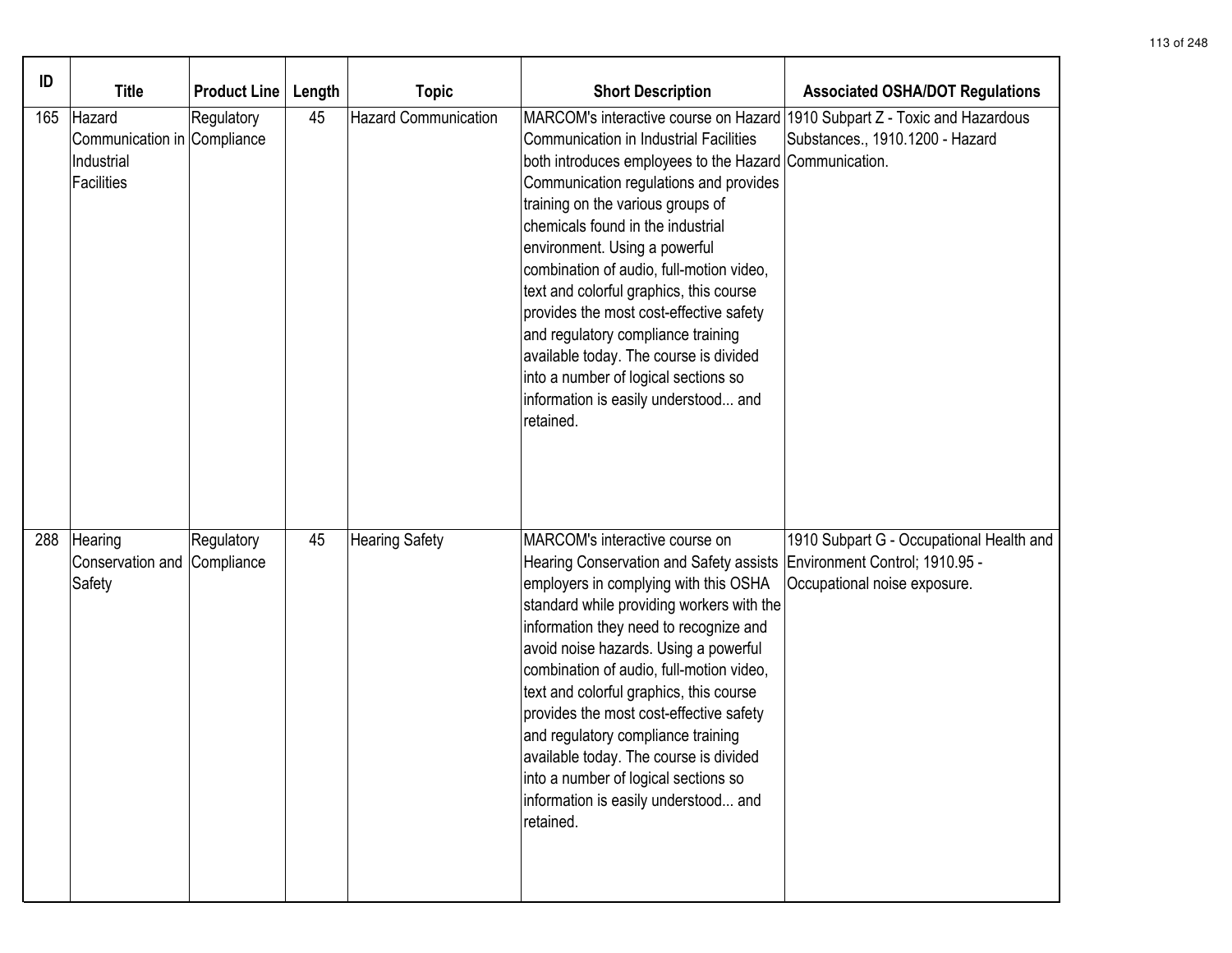| ID  | Title                                           | <b>Product Line</b> | Length | <b>Topic</b> | <b>Short Description</b>                                                                                                                                                                                                                                                                                                                                                                                                                                                                                                                                                                                                             | <b>Associated OSHA/DOT Regulations</b>                                                                                                                                |
|-----|-------------------------------------------------|---------------------|--------|--------------|--------------------------------------------------------------------------------------------------------------------------------------------------------------------------------------------------------------------------------------------------------------------------------------------------------------------------------------------------------------------------------------------------------------------------------------------------------------------------------------------------------------------------------------------------------------------------------------------------------------------------------------|-----------------------------------------------------------------------------------------------------------------------------------------------------------------------|
| 272 | <b>HIPAA Rules and Regulatory</b><br>Compliance | Compliance          | 45     |              | HIPAA Rules and Compliar MARCOM's interactive course on HIPAA Health Insurance Portability &<br><b>Rules and Compliance defines HIPAA</b><br>terms, explain the regulations and<br>discuss what business entities and<br>employees in healthcare-related fields<br>need to do to comply with them. Using a<br>powerful combination of audio, full-<br>motion video, text and colorful graphics,<br>this course provides the most cost-<br>effective safety and regulatory<br>compliance training available today. The<br>course is divided into a number of logical<br>sections so information is easily<br>understood and retained. | Accountability Act (HIPAA); Genetic<br>Information Nondiscrimination Act (GINA);<br>Health Information Technology for<br>Economic and Clinical Health Act<br>(HITECH) |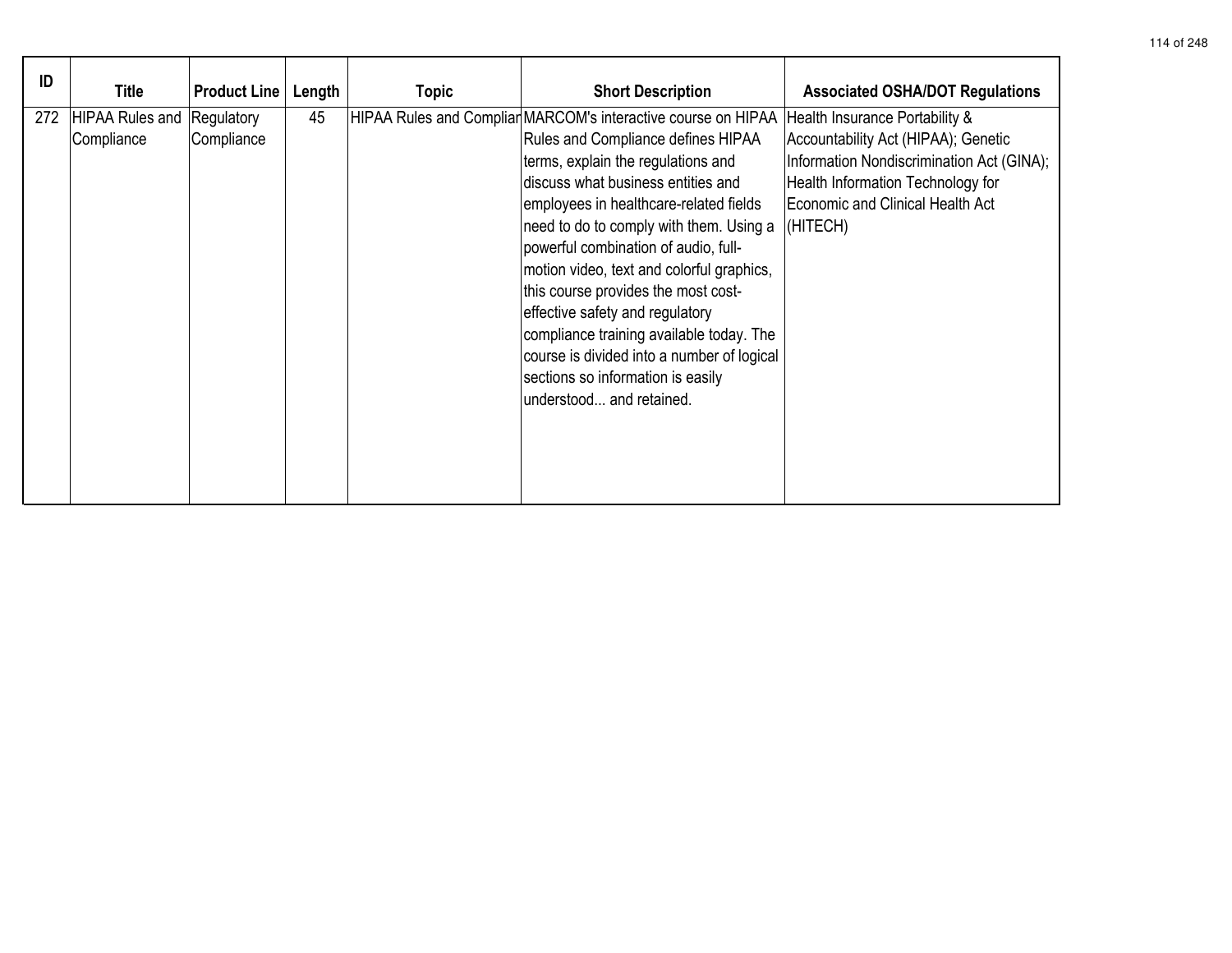| ID  | <b>Title</b>                  | <b>Product Line</b>      | Length | <b>Topic</b>       | <b>Short Description</b>                                                                                                                                                                                                                                                                                                                                                                                                                                                                                                                                                                                                     | <b>Associated OSHA/DOT Regulations</b>                                                |
|-----|-------------------------------|--------------------------|--------|--------------------|------------------------------------------------------------------------------------------------------------------------------------------------------------------------------------------------------------------------------------------------------------------------------------------------------------------------------------------------------------------------------------------------------------------------------------------------------------------------------------------------------------------------------------------------------------------------------------------------------------------------------|---------------------------------------------------------------------------------------|
| 290 | Indoor Air Quality            | Regulatory<br>Compliance | 45     | Indoor Air Quality | MARCOM's interactive course on Indoor<br>Air Quality discuss the health hazards<br>that are associated with contaminated<br>indoor air, the most common<br>contaminants and where they come<br>from, and what employees can do to help<br>keep the air in their workplace clean and<br>healthy. Using a powerful combination of<br>audio, full-motion video, text and colorful<br>graphics, this course provides the most<br>cost-effective safety and regulatory<br>compliance training available today. The<br>course is divided into a number of logical<br>sections so information is easily<br>understood and retained. | 1910 Subpart Z - Toxic and Hazardous<br>Substances., 1910.1000 - Air<br>contaminants. |
| 154 | Introduction to<br><b>GHS</b> | Regulatory<br>Compliance | 45     | <b>GHS</b>         | MARCOM's interactive course on the<br>Introduction to GHS reviews what the<br>Globally Harmonized System is all about,<br>why OSHA adopted the GHS, and the<br>phase-in dates for implementing the<br>GHS. Using a powerful combination of<br>audio, full-motion video, text and colorful<br>graphics, this course provides the most<br>cost-effective safety and regulatory<br>compliance training available today. The<br>course is divided into a number of logical<br>sections so information is easily<br>understood and retained.                                                                                      | 1910.1200(g) (HCS) - Hazard<br><b>Communication Standard</b>                          |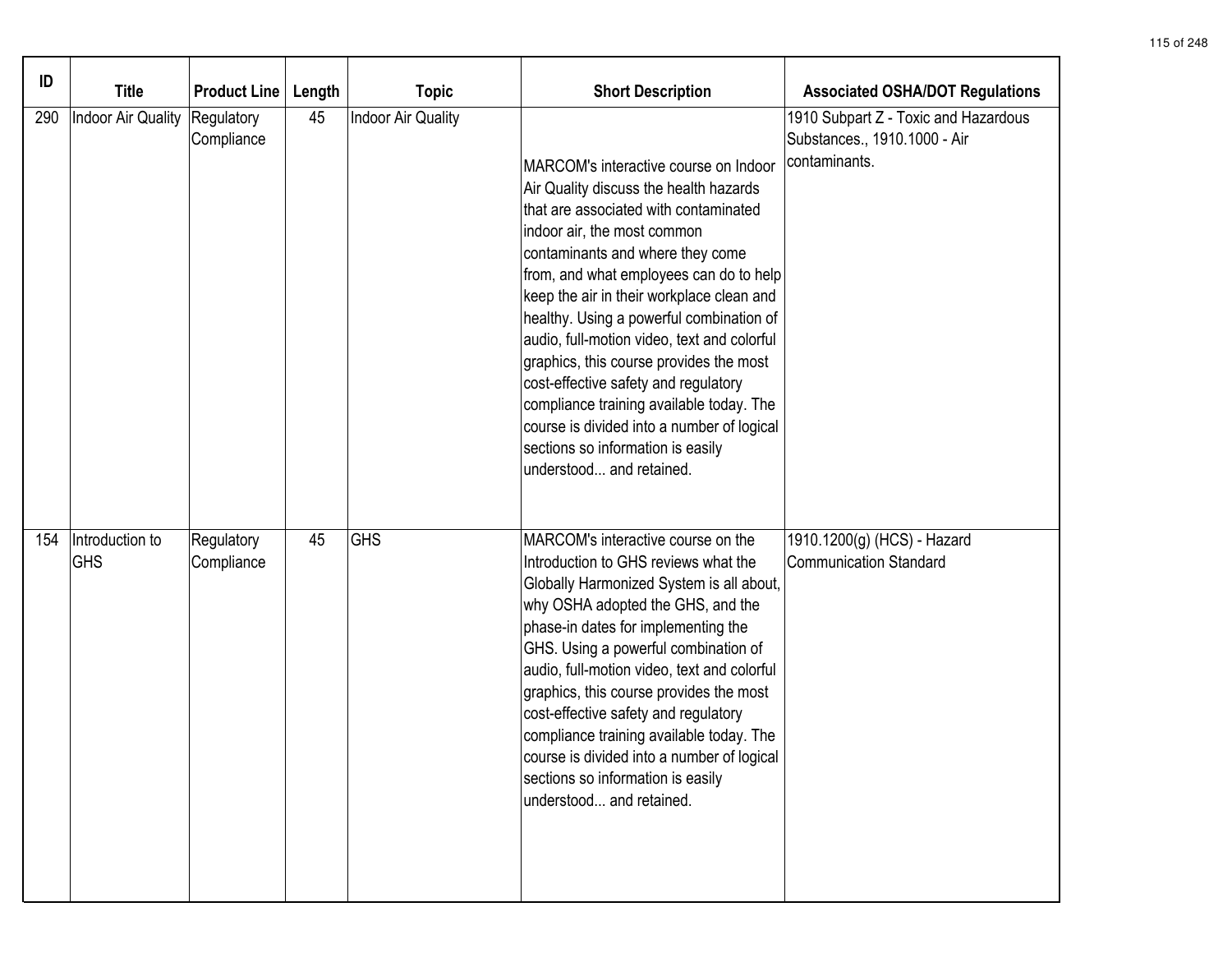| ID  | <b>Title</b>                                    | <b>Product Line</b>      | Length | <b>Topic</b>               | <b>Short Description</b>                                                                                                                                                                                                                                                                                                                                                                                                                                                                                                                                 | <b>Associated OSHA/DOT Regulations</b>                                                                              |
|-----|-------------------------------------------------|--------------------------|--------|----------------------------|----------------------------------------------------------------------------------------------------------------------------------------------------------------------------------------------------------------------------------------------------------------------------------------------------------------------------------------------------------------------------------------------------------------------------------------------------------------------------------------------------------------------------------------------------------|---------------------------------------------------------------------------------------------------------------------|
| 279 | Introduction to<br><b>OSHA</b>                  | Regulatory<br>Compliance | 45     |                            | Occupational Safety and H(MARCOM's interactive course on<br>Introduction to OSHA discusses the<br>rights and responsibilities employees<br>and employers have under OSHA and<br>how the agency enforces its regulations.<br>Using a powerful combination of audio,<br>full-motion video, text and colorful<br>graphics, this course provides the most<br>cost-effective safety and regulatory<br>compliance training available today. The<br>course is divided into a number of logical<br>sections so information is easily<br>understood and retained. | 1910 - Occupational Health and Safety<br>Standards for General Industry; 29 CFR<br>1904.0 - 1904.46 - Recordkeeping |
| 274 | Lead Exposure in Regulatory<br>General Industry | Compliance               | 45     | <b>OSHA Lead Standards</b> | MARCOM's interactive course on Lead<br>Exposure in General Industry provides<br>employees with the information they<br>need to understand lead hazards and the<br>safety regulations that address them.<br>Using a powerful combination of audio,<br>full-motion video, text and colorful<br>graphics, this course provides the most<br>cost-effective safety and regulatory<br>compliance training available today. The<br>course is divided into a number of logical<br>sections so information is easily<br>understood and retained.                  | 1910 Subpart Z - Toxic and Hazardous<br>Substances., 1910.1025 - Lead                                               |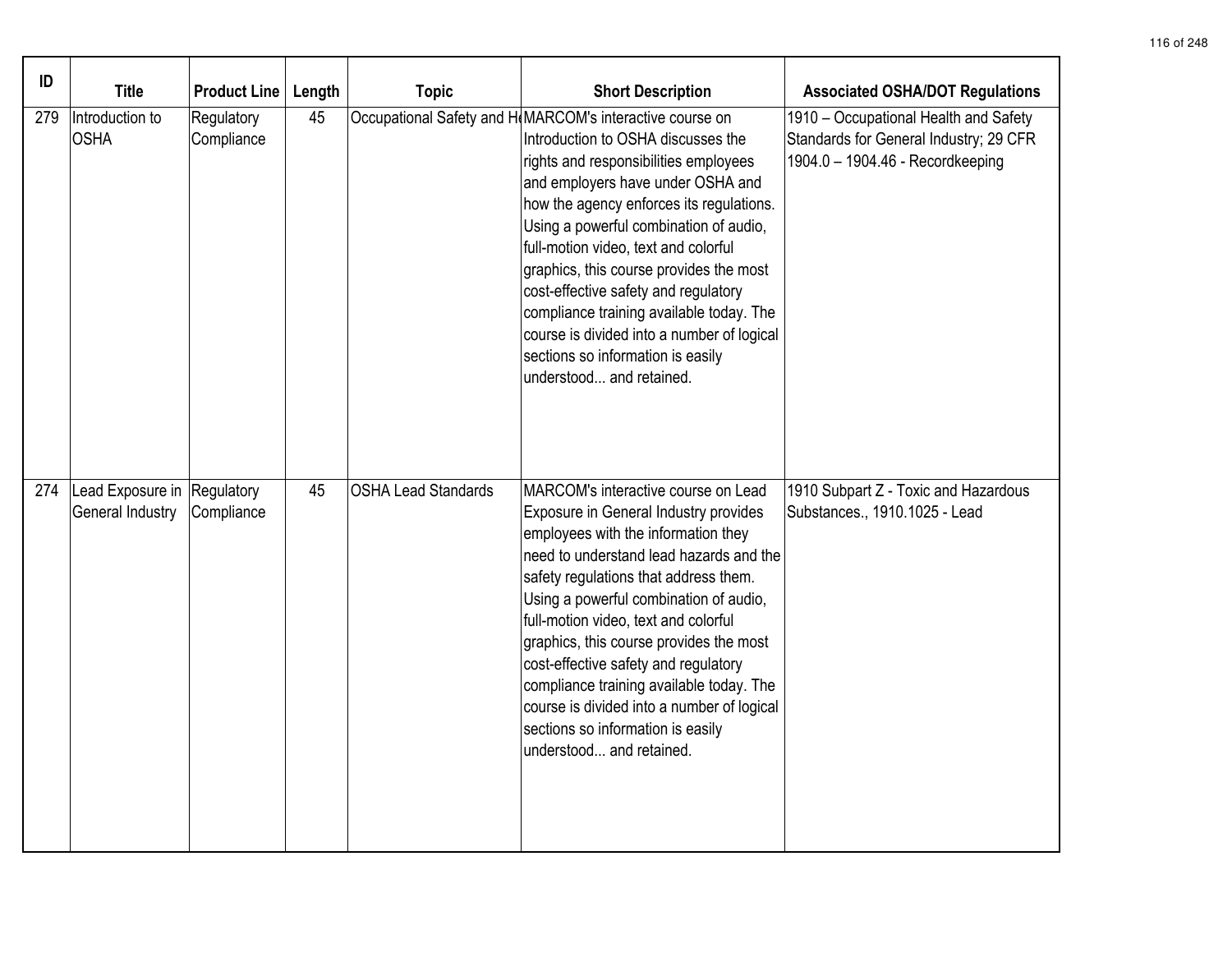| ID  | <b>Title</b>                                  | <b>Product Line</b>      | Length | <b>Topic</b>              | <b>Short Description</b>                                                                                                                                                                                                                                                                                                                                                                                                                                                                                                                                         | <b>Associated OSHA/DOT Regulations</b>                                                                              |
|-----|-----------------------------------------------|--------------------------|--------|---------------------------|------------------------------------------------------------------------------------------------------------------------------------------------------------------------------------------------------------------------------------------------------------------------------------------------------------------------------------------------------------------------------------------------------------------------------------------------------------------------------------------------------------------------------------------------------------------|---------------------------------------------------------------------------------------------------------------------|
| 289 | Lock-Out/Tag-Out Regulatory                   | Compliance               | 45     | Lock-Out/Tag-Out          | MARCOM's interactive course on Lock-<br>Out/Tag-Out provides employees with<br>the information they need to avoid<br>"energy-related" hazards, while at the<br>same time helping employers meet<br>OSHA training requirements. Using a<br>powerful combination of audio, full-<br>motion video, text and colorful graphics,<br>this course provides the most cost-<br>effective safety and regulatory<br>compliance training available today. The<br>course is divided into a number of logical<br>sections so information is easily<br>understood and retained. | 1910 Subpart J - General Environmental<br>Controls, 1910.147 - The control of<br>hazardous energy (lockout/tagout). |
| 346 | <b>OSHA</b><br>Recordkeeping<br>for Employees | Regulatory<br>Compliance | 45     | <b>OSHA Recordkeeping</b> | MARCOM's interactive course on OSHA<br>Recordkeeping for Employees discusses<br>the regulation, its reporting and<br>recordkeeping requirements and how<br>employees can participate more<br>effectively in the process. Using a<br>powerful combination of audio, full-<br>motion video, text and colorful graphics,<br>this course provides the most cost-<br>effective safety and regulatory<br>compliance training available today. The<br>course is divided into a number of logical<br>sections so information is easily<br>understood and retained.       | 1910 Subpart T - Commercial Diving<br>Operations., 1910.440 - Recordkeeping<br>requirements.                        |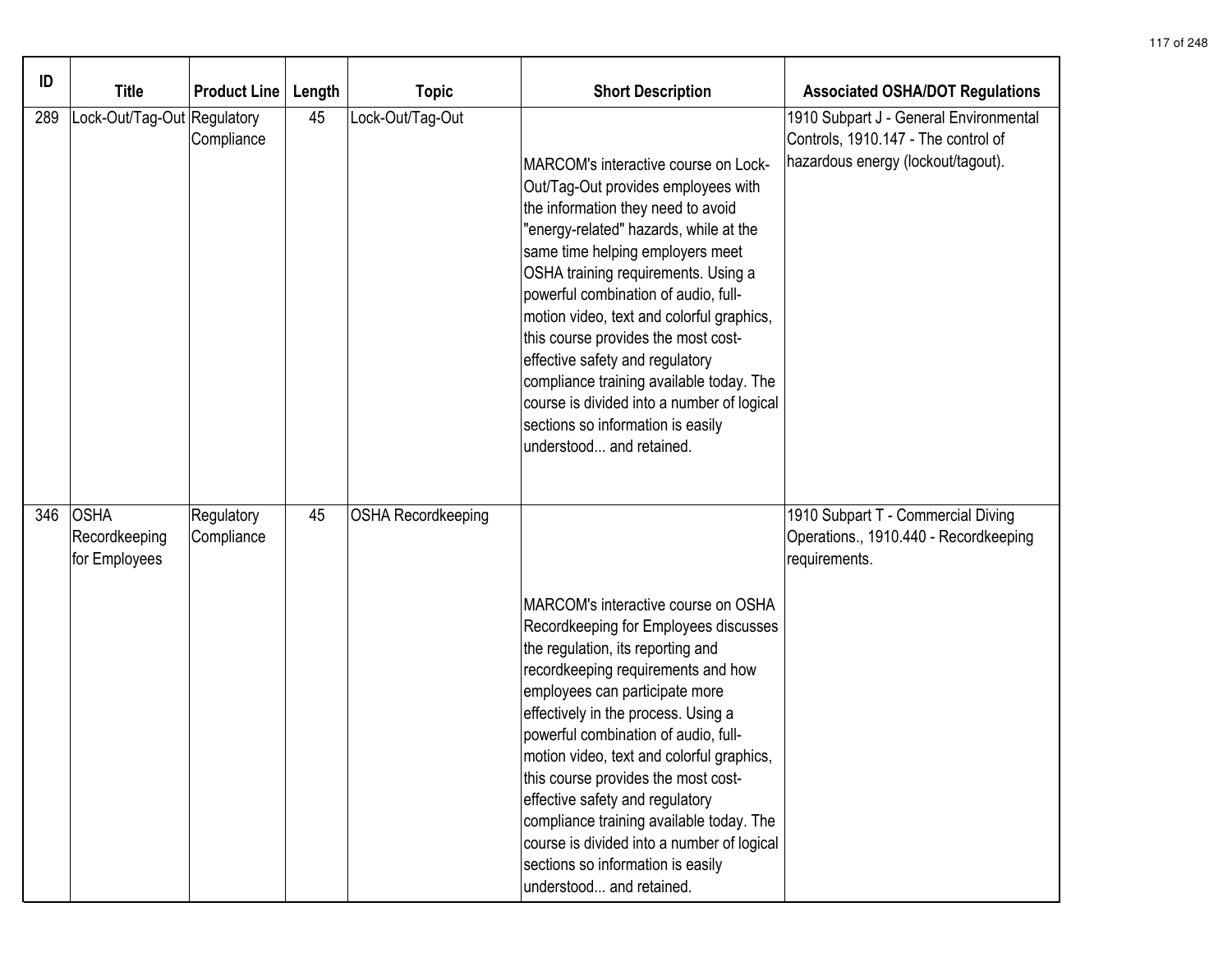| ID  | <b>Title</b>                                                    | <b>Product Line</b>      | Length | <b>Topic</b>               | <b>Short Description</b>                                                                                                                                                                                                                                                                                                                                                                                                                                                                                                                                                | <b>Associated OSHA/DOT Regulations</b>                                                                                                                                                                                                                                                                                                                                                                                                                                                                                       |
|-----|-----------------------------------------------------------------|--------------------------|--------|----------------------------|-------------------------------------------------------------------------------------------------------------------------------------------------------------------------------------------------------------------------------------------------------------------------------------------------------------------------------------------------------------------------------------------------------------------------------------------------------------------------------------------------------------------------------------------------------------------------|------------------------------------------------------------------------------------------------------------------------------------------------------------------------------------------------------------------------------------------------------------------------------------------------------------------------------------------------------------------------------------------------------------------------------------------------------------------------------------------------------------------------------|
| 345 | <b>OSHA</b><br>Recordkeeping<br>for Managers and<br>Supervisors | Regulatory<br>Compliance | 45     | <b>OSHA Recordkeeping</b>  | MARCOM's interactive course on OSHA<br>Recordkeeping for Managers and<br>Supervisors discusses the recordkeeping<br>process and what managers and<br>supervisors need to do to comply with<br>the regulation. Using a powerful<br>combination of audio, full-motion video,<br>text and colorful graphics, this course<br>provides the most cost-effective safety<br>and regulatory compliance training<br>available today. The course is divided<br>into a number of logical sections so<br>information is easily understood and<br>retained.                           | 1910 Subpart T - Commercial Diving<br>Operations., 1910.440 - Recordkeeping<br>requirements.                                                                                                                                                                                                                                                                                                                                                                                                                                 |
| 257 | Personal<br>Protective<br>Equipment                             | Regulatory<br>Compliance | 45     | Personal Protective Equipm | MARCOM's interactive course on<br>Personal Protective Equipment helps<br>employers meet OSHA requirements.<br>They provide employees with the<br>information that they need to avoid injury<br>on the job by using the appropriate PPE.<br>Using a powerful combination of audio,<br>full-motion video, text and colorful<br>graphics, this course provides the most<br>cost-effective safety and regulatory<br>compliance training available today. The<br>course is divided into a number of logical<br>sections so information is easily<br>understood and retained. | 1910 Subpart B - Adoption and Extension<br>of Established Federal Standards; 1910.19<br>Special provisions for air contaminants.;<br>1910 Subpart H - Hazardous Materials,<br>1910.120 - Hazardous waste operations<br>and emergency response.; 1910 Subpart I<br>Personal Protective Equipment, 1910.132 ·<br>general requirements. 1910.133 - Eye and<br>face protection.; 1910.134 - Respiratory<br>protection.; 1910.135 - Head protection.;<br>1910.136 - Occupational foot protection.;<br>1910.138 - Hand protection. |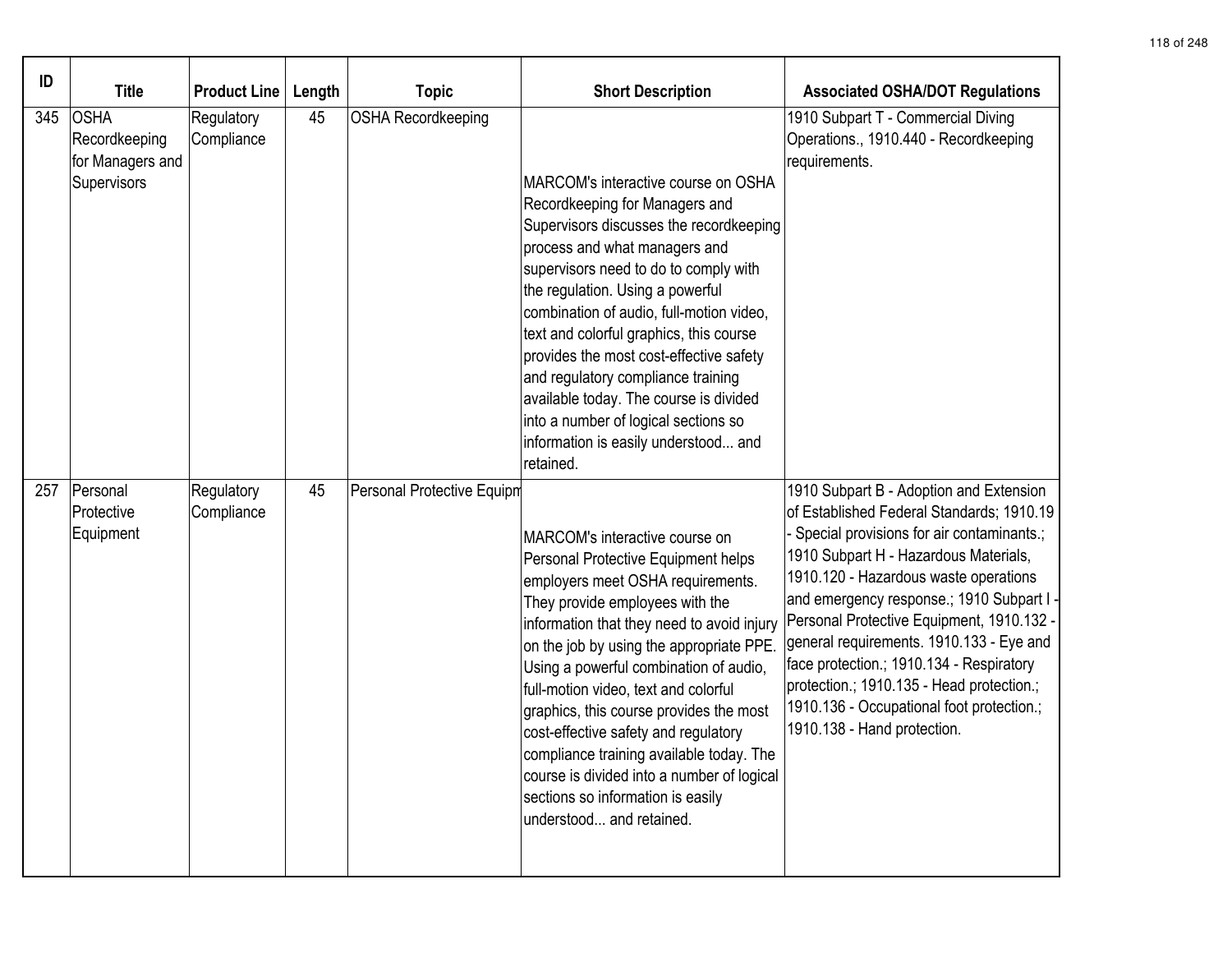| ID  | Title                                   | <b>Product Line</b>      | Length | <b>Topic</b>              | <b>Short Description</b>                                                                                                                                                                                                                                                                                                                                                                                                                                                                                                                                                | <b>Associated OSHA/DOT Regulations</b>                                                                                                                                                                                          |
|-----|-----------------------------------------|--------------------------|--------|---------------------------|-------------------------------------------------------------------------------------------------------------------------------------------------------------------------------------------------------------------------------------------------------------------------------------------------------------------------------------------------------------------------------------------------------------------------------------------------------------------------------------------------------------------------------------------------------------------------|---------------------------------------------------------------------------------------------------------------------------------------------------------------------------------------------------------------------------------|
| 275 | Respiratory<br>Protection and<br>Safety | Regulatory<br>Compliance | 45     | <b>Respiratory Safety</b> | MARCOM's interactive course on<br><b>Respiratory Protection and Safety</b><br>provides employees with this important<br>information and help facilities in<br>complying with requirements of the<br><b>OSHA Respiratory Standard. Using a</b><br>powerful combination of audio, full-<br>motion video, text and colorful graphics,<br>this course provides the most cost-<br>effective safety and regulatory<br>compliance training available today. The<br>course is divided into a number of logical<br>sections so information is easily<br>understood and retained. | 1910 Subpart B - Adoption and Extension<br>of Established Federal Standards; 1910.19<br>- Special provisions for air contaminants.;<br>1910 Subpart I - Personal Protective<br>Equipment, 1910.134 - Respiratory<br>protection. |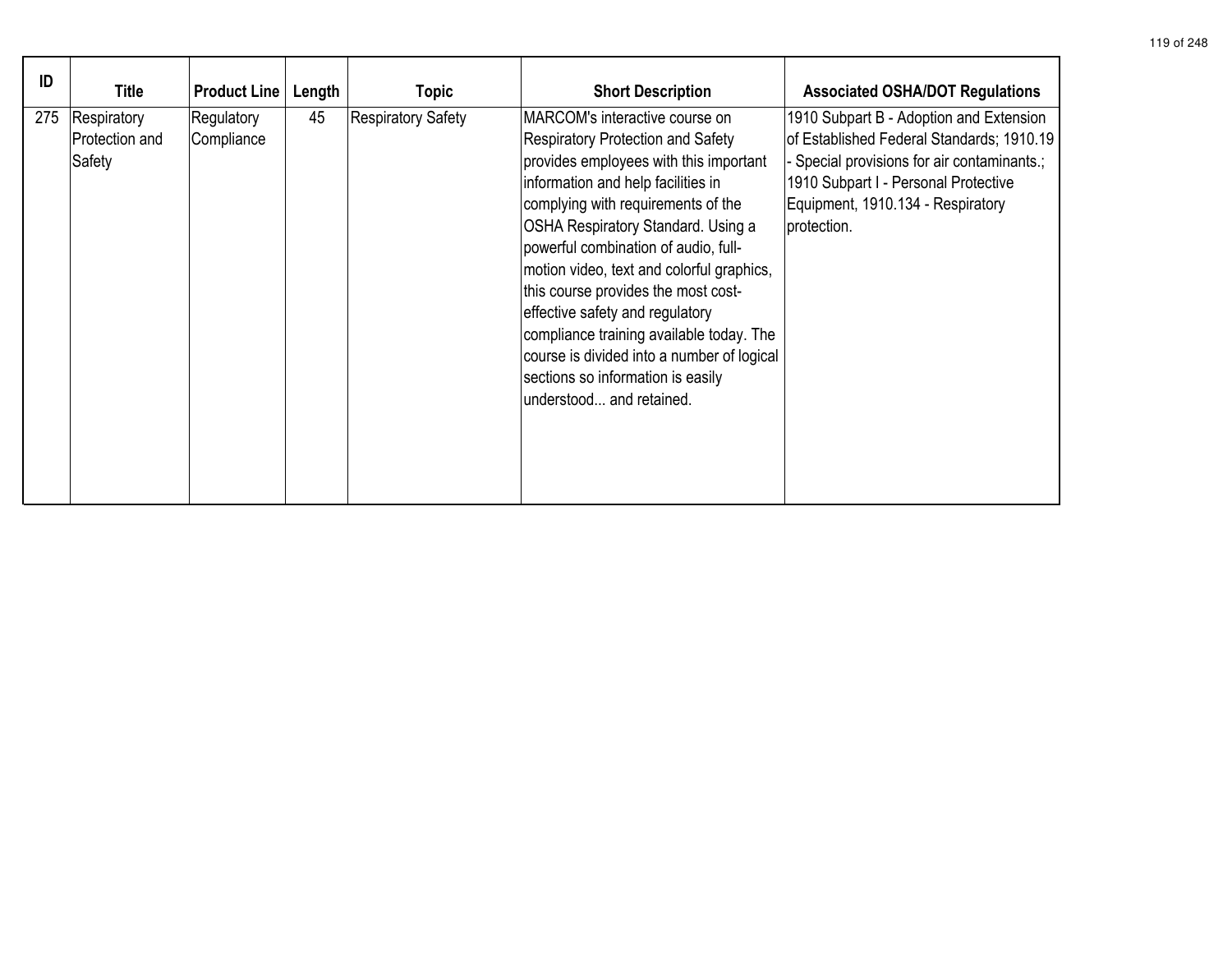| ID  | <b>Title</b>                                                       | <b>Product Line</b>      | Length | Topic                | <b>Short Description</b>                                                                                                                                                                                                                                                                                                                                                                                                                                                                                                                                                                                                                               | <b>Associated OSHA/DOT Regulations</b>                                                                                                                                                                                                                                                                                                                                                                                                                                                                                                 |
|-----|--------------------------------------------------------------------|--------------------------|--------|----------------------|--------------------------------------------------------------------------------------------------------------------------------------------------------------------------------------------------------------------------------------------------------------------------------------------------------------------------------------------------------------------------------------------------------------------------------------------------------------------------------------------------------------------------------------------------------------------------------------------------------------------------------------------------------|----------------------------------------------------------------------------------------------------------------------------------------------------------------------------------------------------------------------------------------------------------------------------------------------------------------------------------------------------------------------------------------------------------------------------------------------------------------------------------------------------------------------------------------|
| 172 | Scissor Lifts in<br>Industrial and<br>Construction<br>Environments | Regulatory<br>Compliance | 45     | <b>Scissor Lifts</b> | MARCOM's interactive course on<br>Scissor Lifts in Industrial and<br><b>Construction Environments introduces</b><br>employees to scissor lifts, make them<br>aware of the hazards associated with<br>these lifts and give them the information<br>they need to work safely using a scissor<br>lift or working near one.Using a powerful<br>combination of audio, full-motion video,<br>text and colorful graphics, this course<br>provides the most cost-effective safety<br>and regulatory compliance training<br>available today. The course is divided<br>into a number of logical sections so<br>information is easily understood and<br>retained. | 1910.23 - Guarding Floor and Wall<br>Openings and Holes; 1910.28 - Safety<br>Requirements for Scaffolding; 1910.29 -<br>Manually Propelled Mobile Ladder Stands<br>and Scaffolds (Towers); 1910.333 -<br>Selection and Use of Work Practices;<br>1915.71 - Scaffolds or Staging; 1926.21 -<br>Safety Training and Education; 1926.451 -<br>General Requirements; 1926.452 -<br>Additional Requirements to Specific Types<br>of Scaffolds; 1926.454 - Training<br>Requirements; OSHA 29 CFR 1926.454;<br>OSHA 29 CFR 1910.29(a)(3)(vii) |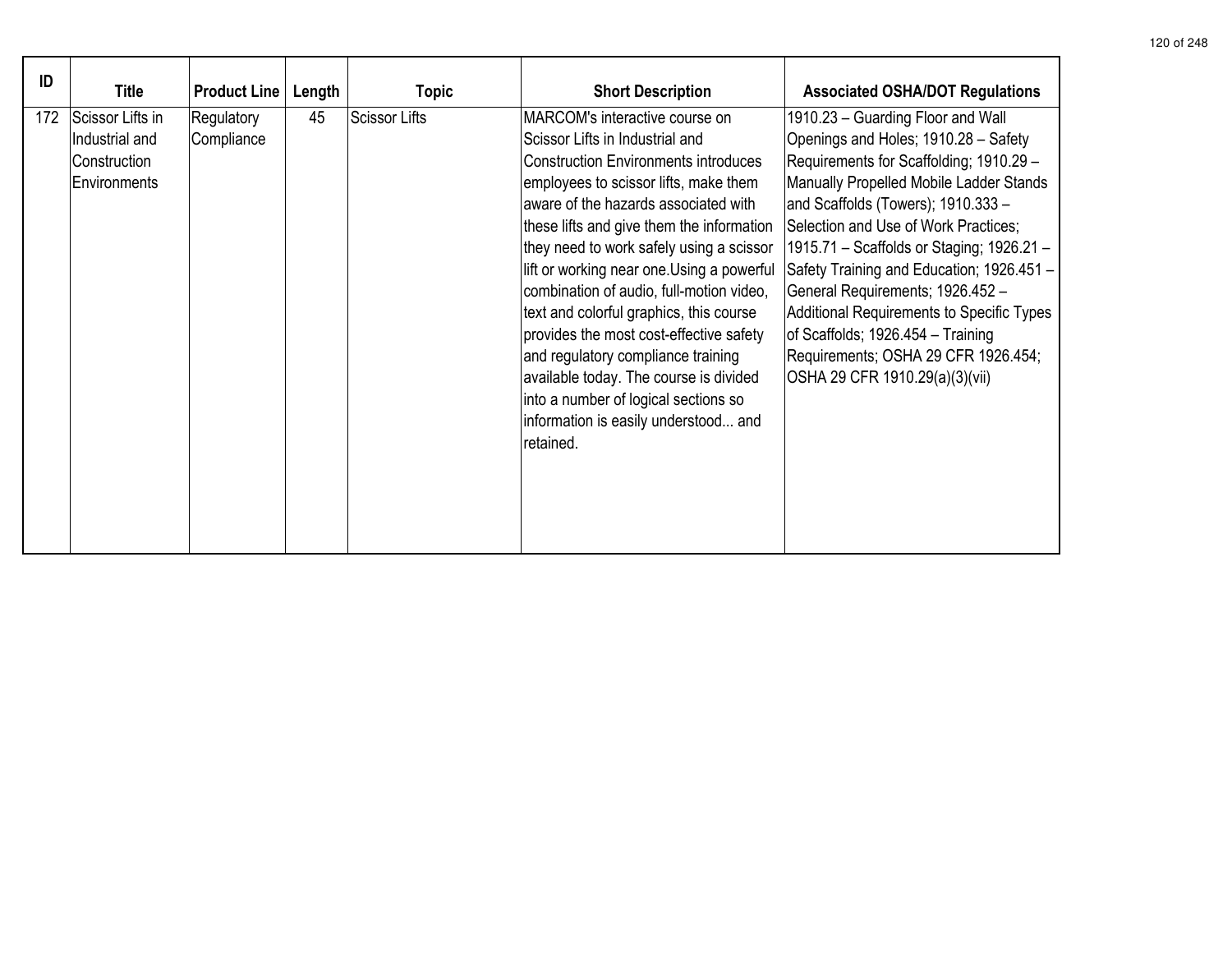| ID  | Title                                                              | <b>Product Line</b>      | Length | <b>Topic</b>  | <b>Short Description</b>                                                                                                                                                                                                                                                                                                                                                                                                                                                                                                                                                                                                                                 | <b>Associated OSHA/DOT Regulations</b>                                                                                                                                            |
|-----|--------------------------------------------------------------------|--------------------------|--------|---------------|----------------------------------------------------------------------------------------------------------------------------------------------------------------------------------------------------------------------------------------------------------------------------------------------------------------------------------------------------------------------------------------------------------------------------------------------------------------------------------------------------------------------------------------------------------------------------------------------------------------------------------------------------------|-----------------------------------------------------------------------------------------------------------------------------------------------------------------------------------|
| 314 | Silica Safety in<br>Industrial and<br>Construction<br>Environments | Regulatory<br>Compliance | 45     | Silica Safety | MARCOM's interactive course on Silica<br>Safety in Industrial and Construction<br>Environments explains the hazards that<br>are associated with silica dust, review<br>the OSHA standards for industry and<br>construction, and show employees what<br>they can do to protect themselves from<br>silica dust on the job. Using a powerful<br>combination of audio, full-motion video,<br>text and colorful graphics, this course<br>provides the most cost-effective safety<br>and regulatory compliance training<br>available today. The course is divided<br>into a number of logical sections so<br>information is easily understood and<br>retained. | 1926 Subpart Z, Toxic and Hazardous<br>Substances, 1926.1153. Respirable<br>Crystalline Silica, 1910.1053, Respirable<br>Crystalline Silica, 29 CFR 1910,<br>1910.1000, 1915.1000 |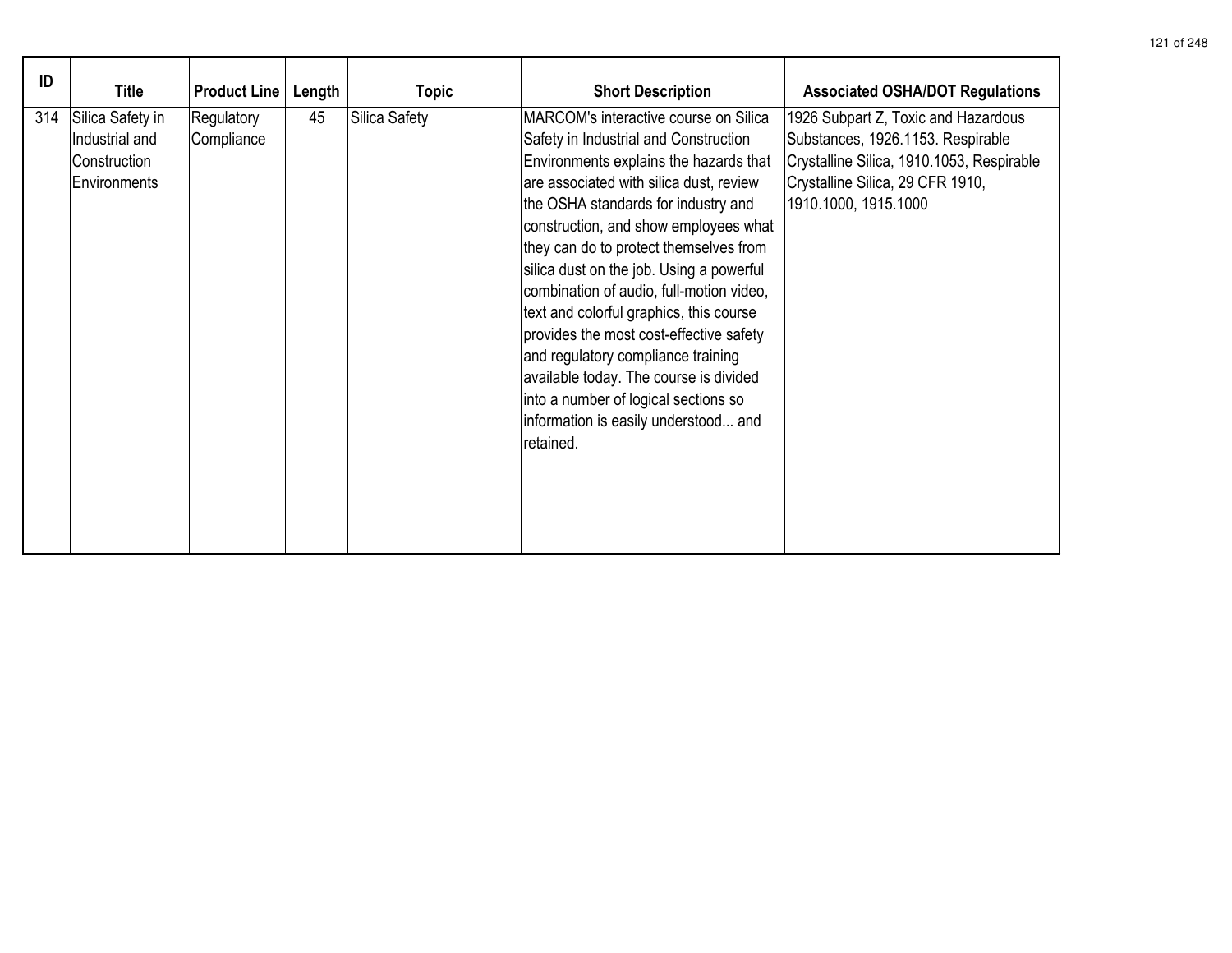| ID  | <b>Title</b>                                                                                    | <b>Product Line</b> | Length | <b>Topic</b>              | <b>Short Description</b>                                                                                                                                                                                                                                                                                                                                                                                                                                                                                                                                                                                                                                                                                                                           | <b>Associated OSHA/DOT Regulations</b>                                                                                                                                                                                                                |
|-----|-------------------------------------------------------------------------------------------------|---------------------|--------|---------------------------|----------------------------------------------------------------------------------------------------------------------------------------------------------------------------------------------------------------------------------------------------------------------------------------------------------------------------------------------------------------------------------------------------------------------------------------------------------------------------------------------------------------------------------------------------------------------------------------------------------------------------------------------------------------------------------------------------------------------------------------------------|-------------------------------------------------------------------------------------------------------------------------------------------------------------------------------------------------------------------------------------------------------|
| 341 | Supported<br>Scaffolding Safety Compliance<br>in Industrial and<br>Construction<br>Environments | Regulatory          | 45     | <b>Scaffolding Safety</b> | MARCOM's interactive course on<br>Supported Scaffolding Safety in<br>Industrial and Construction Environments 1910.29 - Manually propelled mobile<br>discusses supported scaffolds, how they<br>should be constructed, the hazards that<br>are associated with them, the OSHA<br>regulations that address these hazards<br>and the equipment and procedures that<br>employees should use to work with them<br>safely. Using a powerful combination of<br>audio, full-motion video, text and colorful<br>graphics, this course provides the most<br>cost-effective safety and regulatory<br>compliance training available today. The<br>course is divided into a number of logical<br>sections so information is easily<br>understood and retained. | 1910 Subpart B - Adoption and Extension<br>of Established Federal Standards; 1910.12<br>- Construction work; 1910 Subpart D -<br>Walking-Working Surfaces, 1910.28-<br>Safety requirements for scaffolding.;<br>ladder stands and scaffolds (towers). |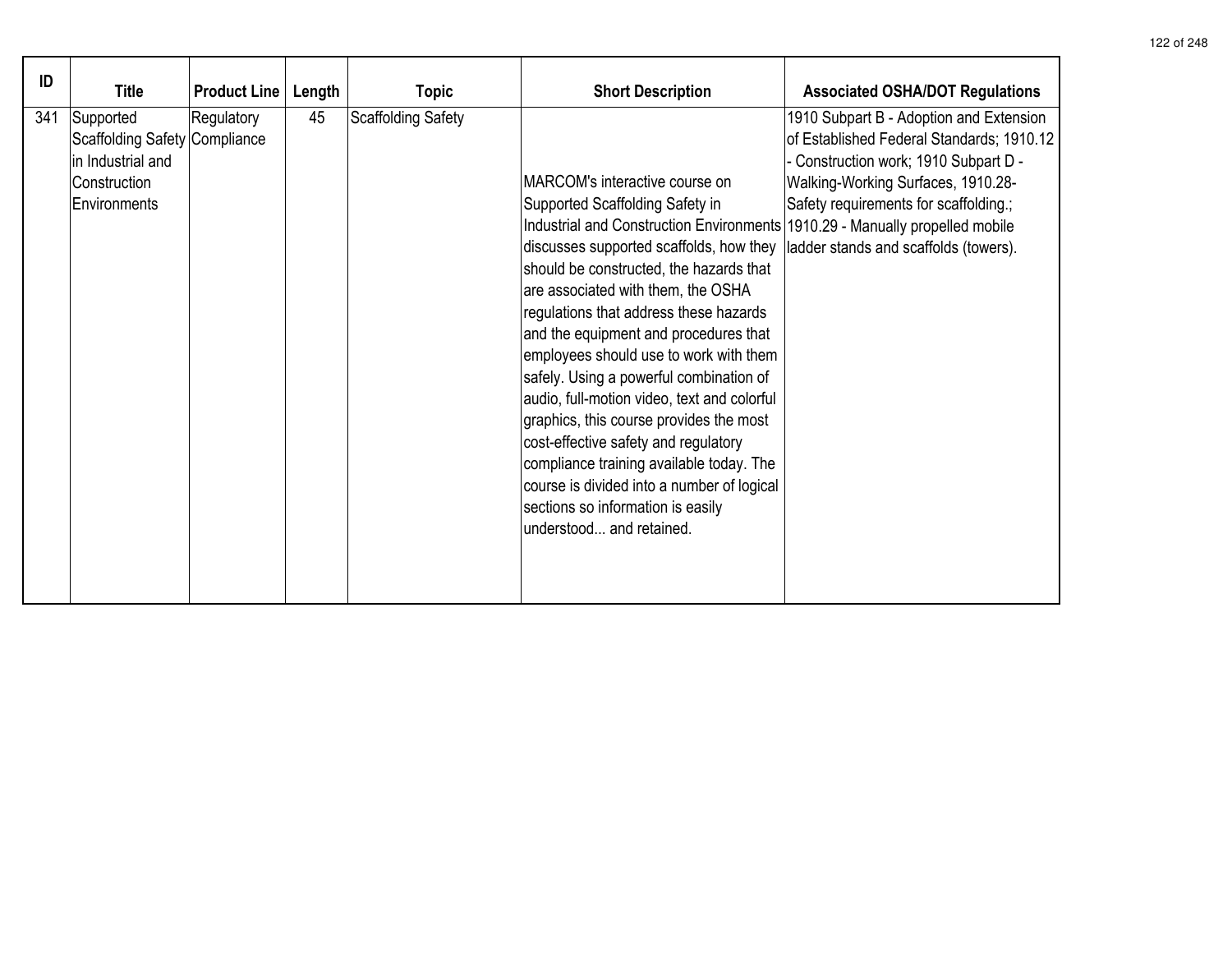| ID         |                                            |                     |        |                    |                                                                                                                                                                                                                                                                                                                                                                                                                                                                                                                                                                                                                                                                                                                                                                                                                                                                                                                                                                                                  |                                                                                                                                                                                                                                                                                              |
|------------|--------------------------------------------|---------------------|--------|--------------------|--------------------------------------------------------------------------------------------------------------------------------------------------------------------------------------------------------------------------------------------------------------------------------------------------------------------------------------------------------------------------------------------------------------------------------------------------------------------------------------------------------------------------------------------------------------------------------------------------------------------------------------------------------------------------------------------------------------------------------------------------------------------------------------------------------------------------------------------------------------------------------------------------------------------------------------------------------------------------------------------------|----------------------------------------------------------------------------------------------------------------------------------------------------------------------------------------------------------------------------------------------------------------------------------------------|
|            | <b>Title</b>                               | <b>Product Line</b> | Length | <b>Topic</b>       | <b>Short Description</b>                                                                                                                                                                                                                                                                                                                                                                                                                                                                                                                                                                                                                                                                                                                                                                                                                                                                                                                                                                         | <b>Associated OSHA/DOT Regulations</b>                                                                                                                                                                                                                                                       |
| <b>PNL</b> | Suspended<br>Scaffolding Safety Compliance | Regulatory          | 45     | Scaffolding Safety | MARCOM's interactive course on<br><b>Suspended Scaffolding Safety helps</b><br>facilities comply with OSHA's Scaffolding<br>regulation (29 CFR 1926.451).<br>Whenever a worker leaves the ground,<br>the risk of an accident occurring<br>increases dramatically. With more than<br>10,000 scaffold related injuries reported<br>each year, OSHA has mandated that<br>workers be trained on how to safely erect<br>and use these work platforms. The<br>course helps employees understand the<br>dangers of working with scaffolds, and<br>how these risks can be minimized by<br>knowing the correct ways to erect,<br>maintain and use scaffolding equipment.<br>Using a powerful combination of audio,<br>full-motion video, text and colorful<br>graphics, this course provides the most<br>cost-effective safety and regulatory<br>compliance training available today. The<br>course is divided into a number of logical<br>sections so information is easily<br>lunderstood and retained. | 1910 Subpart B - Adoption and Extension<br>of Established Federal Standards; 1910.12<br>- Construction work; 1910 Subpart D -<br>Walking-Working Surfaces, 1910.28-<br>Safety requirements for scaffolding.;<br>1910.29 - Manually propelled mobile<br>ladder stands and scaffolds (towers). |